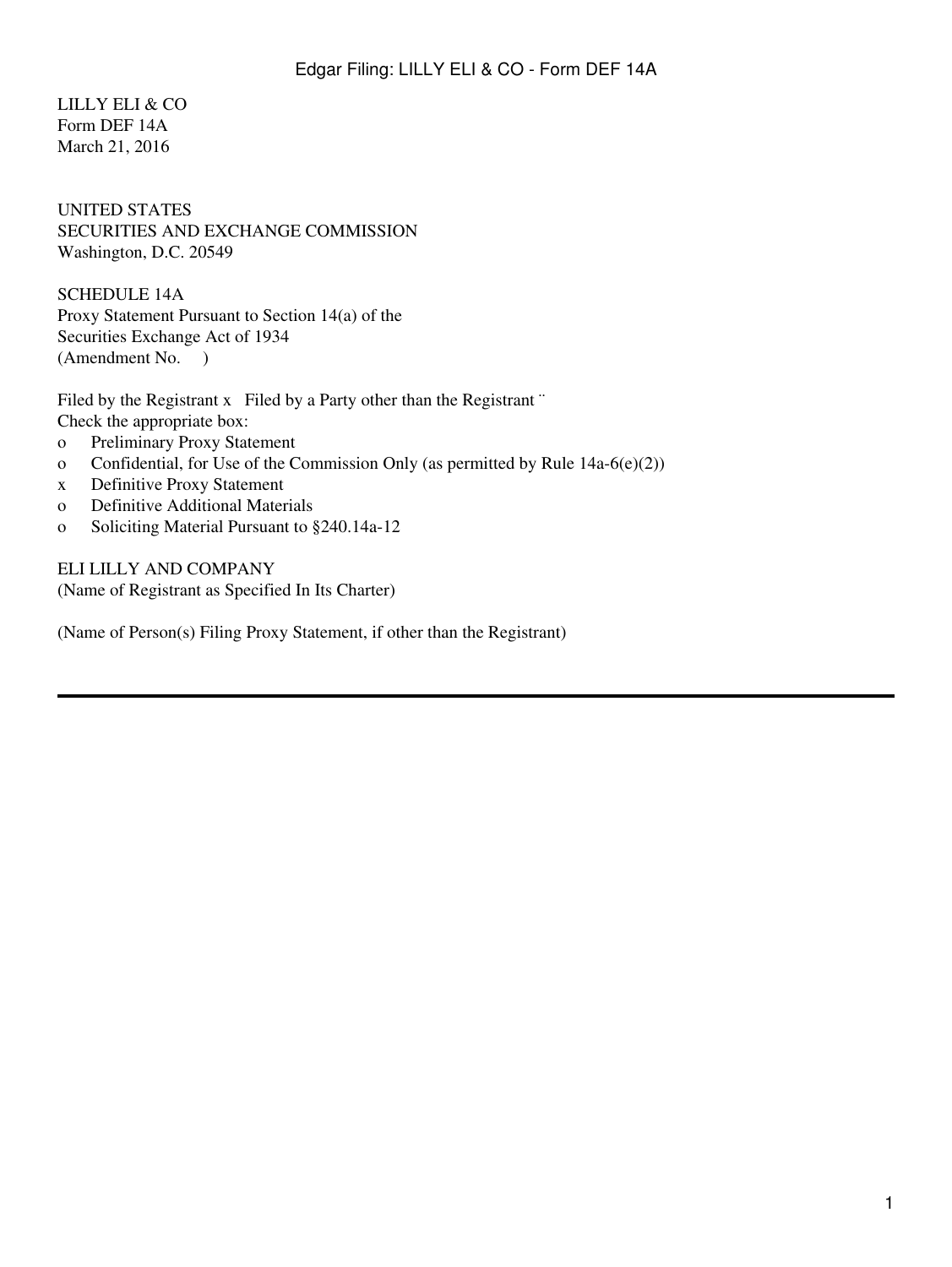Payment of Filing Fee (Check the appropriate box):

- x No fee required.
- o Fee computed on table below per Exchange Act Rules  $14a-6(i)(4)$  and  $0-11$ .
	- (1) Title of each class of securities to which transaction applies:
	- (2) Aggregate number of securities to which transaction applies:
	- (3) Per unit price or other underlying value of transaction computed pursuant to Exchange Act Rule 0-11 (set forth the amount on which the filing fee is calculated and state how it was determined):
	- (4) Proposed maximum aggregate value of transaction:
	- (5) Total fee paid:
- o Fee paid previously with preliminary materials.

o Check box if any part of the fee is offset as provided by Exchange Act Rule  $0-11(a)(2)$  and identify the filing for which the offsetting fee was paid previously. Identify the previous filing by registration statement number, or the Form or Schedule and the date of its filing.

- (1) Amount Previously Paid:
- (2) Form, Schedule or Registration Statement No.:
- (3) Filing Party:
- (4) Date Filed:

SEC 1913 (11-01) Persons who are to respond to the collection of information contained in this form are not required to respond unless the form displays a currently valid OMB control number.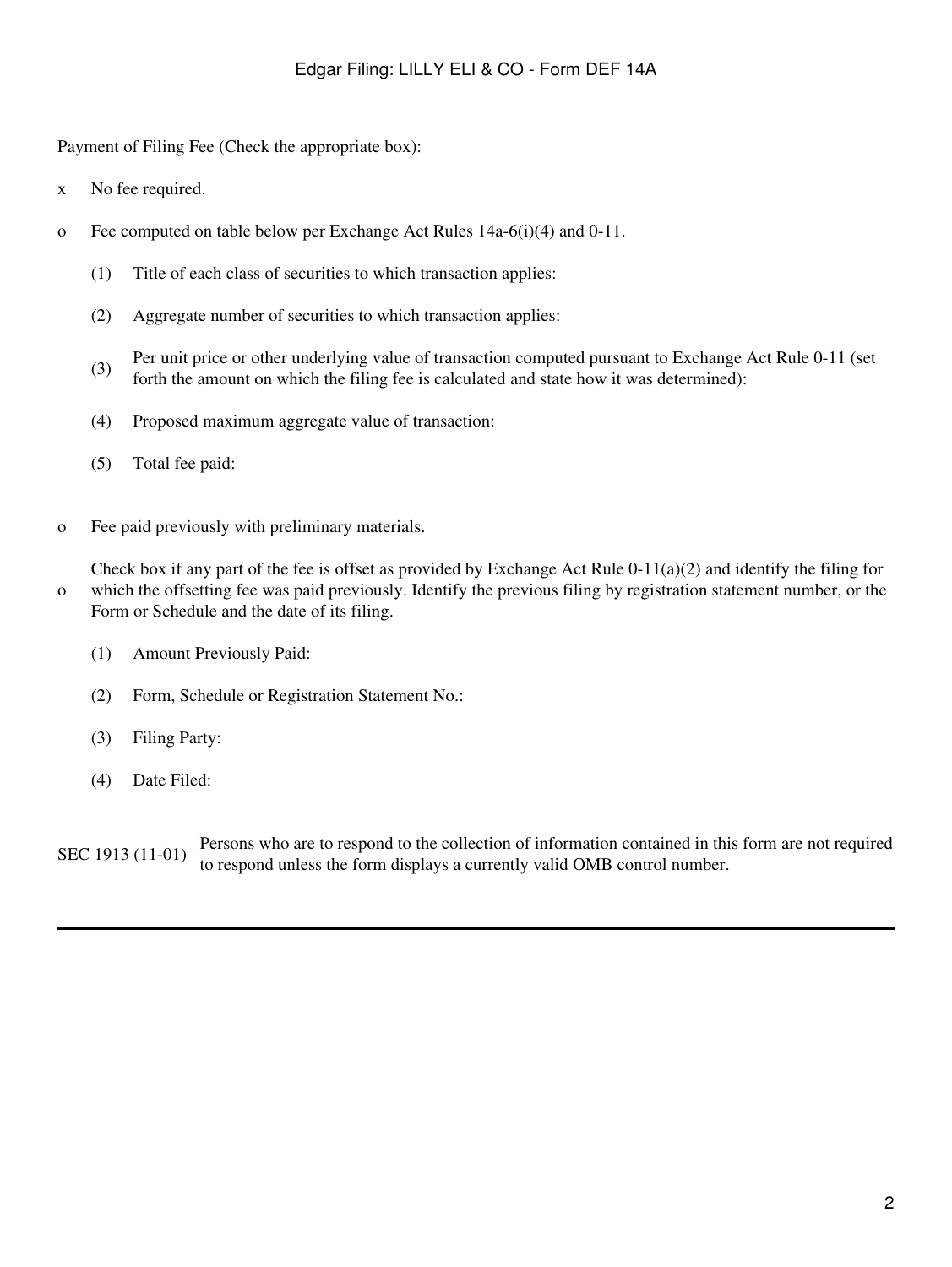Notice of 2016 Annual Meeting of Shareholders and Proxy Statement

Your vote is important Please vote by using the Internet, telephone, or by signing, dating, and returning the enclosed proxy card.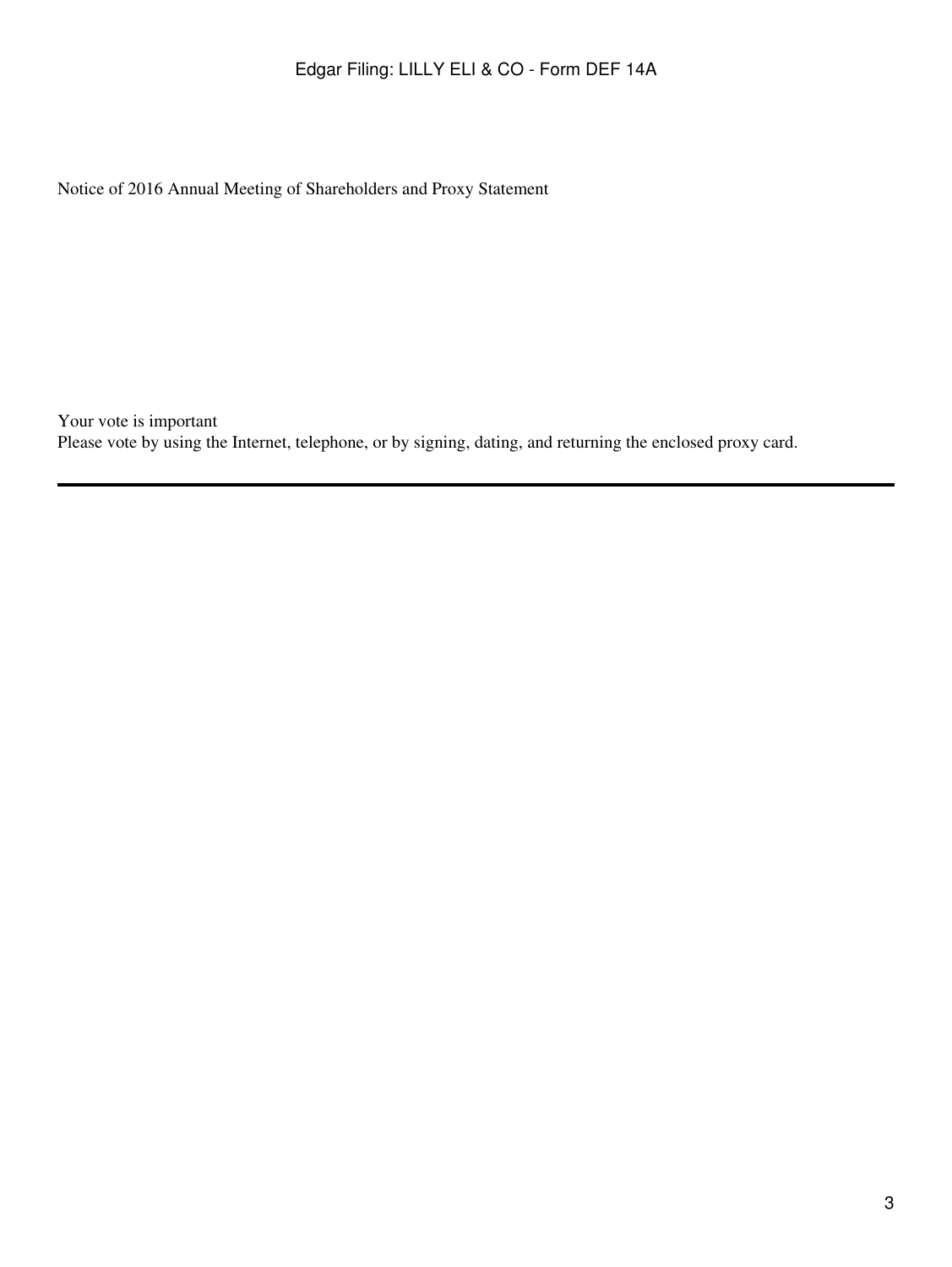| Table of Contents                                                                     |                     |
|---------------------------------------------------------------------------------------|---------------------|
| Notice of Annual Meeting of Shareholders                                              | P1                  |
| <b>Proxy Statement Overview</b>                                                       | P2                  |
| Governance                                                                            | $P_{\underline{8}}$ |
| Item 1 - Election of Directors                                                        | $P_{\underline{8}}$ |
| <b>Board Operations and Governance</b>                                                | $P_{\underline{8}}$ |
| <b>Director Oualifications and Nomination Process</b>                                 | P13                 |
| <b>Director Compensation</b>                                                          | P15                 |
| Director Independence                                                                 | P17                 |
| Committees of the Board of Directors                                                  | P18                 |
| Membership and Meetings of the Board and Its Committees                               | P19                 |
| <b>Board Oversight of Compliance and Risk Management</b>                              | P20                 |
| Highlights of the Company's Corporate Governance                                      | P20                 |
| <b>Shareholder Engagement on Governance Issues</b>                                    | P24                 |
| <b>Prior Management Proposals to Eliminate Classified Board</b>                       | P24                 |
| <b>Shareholder Proposals and Nominations</b>                                          | P25                 |
| <b>Ownership of Company Stock</b>                                                     | P26                 |
| Compensation                                                                          | P27                 |
| <u>Item 2 - Advisory Vote on Compensation Paid to Named Executive Officers</u>        | P27                 |
| <b>Compensation Discussion and Analysis</b>                                           | P <sub>28</sub>     |
| <b>Executive Compensation</b>                                                         | P <sub>41</sub>     |
| <b>Compensation Committee Matters</b>                                                 | $P_{21}$            |
| <b>Audit Matters</b>                                                                  | P <sub>53</sub>     |
| <u>Item 3 - Proposal to Ratify the Appointment of Principal Independent Auditor</u>   | P <sub>53</sub>     |
| <b>Shareholder Proposal</b>                                                           | P <sub>56</sub>     |
| <u>Item 4 - Shareholder Proposal on Issuing High Risks Regions Report</u>             | $P\underline{56}$   |
| <b>Other Information</b>                                                              | P <sub>57</sub>     |
| <b>Meeting and Voting Logistics</b>                                                   | $P_{2}^{5}$         |
| <b>Other Matters</b>                                                                  | P <sub>59</sub>     |
| Appendix A - Summary of Adjustments Related to the Annual Bonus and Performance Award | P <sub>61</sub>     |
| <b>Annual Meeting Admission Ticket</b>                                                | $P_{0.5}$           |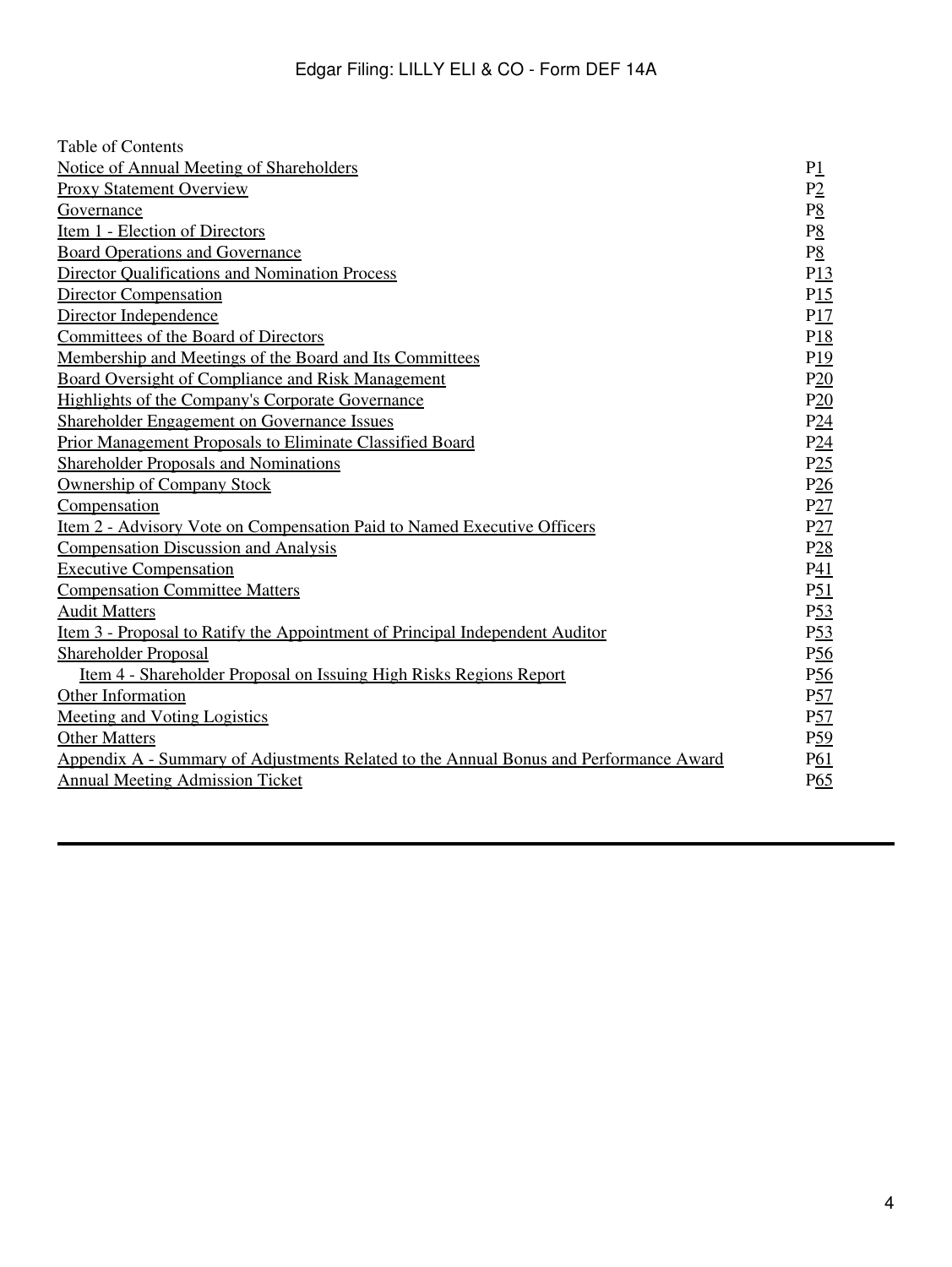#### <span id="page-4-0"></span>Notice of Annual Meeting of Shareholders

|                           | To the holders of Common Stock of Eli Lilly and Company:                                                                                                                                                                                |
|---------------------------|-----------------------------------------------------------------------------------------------------------------------------------------------------------------------------------------------------------------------------------------|
|                           | The 2016 Annual Meeting of Shareholders of Eli Lilly and Company will be held as shown below:                                                                                                                                           |
| WHEN:                     | 11:00 a.m. EDT, Monday, May 2, 2016                                                                                                                                                                                                     |
| WHERE:                    | The Lilly Center Auditorium Lilly Corporate Center Indianapolis,<br>Indiana 46285                                                                                                                                                       |
| <b>ITEMS OF BUSINESS:</b> | Election of the five directors listed in the proxy statement to serve<br>three-year terms                                                                                                                                               |
|                           | Approval, by non-binding vote, of the compensation paid to the<br>company's named executive officers                                                                                                                                    |
|                           | Ratification of Ernst & Young LLP as the principal independent<br>auditors for 2016                                                                                                                                                     |
|                           | If presented, a shareholder proposal seeking a report regarding how<br>we select the countries in which we operate or invest                                                                                                            |
| <b>WHO CAN VOTE:</b>      | Shareholders of record at the close of business on February 26,<br>2016                                                                                                                                                                 |
|                           | This proxy statement is dated March 21, 2016 and is first being sent or given to our shareholders on or about the date.                                                                                                                 |
|                           | See the back page of this report for information regarding how to attend the meeting. Every shareholder vote is<br>important. If you are unable to attend the meeting in person, please sign, date, and return your proxy and/or voting |
|                           |                                                                                                                                                                                                                                         |

instructions by mail, telephone or through the Internet promptly so that a quorum may be represented at the meeting. By order of the Board of Directors,

James B. Lootens Secretary March 21, 2016 Indianapolis, Indiana

Important notice regarding the availability of proxy materials for the shareholder meeting to be held May 2, 2016: The annual report and proxy statement are available at https://www.lilly.com/\_Assets/PDF/lillyar2015.pdf.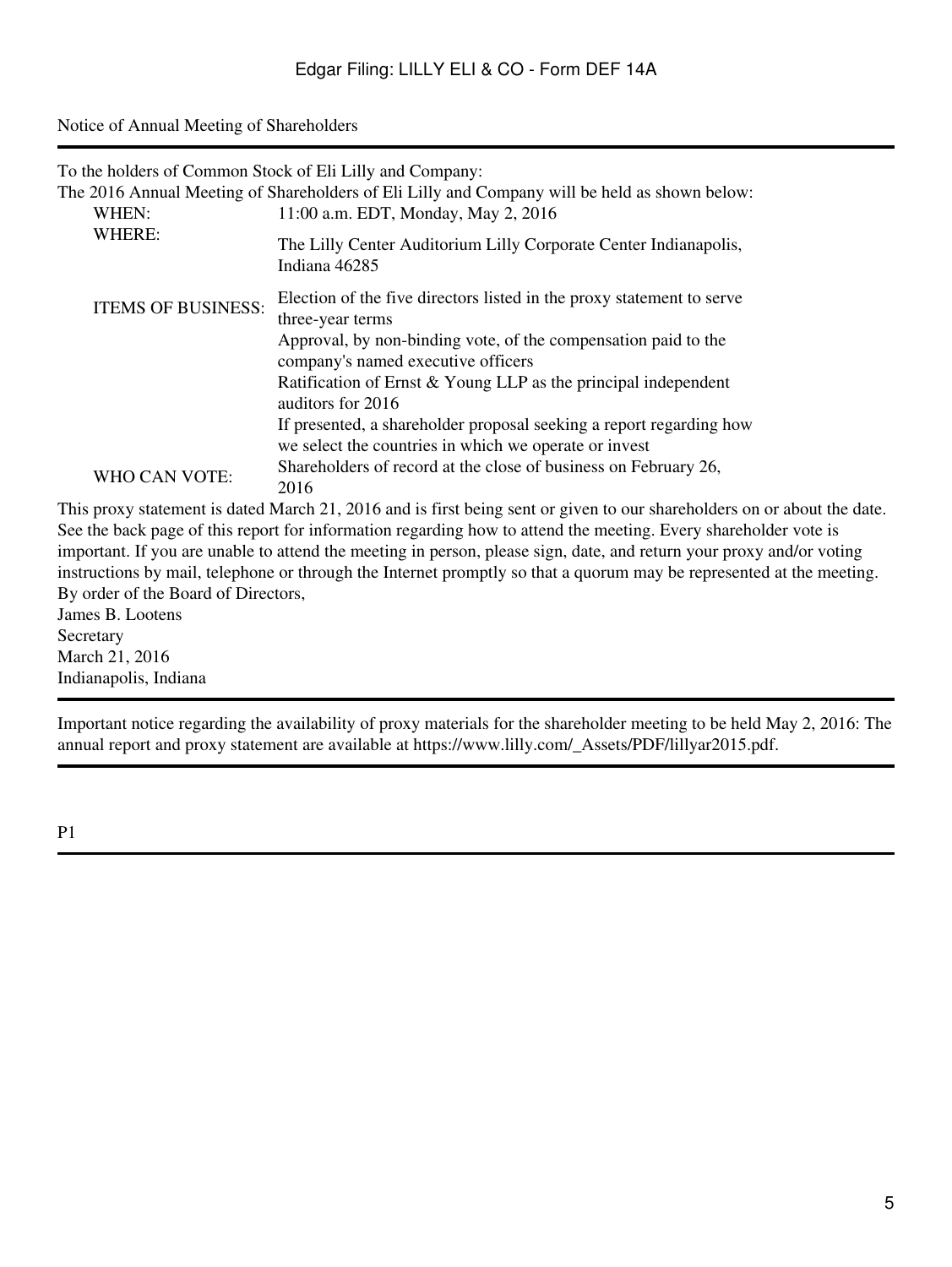#### Proxy Statement Overview

#### General Information

|                                                                                                                                                                                   | This overview highlights information contained elsewhere in this proxy statement. It does not contain all the                                                                                                        |           |                                                              |
|-----------------------------------------------------------------------------------------------------------------------------------------------------------------------------------|----------------------------------------------------------------------------------------------------------------------------------------------------------------------------------------------------------------------|-----------|--------------------------------------------------------------|
|                                                                                                                                                                                   | information you should consider, and you should read the entire proxy statement carefully before voting.                                                                                                             |           |                                                              |
| Meeting:                                                                                                                                                                          | Annual Meeting of Shareholders                                                                                                                                                                                       | Date:     | May 2, 2016                                                  |
| Time:                                                                                                                                                                             | 11:00 a.m. EDT                                                                                                                                                                                                       | Location: | The Lilly Center Auditorium                                  |
| <b>Record Date:</b>                                                                                                                                                               | February 26, 2016                                                                                                                                                                                                    |           | <b>Lilly Corporate Center</b><br>Indianapolis, Indiana 46285 |
| Items of Business:                                                                                                                                                                | Item 1: Election of the five directors listed in this proxy statement to serve<br>three-year terms.<br>Item 2: Approval, by non-binding vote, of the compensation paid to the company's<br>named executive officers. |           |                                                              |
| Item 3: Ratification of Ernst & Young LLP as the principal independent auditors<br>for $2016$ .<br>Item 4: If presented, a shareholder proposal seeking a report regarding how we |                                                                                                                                                                                                                      |           |                                                              |
|                                                                                                                                                                                   | select the countries in which we operate or invest.                                                                                                                                                                  |           |                                                              |

What Is New In This Year's Proxy Statement

In 2015, we returned to revenue and earnings growth, launched a number of new products, made significant late-stage pipeline progress, and delivered strong returns to shareholders. As a result, we resumed annual increases to base salaries and delivered incentive compensation reflective of our performance.

Additionally, we restated our executive officers' share ownership requirements from a fixed number of shares to a multiple of annual base salary for all executives, excluding the CEO. The CEO's requirement remains six times annual base salary.

In February 2016, we welcomed Juan R. Luciano to the board. Mr. Luciano is the Chairman and CEO of Archer Daniels Midland Company.

Highlights of 2015 Company Performance

The following provides a brief look at our 2015 performance in three dimensions: operating performance, innovation progress, and returns to shareholders. See our 2015 annual report on Form 10-K for more details.

#### Operating Performance

In 2015, we returned to revenue and earnings growth following a multi-year period of patent expirations. This growth was led by several pharmaceutical products, including Cyramza, Trulicity and Humalog, as well as Erbitux due to the transfer of commercialization rights in North America. This growth was partially offset by the residual impact of the loss of exclusivity for Cymbalta and Evista.

Performance highlights included:

•2015 revenue increased 2 percent to approximately \$20 billion. 2015 earnings per share (EPS) increased 1 percent on a reported basis to \$2.26, and increased 13 percent on a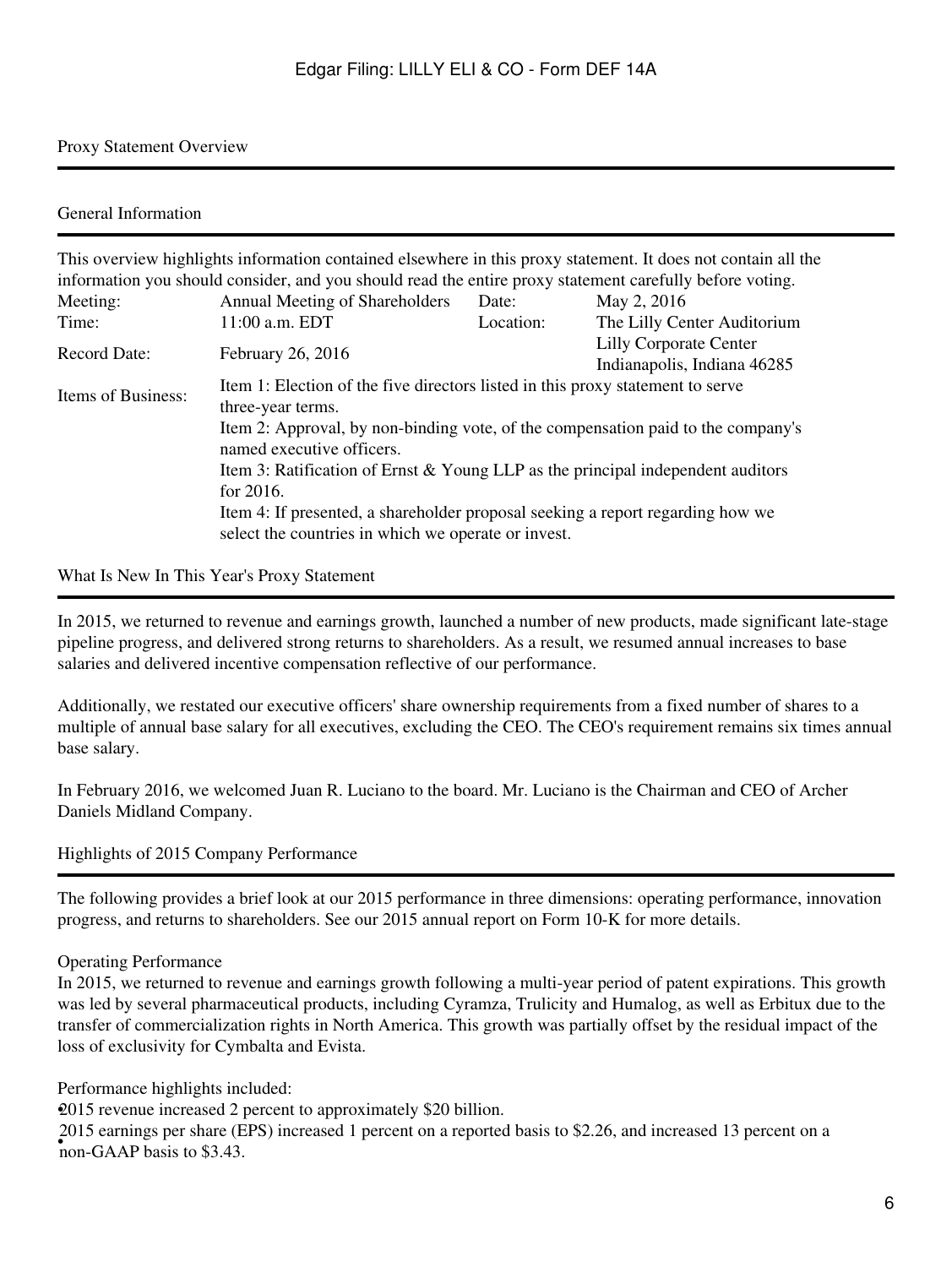\*A reconciliation of GAAP and externally reported non-GAAP measures is included in Appendix A.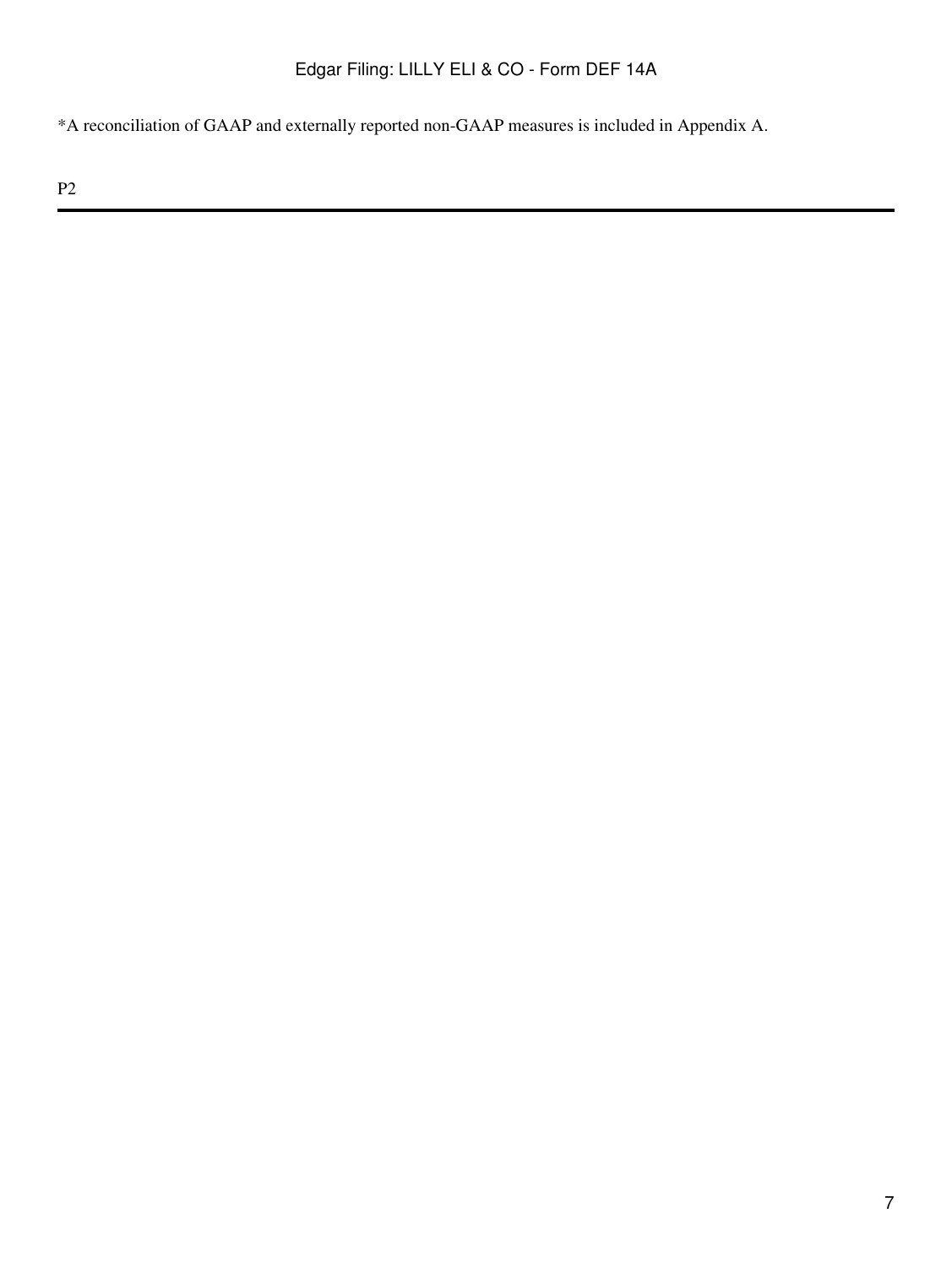## Innovation Progress

•

We made significant advances with our pipeline in 2015, including:

U.S. FDA approval of six new products, including Portrazza<sup>TM</sup>, in combination with gecitabine and cisplatin, Cyramza® for treatment of colorectal cancer, Glyxambi®, Basaglar®, and Synjardy®.

• The suge piper A late-stage pipeline including 9 potential new medicines or diagnostic agents in either Phase III development or

• DA Breakin ough Therapy Designations for advancement for patients with reflactory hormone-receptor advanced or metastatic breast cancer and for olaratumab for advanced or metastatic soft-tissue sarcoma. FDA Breakthrough Therapy Designations for abemaciclib for patients with refractory hormone-receptor-positive

•Positive Phase III results for ixekizumab, an investigational medicine for patients with psoriatic arthritis.

• **CONTROLLANDER**<br> **P**rheumatoid arthritis. Positive Phase III results for baricitinib, an investigational medicine for patients with moderately-to-severely active

•Positive results from a long-term clinical trial investigating cardiovascular outcomes for Jardiance®.

## Returns to Shareholders

We generated strong total shareholder returns (share price appreciation plus dividends, reinvested quarterly) for the one-, three-, and five-year periods through year-end 2015, including a 25% percent increase from 2014 to 2015. Our returns exceeded both the compensation peer group and the S&P 500 in all three periods:

Consistent with our ongoing commitment to returning excess cash to shareholders, we returned approximately \$2.9 billion in cash to shareholders in 2015 in the form of dividends and share repurchases. In the past four years, we have returned \$12.5 billion in cash to shareholders through dividends and share repurchases.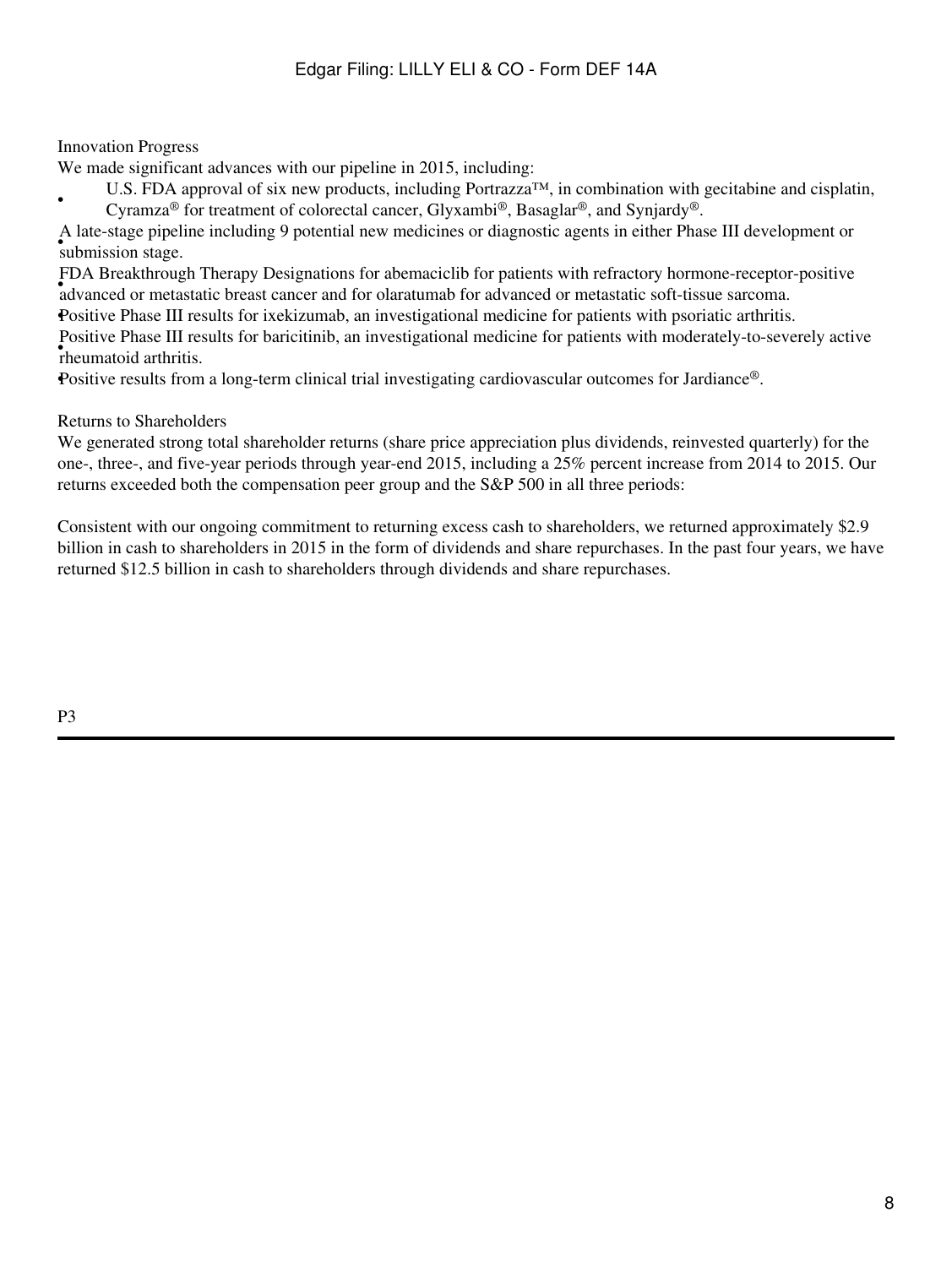Governance (pages  $8-27$ )

| Item 1: Election of Directors (pages 8-25)                                                                                                         |                                    |    |                                                                                                     |                              |                           |
|----------------------------------------------------------------------------------------------------------------------------------------------------|------------------------------------|----|-----------------------------------------------------------------------------------------------------|------------------------------|---------------------------|
| Name and principal occupation                                                                                                                      | Joined the Board Age Public boards |    |                                                                                                     | Management<br>recommendation | Vote required to<br>pass  |
| Ralph Alvarez<br>Executive Chairman - Skylark Co.,<br>Ltd.                                                                                         | 2009                               | 60 | Skylark Co., Ltd.<br>Lowe's Companies,<br>Inc.<br>Dunkin' Brands<br>Group, Inc.<br>Realogy Holdings | Vote FOR                     | Majority of<br>votes cast |
| R. David Hoover<br>Former Chairman, President and CEO 2009<br>- Ball Corporation                                                                   |                                    | 70 | Corp.<br><b>Ball Corporation</b><br><b>Edgewell Personal</b><br>Care Co.<br>Steelcase, Inc.         | Vote FOR                     | Majority of<br>votes cast |
| Juan R. Luciano<br>Chief Executive Officer and President<br>- Archer Daniels Midland Company                                                       | 2016                               | 53 | <b>Archer Daniels</b><br>Midland Co.                                                                | Vote FOR                     | Majority of<br>votes cast |
| Franklyn G. Prendergast, M.D., Ph.D.<br>Former Edmond and Marion<br>Guggenheim Professor of                                                        | 1995                               | 71 | <b>Cancer Genetics</b><br>Incorporated                                                              | Vote FOR                     | Majority of<br>votes cast |
| Biochemistry and Molecular Biology -<br>Mayo Medical Clinic<br>Kathi P. Seifert<br>Former Executive Vice President -<br>Kimberly-Clark Corporation | 1995                               | 66 | Investors<br><b>Community Bank</b><br>Lexmark<br>International, Inc.                                | Vote FOR                     | Majority of<br>votes cast |

Our Corporate Governance Policies Reflect Best Practices

•Our Board membership is marked by leadership, experience, and diversity.

•All 13 of our nonemployee directors, and all Board committee members, are independent.

•We have a strong, independent lead director role.

- Our Board actively participates in company strategy and CEO/senior executive succession planning.
- •Our Board oversees compliance and enterprise risk management practices.

•We have in place meaningful stock ownership requirements.

•We have a majority voting standard and resignation policy for the election of directors.

| Compensation (pages $27-52$ ) |  |  |
|-------------------------------|--|--|
|-------------------------------|--|--|

Item 2: Advisory Vote on Compensation Paid to Named Executive Officers (pages 27-28)

Management recommendation pass Vote required to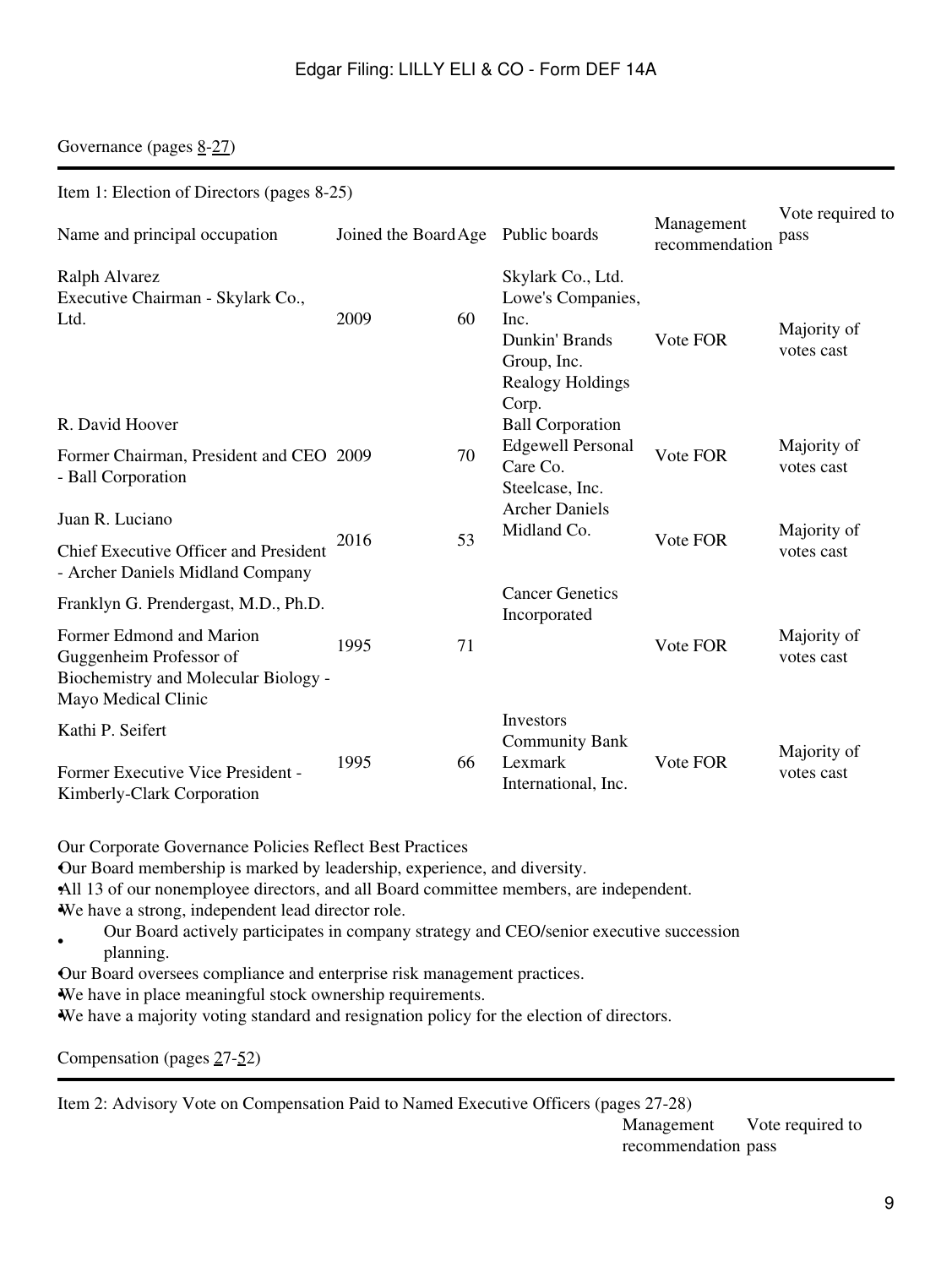|        | Approve, by non-binding vote, compensation paid to the |          |             |
|--------|--------------------------------------------------------|----------|-------------|
| Item 2 | company's named executive officers                     | Vote FOR | Majority of |
|        |                                                        |          | votes cast  |

Our Executive Compensation Programs Reflect Best Practices

• favor of our executive compensation. We have had strong shareholder support of compensation practices: in 2015, over 98 percent of shares cast voted in

• blend of short- and long-term performance measures. Our compensation programs are designed to align with shareholder interests and link pay to performance through a

•Our Compensation Committee annually reviews compensation programs to ensure appropriate risk mitigation.

•We have a broad compensation recovery policy that applies to all executives and covers a wide range of misconduct.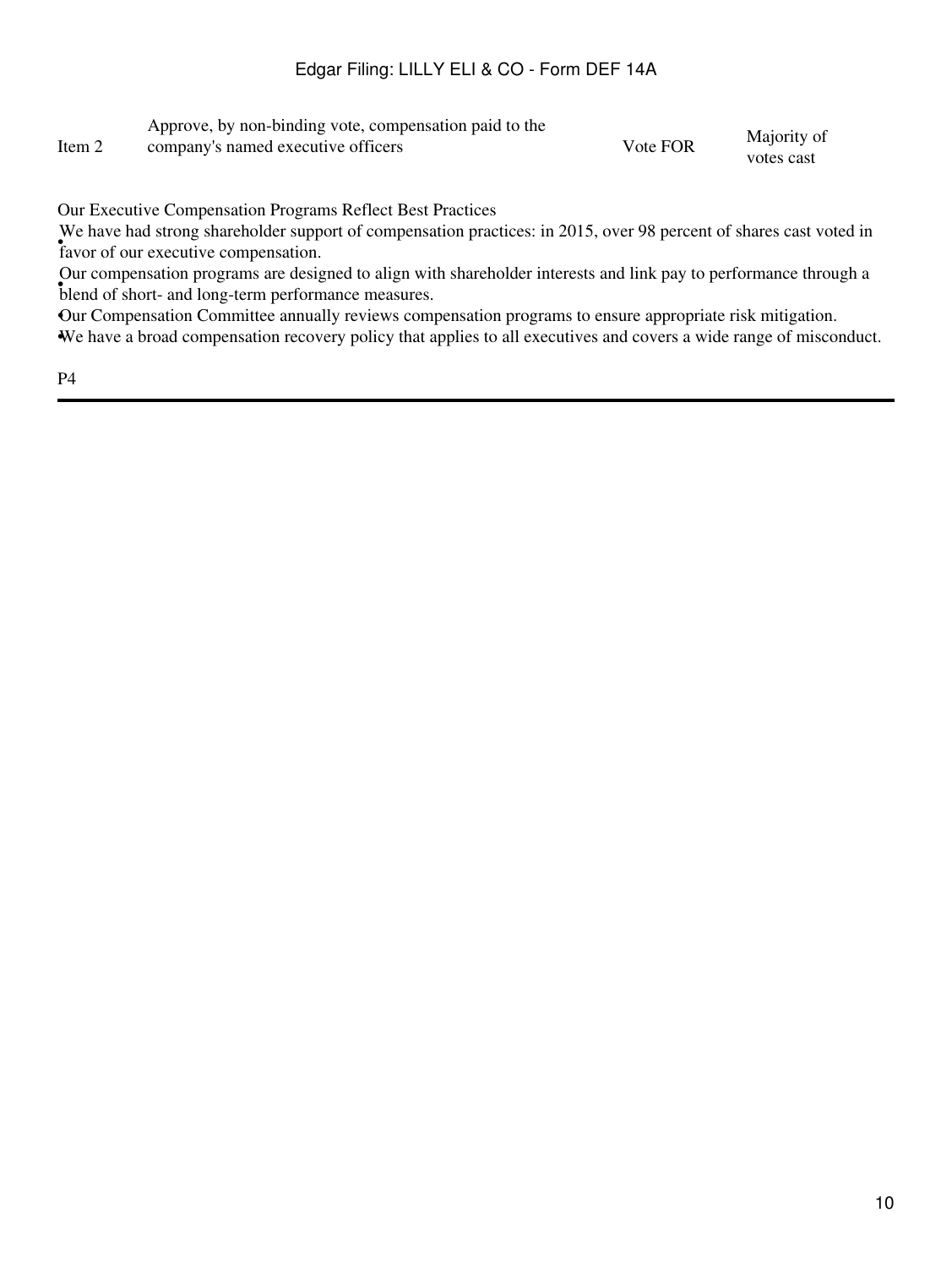• company stock. Our executives are subject to robust stock ownership guidelines and are prohibited from hedging or pledging their

We do not have "top hat" retirement plans - supplemental plans are open to all employees and are limited to restoring benefits lost due to IRS limits on qualified plans.

• assignments). We do not provide tax gross-ups to executive officers (except for limited gross-ups related to international

We have a very restrictive policy on perquisites.

•Our severance plans related to change-in-control generally require a double trigger.

•We do not have employment agreements with any of our executive officers.

Executive Compensation Summary for 2015

At the time the total target compensation was established at the end of 2014, compensation for our named executive officers (the five officers whose compensation is disclosed in this proxy statement) was in the middle range of the company's peer group. Incentive compensation program payouts were increased, consistent with the company's strong performance in 2015, as outlined below under "Pay for Performance."

Pay for Performance

•

As described more fully in the Compensation Disclosures and Analysis (CD&A) section, we link our incentive pay programs to a balanced mix of measures on three dimensions of company performance: (1) operating performance; (2) progress with our innovation pipeline; and (3) shareholder returns.

The summary information below highlights how our incentive pay programs align with company performance. Please see the CD&A for details of how our three incentive pay programs work and how the payouts for 2015 were calculated. Please also see Appendix A for adjustments that were made to revenue and earnings per share (EPS) for incentive compensation programs.

2015 Annual Bonus Multiple

The company exceeded its annual bonus targets for revenue, EPS, and pipeline progress.

\*Performance goal multiples are capped at 2.0.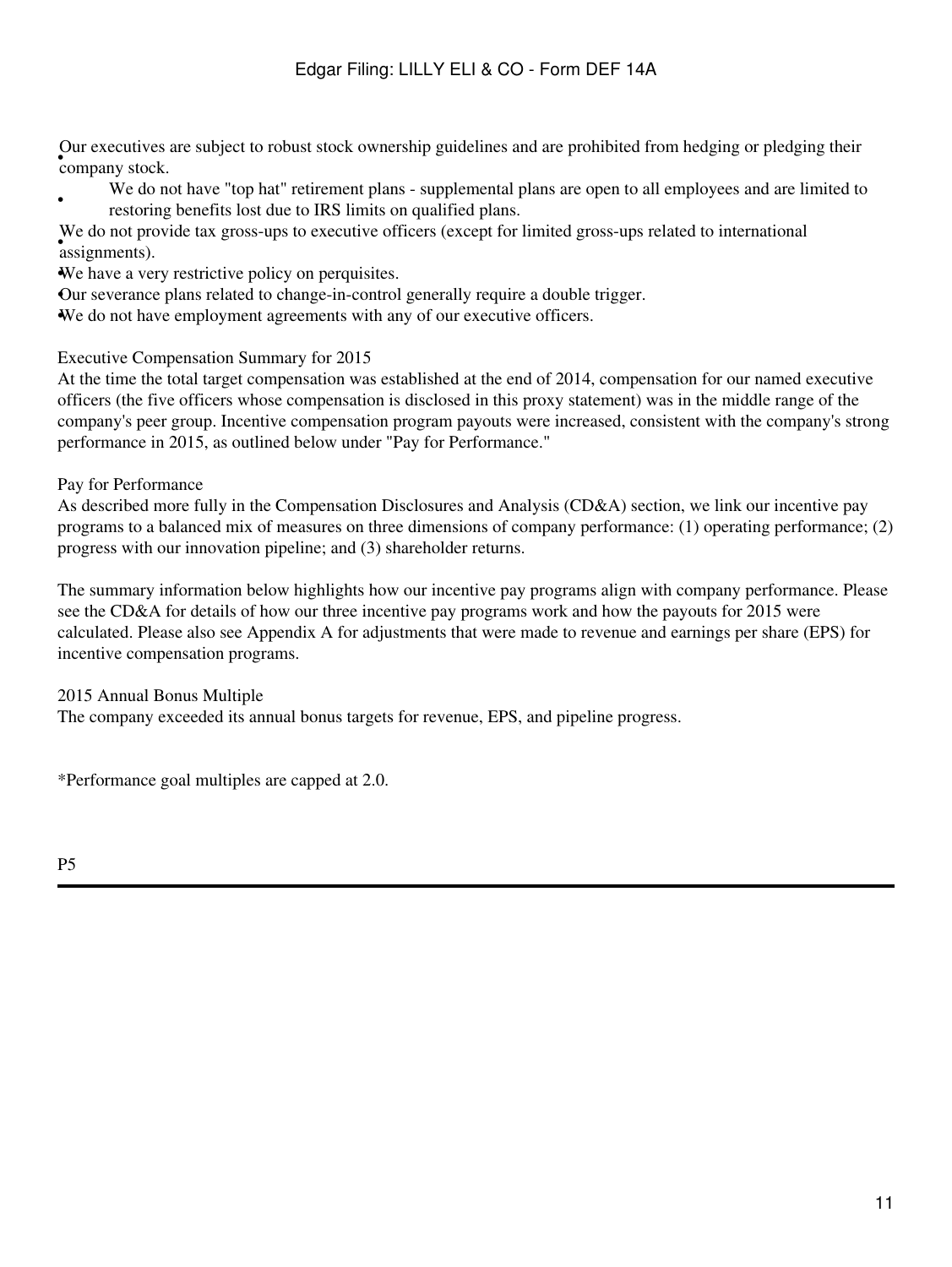## 2015 Performance Award Multiple

We fell short of our EPS targets under our Performance Award program, which has targets based on expected EPS growth of peer companies over a two-year period.

2015 Shareholder Value Award Multiple

We significantly exceeded our stock price growth targets under our Shareholder Value Award program, which has targets based on expected large-cap company returns over a three-year period.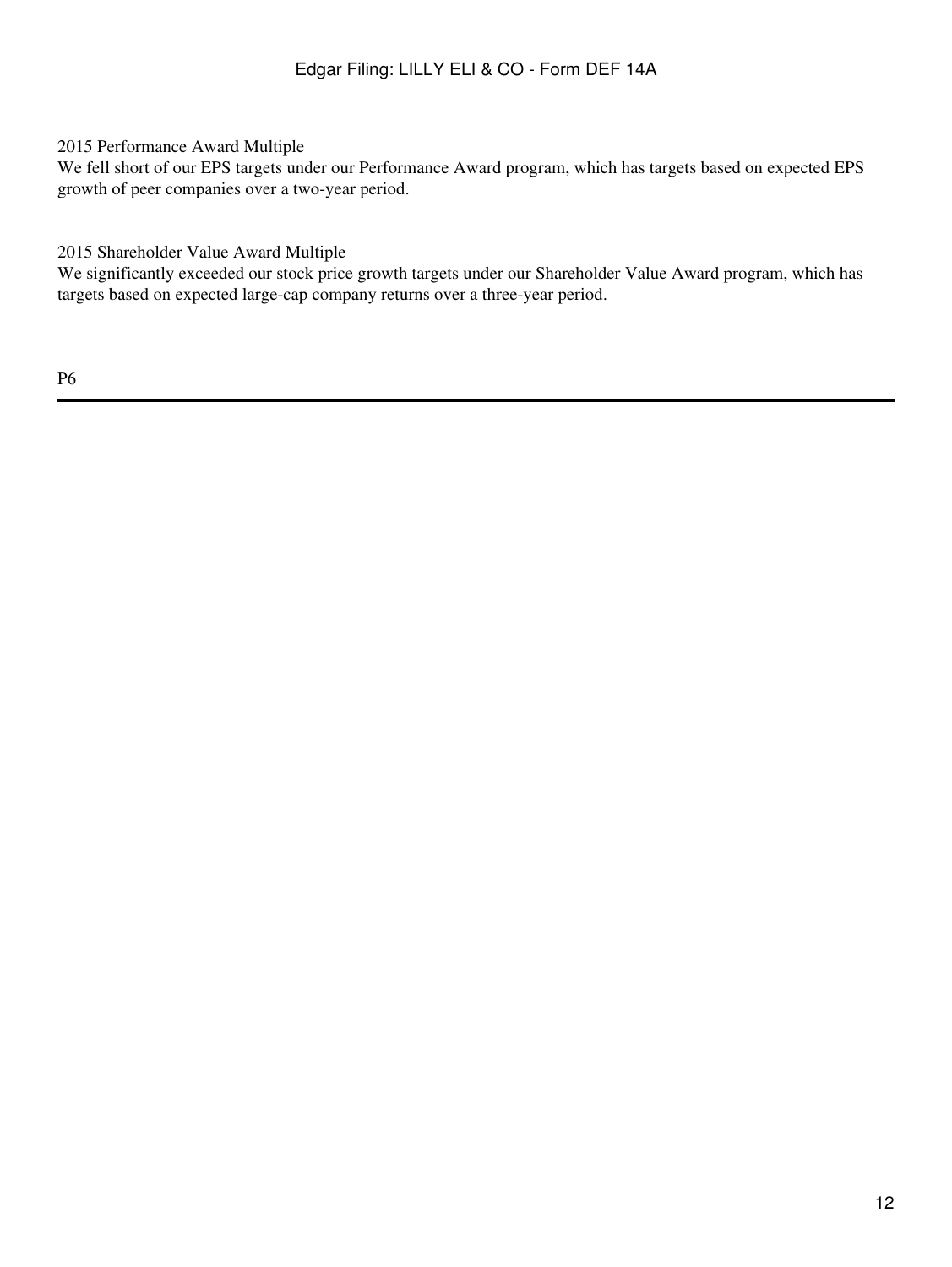## <span id="page-12-0"></span>Audit Matters (pages 53[-55](#page-91-1))

|        | Item 3: Proposal to Ratify Appointment of Independent Auditor (pages 53-55)                              | Management<br>recommendation pass | Vote required to          |
|--------|----------------------------------------------------------------------------------------------------------|-----------------------------------|---------------------------|
| Item 3 | Ratify the appointment of Ernst $&$ Young LLP as the company's<br>principal independent auditor for 2016 | Vote FOR                          | Majority of<br>votes cast |
|        | Shareholder Proposal (pages $56-57$ )                                                                    |                                   |                           |

Item 4: Proposal Seeking A Report Regarding How We Select the Countries in Which We Operate and Invest (pages 56-57)

|        |                                                                                                                                                   | Management<br>recommendation pass | Vote required to |
|--------|---------------------------------------------------------------------------------------------------------------------------------------------------|-----------------------------------|------------------|
| Item 4 | Consider a shareholder proposal seeking a report regarding how Vote AGAINST Majority of<br>we select the countries in which we operate and invest |                                   | votes cast       |

#### Other Information (pages [5](#page-98-0)7[-60](#page-102-0))

How to Vote in Advance of the Meeting

Even if you plan to attend the 2016 Annual Meeting in person, we encourage you to vote prior to the meeting via one of the methods described below. You can vote in advance via one of three ways:

- 8 Visit the website listed on your proxy card/voting instruction form to vote VIA THE INTERNET
- ) Call the telephone number on your proxy card/voting instruction form to vote BY TELEPHONE
- \* Sign, date and return your proxy card/voting instruction form to vote BY MAIL

Further information on how to vote is provided at the end of the proxy statement under "Meeting and Voting Logistics".

#### Voting at our 2016 Annual Meeting

You may also opt to vote in person at the 2016 Annual Meeting, which will be held on Monday, May 2, 2016 at the Lilly Corporate Center, Indianapolis, IN 46285, at 11:00 a.m., local time. See the section entitled "Meeting and Voting Logistics" for more information.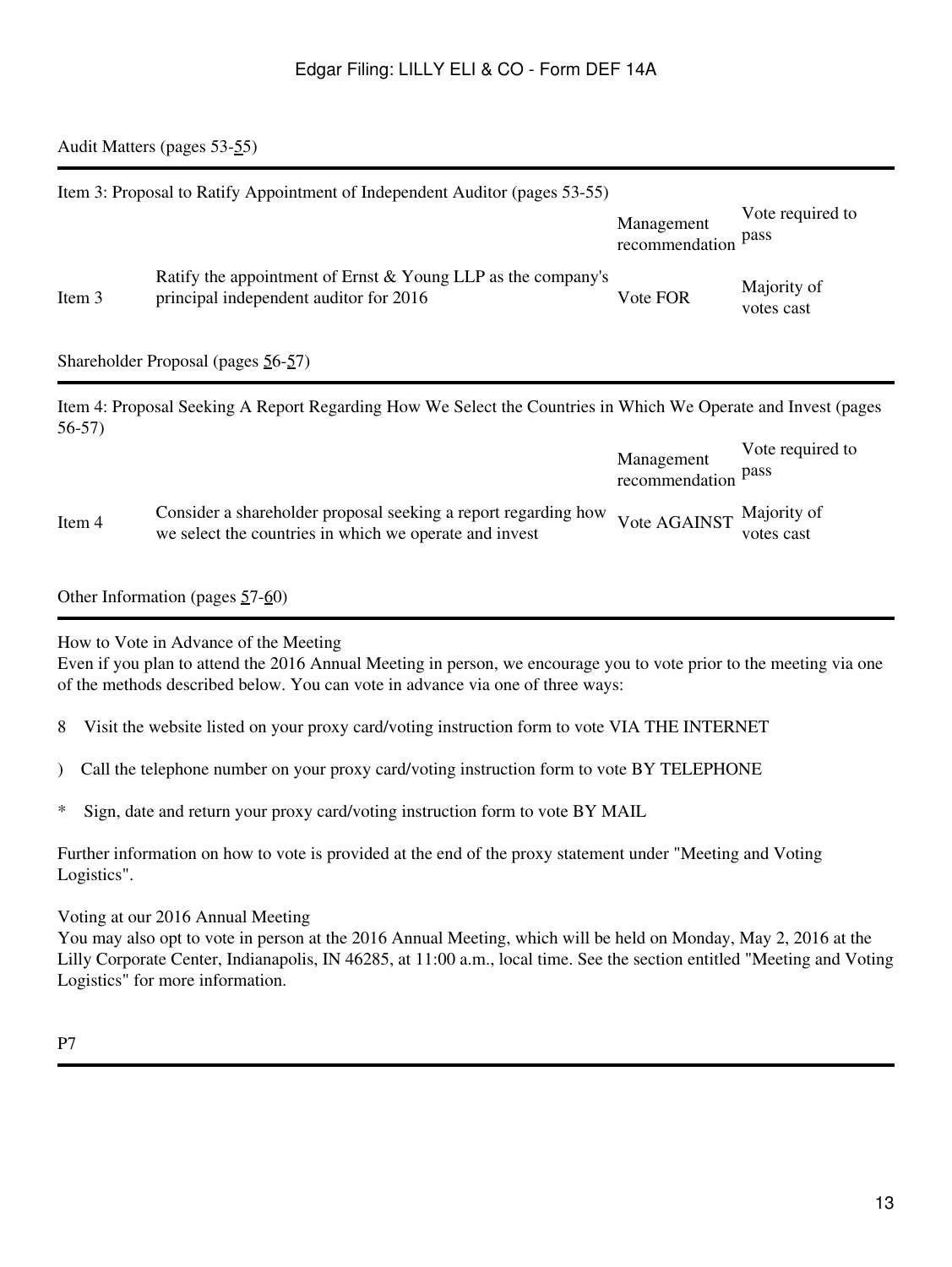#### <span id="page-13-0"></span>Governance

<span id="page-13-1"></span>Item 1. Election of Directors

Under the company's articles of incorporation, the Board is divided into three classes with approximately one-third of the directors standing for election each year. The term for directors to be elected this year will expire at the annual meeting of shareholders held in 2019. Each of the nominees listed below has agreed to serve that term. The following sections provide information regarding our directors including their qualifications, the director nomination process, and compensation, among other topics.

Board Recommendation on Item 1

The Board recommends that you vote FOR each of the following nominees: •Ralph Alvarez •R. David Hoover •Juan R. Luciano •Franklyn G. Prendergast •Kathi P. Seifert

<span id="page-13-2"></span>Board Operations and Governance

Board of Directors

From left to right: Franklyn G. Prendergast, Michael L. Eskew, Karen N. Horn, Juan R. Luciano, Katherine Baicker, J. Erik Fyrwald, R. David Hoover, John C. Lechleiter, Ralph Alvarez, Ellen R. Marram, Marschall S. Runge, William G. Kaelin, Jr., Kathi P. Seifert, and Jackson P. Tai.

Each of our directors is elected to serve until his or her successor is duly elected and qualified. If a nominee is unavailable for election, proxy holders may vote for another nominee proposed by the Board of Directors or, as an alternative, the Board of Directors may reduce the number of directors to be elected at the annual meeting.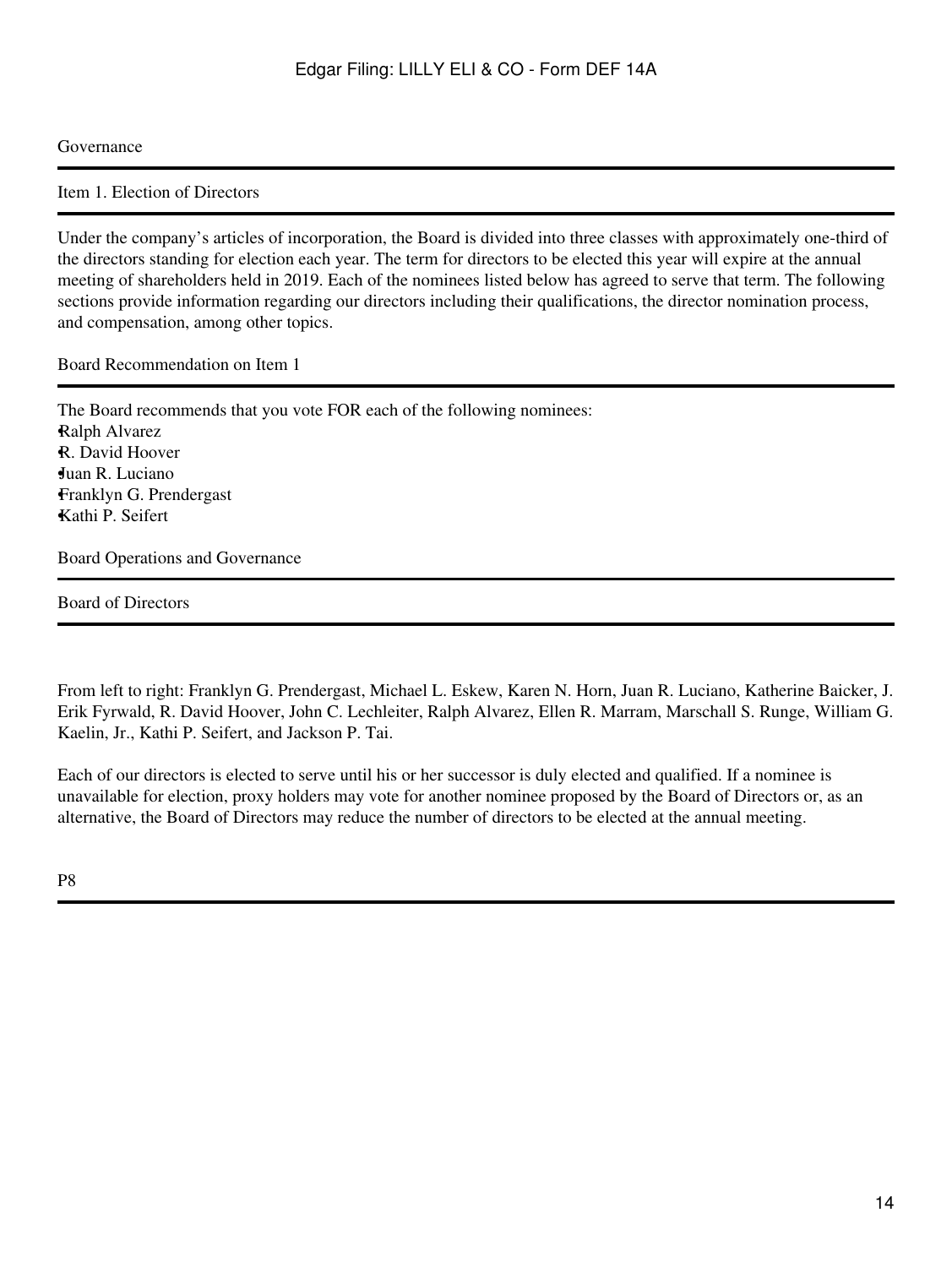## Director Biographies

Set forth below is information as of March 9, 2016, regarding the nominees for election, which has been confirmed by each of them for inclusion in this proxy statement. We have provided the most significant experiences, qualifications, attributes, or skills that led to the conclusion that each director or director nominee should serve as one of our directors in light of our business and structure. Full biographies for each of our directors are available on our website at http://www.lilly.com/about/board-of-directors/Pages/board-of-directors.aspx.

No family relationship exists among any of our directors, director nominees, or executive officers. To the best of our knowledge, there are no pending material legal proceedings in which any of our directors or nominees for director, or any of their associates, is a party adverse to us or any of our affiliates, or has a material interest adverse to us or any of our affiliates. Additionally, to the best of our knowledge, there have been no events under any bankruptcy act, no criminal proceedings and no judgments, sanctions, or injunctions during the past 10 years that are material to the evaluation of the ability or integrity of any of our directors or nominees for director. There is no arrangement between any director or director nominee and any other person pursuant to which he or she was or is to be selected as a director or director nominee.

Class of 2016

The following five directors will be seeking election at this year's annual meeting. Four of these directors are standing for reelection; one director is seeking election for the first time. See "Item 1. Election of Directors" above for more information.

Ralph Alvarez, age 60, director since 2009 Board Committees: Compensation; Science and Technology Career Highlights Other Board Service Skylark Co., Ltd., a leading restaurant operator in Japan • Public boards: Skylark Co., Ltd.; Lowe's Companies, Inc.; Dunkin' Brands Group, Inc.; • Executive Chairman (2013 - present)<br>Realogy Holdings Corp. McDonald's Corporation • Prior public boards: McDonald's Corporation; • President and Chief Operating Officer (2006 - 2009) KeyCorp Memberships and Other Organizations • Business Administration Board of Overseers; University of Miami: President's Council; School of International Advisory Board Qualifications: Through his senior executive positions at Skylark Co., Ltd. and McDonald's Corporation, as well as with other global restaurant businesses, Mr. Alvarez has extensive experience in consumer marketing, global operations, international business, and strategic planning. His international experience includes a special focus on Japan and emerging markets. He also has extensive corporate governance experience through his service on other public company boards. R. David Hoover, age 70, director since 2009 Board Committees: Finance (chair); Directors and Corporate Governance Career Highlights Other Board Service Ball Corporation, a provider of packaging products and other• technologies and services to commercial and governmental customers Public boards: Ball Corporation; Edgewell Personal Care Co.; Steelcase, Inc.

- 
- President and Chief Executive Officer (2001 2010) Non-profit boards: Boulder Community
- Chairman (2002 2013) Prior public boards: Qwest International, Inc.
	-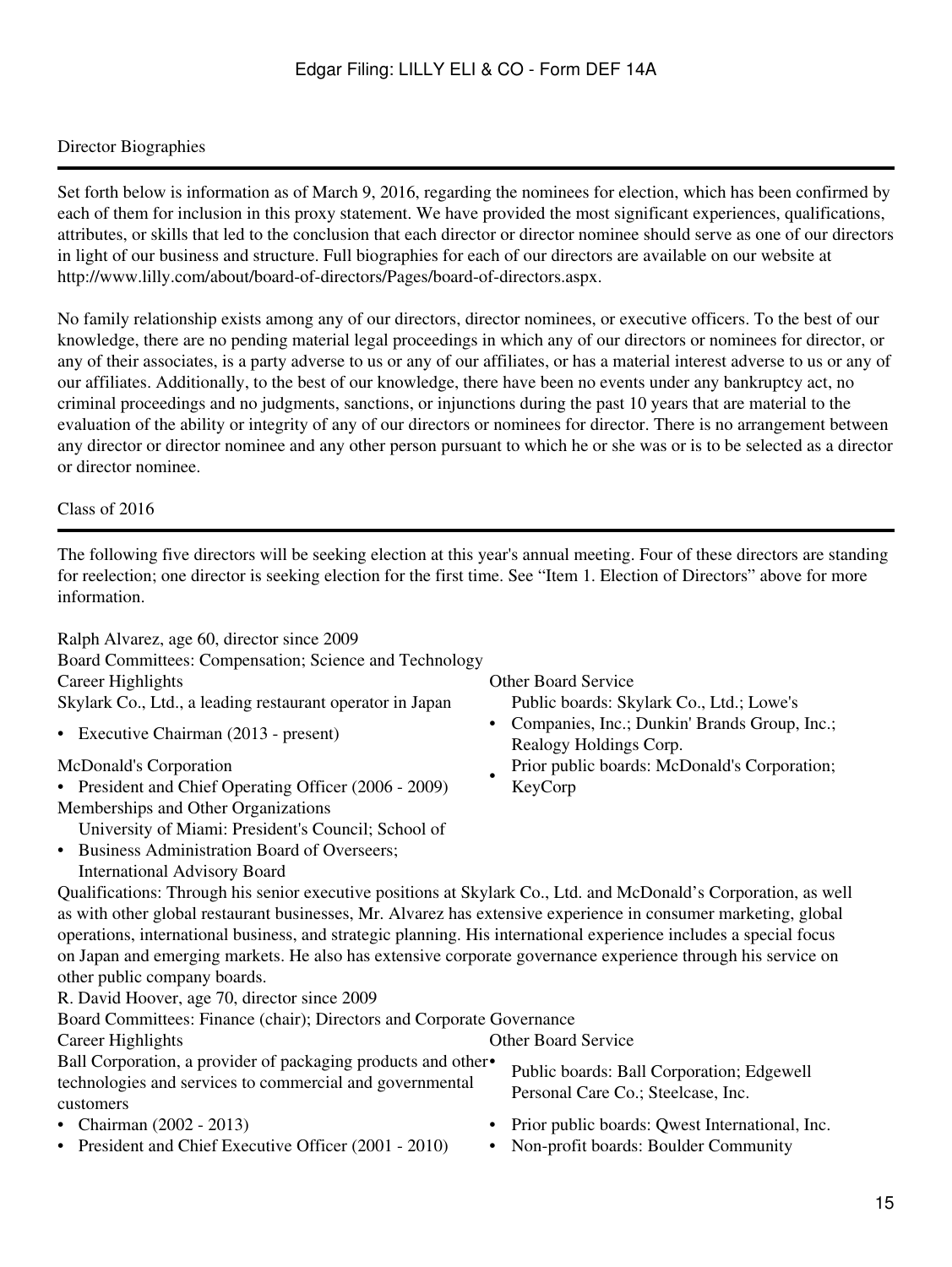• Chief Operating Officer (2000 - 2001)

Hospital; Children's Hospital Colorado; DePauw University

- Chief Financial Officer (1998 2000) Memberships and Other Organizations
- Indiana University Kelley School of Business, Dean's
- Council

Qualifications: Mr. Hoover has extensive CEO experience at Ball Corporation, with a strong record of leadership in operations and strategy. He has deep financial expertise as a result of his experience as CEO and CFO of Ball. He also has extensive corporate governance experience through his service on other public company boards.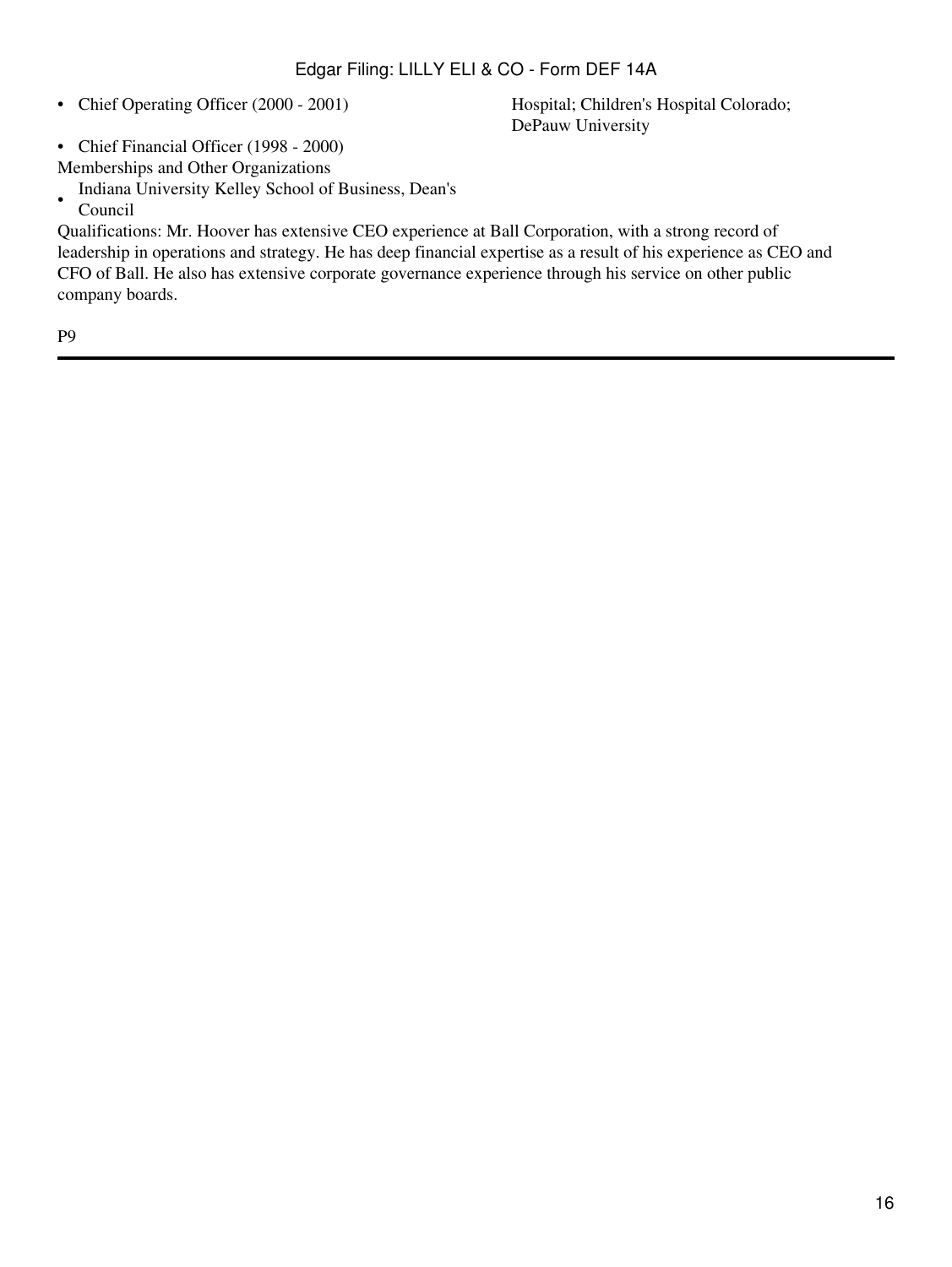| Juan R. Luciano, age 54, director since 2016<br>Board Committees: Finance; Public Policy and Compliance<br>Career Highlights                                                                                                                                                                                                                                                                                                                                                                                                                | <b>Other Board Service</b>                                               |
|---------------------------------------------------------------------------------------------------------------------------------------------------------------------------------------------------------------------------------------------------------------------------------------------------------------------------------------------------------------------------------------------------------------------------------------------------------------------------------------------------------------------------------------------|--------------------------------------------------------------------------|
| Archer Daniels Midland Company, a global food-processing  Company Non-profit boards: Boys and Girls<br>and commodities-trading company                                                                                                                                                                                                                                                                                                                                                                                                      | Public boards: Archer Daniels Midland<br>Clubs of America                |
| • Chairman (January 2016 - present)<br>• Chief Executive Officer and President (2015 - present)<br>• President $(2014 - 2015)$<br>Executive Vice President and Chief Operating Officer<br>$(2011 - 2014)$<br>The Dow Chemical Company, a multi-national chemical<br>company<br>Executive Vice President and President, Performance                                                                                                                                                                                                          |                                                                          |
| Division (2010 - 2011)<br>Qualifications: Mr. Luciano has CEO and global business experience with Archer Daniels Midland Company,<br>where he has established a reputation for strong result-oriented and strategic leadership, as well as many years of<br>global leadership experience at The Dow Chemical Company. He brings to the board a strong technology and<br>operations background, along with expertise in the food and agriculture sectors, an expanding area of focus for<br>Lilly and its Elanco business.                   |                                                                          |
| Franklyn G. Prendergast, M.D., Ph.D., age 71, director since 1995<br>Board Committees: Public Policy and Compliance; Science and Technology                                                                                                                                                                                                                                                                                                                                                                                                 |                                                                          |
| <b>Career Highlights</b>                                                                                                                                                                                                                                                                                                                                                                                                                                                                                                                    | <b>Other Board Service</b>                                               |
| Mayo Medical School<br>Edmond and Marion Guggenheim Professor of<br>Biochemistry and Molecular Biology (1986 - 2014)<br>Professor of Molecular Pharmacology and Experimental<br>Therapeutics (1987 - 2014)<br>Mayo Clinic Center for Individualized Medicine, Director                                                                                                                                                                                                                                                                      | Public boards: Cancer Genetics Incorporated                              |
| Emeritus (2006 - 2012)<br>Qualifications: Dr. Prendergast is a prominent medical clinician, researcher, and academician. He has extensive<br>experience in senior-most administration at Mayo Clinic, a major medical institution, and as director of its<br>renowned cancer center. He retired from Mayo at the end of 2014. He has special expertise in two critical areas<br>for Lilly—oncology and personalized medicine. As a medical doctor, he brings an important practicing-physician<br>perspective to the Board's deliberations. |                                                                          |
| Kathi P. Seifert, age 66, director since 1995<br>Board Committees: Audit; Compensation<br><b>Career Highlights</b>                                                                                                                                                                                                                                                                                                                                                                                                                          | Other Board Service                                                      |
| Kimberly-Clark Corporation, a global consumer products<br>company<br>• Executive Vice President (1999 - 2004)                                                                                                                                                                                                                                                                                                                                                                                                                               | Public boards: Investors Community Bank;<br>Lexmark International, Inc.  |
| Katapult, LLC, a provider of pro bono mentoring and<br>consulting services to non-profit organizations                                                                                                                                                                                                                                                                                                                                                                                                                                      | Private boards: Appvion, Inc.<br>Prior public boards: Albertsons; Revlon |

- 
- Chairman (2004 present) Consumer Products Co.; Supervalu Inc.
	- Non-profit boards: Community Foundation for the Fox Valley Region; Fox Cities Building for the Arts; Fox Cities Chamber of Commerce;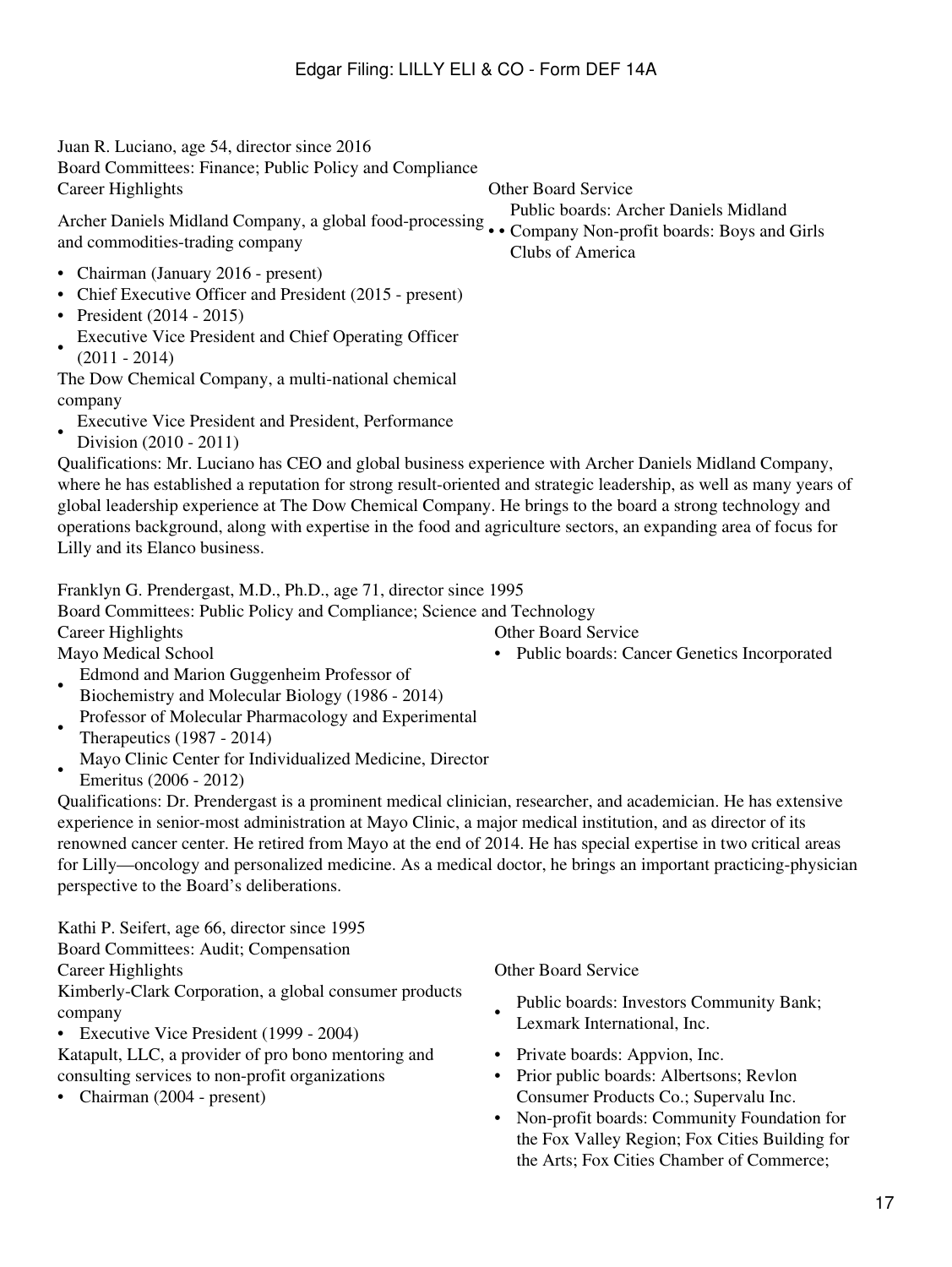New North

Qualifications: Ms. Seifert is a retired senior executive of Kimberly-Clark. She has strong expertise in consumer marketing and brand management, having led sales and marketing for several worldwide brands, with a special focus on consumer health. She has extensive corporate governance experience through her other board positions.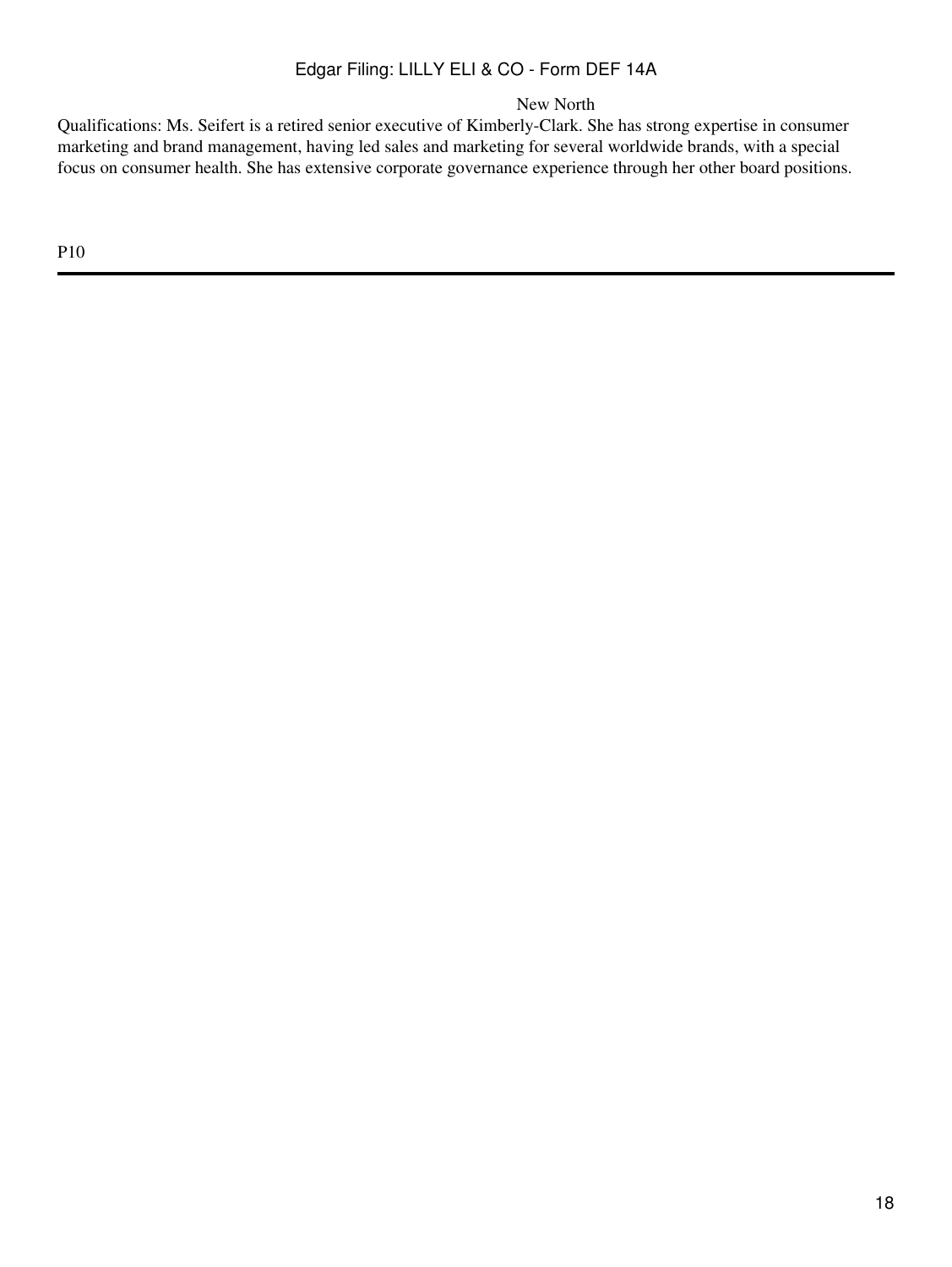## Class of 2017

| The following five directors will continue in office until May 2017, with the exception of Karen N. Horn, who will<br>retire from the Board on May 2, 2016, prior to the annual meeting of shareholders. The Directors and Corporate<br>Governance Committee has not yet identified and evaluated a candidate to fill the vacancy created by Ms. Horn's<br>retirement. Our board expects to reduce the size of the board until it identifies a candidate to fill the vacancy.<br>Michael L. Eskew, age 66, director since 2008                  |                                                                                                                                                |
|-------------------------------------------------------------------------------------------------------------------------------------------------------------------------------------------------------------------------------------------------------------------------------------------------------------------------------------------------------------------------------------------------------------------------------------------------------------------------------------------------------------------------------------------------|------------------------------------------------------------------------------------------------------------------------------------------------|
| Board Committees: Audit (chair); Finance; Directors and Corporate Governance<br>Career Highlights                                                                                                                                                                                                                                                                                                                                                                                                                                               | <b>Other Board Service</b>                                                                                                                     |
| United Parcel Service, Inc., a global shipping and logistics<br>company<br>Chairman and Chief Executive Officer (2002 - 2007)                                                                                                                                                                                                                                                                                                                                                                                                                   | Public boards: 3M Corporation; IBM<br>$\bullet$<br>Corporation; Allstate Insurance Company                                                     |
| Vice Chairman (2000 - 2002)<br>UPS Board of Directors (1998 - 2014)<br>$\bullet$<br>Qualifications: Mr. Eskew has CEO experience with UPS, where he established a record of success in managing<br>complex worldwide operations, strategic planning, and building a strong consumer-brand focus. He is an audit<br>committee financial expert, based on his CEO experience and his service on other U.S. company audit<br>committees. He has extensive corporate governance experience through his service on the boards of other<br>companies. | Non-profit boards: Chairman of the board of<br>trustees of The Annie E. Casey Foundation                                                       |
| Karen N. Horn, Ph.D., Age 72, director since 1987<br>Board Committees: Compensation (chair); Directors and Corporate Governance<br>Career Highlights<br>Brock Capital Group, a provider of financial advising and<br>consulting services                                                                                                                                                                                                                                                                                                        | <b>Other Board Service</b><br>Public boards: Simon Property Group, Inc.;<br>Norfolk Southern Corporation                                       |
| Senior Managing Director (2004 - present)<br>President, Private Client Services and Managing Director<br>$(1999 - 2003)$                                                                                                                                                                                                                                                                                                                                                                                                                        | Prior public boards: T. Rowe Price Mutual<br>Funds<br>Non-profit boards: The National Bureau of<br>Economic Research; The National Association |
| Bank One, Cleveland, N.A.<br>Chairman and chief executive officer (1982 - 1987)<br>Qualifications: Ms. Horn is a former CEO with extensive experience in various segments of the financial<br>industry, including banking and financial services. Through her for-profit and her public-private partnership<br>work, she has significant experience in international economics and finance. Ms. Horn has extensive corporate<br>governance experience through service on other public company boards in a variety of industries.                | of Corporate Directors                                                                                                                         |
| William G. Kaelin, Jr., M.D., age 58, director since 2012<br>Board Committees: Finance; Science and Technology (chair)<br>Career Highlights<br>Dana-Farber/Harvard Cancer Center                                                                                                                                                                                                                                                                                                                                                                | <b>Industry Memberships</b><br>Institute of Medicine; National Academy of                                                                      |
| Professor of Medicine (2002 - present)                                                                                                                                                                                                                                                                                                                                                                                                                                                                                                          | Sciences; Association of American Physicians;<br>American Society of Clinical Investigation                                                    |
| Associate director, Basic Science (2009 - present)                                                                                                                                                                                                                                                                                                                                                                                                                                                                                              | Honors<br>Canada Gairdner International Award<br>Lefoulon-Delalande Prize - Institute of France                                                |
| Qualifications: Dr. Kaelin is a prominent medical researcher and academician. He has extensive experience at<br>Harvard Medical School, a major medical institution, as well as special expertise in oncology—a key component of<br>Lilly's business. He also has deep expertise in basic science, including mechanisms of drug action, and experience                                                                                                                                                                                          |                                                                                                                                                |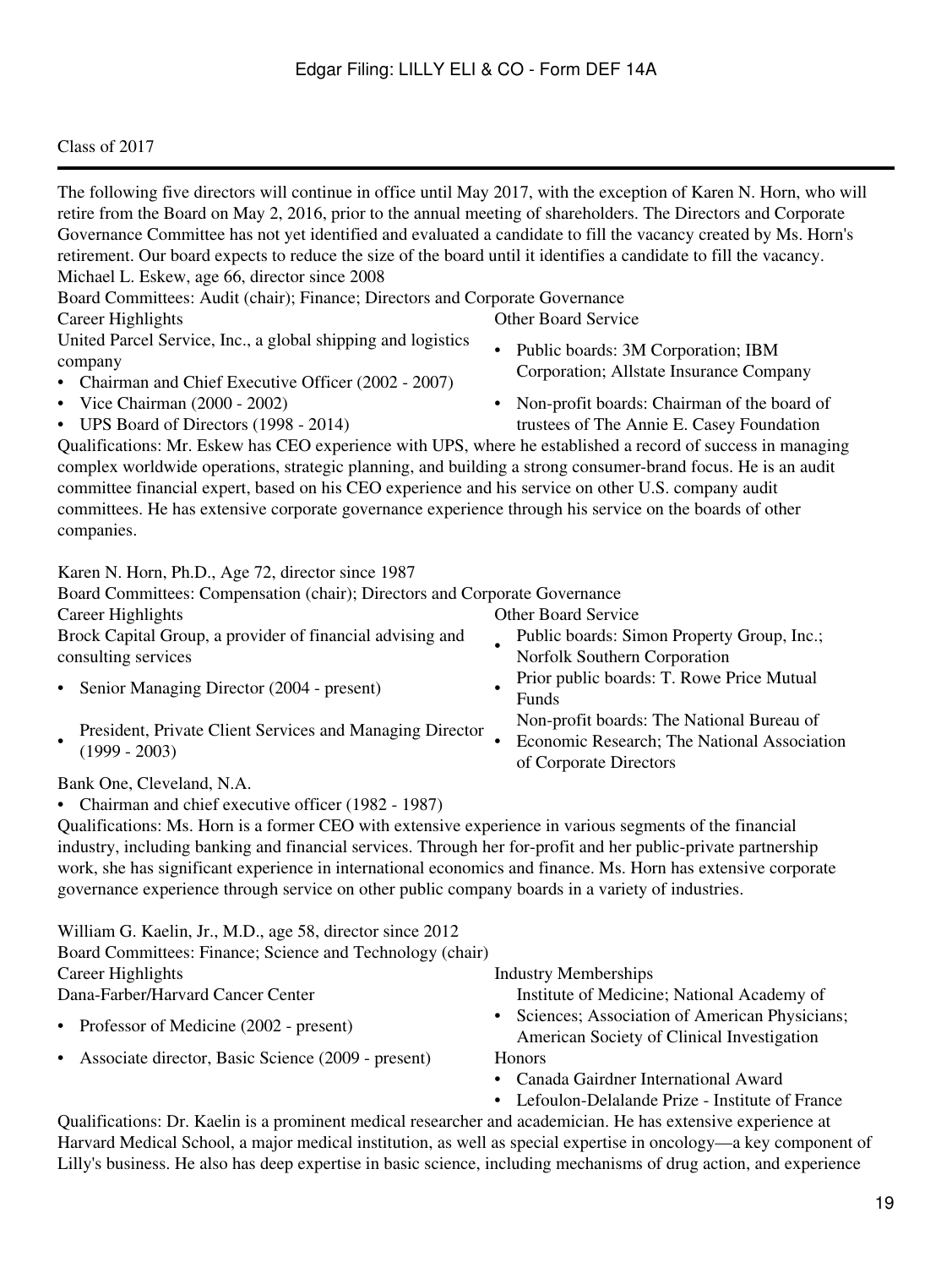with pharmaceutical discovery research.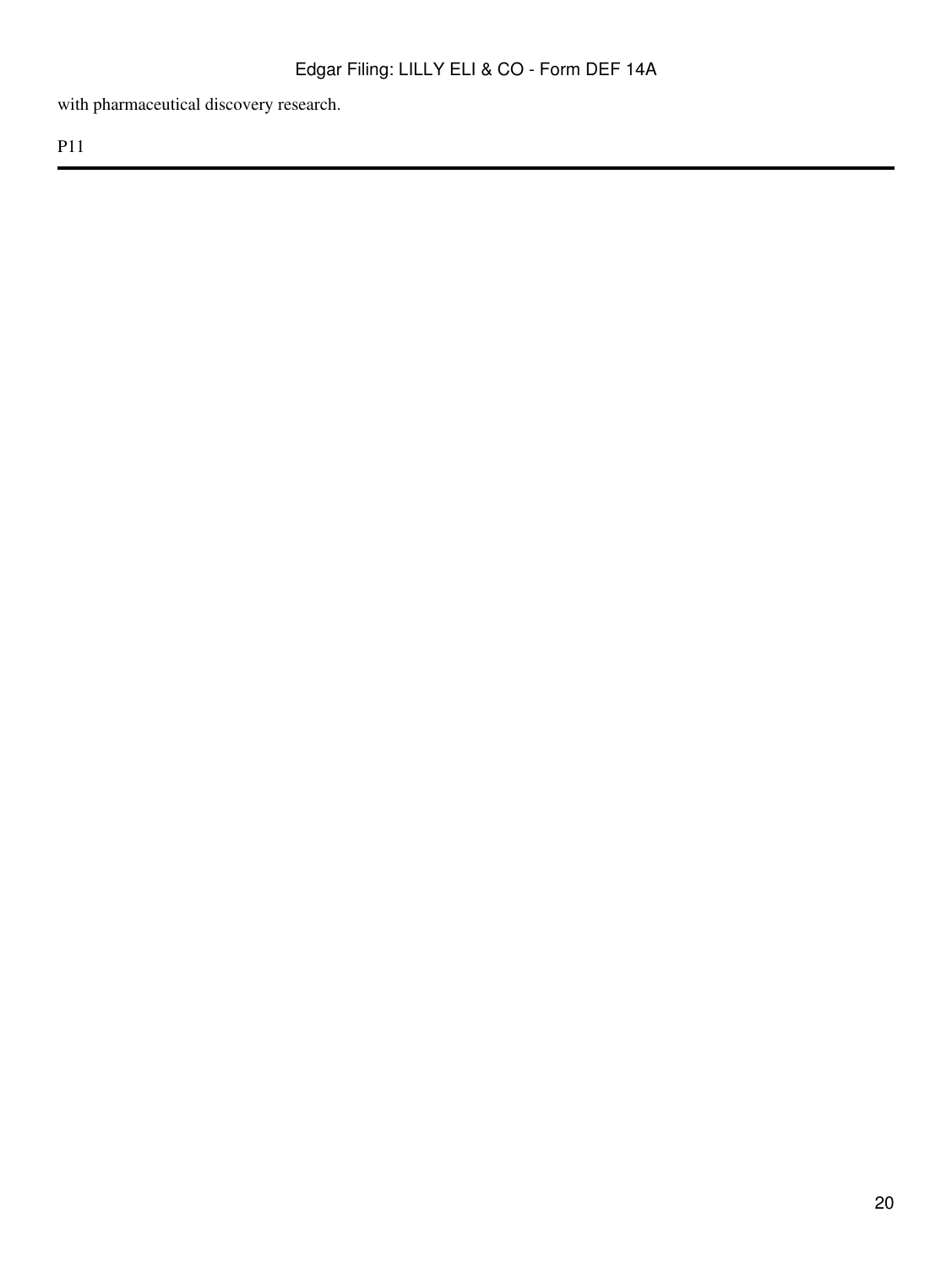John C. Lechleiter, Ph.D., age 62, director since 2005 Board Committees: none Career Highlights **Industry Memberships** Eli Lilly and Company • American Chemical Society; Pharmaceutical • President and CEO (2008 - present)

• Chairman of the Board (2009 - present)

• Honorary doctorates: Marian University, University of Indianapolis, the National University of Ireland, Indiana University, and Franklin College

Research and Manufacturers of America (PhRMA); U.S. - Japan Business Council, chairman

Honors Other Board Service

- Public boards: Ford Motor Company; Nike, Inc. Non-profit boards: United Way Worldwide,
- chairman; Chemical Heritage Foundation; and the Central Indiana Corporate Partnership

Qualifications: Dr. Lechleiter is our chairman, president, and chief executive officer. A Ph.D. chemist by training, Dr. Lechleiter has over 36 years of experience with the company in a variety of roles of increasing responsibility in research and development, pharmaceutical operations, and corporate administration. As a result, he has a sound understanding of pharmaceutical research and development, sales and marketing, and manufacturing. He also has significant corporate governance experience through his service on other public company boards.

Marschall S. Runge, M.D., Ph.D., age 61, director since 2013

| Board Committees: Science and Technology; Public Policy and Compliance |                             |
|------------------------------------------------------------------------|-----------------------------|
| Career Highlights                                                      | <b>Industry Memberships</b> |
| University of Michigan                                                 | Experimental Cardiovas      |

- Section of the National Institutes of Health CEO, University of Michigan Health System (2015 present)
- Executive Vice President for Medical Affairs (2015 present)
- Dean, Medical School (2015 present)

University of North Carolina, School of Medicine

- Executive Dean (2010 - 2015); Chair of the Department of Medicine (2000 - 2015)
- Principal Investigator and Director of the North Carolina
- Translational and Clinical Sciences Institute

Qualifications: Dr. Runge brings the unique perspective of a practicing physician who has a broad background in health care, clinical research, and academia. He has extensive experience as a practicing cardiologist, and has deep expertise in biomedical research and clinical trial design. Class of 2018

The following four directors are serving terms that will expire in May 2018. Katherine Baicker, Ph.D., age 44, director since 2011 Board Committees: Audit; Public Policy and Compliance Career Highlights Industry Memberships Harvard T.H. Chan School of Public Health, Department of Health Policy and Management •

- Professor of health economics (2007 present)
	- C. Boyden Gray Professor and Acting Chair, department
- of Health Policy and Management (2014 - 2016) • Council of Economic Advisers, Executive Office of the President •

- Commissioner of the Medicare Payment Advisory Commission
- Chair of the Group Insurance Commission of **Massachusetts**
- Panel of Health Advisers to the Congressional Budget Office
- Editorial boards of Health Affairs and the Journal of Health Economics

Experimental Cardiovascular Sciences Study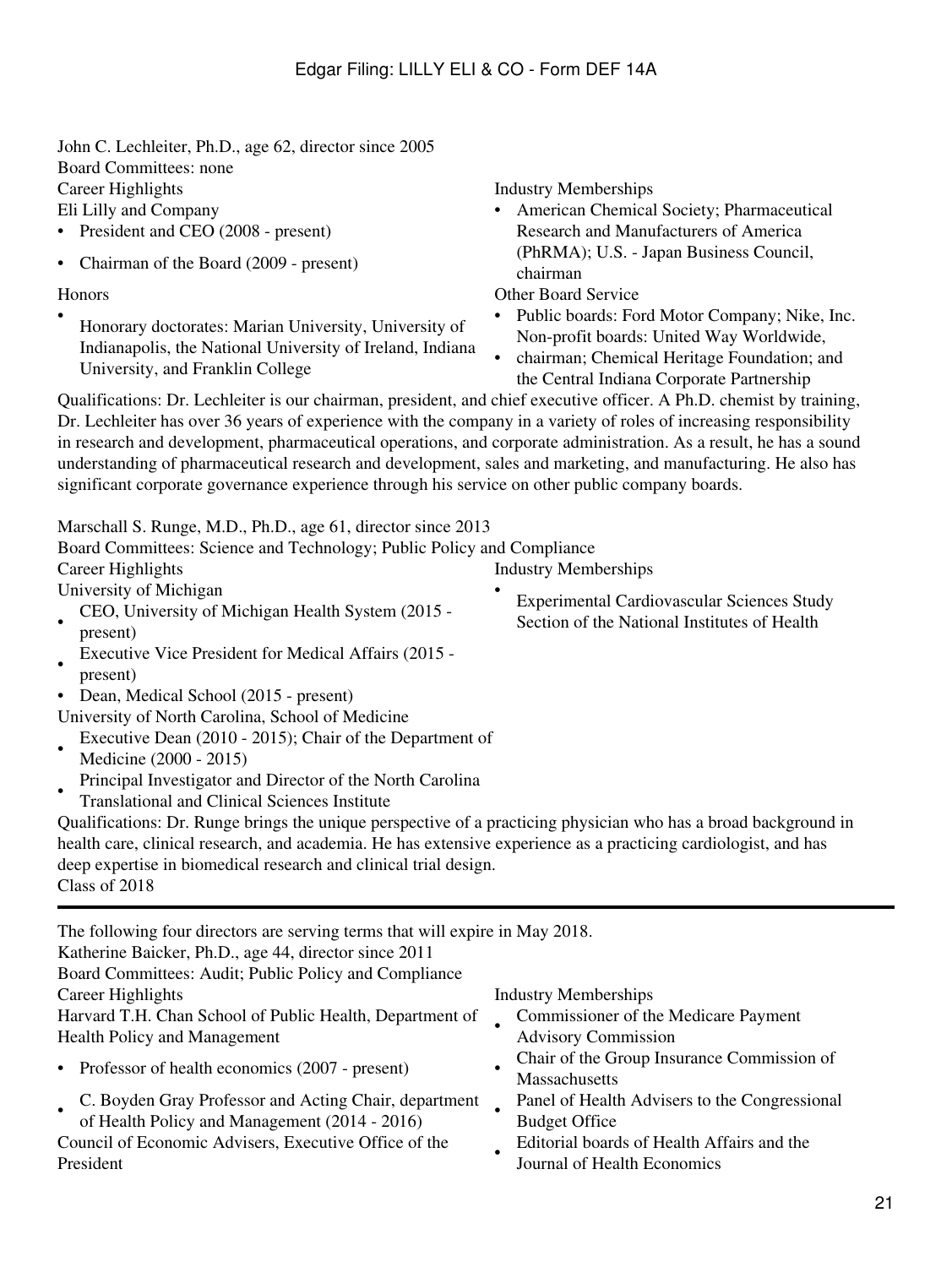- 
- Member (2005 2007) Member of the Institute of Medicine
- Senior Economist (2001 2002)

Qualifications: Dr. Baicker is a leading researcher in the fields of health economics, public economics, and labor economics. As a valued adviser to numerous health care-related commissions and committees, her expertise in health care policy and health care delivery is recognized in both academia and government.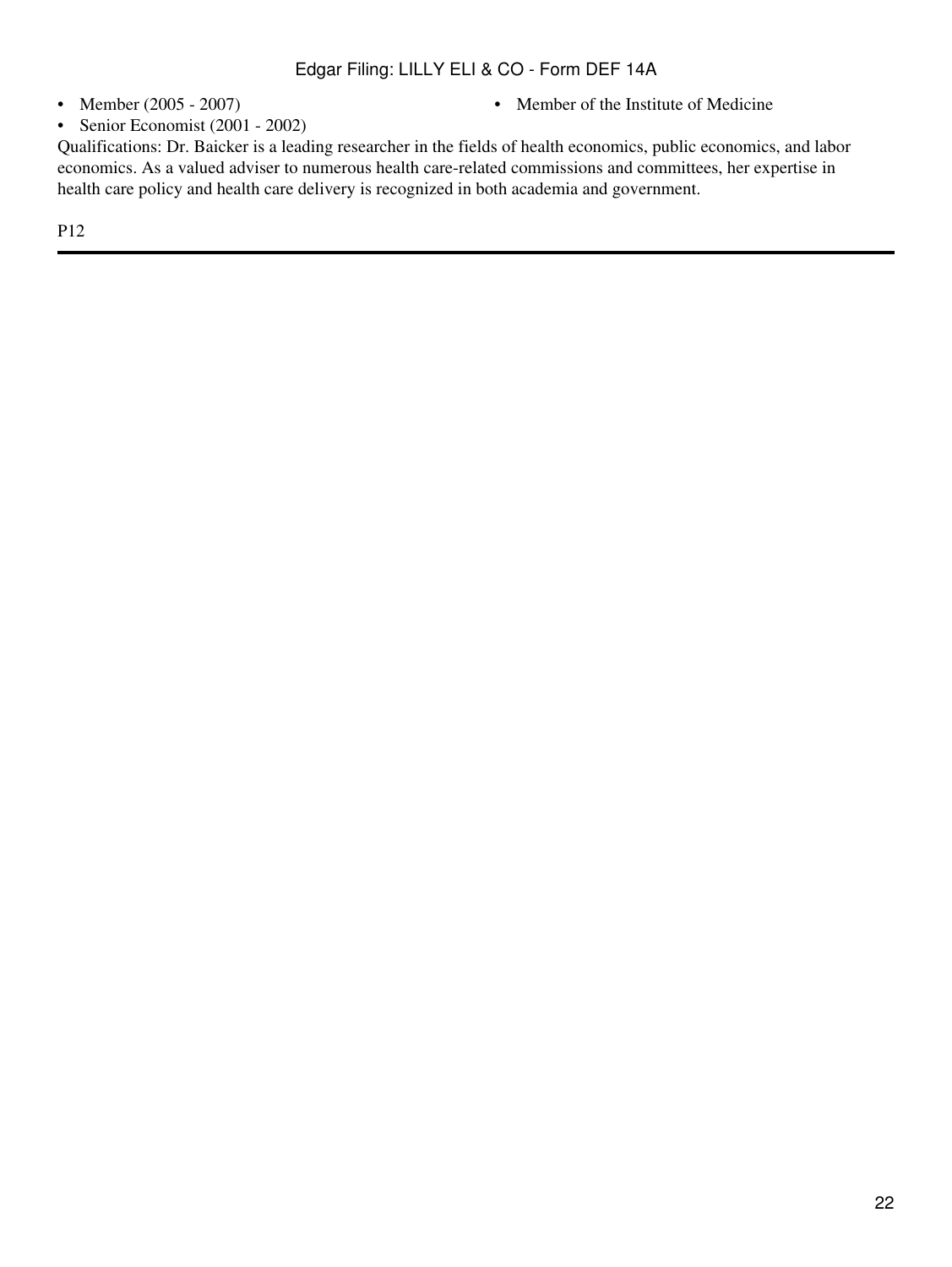J. Erik Fyrwald, age 56, director since 2005 Board Committees: Public Policy and Compliance (chair); Science and Technology Career Highlights E.I. duPont de Nemours and Company, a global Univar, Inc., a leading distributor of industrial and specialty chemical company chemicals and provider of related services • Group Vice President, agriculture and nutrition • President and Chief Executive Officer (2012 - present) (2003 - 2008) Nalco Company, a provider of integrated water treatment Other Board Service

and process improvement services, chemicals and equipment • Private boards: Amsted Industries

- Chairman and Chief Executive Officer (2008 2011) Non-profit boards: Society of Chemical Industry; Amsted Industries; The Chicago Public Education Fund; Field Museum of Chicago, Trustee
- President (2012)

Qualifications: Mr. Fyrwald has a strong record of operational and strategic leadership in three complex worldwide businesses with a focus on technology and innovation. He is an engineer by training and has significant CEO experience with Univar and Nalco.

Ellen R. Marram, age 69, director since 2002, lead director since 2012 Board Committees: Compensation; Directors and Corporate Governance (chair) Career Highlights Other Board Service The Barnegat Group LLC, provider of business advisory services • President (2006 - present)

- 
- Tropicana Beverage Group

Francisco

- President and Chief Executive Officer (1993 1998)
- Nabisco Biscuit Company, a unit of Nabisco, Inc.

programs for industrial and institutional applications

Ecolab, a leading cleaning and sanitization and water

treatment products and services company

- President and Chief Executive Officer (1988 1993)
- Public boards: Ford Motor Company, The New York Times Company
- North Castle Partners, LLC Prior public boards: Cadbury plc
- Managing Director (2000 2006) Private boards: Newman's Own, Inc. Non-profit boards: Wellesley College; Institute for the Future; New York-Presbyterian
	- Hospital; Lincoln Center Theater; and Families and Work Institute

Qualifications: Ms. Marram is a former CEO with a strong marketing and consumer-brand background. Through her nonprofit and private company activities, she has a special focus and expertise in wellness and consumer health. Ms. Marram has extensive corporate governance experience through service on other public company boards in a variety of industries.

| Jackson P. Tai, age 65, director since 2013                         |                                           |
|---------------------------------------------------------------------|-------------------------------------------|
| Board Committees: Audit; Finance                                    |                                           |
| Career Highlights                                                   | <b>Other Board Service</b>                |
| DBS Group Holdings and DBS Bank (formerly the                       | Public boards: The Bank of China Limited, |
| Development Bank of Singapore), one of the largest financial •      | MasterCard Incorporated, Royal Philips NV |
| services groups in Asia                                             |                                           |
| • Vice Chairman and Chief Executive Officer (2002-2007)             | Prior boards: Singapore Airlines; NYSE    |
| • President and Chief Operating Officer (2001-2002)                 | Euronext; ING Groep NV; CapitaLand        |
| J.P. Morgan & Co. Incorporated, a leading global financial          | (Singapore); DBS Group Holdings and DBS   |
| institution                                                         | Bank                                      |
| 25 year career in investment banking, including senior              |                                           |
| management responsibilities in New York, Tokyo and San<br>$\bullet$ |                                           |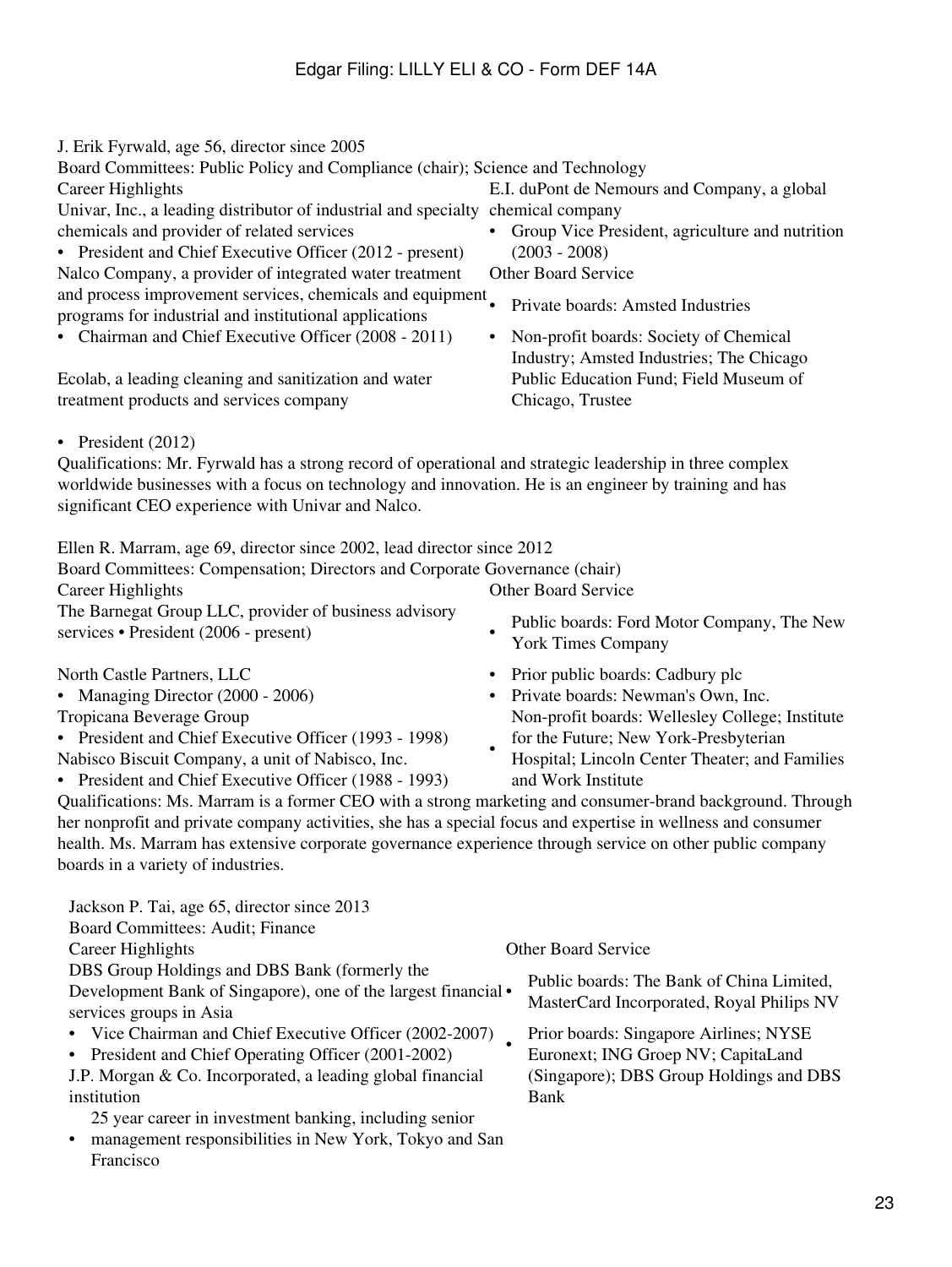Qualifications: Mr. Tai is a former CEO with extensive experience in international business and finance, and is an audit committee financial expert. He has deep expertise in the Asia-Pacific region, a key growth market for Lilly. He also has broad corporate governance experience from his service on public company boards in the U.S., Europe, and Asia.

<span id="page-23-0"></span>Director Qualifications and Nomination Process

Director Qualifications The Board assesses Board candidates by considering the following: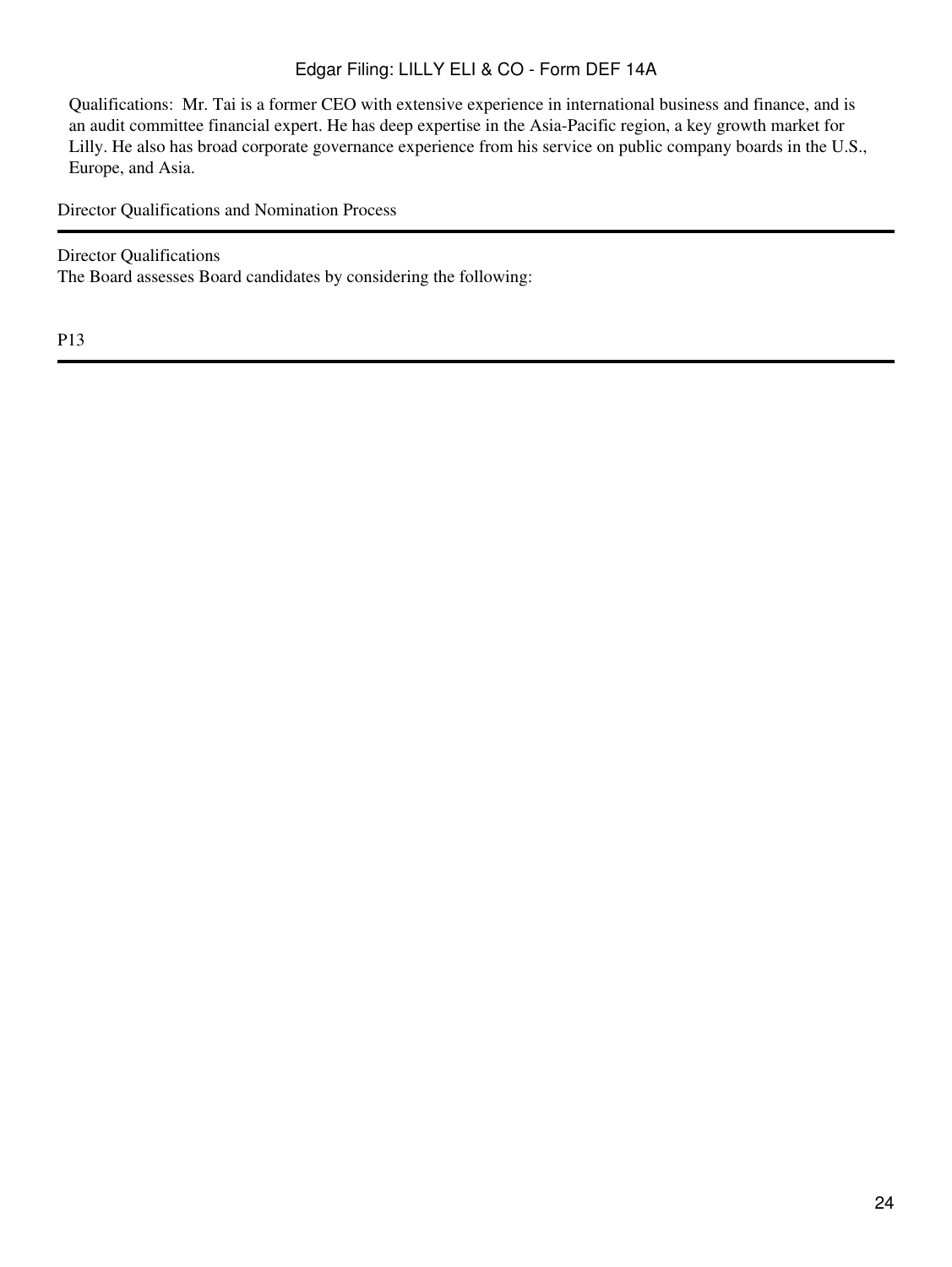Experience: Our directors are responsible for overseeing the company's business consistent with their fiduciary duties. This significant responsibility requires highly skilled individuals with various qualities, attributes, and professional experience. The Board is well-rounded, with a balance of relevant perspectives and experience, as illustrated in the following charts:

| CEO Experience:                         |   |  |
|-----------------------------------------|---|--|
| <b>Financial Expertise:</b>             |   |  |
| Relevant Scientific/Academic Expertise: | h |  |
| Healthcare Experience:                  |   |  |
| Operational/Strategic Expertise:        |   |  |
| International Experience:               |   |  |
| Marketing and Sales Expertise:          |   |  |
| Gender/Ethnic Diversity:                |   |  |

As the following chart demonstrates, our director composition also reflects a mix of tenure on the Board, which provides an effective balance of historical perspective and an understanding of the evolution of our business with fresh perspectives and insights.

| 2 Years Tenure or Less: |  |  |
|-------------------------|--|--|
| 3-5 Years:              |  |  |
| $6-10$ Years:           |  |  |
| More than 10 Years:     |  |  |

Diversity: The Board strives to achieve diversity in the broadest sense, including persons diverse in geography, gender, ethnicity, and experiences. Although the Board does not establish specific diversity goals or have a stand-alone diversity policy, the Board's overall diversity is an important consideration in the director selection and nomination process. The Directors and Corporate Governance Committee assesses the effectiveness of board diversity efforts in connection with the annual nomination process as well as in new director searches. The company's fourteen directors range in age from 44 to 72, and include four women and four ethnically diverse members.

Character: Board members should possess the personal attributes necessary to be an effective director, including unquestioned integrity, sound judgment, independence, a collaborative spirit, and commitment to the company, our shareholders, and other constituencies.

## Director Nomination Process

The Board delegates the director screening process to the Directors and Corporate Governance Committee, which receives input from other Board members. Potential directors are identified from several sources, including executive search firms retained by the committee, incumbent directors, management, and shareholders.

The committee employs the same process for evaluating all candidates, including those submitted by shareholders. The committee initially evaluates a candidate based on publicly available information and any additional information supplied by the party recommending the candidate. If the candidate appears to satisfy the selection criteria and the committee's initial evaluation is favorable, the committee, assisted by management or the search firm, gathers additional data on the candidate's qualifications, availability, probable level of interest, and any potential conflicts of interest. If the committee's subsequent evaluation continues to be favorable, the candidate is contacted by the Chairman of the Board and one or more of the independent directors, including the lead director, for direct discussions to determine the mutual levels of interest in pursuing the candidacy. If these discussions are favorable, the committee makes a final recommendation to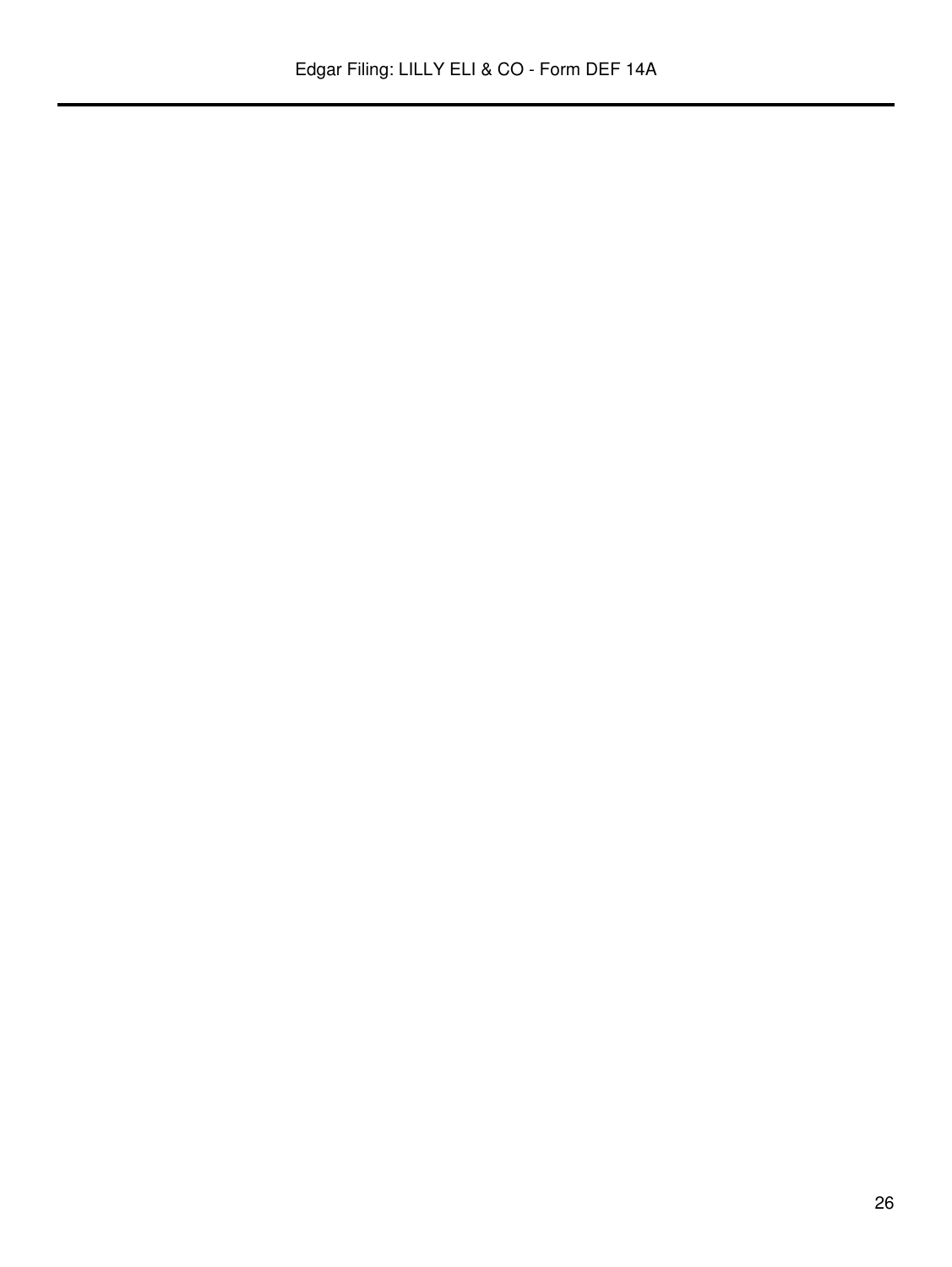the Board to nominate the candidate for election by the shareholders (or to select the candidate to fill a vacancy, as applicable).

The Directors and Corporate Governance Committee performs periodic assessments of the overall composition and skills of the Board in order to ensure that the Board and management are actively engaged in succession planning for directors, and that our Board reflects the appropriate viewpoints, diversity, and expertise necessary to support our complex and evolving business. The results of this assessment inform the Board's recommendations on nominations for directors at the annual meeting each year and help provide us with insight on the types of experiences, skills, and other characteristics we should be seeking for future director candidates. Based on this assessment, the committee has recommended that the directors in the 2016 class who are standing for election be elected at the 2016 annual meeting.

#### <span id="page-26-0"></span>Director Compensation

Director compensation is reviewed and approved annually by the Board, on the recommendation of the Directors and Corporate Governance Committee. Directors who are employees receive no additional compensation for serving on the Board.

#### Cash Compensation

In 2015, nonemployee directors received an annual retainer of \$110,000 (payable in monthly installments). In addition, certain Board roles received additional annual retainers:

Lead director: \$30,000

Committee chairs: \$12,000 (\$18,000 for Audit Committee chair; \$15,000 for Science and Technology Committee chair)

Audit Committee/Science and Technology Committee members (including the chair): \$6,000

All other Committee members (including the chairs): \$3,000

Directors are reimbursed for customary and usual travel expenses. Directors may also receive additional cash compensation for serving on ad hoc committees that may be assembled from time-to-time.

#### Stock Compensation

Directors should hold meaningful equity ownership positions in the company; accordingly, a significant portion of director compensation is in the form of Lilly stock. Directors are required to hold Lilly stock, directly or through company plans, valued at not less than five times their annual board retainer; new directors are allowed five years to reach this ownership level. All directors are in compliance with these guidelines.

Nonemployee directors received \$145,000 of stock compensation (but no more than 7,500 shares), deposited annually in a deferred stock account in the Lilly Directors' Deferral Plan (as described below), payable after their service on the Board has ended.

Lilly Directors' Deferral Plan: In addition to stock compensation, this plan allows nonemployee directors to defer receipt of all or part of their cash compensation until after their service on the Board has ended. Each director can choose to invest the funds in one or both of the following two accounts:

Deferred Stock Account. This account allows the director, in effect, to invest his or her deferred cash compensation in company stock. In addition, the annual stock compensation award as noted above is credited to this account. The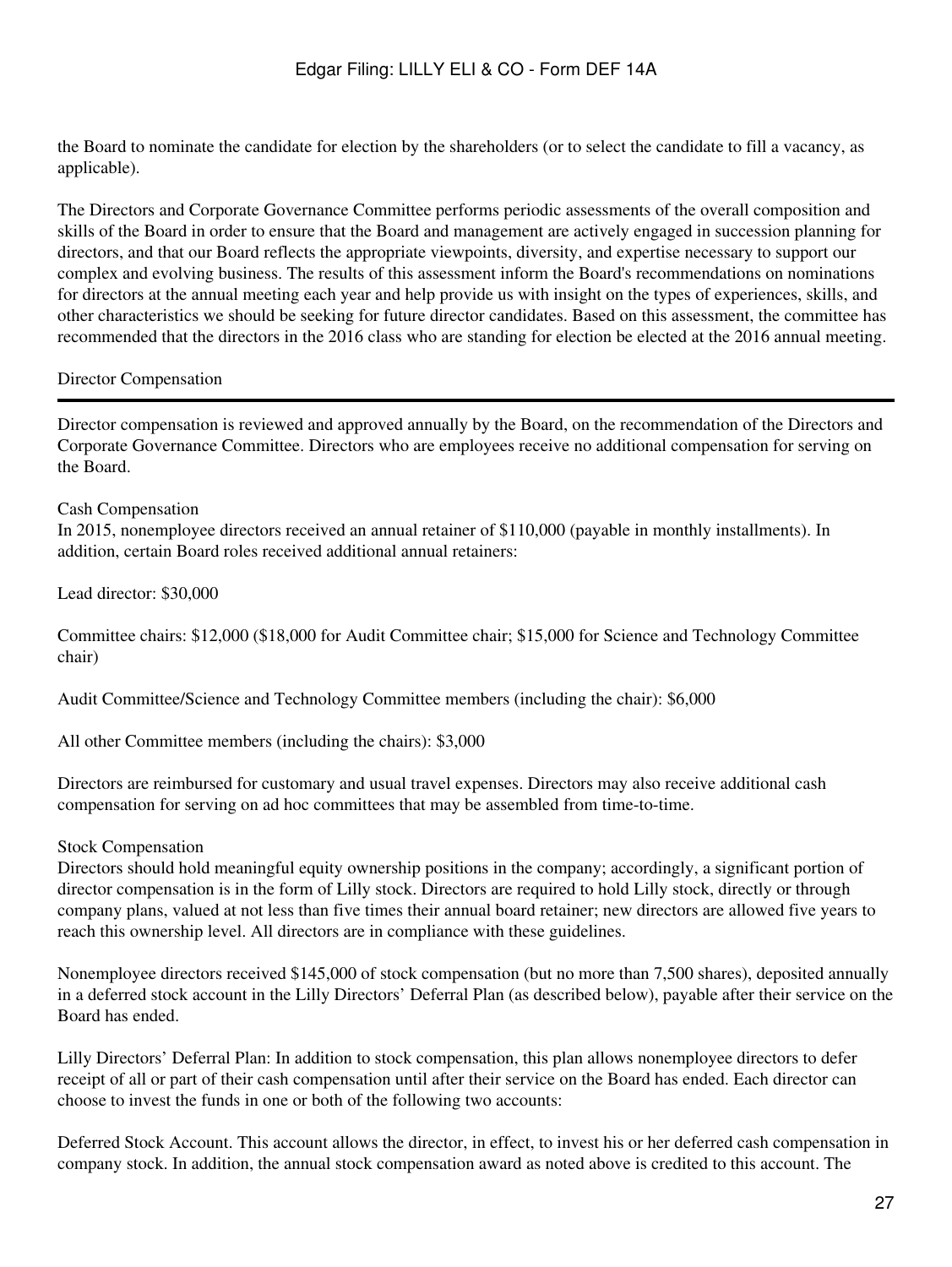number of shares credited is calculated by dividing the \$145,000 annual compensation figure by the closing stock price on a pre-set annual date. Funds in this account are credited as hypothetical shares of company stock based on the market price of the stock at the time the compensation would otherwise have been earned. Hypothetical dividends are "reinvested" in additional shares based on the market price of the stock on the date dividends are paid. Actual shares are issued after the director ends his or her service on the Board.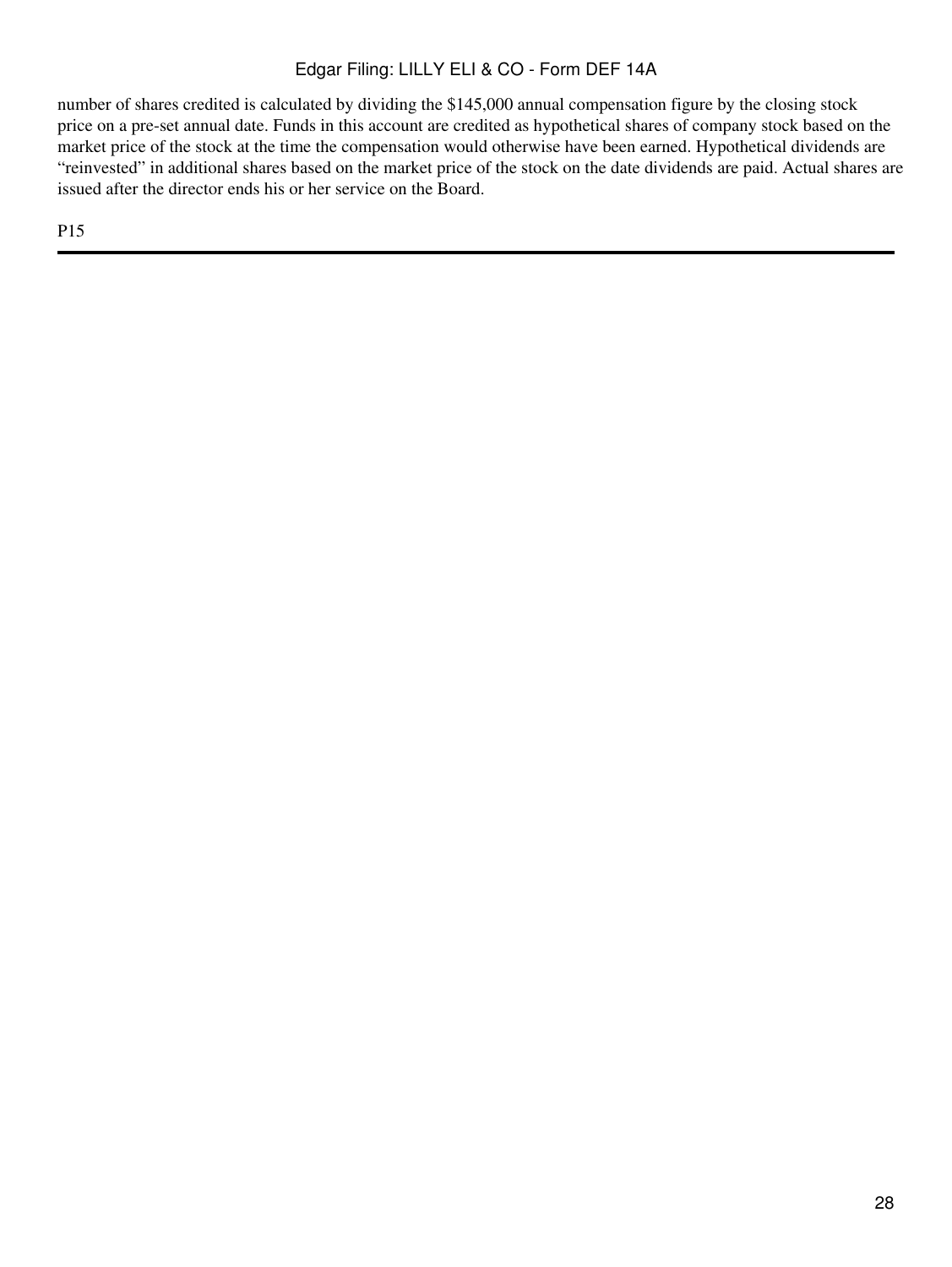Deferred Compensation Account. Funds in this account earn interest each year at a rate of 120 percent of the applicable federal long-term rate, compounded monthly, as established the preceding December by the U.S. Treasury Department under Section 1274(d) of the Internal Revenue Code of 1986, as amended (the Internal Revenue Code). The aggregate amount of interest that accrued in 2015 for the participating directors was \$171,916, at a rate of 3.2 percent. The rate for 2016 is 3.1 percent.

Both accounts may be paid in a lump sum or in annual installments for up to 10 years, beginning the second January following the director's departure from board service. Amounts in the deferred stock account are paid in shares of company stock.

|                               | Fees Earned          | All Other                                |                              |                |  |  |
|-------------------------------|----------------------|------------------------------------------|------------------------------|----------------|--|--|
| Name <sup>1</sup>             |                      | Stock Awards $(\text{$})^2$ Compensation |                              | Total $(\$)^4$ |  |  |
|                               | or Paid in Cash (\$) |                                          | and Payments $(\text{\$})^3$ |                |  |  |
| Mr. Alvarez                   | \$119,000            | \$145,000                                | \$0                          | \$264,000      |  |  |
| Dr. Baicker                   | \$119,000            | \$145,000                                | \$0                          | \$264,000      |  |  |
| Mr. Eskew                     | \$140,000            | \$145,000                                | \$10,000                     | \$295,000      |  |  |
| Mr. Fyrwald                   | \$125,000            | \$145,000                                | \$12,500                     | \$282,500      |  |  |
| Mr. Hoover                    | \$128,000            | \$145,000                                | \$30,000                     | \$303,000      |  |  |
| Ms. Horn                      | \$128,000            | \$145,000                                | \$3,050                      | \$276,050      |  |  |
| Dr. Kaelin                    | \$134,000            | \$145,000                                | \$0                          | \$279,000      |  |  |
| Ms. Marram                    | \$158,000            | \$145,000                                | \$22,000                     | \$325,000      |  |  |
| Mr. Douglas<br>Oberhelman $5$ | \$49,583             | \$60,417                                 | \$30,000                     | \$140,000      |  |  |
| Dr. Prendergast               | \$119,000            | \$145,000                                | \$0                          | \$264,000      |  |  |
| Dr. Runge                     | \$129,500            | \$145,000                                | \$0                          | \$274,500      |  |  |
| Ms. Seifert                   | \$119,000            | \$145,000                                | \$7,050                      | \$271,050      |  |  |
| Mr. Tai                       | \$129,500            | \$145,000                                | \$30,000                     | \$304,500      |  |  |

2015 Compensation for Nonemployee Directors

<sup>1</sup>Mr. Luciano is not included in this chart as he became a board member effective February 2016.

<sup>2</sup> Each nonemployee director received an award of stock valued at \$145,000 (approximately 1,785 shares), except Mr. Oberhelman, who retired from the board in May 2015 and received a pro-rated award for a partial year of service. This stock award and all prior stock awards are fully vested; however, the shares are not issued until the director ends his or her service on the Board, as described above under "Lilly Directors' Deferral Plan." The column shows the grant date fair value for each director's stock award. Aggregate outstanding stock awards are shown in the "Common Stock Ownership by Directors and Executive Officers" table in the "Stock Units Not Distributable Within 60 Days" column.

3 This column consists of amounts donated by the Eli Lilly and Company Foundation, Inc. ("Foundation") under its matching gift program, which is generally available to U.S. employees as well as the non-employee directors. Under this program, the Foundation matched 100 percent of charitable donations over \$25 made to eligible charities, up to a maximum of \$30,000 per year for each individual. The Foundation matched these donations via payments made directly to the recipient charity. The amount for Ms. Horn includes matching contributions for donations made at the end of 2014 (\$1,700), for which the matching contribution was not paid until 2015.

<sup>4</sup> Directors do not participate in a company pension plan or non-equity incentive plan.

<sup>5</sup> Mr. Olberhelman's term expired in May 2015, and he chose not to seek reelection.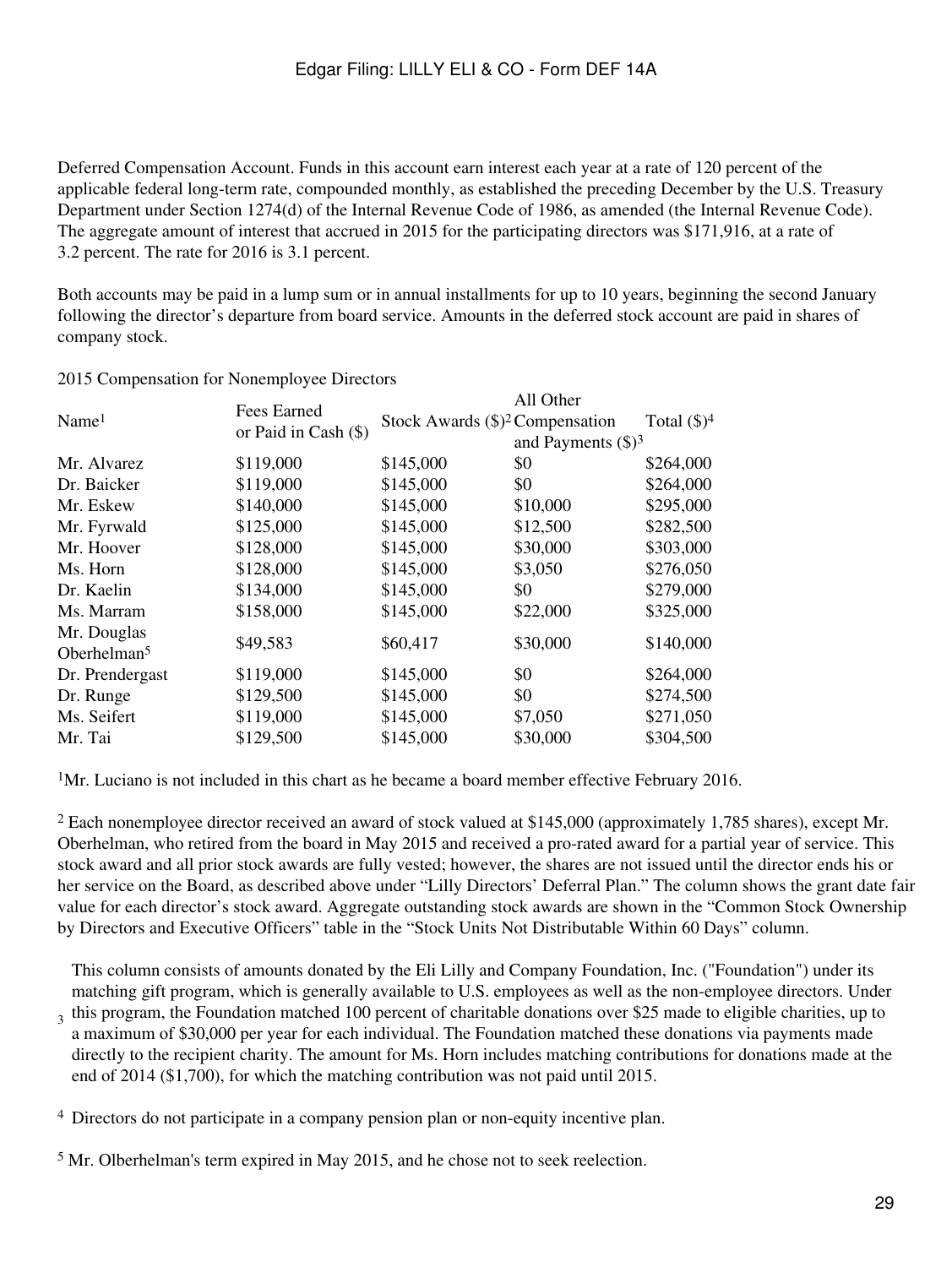2016 Director Compensation

In 2016, nonemployee directors will receive \$160,000 in stock compensation. This is the first increase to nonemployee directors' stock compensation in over ten years. All other elements of director compensation remain the same as in 2015.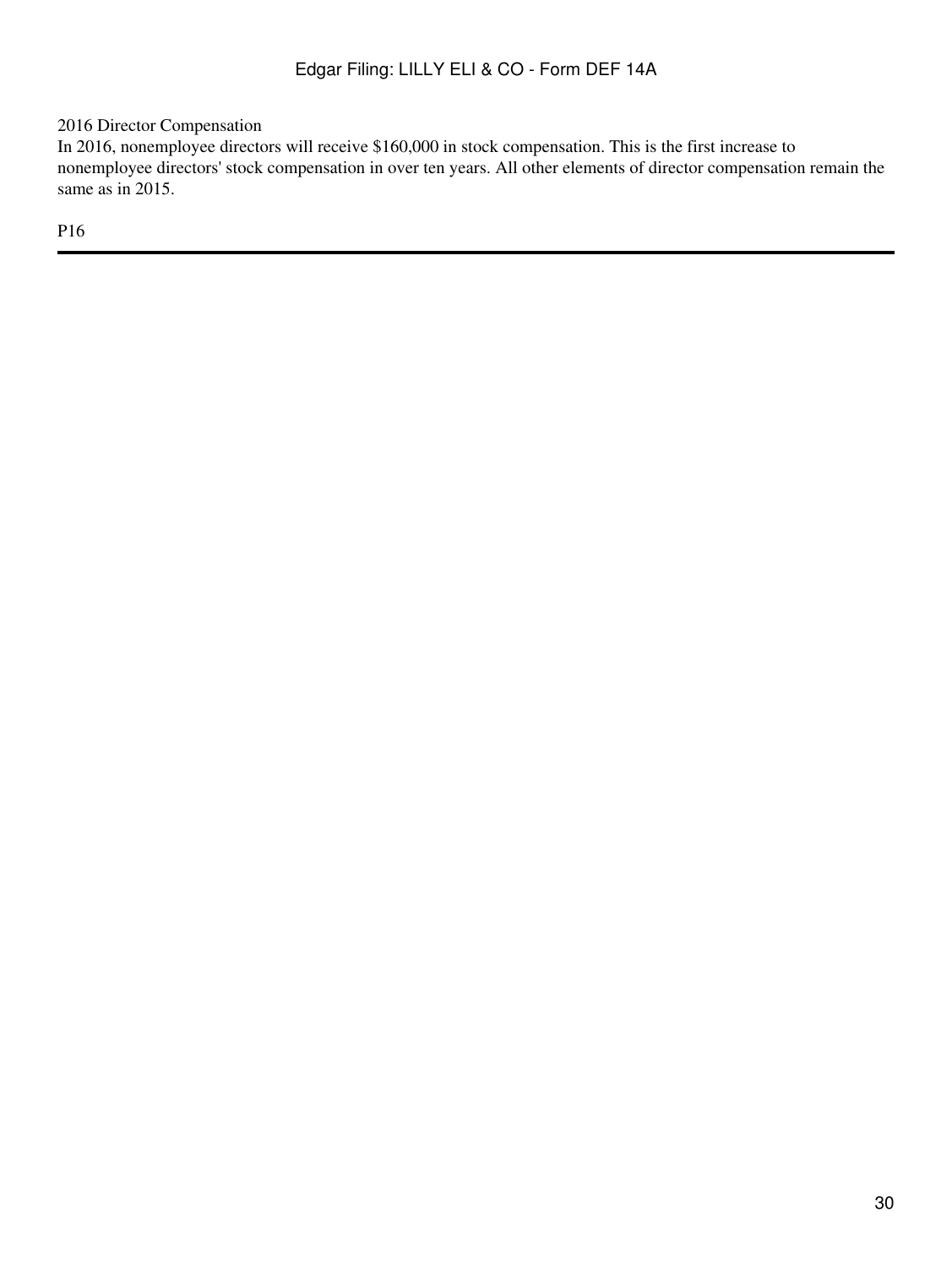## <span id="page-30-0"></span>Director Independence

The Board annually determines the independence of directors based on a review by the Directors and Corporate Governance Committee. No director is considered independent unless the Board has determined that he or she has no material relationship with the company, either directly or as a partner, significant shareholder, or officer of an organization that has a material relationship with the company. Material relationships can include commercial, industrial, banking, consulting, legal, accounting, charitable, and familial relationships, among others. To evaluate the materiality of any such relationship, the Board has adopted categorical independence standards consistent with the New York Stock Exchange (NYSE) listing standards, except that the "look-back period" for determining whether a director's prior relationship(s) with the company impairs independence is extended from three to four years. The company's process for determining director independence is set forth in our Standards for Director Independence, which can be found on our website at http://www.lilly.com/about/corporate-governance/Pages/guidelines.aspx, along with our Corporate Governance Guidelines.

On the recommendation of the Directors and Corporate Governance Committee, the Board determined that all 13 current nonemployee directors, as well as Douglas Oberhelman, who served for part of 2015, are independent, and that the members of each committee also meet our independence standards. The Board determined that none of the nonemployee directors has had during the last four years (i) any of the relationships referenced above or (ii) any other material relationship with the company that would compromise his or her independence. The table that follows includes a description of categories or types of transactions, relationships, or arrangements the Board considered in reaching its determinations. Primary Type of

| Director        | Organization                                                                   | Type of<br>Organization                               | Director<br>Relationship to<br>Organization                                | Primary Type of<br>Transaction/<br>Relationship/<br>Arrangement<br>between Lilly and<br>Organization | 2015 Aggregate<br>Percentage of<br>Organization's<br>Revenue |
|-----------------|--------------------------------------------------------------------------------|-------------------------------------------------------|----------------------------------------------------------------------------|------------------------------------------------------------------------------------------------------|--------------------------------------------------------------|
| Dr. Baicker     | Harvard University                                                             | Educational<br>Institution                            | Employee                                                                   | Research grants                                                                                      | Less than $0.1$<br>percent                                   |
| Mr. Fyrwald     | Univar, Inc.                                                                   | For-profit<br>Corporation                             | Executive<br>Officer                                                       | Purchases of<br>products                                                                             | Less than $0.1$<br>percent                                   |
|                 | Harvard University                                                             | Educational<br>Institution                            | Employee                                                                   | Research grants                                                                                      | Less than 0.1<br>percent                                     |
| Dr. Kaelin      | Brigham and Women's Health Care<br>Hospital<br>Dana-Farber Cancer<br>Institute | Institution                                           | Employee                                                                   | Research grants                                                                                      | Less than $0.1$<br>percent                                   |
|                 |                                                                                | <b>Health Care</b><br>Institution                     | Employee                                                                   | Research grants                                                                                      | Less than $0.1$<br>percent                                   |
| Mr. Luciano     | <b>Archer Daniels</b><br>Midland                                               | For-profit<br>Corporation                             | Executive<br>Officer                                                       | Purchases of<br>products                                                                             | Less than $0.1$<br>percent<br>Less than 0.1                  |
|                 |                                                                                |                                                       |                                                                            | Sales of products                                                                                    | percent of Lilly's<br>revenue                                |
|                 | Mayo Clinic and Mayo<br><b>Medical School</b>                                  | Health Care and Retired<br>Educational<br>Institution | Employee                                                                   | Research grants                                                                                      | Less than 0.1<br>percent                                     |
| Dr. Prendergast | Mayo Foundation                                                                | Charitable<br>Organization                            | Employee of<br>affiliated Mayo<br>Clinic and Mayo<br><b>Medical School</b> | Contributions                                                                                        | Less than 0.1<br>percent                                     |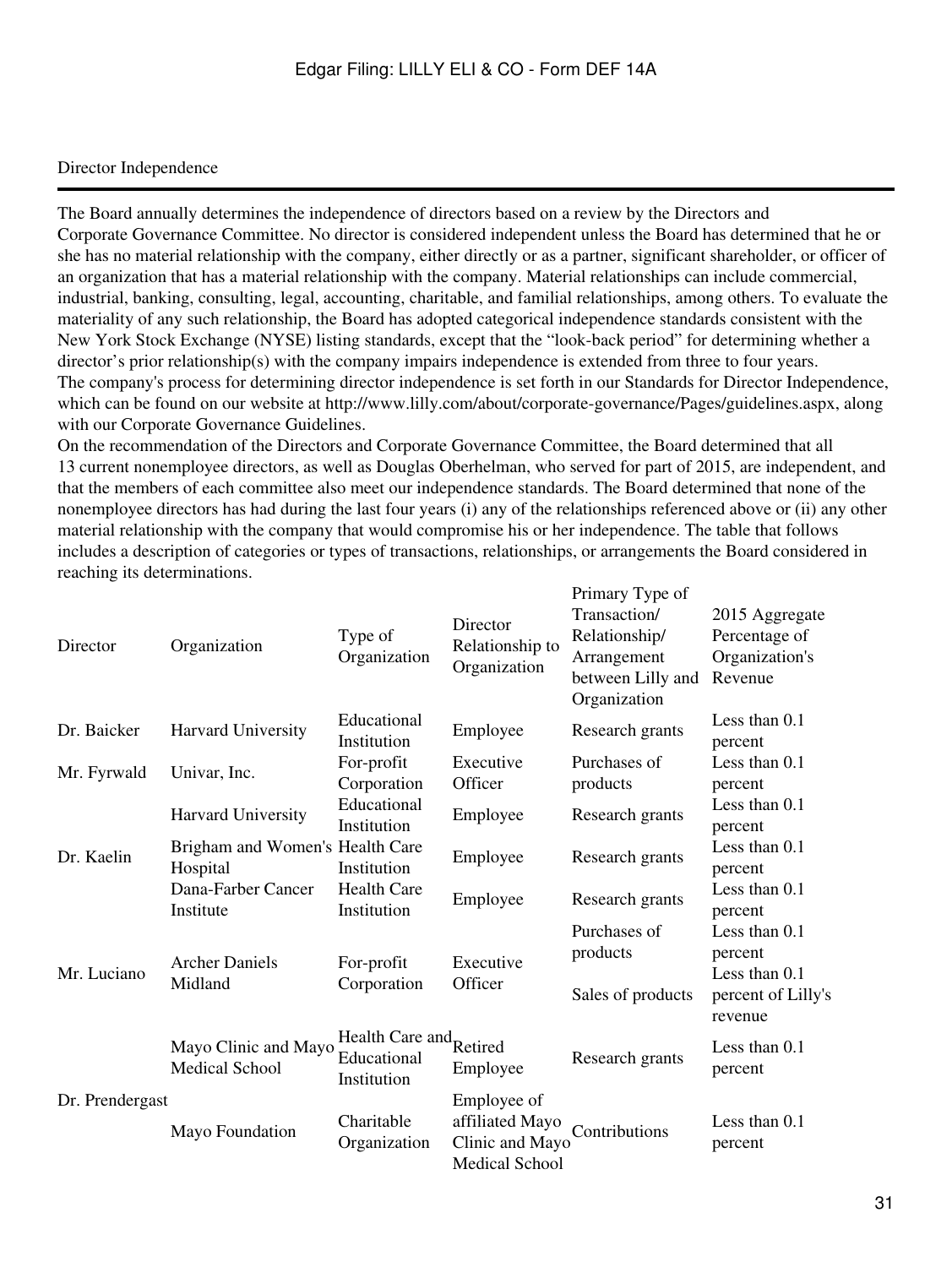|           | Medical School                                    | University of Michigan Educational<br>Institution |                      | Research grants | Less than $0.1$<br>percent |
|-----------|---------------------------------------------------|---------------------------------------------------|----------------------|-----------------|----------------------------|
| Dr. Runge | University of North<br>Carolina Medical<br>School | Educational<br>Institution                        | Executive<br>Officer | Research grants | Less than $0.1$<br>percent |

All of the transactions described above were entered into at arm's length in the normal course of business and, to the extent they are commercial relationships, have standard commercial terms. Aggregate payments to each of the relevant organizations, in each of the last four fiscal years, did not exceed the greater of \$1 million or 2 percent of that organization's consolidated gross revenues in a single fiscal year for the relevant four-year period. No director had any direct business relationships with the company or received any direct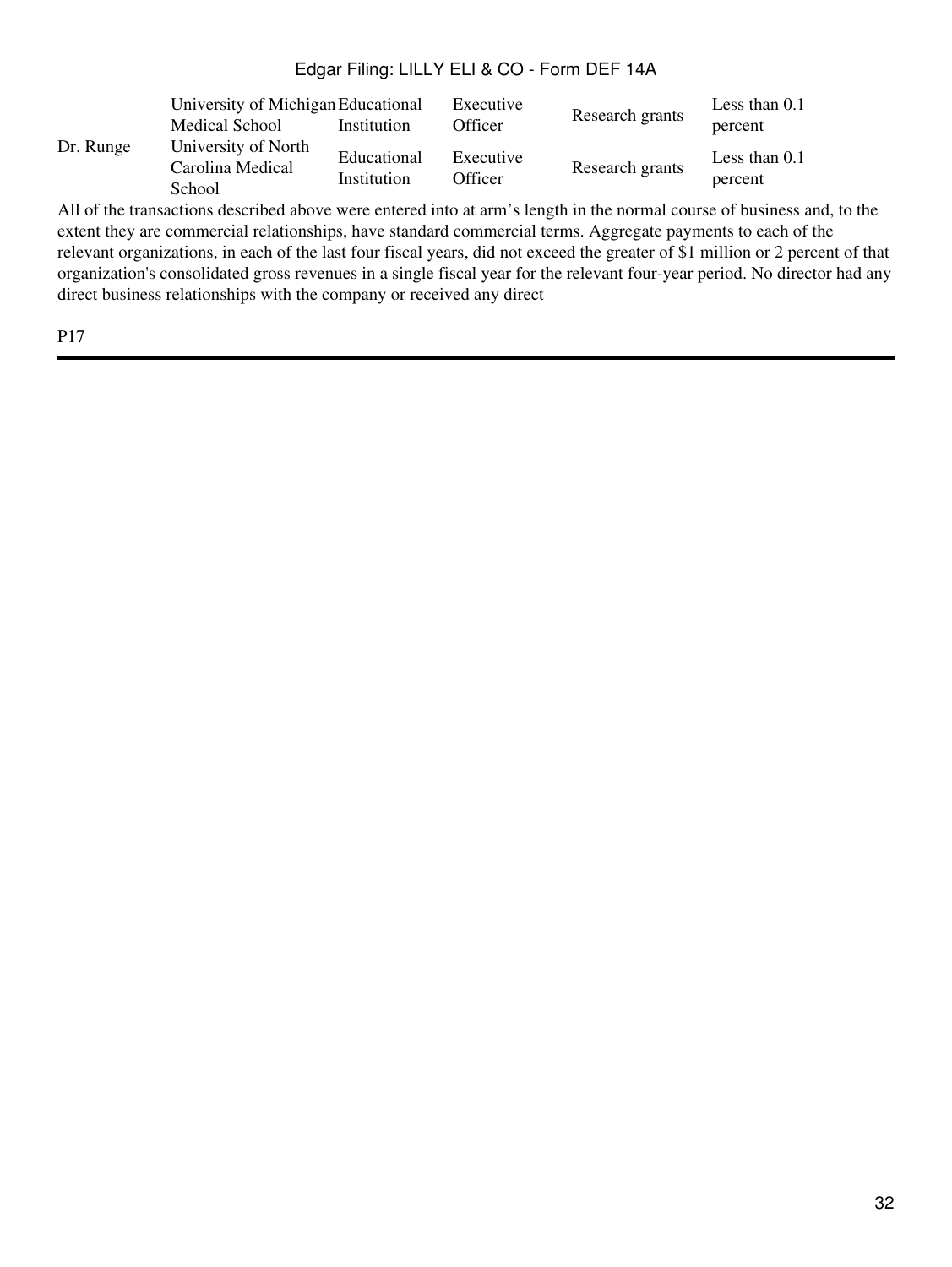personal benefit from any of these transactions, relationships, or arrangements.

## <span id="page-32-0"></span>Committees of the Board of Directors

The duties and membership of the six Board-appointed committees are described below. All committee members are independent as defined in the NYSE listing requirements, and Lilly's independence standards, and the members of the Audit and Compensation Committees each meet the additional independence requirements applicable to them as members of those committees.

The Directors and Corporate Governance Committee makes recommendations to the board regarding director committee membership and selection of committee chairs. The Board has no set policy for rotation of committee members or chairs but annually reviews committee memberships and chair positions, seeking the best blend of continuity and fresh perspectives.

The chair of each committee determines the frequency and agenda of committee meetings. The Audit, Compensation, and Public Policy and Compliance Committees meet alone in executive session on a regular basis; all other committees meet in executive session as needed.

All six committee charters are available online at http://investor.lilly.com/governance.cfm, or upon request to the company's corporate secretary.

#### Audit Committee

Assists the Board in fulfilling its oversight responsibilities by monitoring:

•The integrity of financial information provided to the shareholders and others; •Management's systems of internal controls and disclosure controls; •The performance of internal and independent audit functions; and •The company's compliance with legal and regulatory requirements.

The committee has sole authority to appoint or replace the independent auditor, subject to shareholder ratification.

The Board of Directors has determined that Mr. Eskew and Mr. Tai are audit committee financial experts, as defined in the SEC rules.

## Compensation Committee

•

•Oversees the company's global compensation philosophy and policies;

•Establishes the compensation of our chief executive officer and other executive officers;

First as an eversign commute while respect to the company and other management incentive compensation programs; and Acts as the oversight committee with respect to the company's deferred compensation plans, management stock plans,

Reviews succession plans for the CEO and other senior leadership positions.

Compensation Committee Interlocks and Insider Participation

None of the Compensation Committee members: •Has ever been an officer or employee of the company;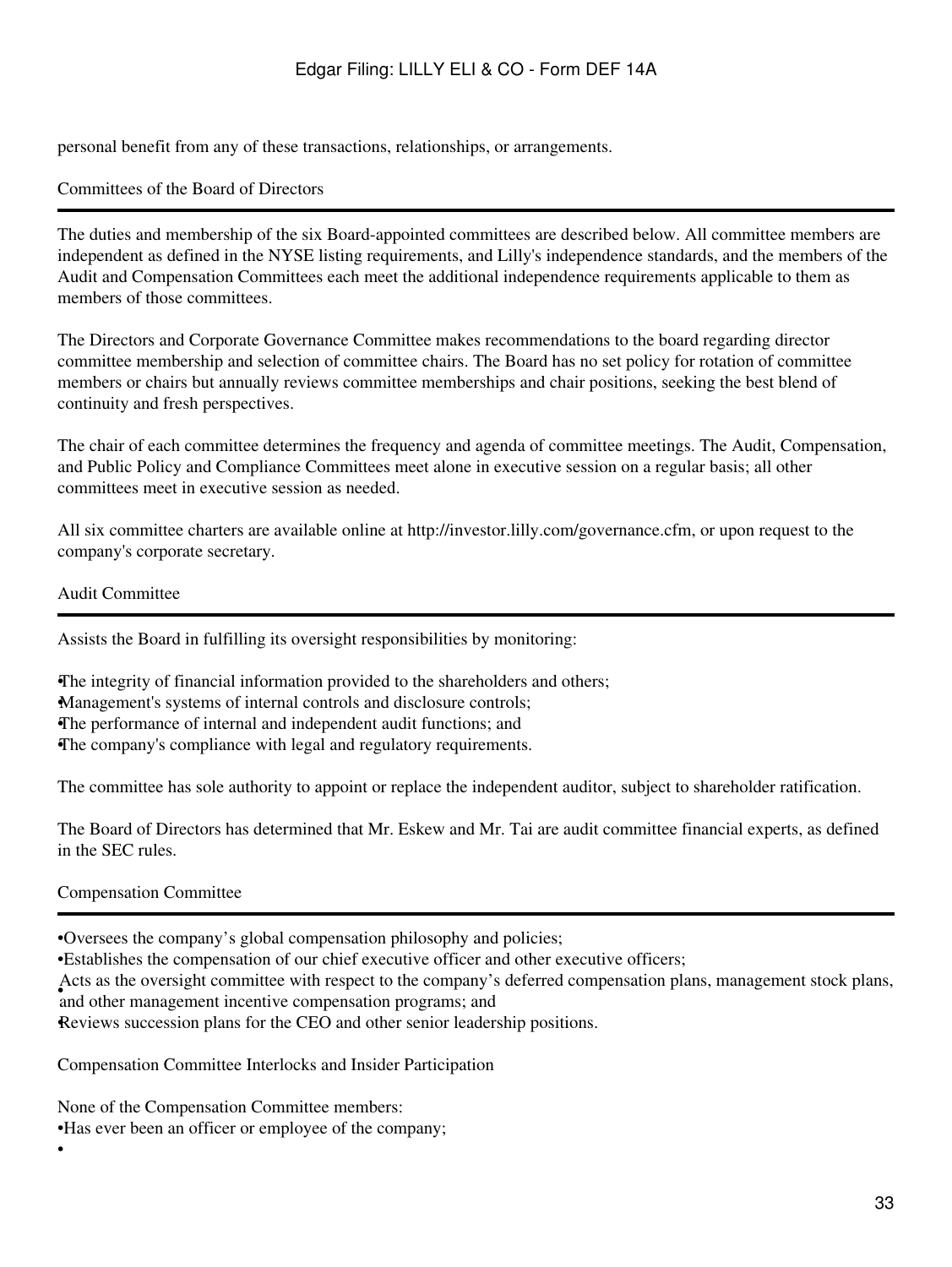Is or has been a participant in a related-person transaction with the company (see "Review and Approval of Transactions with Related Persons" for a description of our policy on related-person transactions); or •Has any other interlocking relationships requiring disclosure under applicable SEC rules.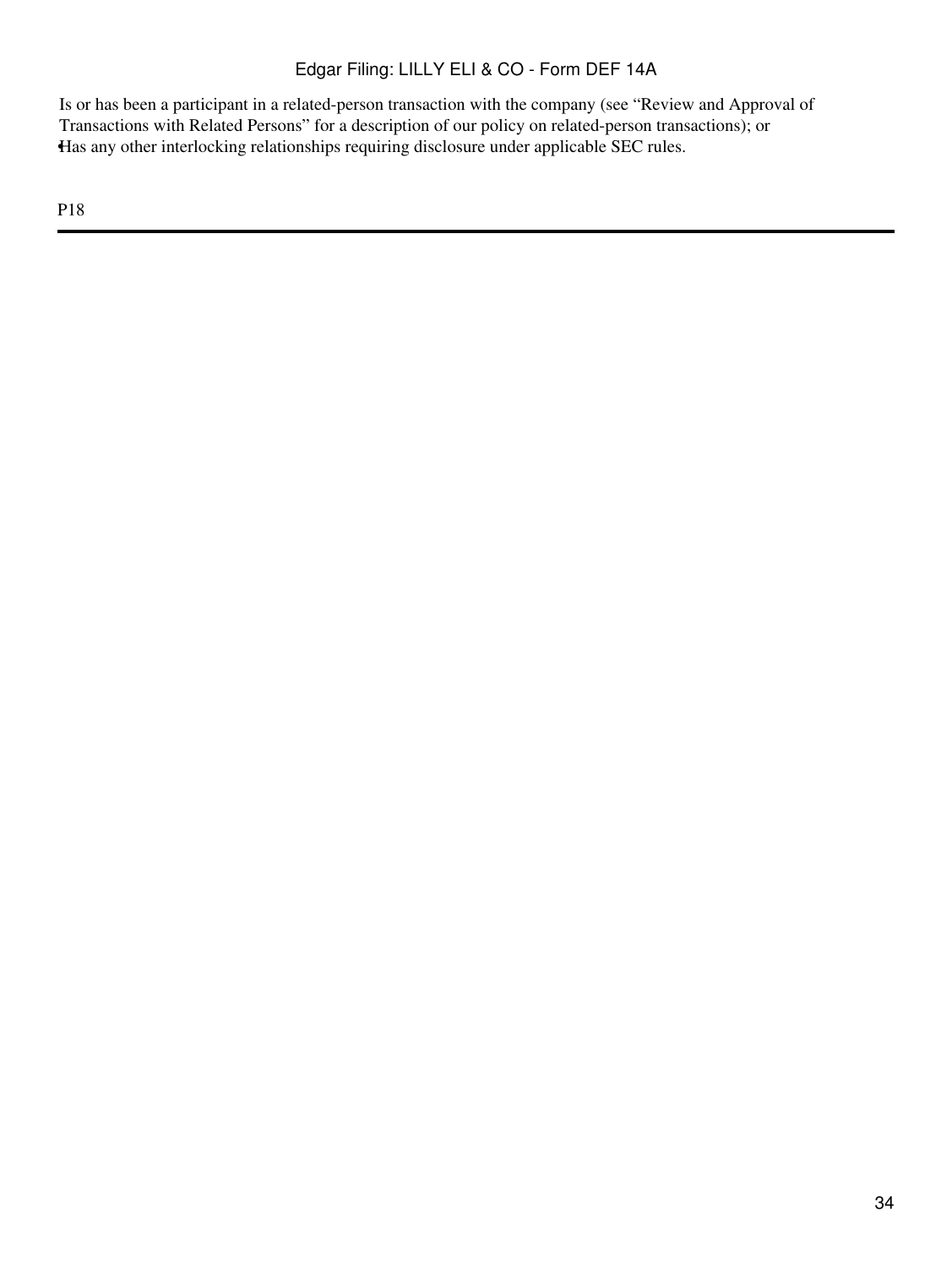## Directors and Corporate Governance Committee

•Together with the lead director, leads the process for director recruitment;

•Recommends to the Board candidates for membership on the Board and Board committees and for lead director; and • the corporate governance guidelines, and shareholder engagement on governance matters. Oversees matters of corporate governance, including Board performance, director independence and compensation,

#### Finance Committee

Reviews and makes recommendations to the Board regarding financial matters, including:

•Capital structure and strategies; •Dividends; •Stock repurchases; •Capital expenditures; •Investments, financing, and borrowings; Benefit plan funding and investments; •Financial risk management; and •Significant business-development opportunities.

Public Policy and Compliance Committee

• complies with laws and regulations and reflects the highest standards of integrity; Oversees the processes by which the company conducts its business so that the company will do so in a manner that

•Together with the Audit Committee, oversees the company's enterprise risk management program; and • public policy and social, political, and economic issues. Reviews and makes recommendations regarding policies, practices, and procedures of the company that relate to

Science and Technology Committee

•Reviews and makes recommendations regarding the company's strategic research goals and objectives; •Reviews new developments, technologies, and trends in pharmaceutical research and development; Reviews the progress of the company's new product pipeline; •Reviews the scientific aspects of significant business development opportunities; and •Oversees matters of scientific and medical integrity and risk management.

<span id="page-34-0"></span>Membership and Meetings of the Board and Its Committees

In 2015, each director attended at least 80 percent of the total number of meetings of the Board and the committees on which he or she serves. In addition, all Board members are expected to attend the annual meeting of shareholders, and all the directors attended in 2015. Current committee membership and the number of meetings of the Board and each committee in 2015 are shown in the table below.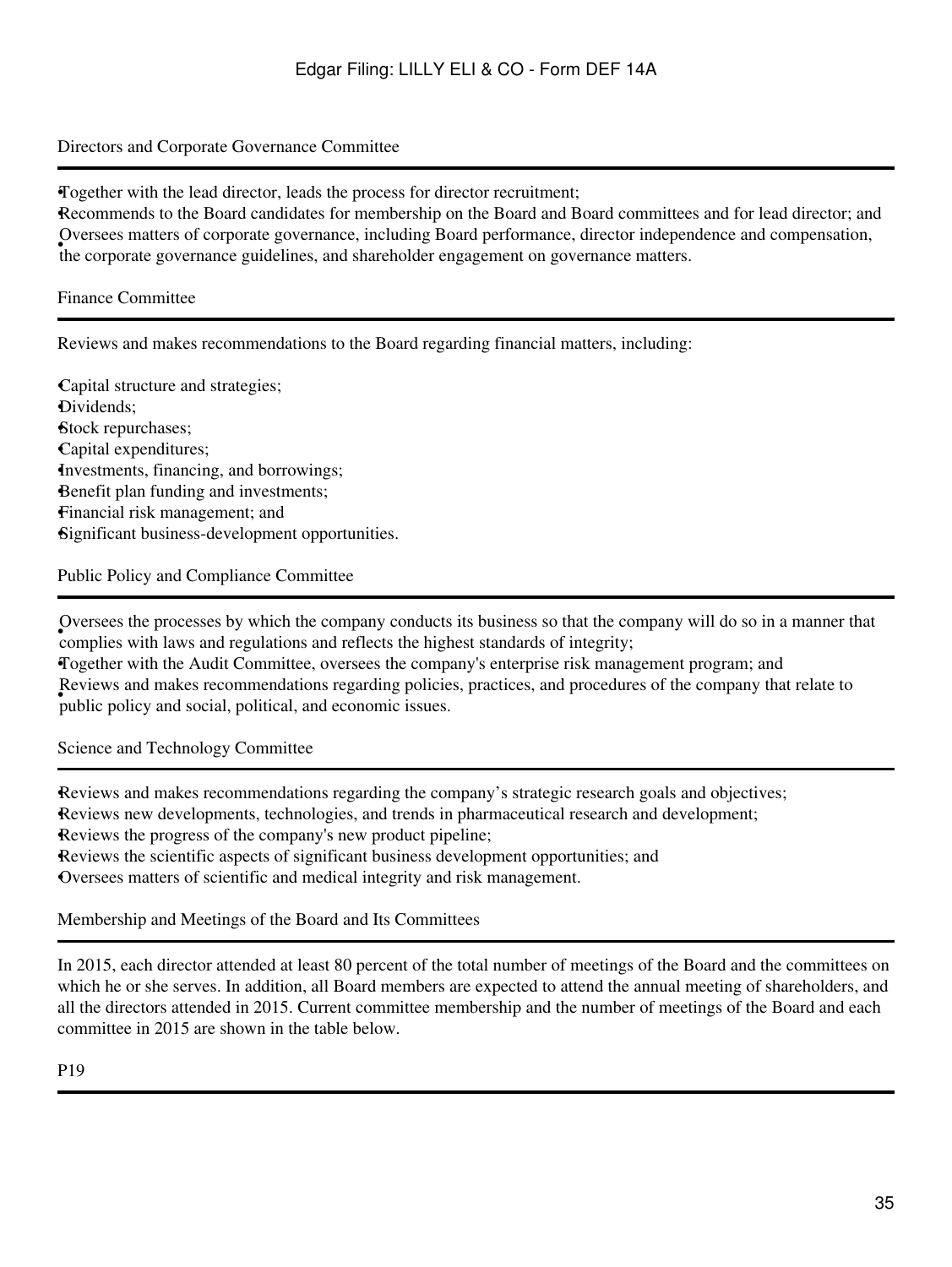|                 |          |        |                        | Directors and   |         | Public     | Science and |
|-----------------|----------|--------|------------------------|-----------------|---------|------------|-------------|
| Name            | Board    | Audit  | Compensation Corporate |                 | Finance | Policy and | Technology  |
|                 |          |        |                        | Governance      |         | Compliance |             |
| Mr. Alvarez     | Member   |        | Member                 |                 |         |            | Member      |
| Dr. Baicker     | Member   | Member |                        |                 |         | Member     |             |
| Mr. Eskew       | Member   | Chair  |                        | Member          | Member  |            |             |
| Mr. Fyrwald     | Member   |        |                        |                 |         | Chair      | Member      |
| Mr. Hoover      | Member   |        |                        | Member          | Chair   |            |             |
| Ms. Horn        | Member   |        | Chair                  | Member          |         |            |             |
| Dr. Kaelin      | Member   |        |                        |                 | Member  |            | Chair       |
| Dr. Lechleiter  | Chair    |        |                        |                 |         |            |             |
| Mr. Luciano     | Member   |        |                        |                 | Member  | Member     |             |
| Ms. Marram      | Lead     |        |                        | Chair<br>Member |         |            |             |
|                 | Director |        |                        |                 |         |            |             |
| Dr. Prendergast | Member   |        |                        |                 |         | Member     | Member      |
| Dr. Runge       | Member   |        |                        |                 |         | Member     | Member      |
| Ms. Seifert     | Member   |        | Member Member          |                 |         |            |             |
| Mr. Tai         | Member   | Member |                        |                 | Member  |            |             |
| Number of 2015  | 9        | 11     | 8                      | 6               | 9       | 4          | 8           |
| Meetings        |          |        |                        |                 |         |            |             |
|                 |          |        |                        |                 |         |            |             |

#### <span id="page-35-0"></span>Board Oversight of Compliance and Risk Management

The Board, together with the Audit and Public Policy and Compliance Committees, oversees the processes by which the company conducts its business to ensure the company operates in a manner that complies with laws and regulations and reflects the highest standards of integrity.

The company also has an enterprise risk management program overseen by its chief ethics and compliance officer/senior vice president of enterprise risk management, who reports directly to the CEO. Enterprise risks are identified and prioritized by management through both top-down and bottom-up processes. The top priorities are assigned to a Board committee or full Board for oversight. Company management is charged with managing risk through robust internal processes and controls. The enterprise risk management program as a whole is reviewed annually at a joint meeting of the Audit and Public Policy and Compliance Committees, and enterprise risks are also addressed in periodic business unit reviews and at the annual board and senior management strategy session.

## Code of Ethics

The board approves the company's code of ethics, which is set out in:

The Red Book: a comprehensive code of ethical and legal business conduct applicable to all employees worldwide and to our Board of Directors. The Red Book is reviewed and approved annually by the Board.

Code of Ethical Conduct for Lilly Financial Management: a supplemental code for our CEO and all members of financial management, in recognition of their unique responsibilities to ensure proper accounting, financial reporting, internal controls, and financial stewardship.

These documents are available online at: http://www.lilly.com/about/business-practices/ethics-compliance and https://www.lilly.com/About/Business-practices/Ethics-compliance/Code-of-conduct/code-of-conduct-financial-management.aspx,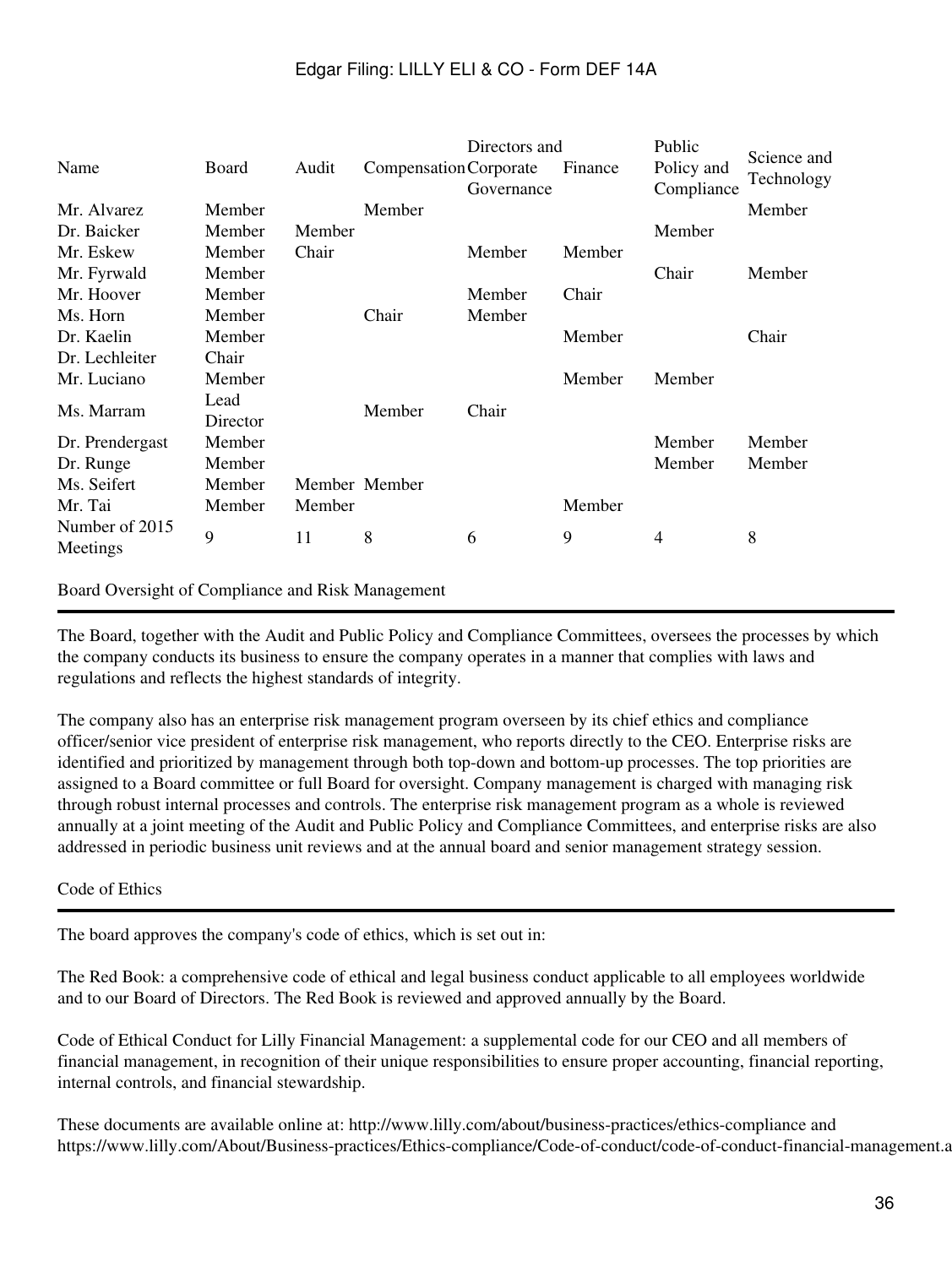or upon request to the company's corporate secretary.

Highlights of the Company's Corporate Governance

The company is committed to good corporate governance, which promotes the long-term interests of shareholders and other company stakeholders; builds confidence in our company leadership; and strengthens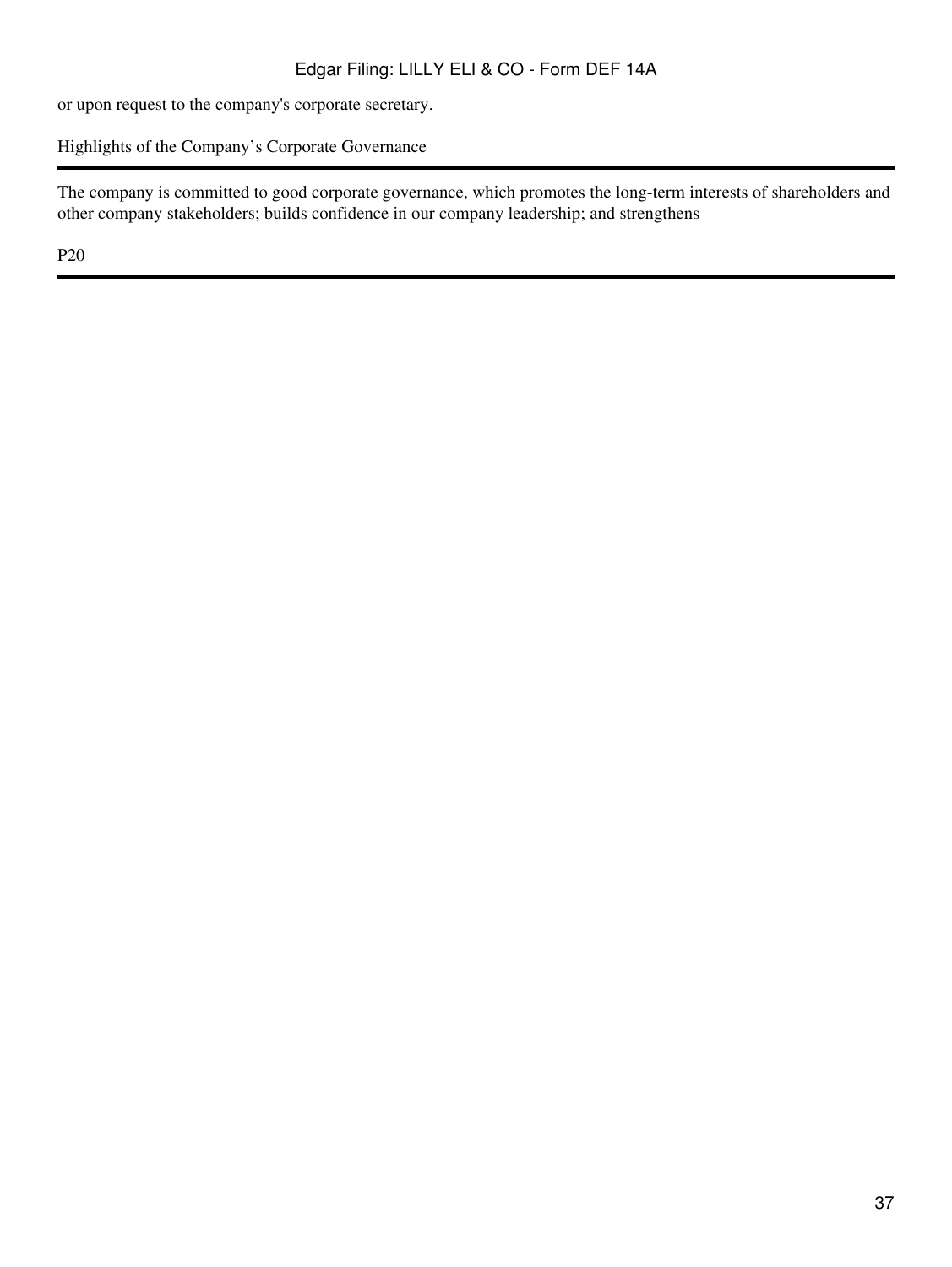accountability for the Board and company management. The board has adopted corporate governance guidelines that set forth the company's basic principles of corporate governance. The section that follows outlines key elements of the guidelines and other governance matters. Investors can learn more by reviewing the full corporate governance guidelines document, which is available online at http://investor.lilly.com/governance.cfm or upon request to the company's corporate secretary.

# Role of the Board

The directors are elected by the shareholders to oversee the actions and results of the company's management. The Board exercises oversight over a broad range of areas, but the Board's key responsibilities include:

•Providing general oversight of the business;

•Approving corporate strategy;

•Approving major management initiatives;

• other senior executives; Selecting, compensating, evaluating, and, when necessary, replacing the chief executive officer, and compensating

•Ensuring that an effective succession plan is in place for all senior executives;

•Overseeing the company's ethics and compliance program and management of significant business risks; and Recruiting, nominating, compensating, and evaluating directors.

### Board Composition and Requirements

# Mix of Independent Directors and Officer-Directors

There should always be a substantial majority (75 percent or more) of independent directors. The CEO should be a Board member.

### Voting for Directors

In an uncontested election, directors are elected by a majority of votes cast. An incumbent nominee who fails to receive a majority of the votes cast will tender his or her resignation. The Board, on recommendation of the Directors and Corporate Governance Committee, will decide whether to accept the resignation. The company will promptly disclose the Board's decision, including, if applicable, the reasons why the Board rejected the resignation.

# Director Tenure and Retirement Policy

Non-employee directors must retire no later than the date of the annual meeting that follows their seventy-second birthday. The Directors and Corporate Governance Committee has authority to recommend exceptions to this policy. The committee, with input from all Board members, also considers the contributions of the individual directors at least every three years when considering whether to nominate the director to a new three-year term.

### Other Board Service

In general, no director may serve on more than three other public company boards. The Directors and Corporate Governance Committee may approve exceptions if it determines that the additional service will not impair the director's effectiveness on the Lilly Board. The Directors and Corporate Governance Committee reviewed an exception request for Mr. Alvarez (who serves on four other company boards), considering his attendance record and continued engagement in board matters. Upon review, the committee determined that he could effectively balance his other board responsibilities and continue to be a strong contributor to the Lilly Board.

# Board Confidentiality Policy

The Board has adopted a Confidentiality Policy, applicable to all current and future members of the Board. The policy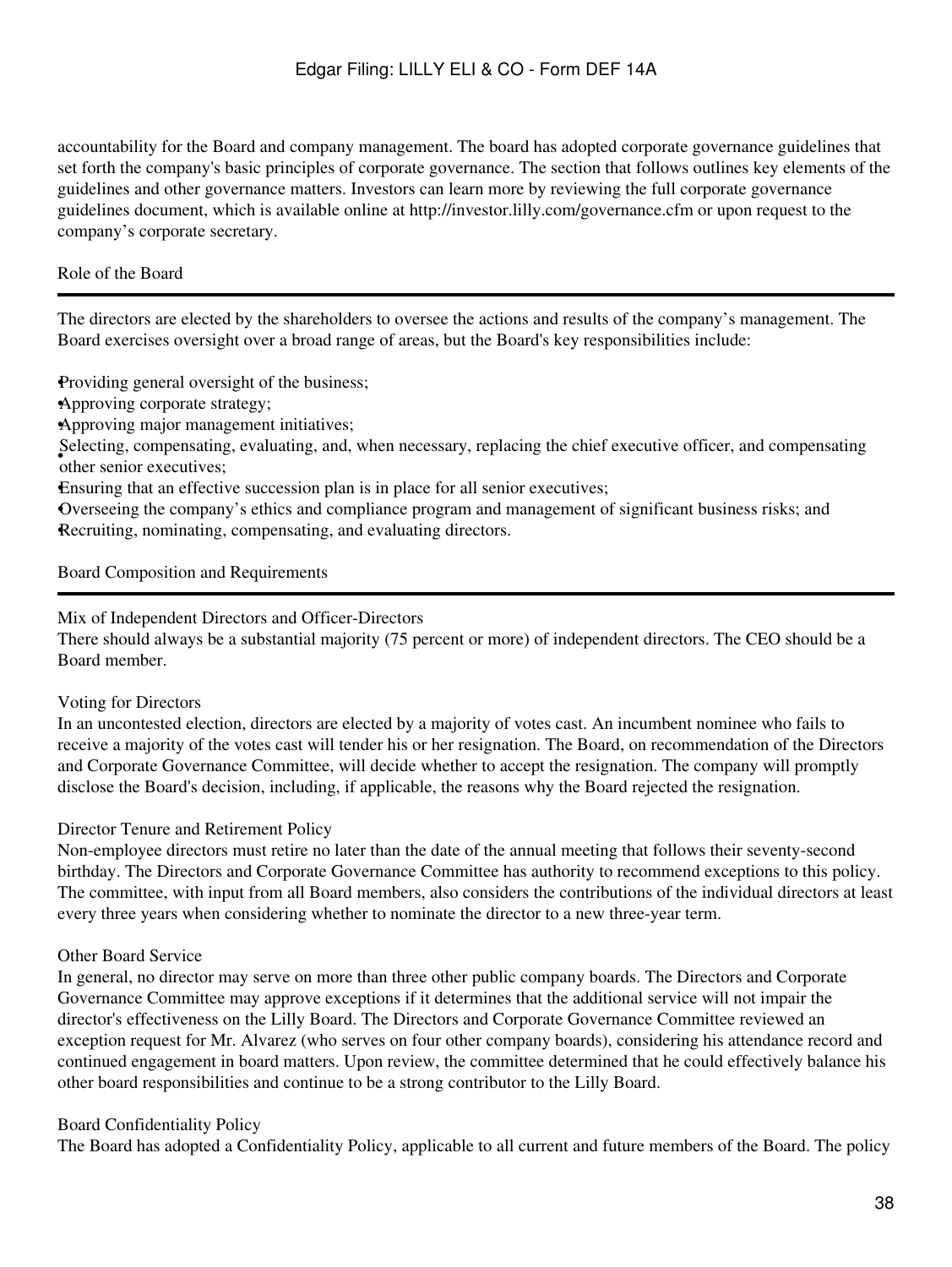prohibits a director from sharing confidential information obtained in his or her role as director with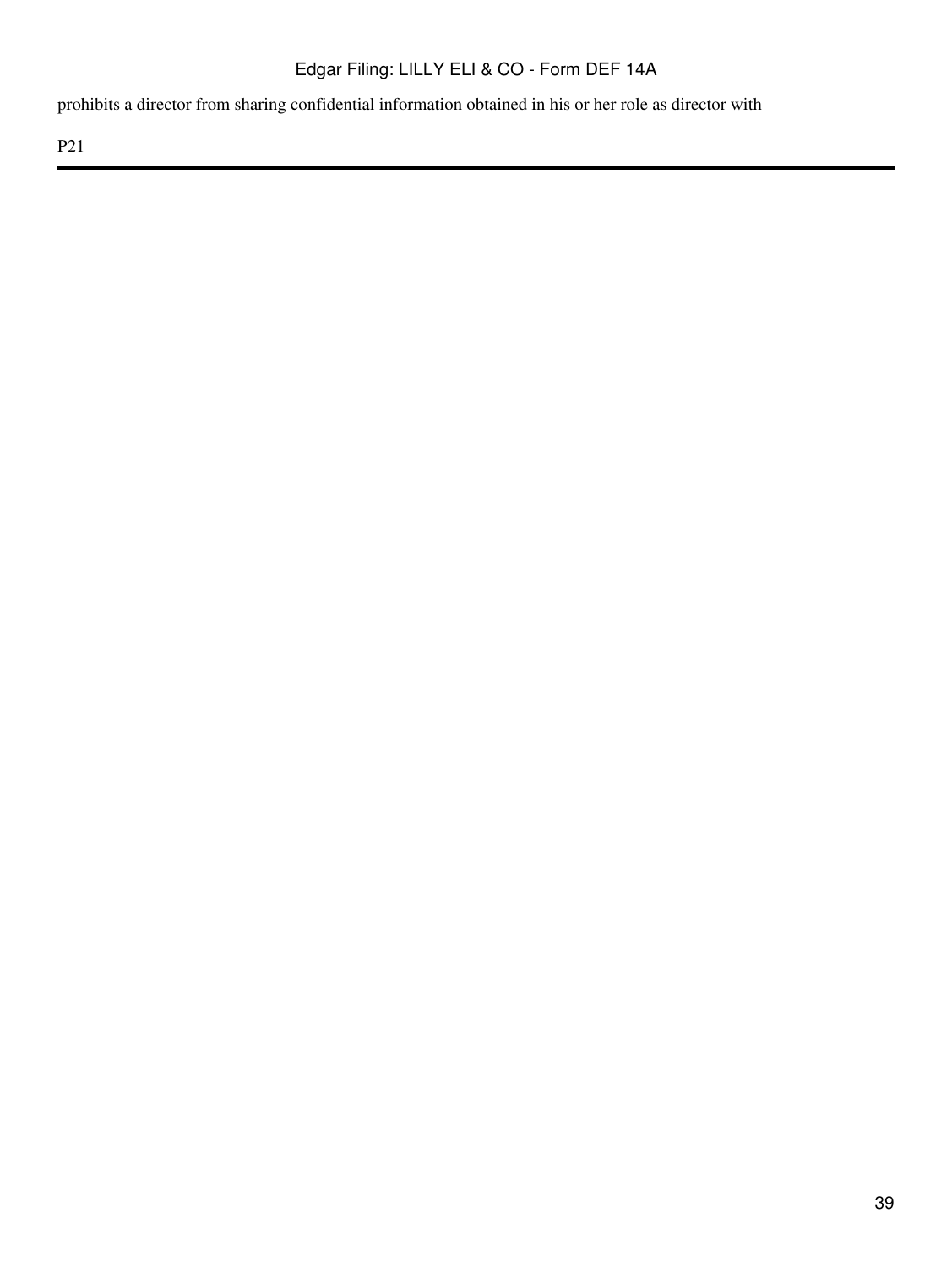any outside party except under limited circumstances where the director is seeking legal advice or is required to disclose information by order of law. The Confidentiality Policy can be viewed on the company's website here: http://www.lilly.com/about/corporate-governance/Pages/corporate-governance.aspx.

Leadership Structure; Oversight of Chairman, CEO, and Senior Management

# Leadership Structure

The Board currently believes that combining the role of chairman of the Board and the CEO, coupled with a strong lead director position, is the most efficient and effective leadership model for the company, fostering clear accountability, effective decision-making, and alignment on corporate strategy. The Board periodically reviews its leadership structure and developments in the area of corporate governance in order to ensure that this approach continues to strike the appropriate balance for the company and our stakeholders.

Board Independence

The Board has put in place a number of governance practices to ensure effective independent oversight, including:

•Executive sessions of the independent directors: held after every regular board meeting.

which are reviewed with the chief executive officer and considered by Compensation Committee in establishing the Annual performance evaluation of the chairman and CEO: conducted by the independent directors, the results of CEO's compensation for the next year.

•A strong, independent, clearly defined lead director role: The lead director's responsibilities include:

Leading the Board's processes for selecting and evaluating the CEO;

Presiding at all meetings of the Board at which the chairman is not present;

Serving as a liaison between the chairman and the independent directors;

If requested by major shareholders, ensures that she is available for consultation and direct communication;

Approving meeting agendas and schedules and generally approving information sent to the Board;

Conducting executive sessions of the independent directors;

Overseeing the independent directors' annual performance evaluation of the chairman and CEO; and Together with the Directors and Corporate Governance Committee, leading the director recruitment process.

The lead director also has authority to call meetings of the independent directors and to retain advisers for the independent directors.

The lead director is appointed annually by the Board. Currently Ms. Marram is the lead director.

**Frankly** scheduled Board meeting. The independent directors and all committees are also free to retain their own independent scheduled Board meeting. The independent directors and all committees are also free to retain th Director access to management and independent advisors: Independent directors have direct access to members of management whenever they deem it necessary; and the company's executive officers attend part of each regularly advisors, at company expense, whenever they feel it would be desirable to do so.

# CEO Succession Planning

The Compensation Committee, Board, and CEO annually review the company's succession plans for the CEO and other key senior leadership positions. During these reviews, the CEO and independent directors discuss future candidates for the CEO and other senior leadership positions, succession timing, and development plans for the highest-potential candidates. The company ensures that the directors have multiple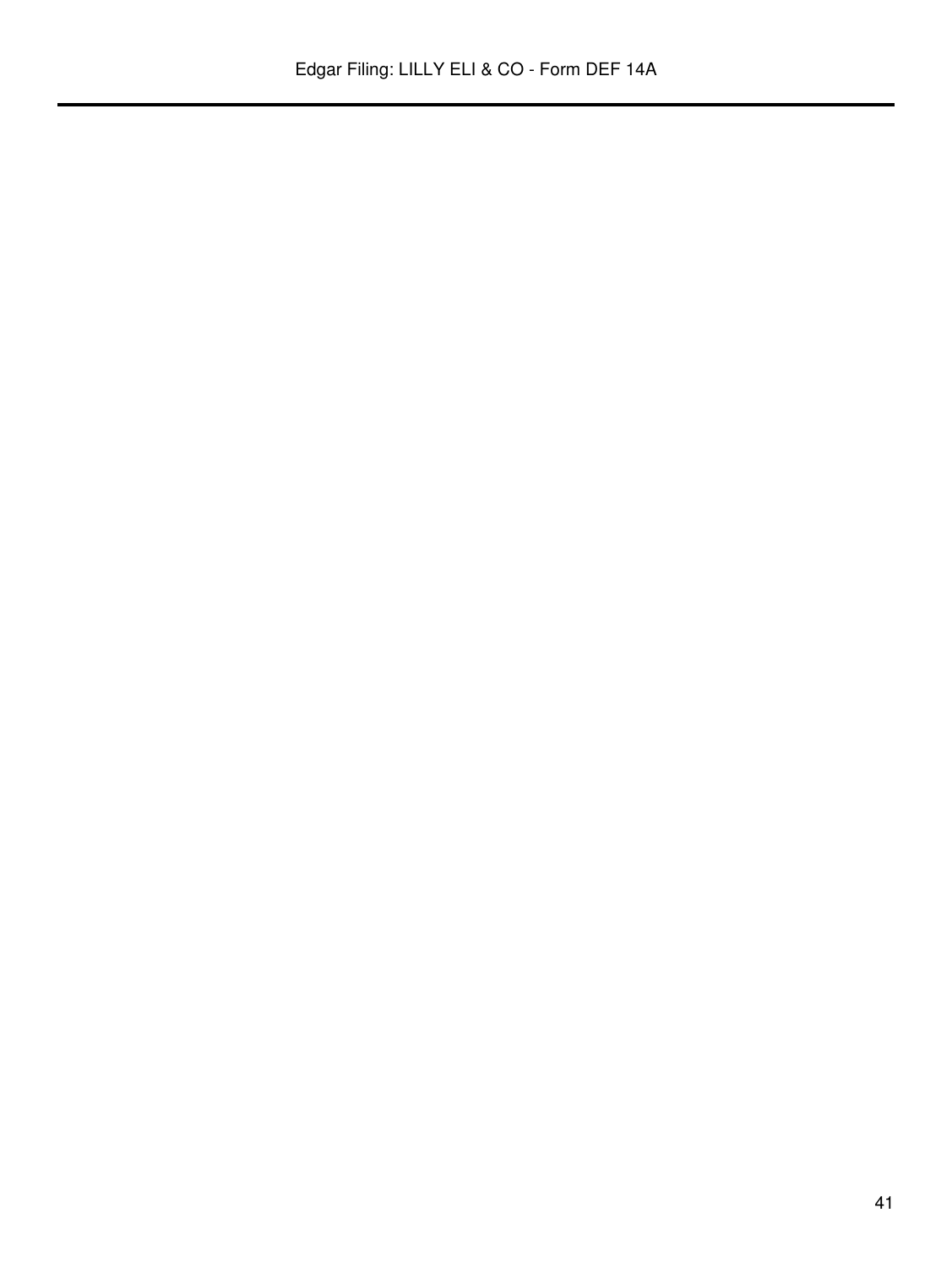opportunities to interact with the company's top leadership talent in both formal and informal settings in order to allow them to most effectively assess the candidates' qualifications and capabilities.

The independent directors and the CEO maintain a confidential plan for the timely and efficient transfer of the CEO's responsibilities in the event of an emergency or his sudden departure, incapacitation, or death.

# Board Education and Annual Performance Assessment

The company engages in a comprehensive orientation process for incoming new directors. Directors also receive ongoing continuing educational sessions on areas of particular relevance or importance to our company and we hold periodic mandatory training sessions for the Audit Committee.

Additionally, the Directors and Corporate Governance Committee conducts an annual assessment of the Board's performance, Board committee performance, and all Board processes based on input from all directors.

Conflicts of Interest and Transactions with Related Persons

### Conflicts of Interest

Directors must disclose to the company all relationships that create a conflict or an appearance of a conflict. The Board, after consultation with counsel, takes appropriate steps to identify actual or apparent conflicts and ensure that all directors voting on an issue are disinterested. A director may be excused from discussions on the issue, as appropriate.

## Review and Approval of Transactions with Related Persons

The Board has adopted a policy and procedures for review, approval, and monitoring of transactions involving the company and related persons (directors and executive officers, their immediate family members, or shareholders of 5 percent or greater of the company's outstanding stock). The policy covers any related-person transaction that meets the minimum threshold for disclosure in the proxy statement under the relevant SEC rules (generally, transactions involving amounts exceeding \$120,000 in which a related person has a direct or indirect material interest).

Policy: Related-person transactions must be approved by the Board or by a committee of the Board consisting solely of independent directors, who will approve the transaction only if they determine that it is in the best interests of the company. In considering the transaction, the Board or committee will consider all relevant factors, including:

•The company's business rationale for entering into the transaction;

•The alternatives to entering into a related-person transaction;

relationships, to employees generally; Whether the transaction is on terms comparable to those available to third parties, or in the case of employment

prevent such actual or apparent conflicts; and The potential for the transaction to lead to an actual or apparent conflict of interest and any safeguards imposed to

•The overall fairness of the transaction to the company.

The Board or relevant committee will periodically monitor the transaction to ensure there are no changed circumstances that would render it advisable to amend or terminate the transaction.

# Procedures:

Framagement of the directed director of executive officer with offing the matter to the attention of lead director, the chair of the Directors and Corporate Governance Committee, or the secretary. Management or the affected director or executive officer will bring the matter to the attention of the chairman, the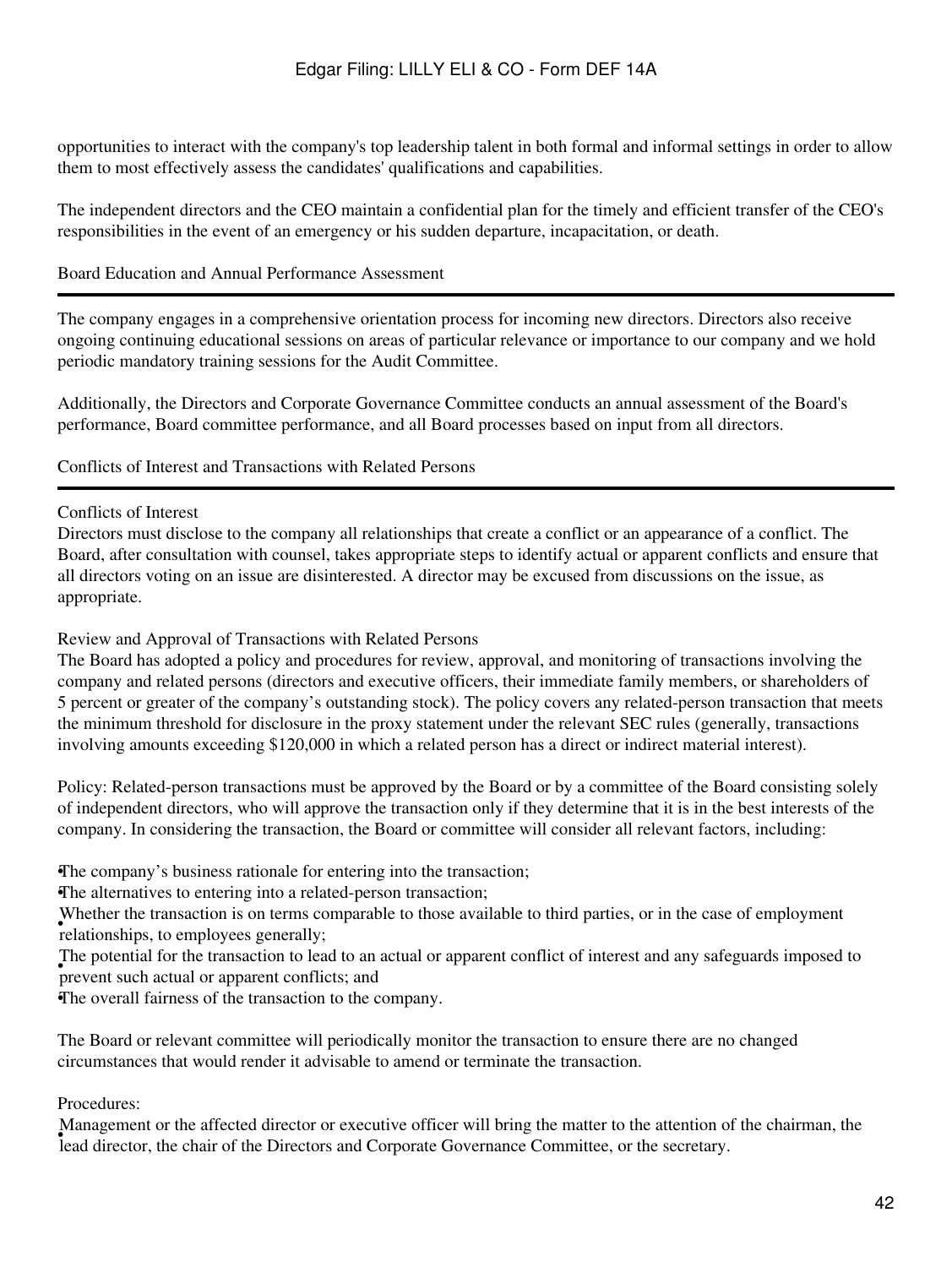determine) whether the matter should be considered by the Board or by one of its The chairman and the lead director shall jointly determine (or, if either is involved in the transaction, the other shall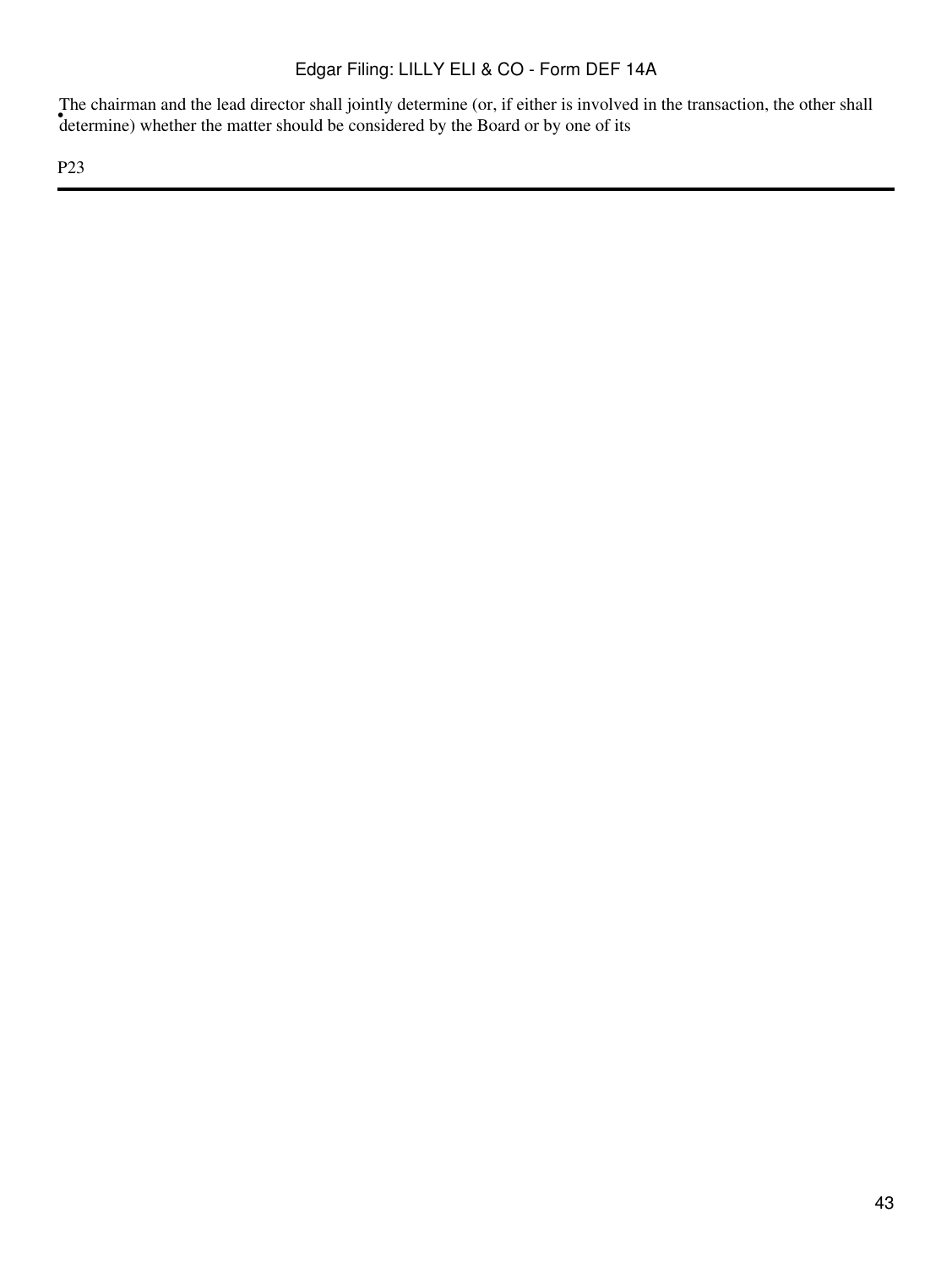existing committees.

• transaction. If a director is involved in the transaction, he or she will be recused from all discussions and decisions about the

• **promptly** as practicable. The transaction must be approved in advance whenever practicable, and if not practicable, must be ratified as

• company's best interests. The Board or relevant committee will review the transaction annually to determine whether it continues to be in the

The Directors and Corporate Governance Committee has approved the following employment relationships which are considered related-party transactions under the SEC rules.

We have three current employees who are relatives of executive officers. Dr. John Bamforth, vice president, chief marketing officer, Lilly Bio-Medicines, is the spouse of Dr. Susan Mahony, an executive officer. Myles O'Neill, senior vice president, global drug products, is the spouse of Dr. Fionnuala Walsh, an executive officer. Finally, Andrew Lechleiter, advisor, strategy and operations, Amyvid, is the son of Dr. John Lechleiter, Lilly's CEO. For 2015, these three employees received compensation, including cash compensation, and, in the case of Dr. Bamforth and Mr. O'Neill, equity grants, of between \$176,000 and \$1.5 million.

All three individuals participate in the company's benefit programs generally available to U.S. employees. Their compensation is consistent with the compensation paid to other employees at their levels and with the Company's overall compensation principles based on their years of experience, performance, and positions within the company.

Communication with the Board of Directors

You may send written communications to one or more members of the Board, addressed to: Board of Directors Eli Lilly and Company c/o Corporate Secretary Lilly Corporate Center Indianapolis, IN 46285

Shareholder Engagement on Governance Issues

Each year, the company engages large shareholders and other key constituents to discuss key areas of interest or concern related to corporate governance, as well as any specific issues for the coming proxy season. In 2015, we spoke with a number of our largest investors. Issues discussed included shareholders' perspectives regarding a potential management proposal to eliminate the company's classified board and supermajority voting requirements, proxy access, board composition and recruitment, and the company's executive compensation, among other topics. The overall tone from these conversations was positive and the investors with whom we spoke were generally supportive of our overall compensation and governance policies. We have shared the feedback we received from these conversations with our Compensation Committee and Directors and Corporate Governance Committee. We are committed to continuing to engage with our investors to ensure their diverse perspectives are thoughtfully considered.

Prior Management Proposals to Eliminate Classified Board and Supermajority Voting Requirements Between 2007 and 2012, each year we submitted management proposals to eliminate the company's classified board structure. The proposals did not pass because they failed to receive a "supermajority vote" of 80 percent of the outstanding shares, as required in the company's articles of incorporation. In addition, in 2010, 2011, 2012, we submitted management proposals to eliminate the supermajority voting requirements themselves. Those proposals also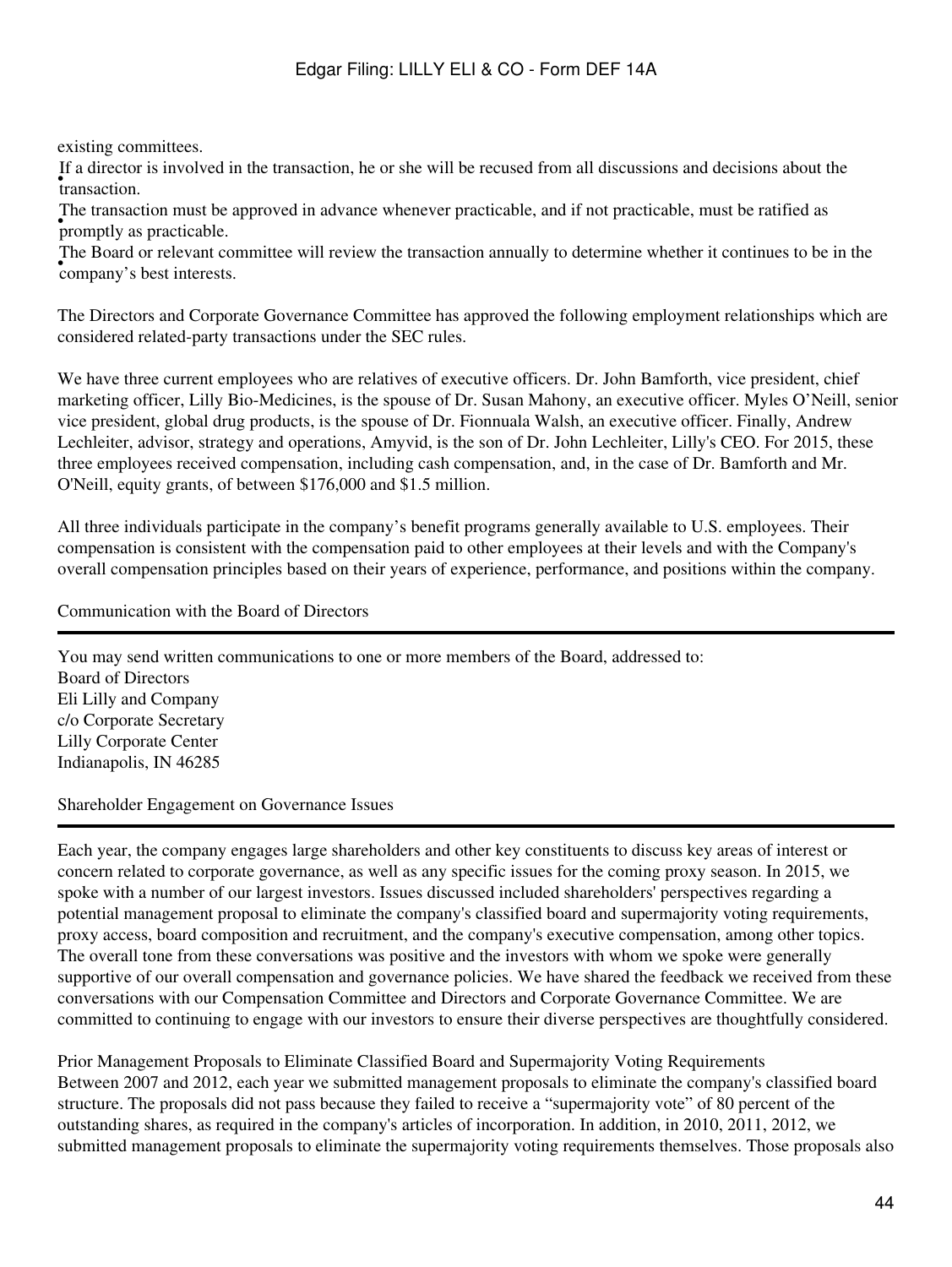fell short of the required 80 percent vote.

Prior to 2012, these proposals received support ranging from 72 to 77 percent of the outstanding shares. In 2012, the vote was even lower, approximately 63 percent of the outstanding shares, driven in part by a 2012 NYSE rule revision prohibiting brokers from voting their clients' shares on corporate governance matters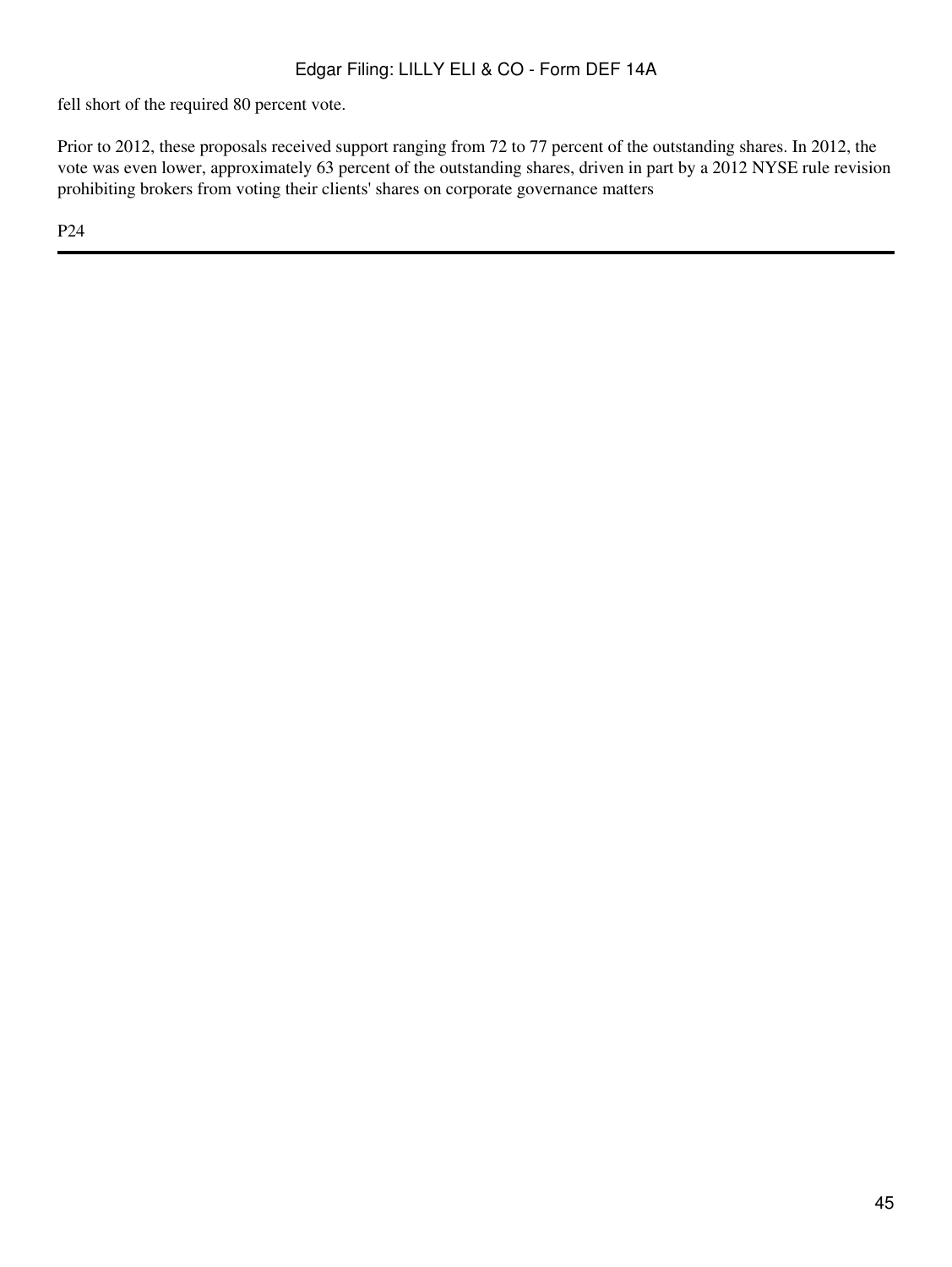absent specific instructions from such clients. We have decided not to resubmit those proposals in 2016 based on our discussions with large shareholders as described above and our assessment that the proposals would not be successful. We will continue to monitor this situation and engage with our shareholders on these and other topics to ensure that we continue to demonstrate strong corporate governance and accountability to shareholders.

# Shareholder proposals

If a shareholder wishes to have a proposal considered for inclusion in next year's proxy statement, he or she must submit the proposal in writing so that we receive it by November 21, 2016. Proposals should be addressed to the company's corporate secretary, Lilly Corporate Center, Indianapolis, Indiana 46285. In addition, the company's bylaws provide that any shareholder wishing to propose any other business at the annual meeting must give the company written notice by November 21, 2016 and no earlier than September 22, 2016. That notice must provide certain other information as described in the bylaws. Copies of the bylaws are available online at http://investor.lilly.com/governance.cfm or upon request to the company's corporate secretary.

Shareholder Recommendations and Nominations for Director Candidates

A shareholder who wishes to recommend a director candidate for evaluation should forward the candidate's name and information about the candidate's qualifications to:

Chair of the Directors and Corporate Governance Committee c/o Corporate Secretary Lilly Corporate Center Indianapolis, IN 46285

The candidate must meet the selection criteria described above and must be willing and expressly interested in serving on the Board.

Under Section 1.9 of the company's bylaws, a shareholder who wishes to directly nominate a director candidate at the 2017 annual meeting (i.e., to propose a candidate for election who is not otherwise nominated by the Board through the recommendation process described above) must give the company written notice by November 21, 2016 and no earlier than September 22, 2016. The notice should be addressed to the corporate secretary at the address provided above. The notice must contain prescribed information about the candidate and about the shareholder proposing the candidate as described in more detail in Section 1.9 of the bylaws. A copy of the bylaws is available online at http://investor.lilly.com/governance.cfm. The bylaws will also be provided by mail upon request to the corporate secretary.

We have not received any notice regarding shareholder nominations for board candidates or other shareholder business to be presented at the meeting.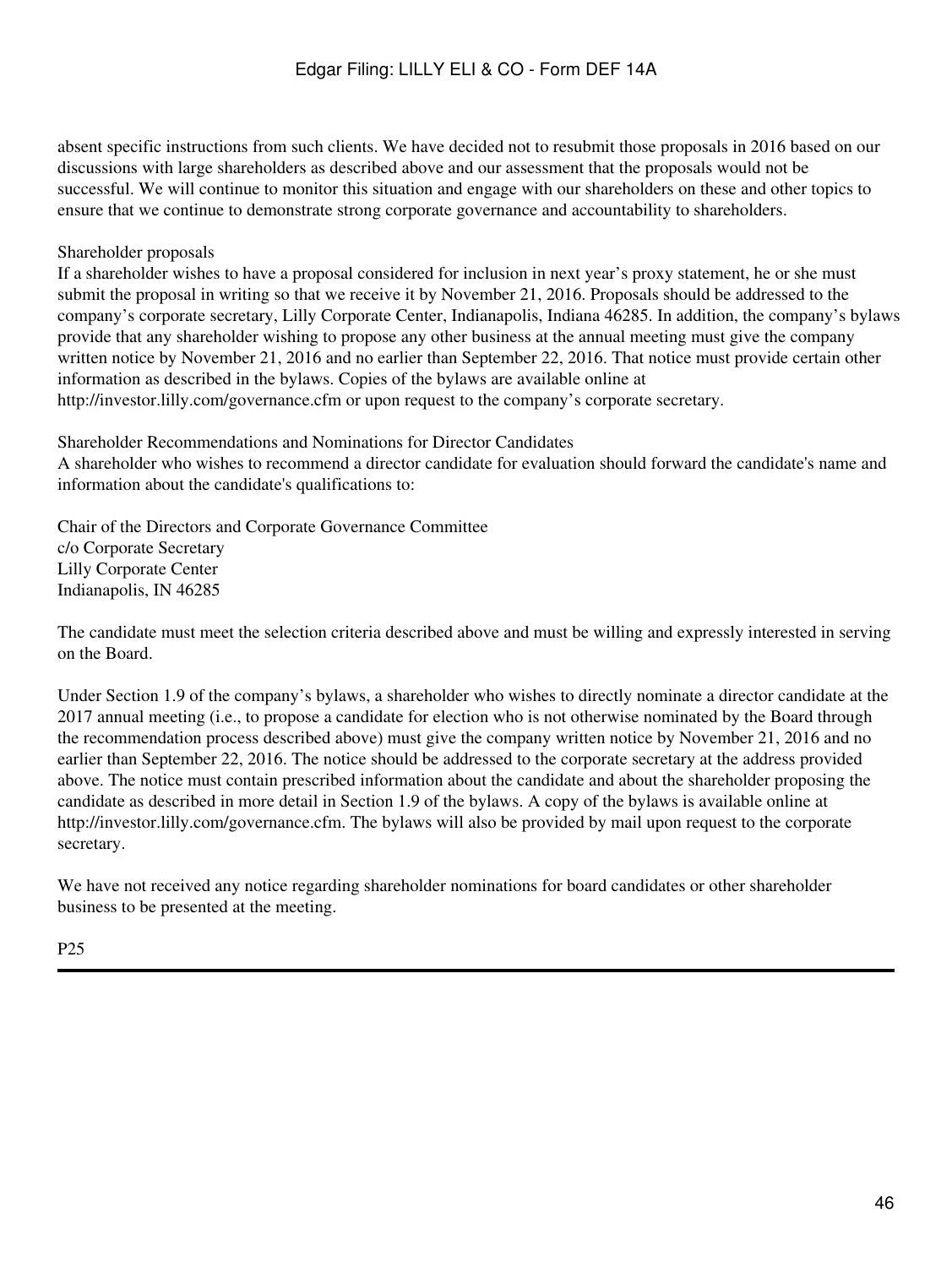## Ownership of Company Stock

Common Stock Ownership by Directors and Executive Officers

The following table sets forth the number of shares of company common stock beneficially owned by the directors, the named executive officers, and all directors and executive officers as a group, as of February 19, 2016. None of the stock, stock options, or stock units owned by any of the listed individuals has been pledged as collateral for a loan or other obligation.  $C_1$  1 1

|                                                | Common Stock <sup>1</sup> |                                          |                        |
|------------------------------------------------|---------------------------|------------------------------------------|------------------------|
|                                                |                           | Options                                  | <b>Stock Units Not</b> |
| <b>Beneficial Owners</b>                       |                           | Exercisable/Stock Units Distributable    |                        |
|                                                | Shares Owned <sup>2</sup> | Distributable Within 60 Within 60 Days 4 |                        |
|                                                |                           | Days $3$                                 |                        |
| Ralph Alvarez                                  |                           |                                          | 30,670                 |
| Katherine Baicker, Ph.D.                       |                           |                                          | 10,380                 |
| Enrique A. Conterno                            | 118,397                   |                                          | 30,244                 |
| Michael L. Eskew                               |                           |                                          | 31,279                 |
| J. Erik Fyrwald                                | 100                       |                                          | 51,185                 |
| Michael J. Harrington                          | 60,329                    |                                          | 9,732                  |
| R. David Hoover                                | 1,000                     |                                          | 30,777                 |
| Karen N. Horn, Ph.D.                           |                           | $\overline{\phantom{0}}$                 | 73,582                 |
| William G. Kaelin, Jr., M.D.                   |                           |                                          | 8,971                  |
| John C. Lechleiter, Ph.D.                      | 976,078                   | $5 -$                                    | 46,097                 |
| Jan M. Lundberg, Ph.D.                         | 115,772                   |                                          | 15,366                 |
| Ellen R. Marram                                | 1,000                     |                                          | 44,914                 |
| Franklyn G. Prendergast, M.D.,                 |                           |                                          |                        |
| Ph.D.                                          |                           |                                          | 63,495                 |
| Derica W. Rice                                 | 386,777                   | $6 \quad -$                              | 19,463                 |
| Marschall S. Runge, M.D.,                      |                           |                                          |                        |
| Ph.D.                                          |                           |                                          | 4,995                  |
| Kathi P. Seifert                               | 3,533                     |                                          | 57,891                 |
| Jackson P. Tai                                 | 35,258                    |                                          | 4,494                  |
| All directors and executive                    | 2,395,063                 |                                          | 721,174                |
| officers as a group (26 people) <sup>7</sup> : |                           |                                          |                        |

The sum of the "Shares Owned" and "Options Exercisable/Stock Units Distributable Within 60 Days" columns represents the shares considered "beneficially owned" for purposes of disclosure in the proxy statement. Unless

1 otherwise indicated in a footnote, each person listed in the table possesses sole voting and sole investment power with respect to their shares. No person listed in the table owns more than 0.1 percent of the outstanding common stock of the company. All directors and executive officers as a group own approximately 0.2 percent of the outstanding common stock of the company.

<sup>2</sup> This column includes the number of shares of common stock held individually as well as the number of 401(k) Plan shares held by the beneficial owners indirectly through the 401(k) Plan.

<sup>3</sup> This column includes stock options exercisable within 60 days and RSUs that vest within 60 days.

<sup>4</sup> For the executive officers, this column reflects RSUs that will not vest within 60 days. For the independent directors, this column includes the number of stock units credited to the directors' accounts in the Lilly Directors' Deferral Plan. <sup>5</sup> The shares shown for Dr. Lechleiter include 56,148 shares that are owned by a family foundation for which he is a director. Dr. Lechleiter has shared voting power and shared investment power with respect to the shares held by the foundation. Also included are 4,243 shares held in family trusts. Pursuant to the terms of the trusts, Dr. Lechleiter has shared investment power and no voting power over the shares held in the trusts.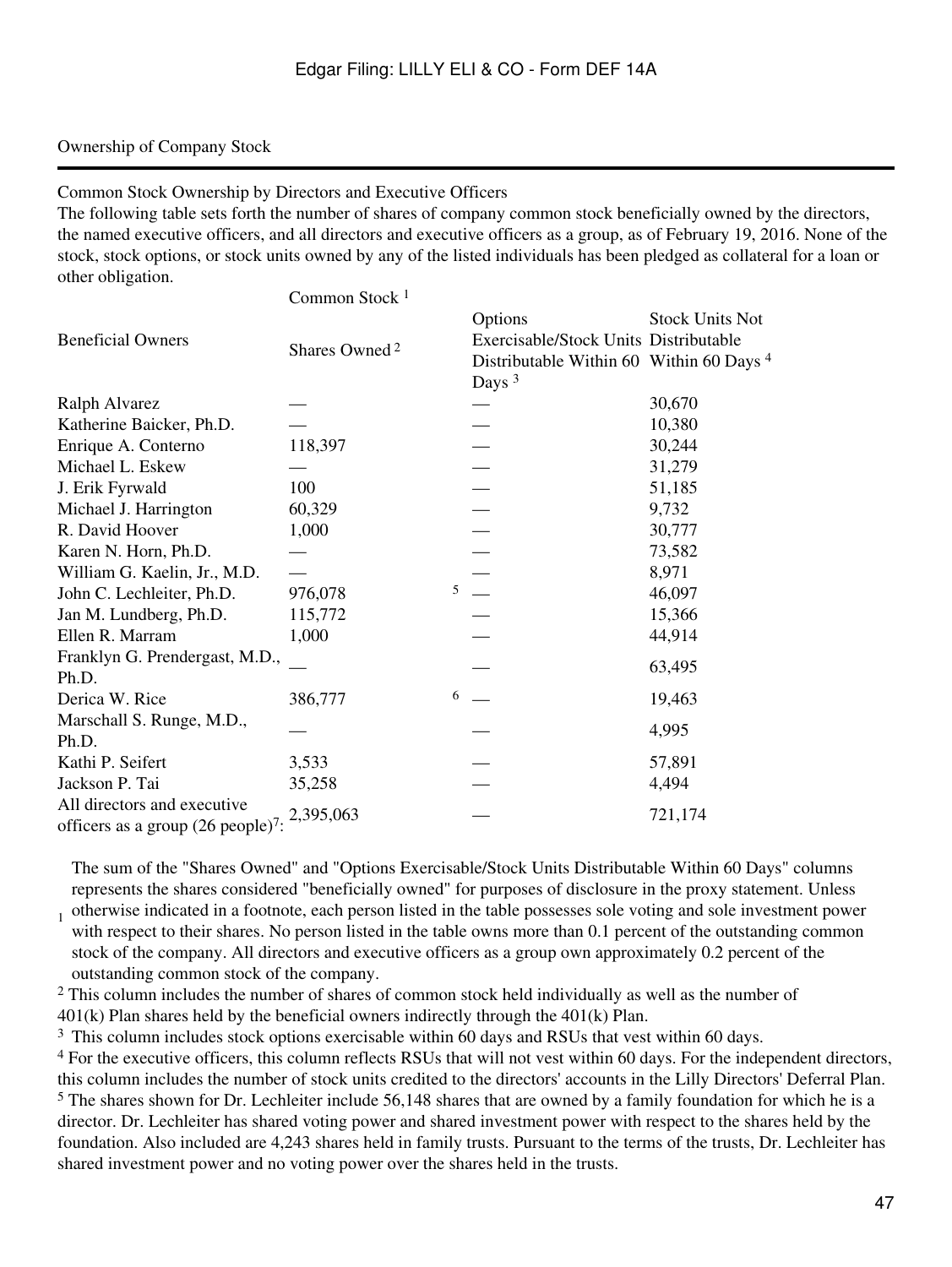<sup>6</sup> The shares shown for Mr. Rice include 11,596 shares that are owned by a family foundation for which he is a director. Mr. Rice has shared voting power and shared investment power with respect to the shares held by the foundation.

<sup>7</sup> Mr. Luciano joined the Board in February 2016, and currently does not beneficially own any shares.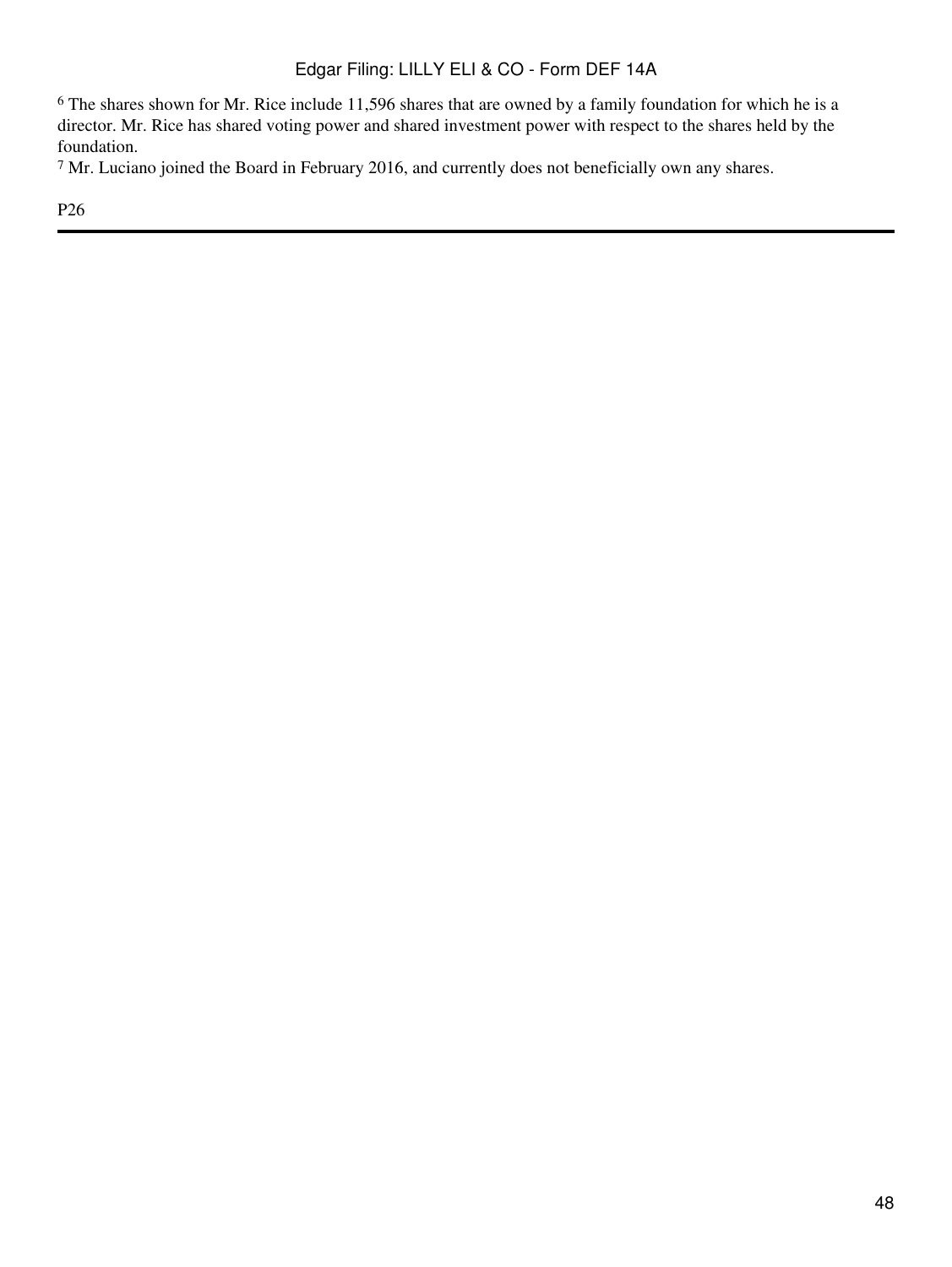# Principal Holders of Stock

To the best of the company's knowledge, the only beneficial owners of more than 5 percent of the outstanding shares of the company's common stock, as of December 31, 2015, are the shareholders listed below:

| Name and Address                     | Number of Shares<br><b>Beneficially Owned</b> | Percent of Class |
|--------------------------------------|-----------------------------------------------|------------------|
| Lilly Endowment Inc. (the Endowment) | 127,860,804                                   | 11.5%            |
| 2801 North Meridian Street           |                                               |                  |
| Indianapolis, Indiana 46208          |                                               |                  |
| BlackRock, Inc.                      | 66,007,964                                    | $6.0\%$          |
| 55 East 52nd Street                  |                                               |                  |
| New York, New York 10055             |                                               |                  |
| The Vanguard Group                   | 59,913,179                                    | 5.4%             |
| 100 Vanguard Blvd.                   |                                               |                  |
| Malvern, PA 19355                    |                                               |                  |
| <b>PRIMECAP Management Company</b>   | 57,654,392                                    | 5.2%             |
| 225 South Lake Ave., #400            |                                               |                  |
| Pasadena, CA 91101                   |                                               |                  |

The Endowment has sole voting and sole dispositive power with respect to all of its shares. The Board of Directors of the Endowment is composed of N. Clay Robbins, chairman, president & chief executive officer; Mary K. Lisher; William G. Enright; Daniel P. Carmichael; Charles E. Golden; Eli Lilly II; David N. Shane; Craig Dykstra; and Jennett M. Hill.

BlackRock, Inc. provides investment management services for various clients. It has sole voting power with respect to 57,088,447 of its shares and sole dispositive power with respect to 65,974,281 of its shares.

The Vanguard Group provides investment management services for various clients. It has sole voting power with respect to 1,832,006 of its shares and sole dispositive power with respect to 57,973,673 of its shares.

PRIMECAP Management Company acts as investment advisor to various clients. It has sole voting power with respect to 11,365,505 shares and sole dispositive power with respect to all of its shares. Compensation

Item 2. Advisory Vote on Compensation Paid to Named Executive Officers

Section 14A of the Securities Exchange Act of 1934 provides the company's shareholders with the opportunity to approve, on an advisory basis, the compensation of the Company's named executive officers as disclosed in the proxy statement. As described in the CD&A section below, our compensation philosophy is designed to attract and retain highly-talented individuals and motivate them to create long-term shareholder value by achieving top-tier corporate performance while embracing the company's values of integrity, excellence, and respect for people.

The Compensation Committee and the Board of Directors believe that our executive compensation aligns well with our philosophy and with corporate performance. Executive compensation is an important matter for our shareholders. We routinely review our compensation practices and engage in ongoing dialog with our shareholders in order to ensure our practices are aligned with stakeholder interests and reflect best practices.

We request shareholder approval, on an advisory basis, of the compensation of the company's named executive officers as disclosed in this proxy statement. As an advisory vote, this proposal is not binding on the company.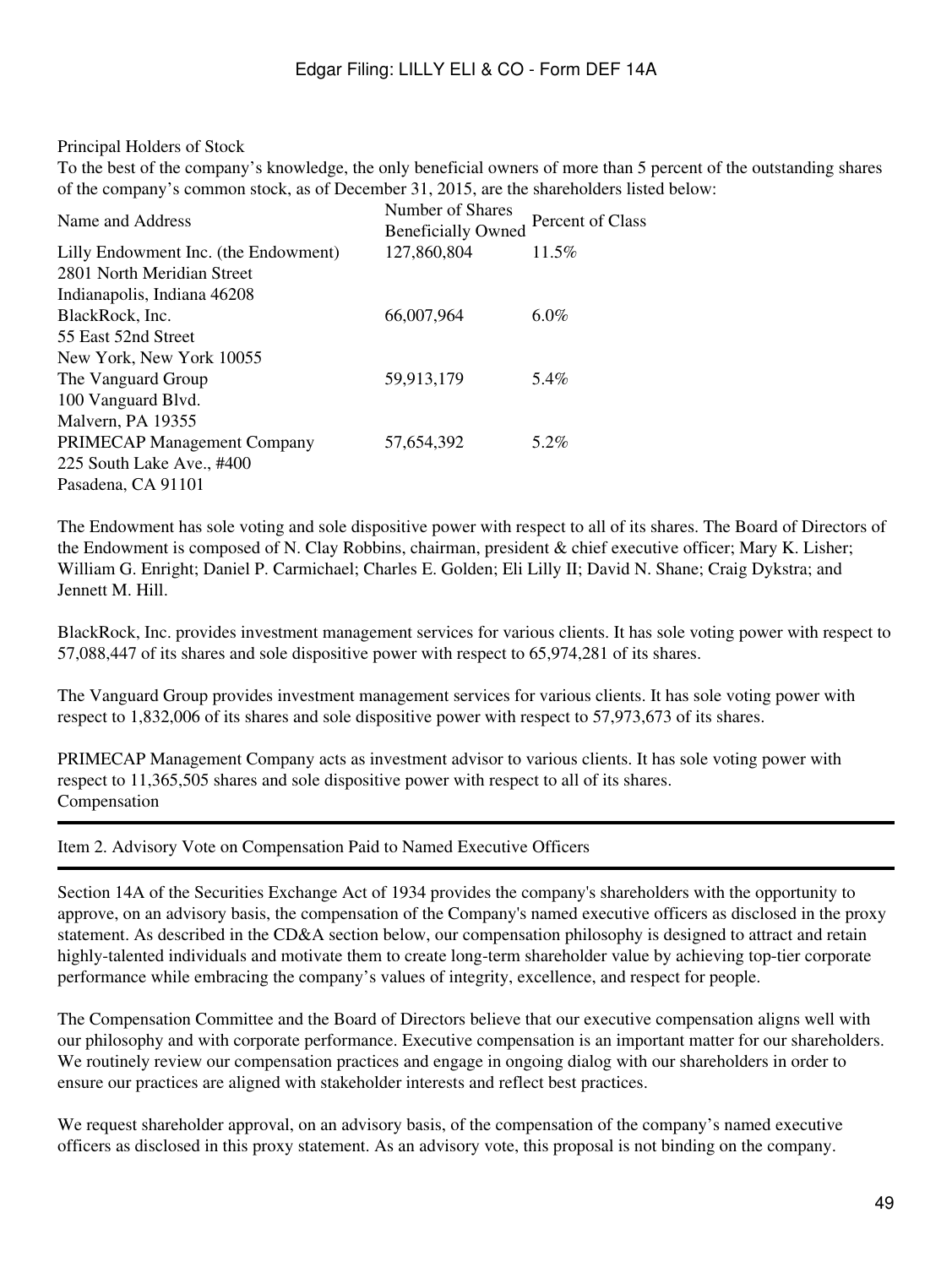However, the Compensation Committee values input from shareholders and will consider the outcome of the vote when making future executive compensation decisions.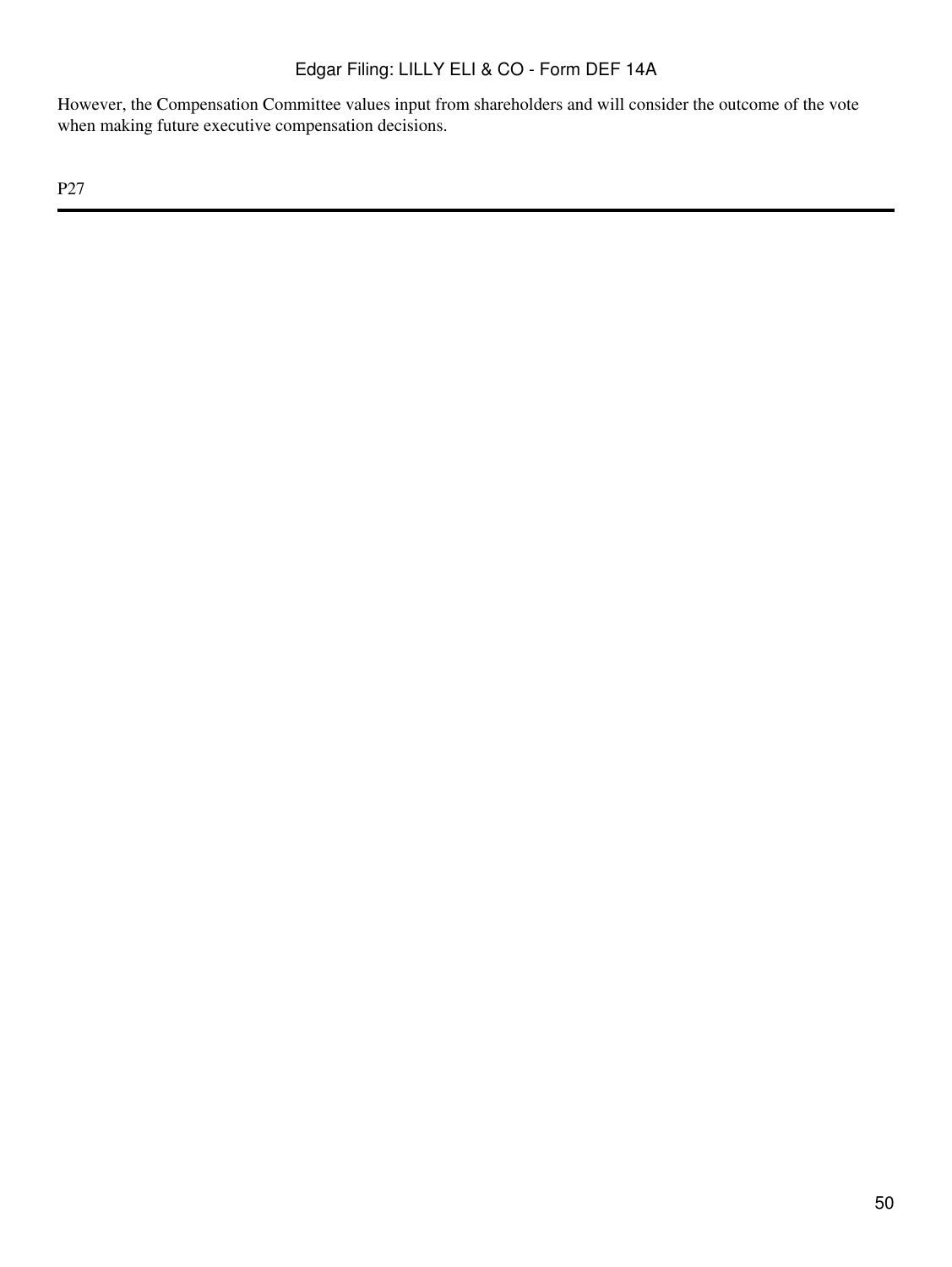## Board Recommendation on Item 2

The Board recommends that you vote FOR the approval, on an advisory basis, of the compensation paid to the named executive officers, as disclosed pursuant to Item 402 of Regulation S-K, including the CD&A, the compensation tables, and related narratives provided below in this proxy statement. Compensation Discussion and Analysis

This CD&A describes our executive compensation philosophy, the Compensation Committee's process for setting executive compensation, the elements of our compensation program, the factors the committee considered when setting executive compensation in 2015, and how the company's results affected incentive payouts for 2015.

Say on Pay Results for 2015

At last year's annual meeting, more than 98 percent of the shares cast voted in favor of the company's Say on Pay proposal on executive compensation. Management and the Compensation Committee view this vote as supportive of the company's overall approach toward executive compensation.

### Our Philosophy on Compensation

At Lilly, our mission is to make medicines that help people live longer, healthier, more active lives. In order to accomplish our mission, we must attract, engage, and retain highly-talented individuals who are committed to the company's core values of integrity, excellence, and respect for people. Our compensation programs are designed to help us achieve these goals while balancing the long-term interests of our customers and shareholders.

### **Objectives**

Our compensation and benefits programs are based on the following objectives:

• total compensation based on company performance and shareholder returns increases. We perform an annual review Reflect both individual and company performance. We reinforce a high-performance culture by linking pay with individual performance and company performance. As employees assume greater responsibilities, the proportion of to ensure the programs provide incentive to deliver long-term, sustainable business results while discouraging excessive risk-taking or other adverse behaviors.

• reflect the level of job impact and responsibilities. Retention of talent is an important factor in the design of our Attract and retain talented employees. Compensation opportunities should be competitive with our peer group and compensation and benefit programs.

• of our compensation and benefit programs is broadly similar across the organization to encourage and reward all Implement broad-based programs. While the amount of compensation paid to employees varies, the overall structure employees who contribute to our success.

• Pay vote and other sources of shareholder feedback when designing compensation and benefit programs. Consider shareholder input. Management and the Compensation Committee consider the results of our annual Say on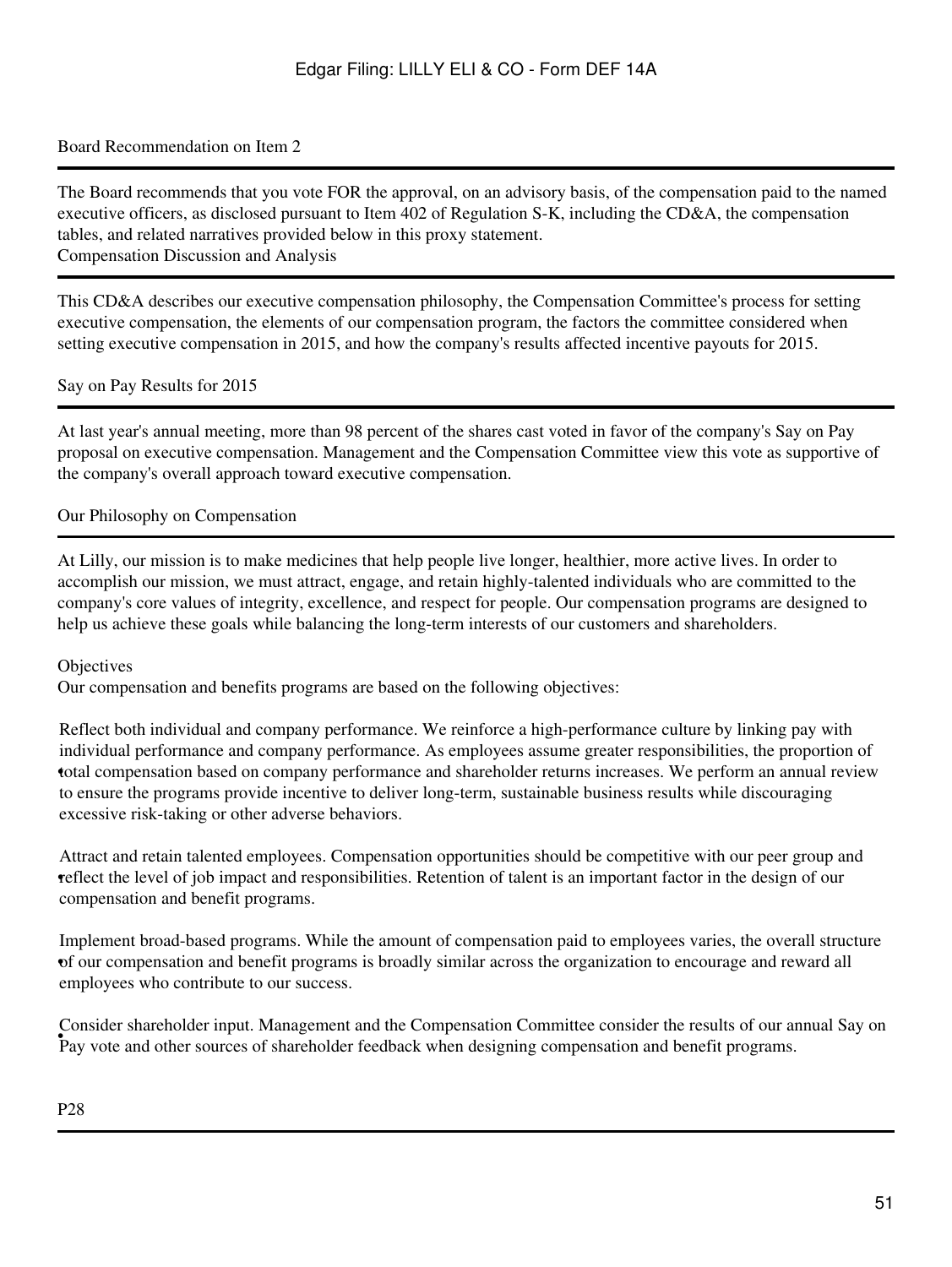# Compensation Committee's Processes and Analyses

### Process for setting compensation

The Compensation Committee considers the following in determining executive compensation:

•Assessment of the executive's individual performance and contribution.

• meet to assess the CEO's achievement of those objectives along with other factors, including contribution to the CEO: The independent directors, under the direction of the lead director, meet with the CEO at the beginning of each year to agree upon the CEO's performance objectives for the year. At the end of the year, the independent directors company's performance and ethics and integrity. The year-end evaluation is used in setting the CEO's compensation for the next year.

with the EOs. Each other EO's performance assessment is based on achievement of objectives established between Other Executive Officers ("EOs"): The committee receives individual performance assessments and compensation recommendations from the CEO and also exercises its judgment based on the Board's knowledge and interactions such EO and the CEO at the start of the year as well as other factors.

•Assessment of company performance. The Compensation Committee considers company performance in two ways: For a ractor in establishing potential compensation for the con-As a factor in establishing potential compensation for the coming year, the committee considers overall company

• performance goals related to revenue, earnings per share (EPS), progress of our pipeline portfolio, and stock price To determine payouts under the cash and equity incentive programs, the committee establishes specific company growth.

• use this data as the sole basis for its compensation targets. The company does not target a specific position within the Peer-group analysis. The committee uses peer-group data as a market check for compensation decisions, but does not range of market data.

• compensation consultant is described in more detail under "Compensation Committee Matters" that follows the Input from an independent compensation consultant concerning executive pay. The role of the independent  $CD&A$ 

# Competitive pay assessment

Our peer group is comprised of companies that directly compete with us, operate in a similar business model, and employ people with the unique skills required to operate an established biopharmaceutical company. In selecting the peer group, the committee considers companies' market caps and revenue as measures of size, and selects a peer group whose median market cap and revenues are broadly similar to Lilly. The committee reviews the peer group at least every three years. The group includes: Abbott, Abbvie, Allergan, Amgen, AstraZeneca, Baxter, Biogen, Bristol-Myers Squibb, Celgene, Gilead, GlaxoSmithKline, Hoffman-La Roche, Johnson & Johnson, Medtronic, Merck, Novartis, Pfizer, and Sanofi-Aventis. With the exception of Johnson & Johnson, Novartis, and Pfizer, peer companies were no greater than three times our size with regard to both measures. The committee included these three companies despite their size because they compete directly with Lilly, have similar business models, and seek to hire from the same pool of management and scientific talent. In the aggregate, the company's total compensation to NEOs, when reviewed at the end of 2014, was in the middle range of the peer group.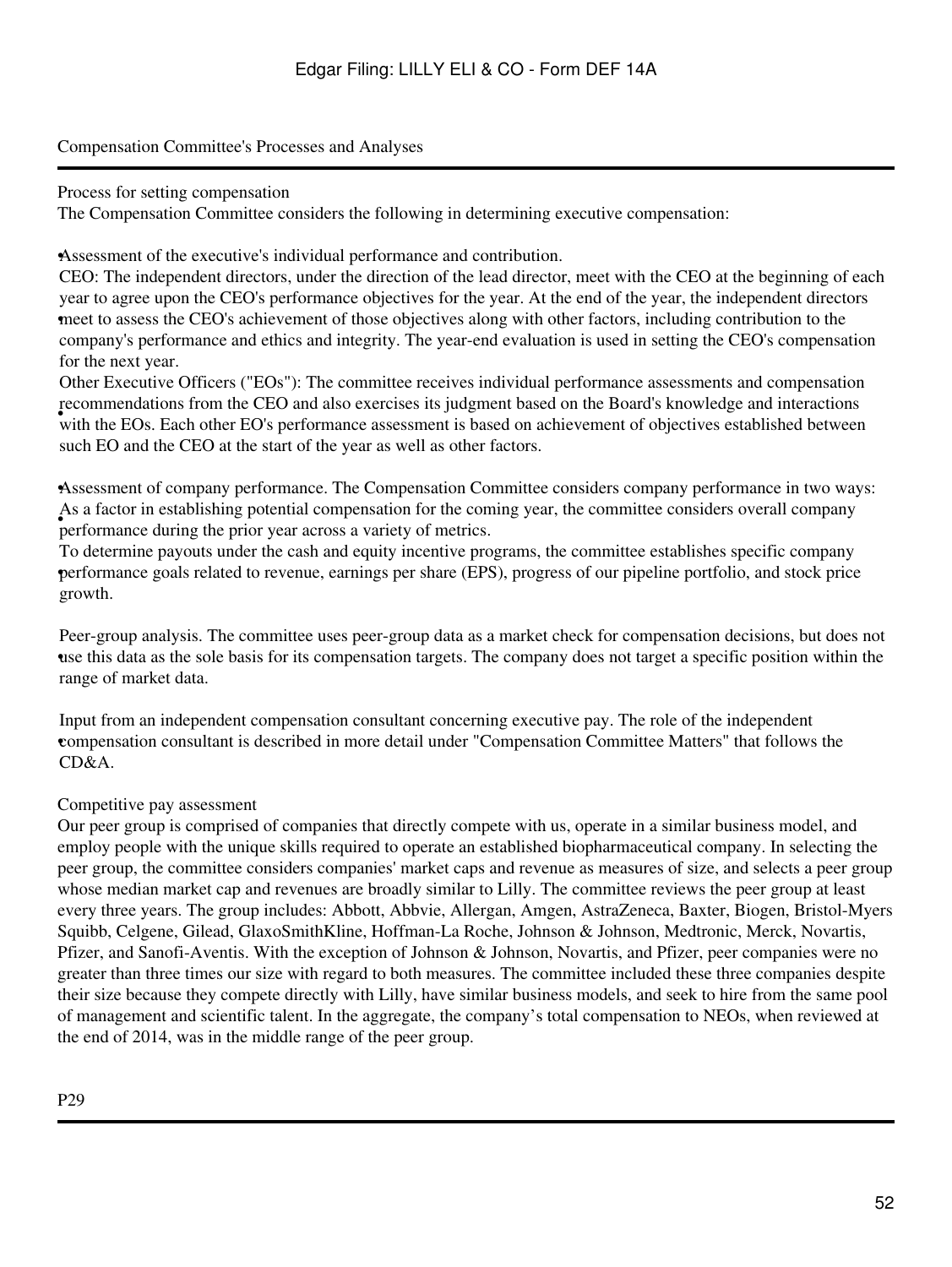# Components of Our Compensation

Our executive compensation has three components: (1) base salary; (2) an annual cash bonus, which is calculated based on company revenue, EPS, and the progress of the pipeline relative to internal targets; and (3) two different forms of equity incentives: (i) Performance Awards ("PAs") - equity awards vesting over three years, with a performance component measuring the company's two-year growth in earnings per share ("EPS") relative to the expected peer group growth followed by a service-vesting period; and (ii) Shareholder Value Awards ("SVAs") performance-based equity awards that pay out based on company stock price growth over a three-year period, followed by a one-year holding period. Executives also receive the company benefits package, described below under "Other Compensation Practices and Information - Employee Benefits".

### Adjustments to reported financial results

The Compensation Committee has authority to adjust the reported revenue and EPS on which incentive compensation payouts are determined in order to eliminate the distorting effect of unusual income or expense items that may occur during a given year that impact year-over-year growth percentages or to improve comparability to peer companies. The Committee considers the adjustments approved by the Audit Committee in reporting non-GAAP EPS and other adjustments, based on guidelines approved at the beginning of the performance period. Further details on the adjustments for 2015 and the rationale for making these adjustments are set forth in Appendix A, "Summary of Adjustments Related to the Annual Bonus and Performance Award." For ease of reference, throughout the CD&A and the other compensation disclosures we refer simply to "revenue" and "EPS" but we encourage you to review the information in Appendix A to understand the adjustments from GAAP revenue and EPS that were approved.

### 1.Base Salary

Base salaries are reviewed and established annually, and may also be adjusted upon promotion, following a change in job responsibilities, or to maintain market competitiveness. Salaries are based on each person's level of contribution, responsibility, and expertise, along with peer group data.

Base salary increases are established based upon a corporate budget for salary increases, which is set considering company performance over the prior year, expected company performance for the following year, and general external trends. In setting salaries, the Compensation Committee seeks to retain, motivate, and reward successful performers while maintaining affordability within the company's business plan.

# 2.Annual Bonus

The Eli Lilly and Company Bonus Plan ("Bonus Plan") is designed to align employees' individual goals with the company's financial plans and pipeline objectives for the year. The bonus is based on company performance in three areas over the course of the year, relative to internal targets: (1) revenue; (2) EPS; and (3) pipeline progress.

Company performance goals and individual bonus targets are set at the beginning of each year, and actual bonuses can range from 0 to 200% of each individual's bonus target. In establishing the performance goals, the Compensation Committee references the annual operating plan. Each year, the Compensation Committee reviews the relative weighting for each of the factors. The 2015 weightings remained unchanged from the prior year:

| Goal                | Weighting |
|---------------------|-----------|
| Revenue performance | 25%       |
| EPS performance     | 50%       |
| Pipeline progress   | 25%       |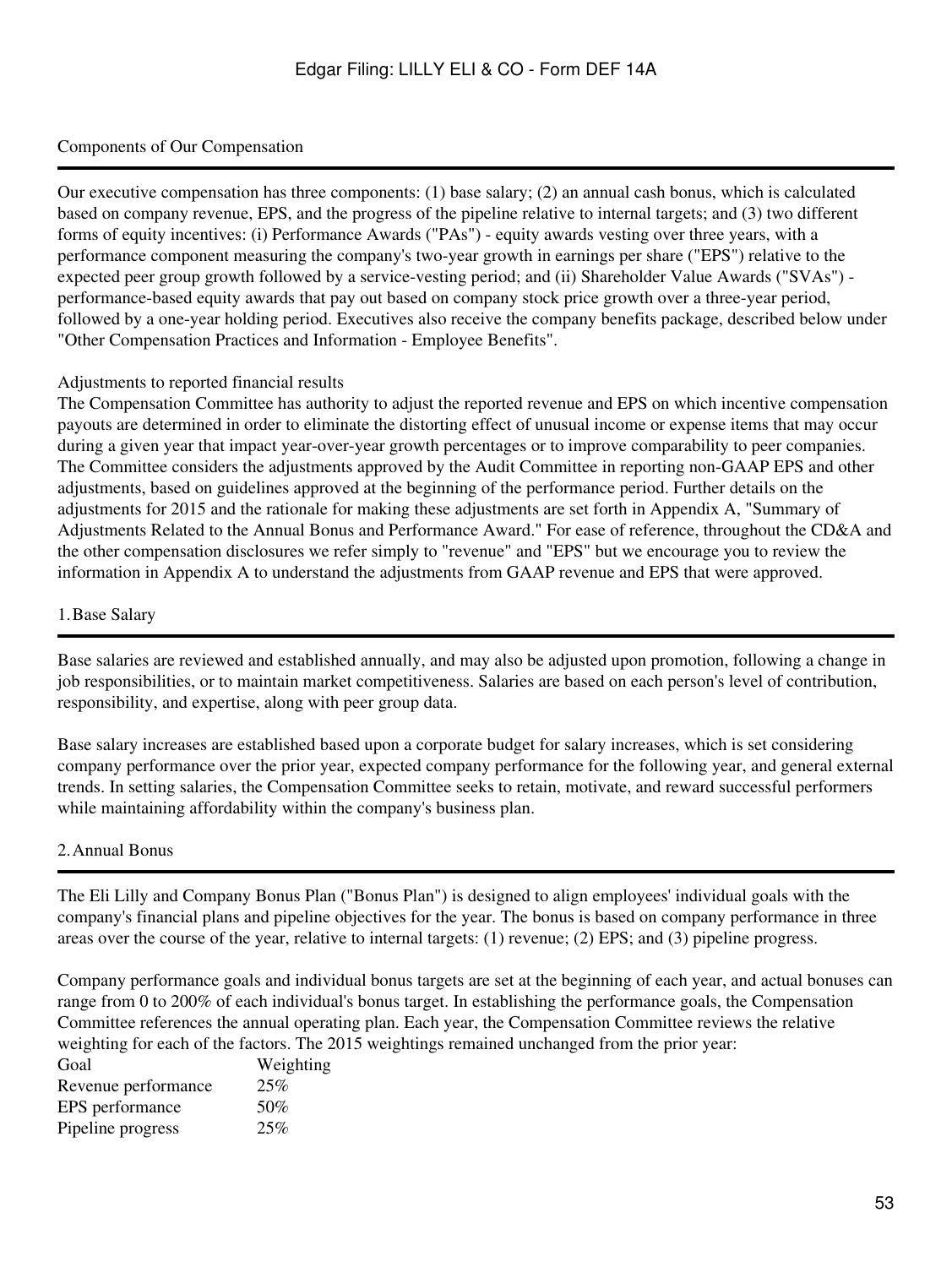Based on this weighting, the company bonus multiple is calculated as follows: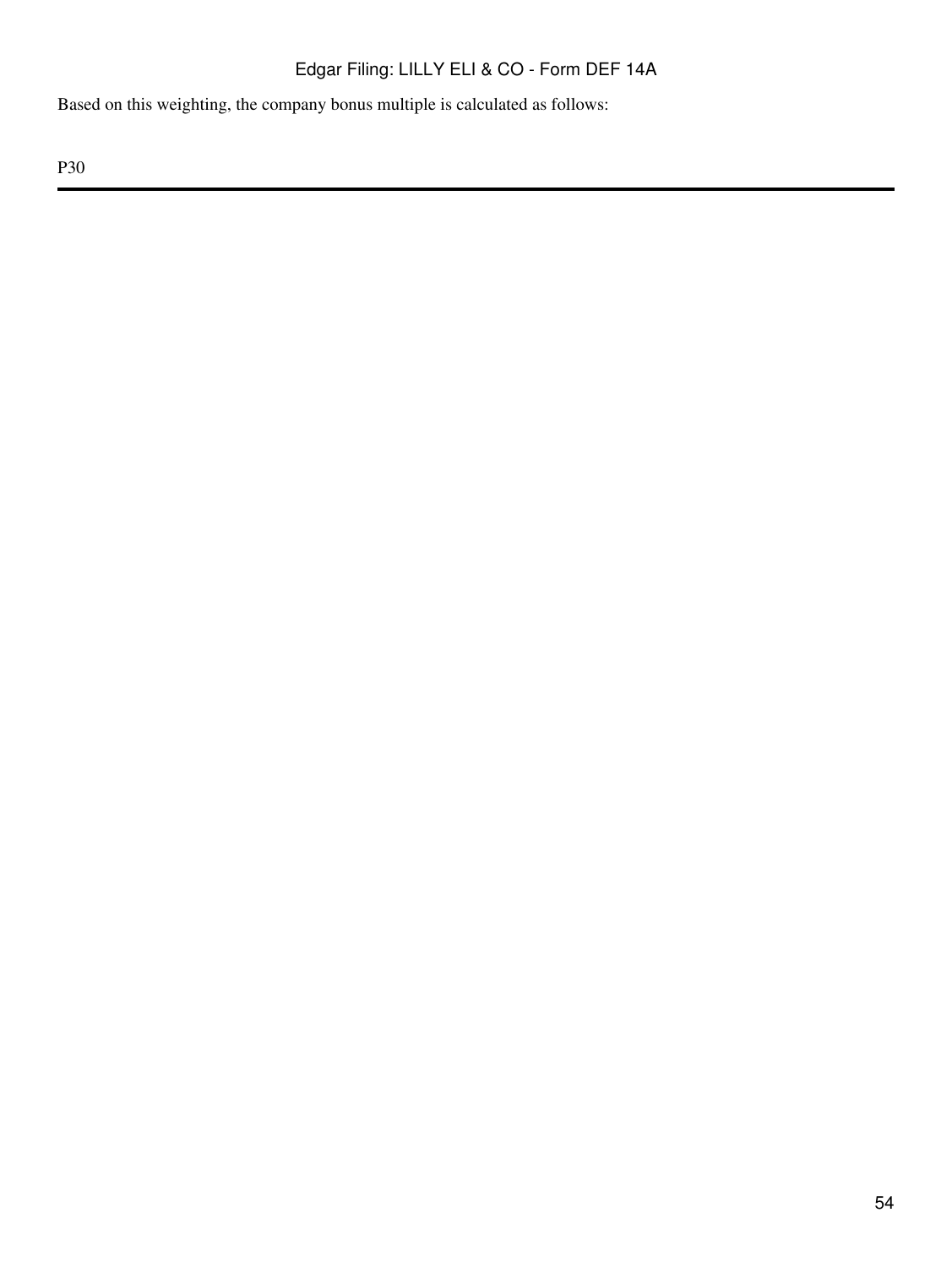$(0.25 \times \text{ revenue multiple}) + (0.50 \times \text{EPS multiple}) + (0.25 \times \text{pipe line multiple})$ = company bonus multiple

Multiples for performance goals can range from 0-2.0.

The payout is calculated as follows:

bonus multiple x individual bonus target x base salary earnings = payout

In order to preserve tax deductibility of bonus payouts, EOs are subject to the Executive Officer Incentive Plan (EOIP), which sets further limits on the allowable bonus amounts. Under the EOIP, the maximum annual bonus allowable is calculated based on non-GAAP net income (generally described in "Adjustments to Reported Results" in Appendix A to this proxy statement) for the year. For the CEO, the maximum bonus award is 0.3 percent of non-GAAP net income. For other EOs, the maximum amount is 0.15 percent of non-GAAP net income. EOs will not receive any annual cash incentive payments unless the company has a positive non-GAAP net income for the year.

Once the maximum payout for an EO is determined, the Compensation Committee has the discretion to reduce (but not increase) the amount of the bonus to be paid. In exercising this discretion, the committee intends to generally award EOs the lesser of (i) the bonuses they would have received under the Bonus Plan or (ii) the EOIP maximum bonuses.

### 3.Equity Incentives

The company grants two types of equity incentives to EOs - PAs and SVAs. The PAs are designed to focus company leaders on multi-year operational performance relative to peer companies and the SVAs align earned compensation with long-term growth in shareholder value. The Compensation Committee has the discretion to adjust downward (but not upward) any executive officer's equity award payout from the amount yielded by the applicable formula.

### Performance Awards

PAs vest over three years. Potential shares are earned based on achieving EPS growth targets over a two-year period followed by an additional 13-month service-vesting period in the form of restricted stock unites ("RSUs"). The growth rate targets are set relative to the median expected EPS growth for the peer group. These awards do not accumulate dividends during the two-year performance period, but do accumulate dividends during the service-vesting period.

The Compensation Committee believes EPS growth is an effective measure of operational performance because it is closely linked to shareholder value, is broadly communicated to the public, is easily understood by employees, and allows for objective comparisons to peer-group performance. Consistent with our compensation objectives, company performance exceeding the expected peer-group median will result in above-target payouts, while company performance lagging the expected peer-group median will result in below-target payouts. Possible payouts range from 0 to 150 percent of the target depending on EPS growth over the performance period.

The measure of EPS used in the PA program differs from the measure used in our annual bonus program in two ways. First, the bonus program measures EPS over a one-year period, while the PA program uses EPS over a two-year period. Second, the target EPS goal in the bonus program is set with reference to internal goals that align to our annual operating plan for the year, while the target EPS goal in the PA program is set relative to expected growth rates among our peer group.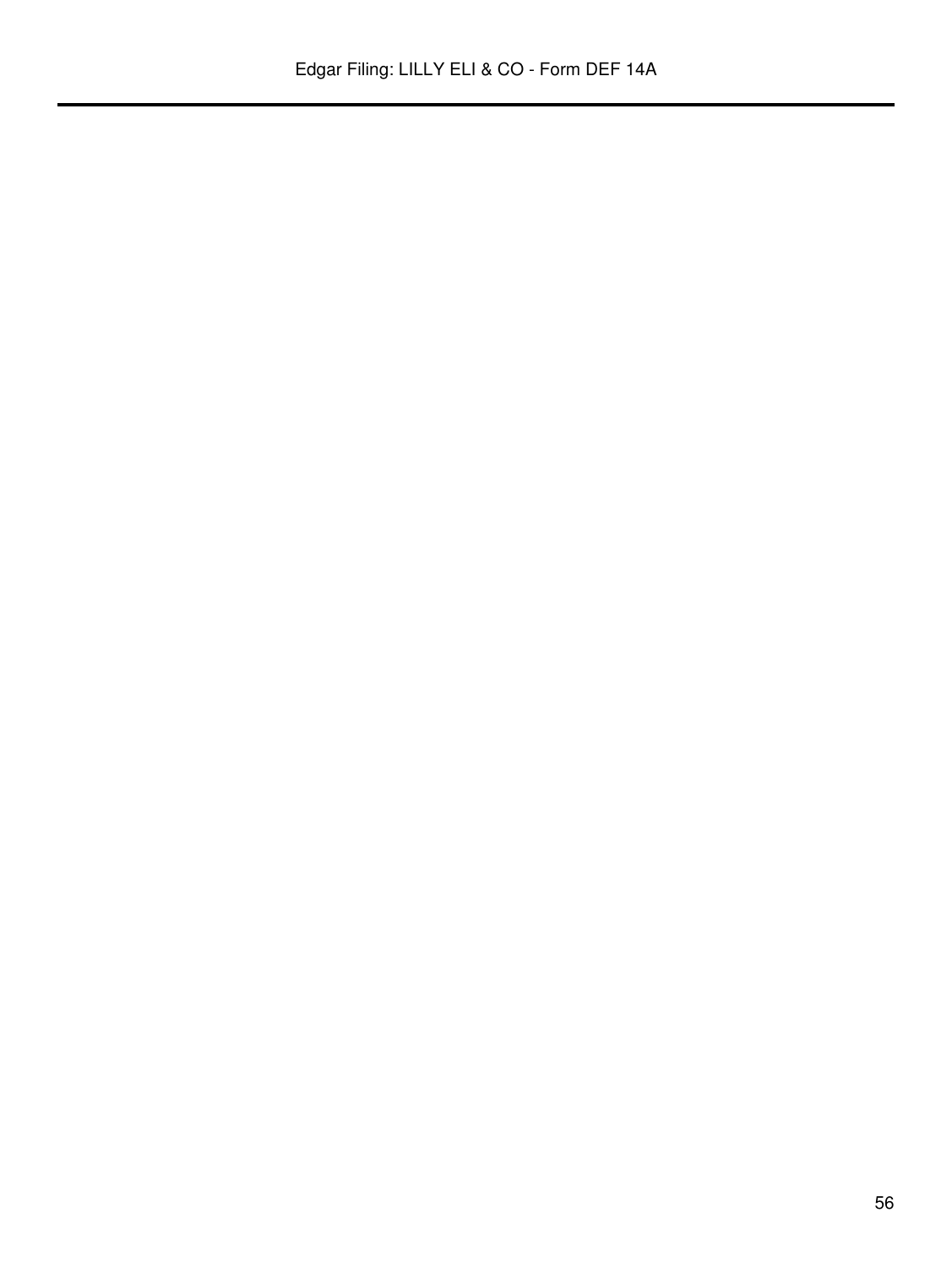# Shareholder Value Awards

SVAs may be earned based on Lilly's share price performance over a three-year period. SVAs have a three-year performance period and any shares paid out are subject to a one-year holding requirement. No dividends are accrued during the performance period. SVAs pay out above target if Lilly stock outperforms an expected compounded annual rate of return and below target if company stock underperforms that rate of return. The expected rate of return includes dividends and is based on the total three-year shareholder return ("TSR") that a reasonable investor would consider appropriate for investing in a basket of large-cap U.S. companies, as determined by the Compensation Committee. The target share price is based on this expected rate of return less the company's dividend yield, applied to the starting share price. Executive officers receive no payout if TSR for the three-year period is zero or negative.

Possible payouts range from 0 to 140 percent of the target amount, depending on stock performance over the period.

# Pay for Performance

The mix of compensation for the CEO and other NEOs reflects our desire to link executive compensation with company performance. As reflected in the charts below, a substantial portion of the target pay for all NEOs is performance-based. Both the annual bonus and equity payouts are contingent upon company performance, with the bonus factoring in performance over a one-year period, and equity compensation factoring in performance over a longer term (as described above under "Components of Our Compensation - 3. Equity Incentives").

# 2015 Target Total Compensation

Performance Review Process In setting potential EO compensation for 2015, the Compensation Committee considered both individual and company performance during 2014.

2014 Individual EO Performance A summary of the committee's review of the individual EOs is provided below: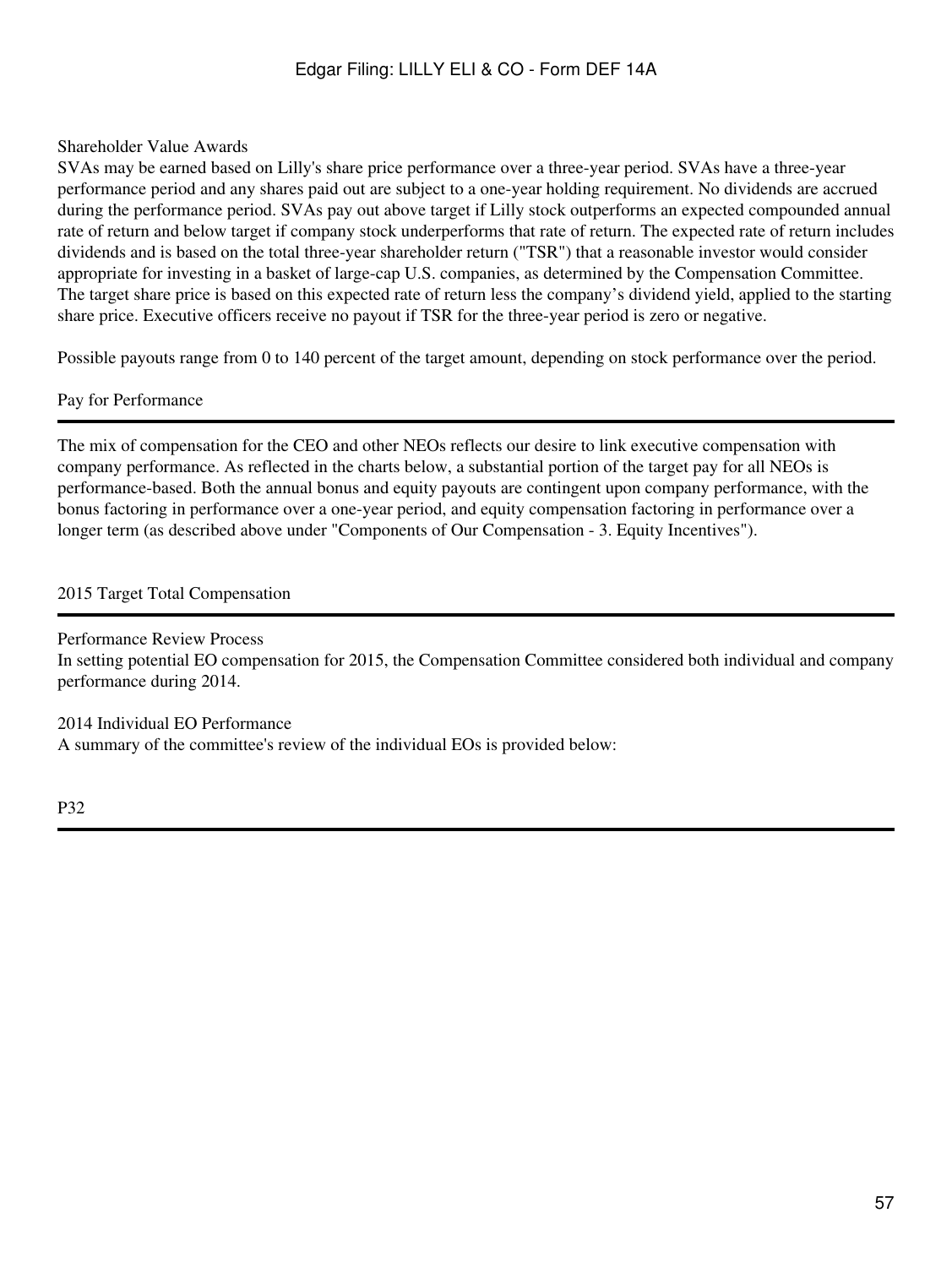Dr. John Lechleiter: In accordance with the company's Corporate Governance Guidelines, the independent directors conducted a review of Dr. Lechleiter's performance during 2014, which was provided to the Compensation Committee during a private session. Under Dr. Lechleiter's leadership the company exceeded key financial targets and saw the successful approval and launch of three new products - Trulicity®, Jardiance® and Cyramza®. In addition, the company controlled operating expenses, while setting a clear strategic plan towards sustained growth. Dr. Lechleiter continued his effective leadership and public advocacy on behalf of the broader biopharmaceutical industry, via his key leadership roles in the U.S.-Japan Business Council and PhRMA, among other organizations. Dr. Lechleiter continued to set a strong cultural tone throughout the organization, consistently demonstrating honesty, integrity, and transparency in his internal and external interactions throughout a particularly challenging period of patent expirations.

Derica Rice: Mr. Rice demonstrated exemplary leadership by helping to navigate the company through a very challenging period of patent expirations of many of our major products, while maintaining strong performance of the global services organization. He played key roles in numerous business development activities, including the Novartis Animal Health acquisition, and strongly influenced the company's external research and development strategy.

Dr. Jan Lundberg: Dr. Lundberg led the research and development organization through one of its most productive years in recent history and played a key leadership role in portfolio prioritization.

Michael Harrington: Mr. Harrington provided outstanding leadership of the company's legal division, and effectively managed a number of key legal matters throughout the year. He also excelled in building effective partnerships with the leadership teams of our various business areas.

Enrique Conterno: Mr. Conterno drove above-plan revenues and earnings and increased Lilly's market share in the diabetes therapeutic area. Through his leadership, the Lilly Diabetes business achieved three product approvals and two launches during the year.

The information in the section below reflects target total compensation for executive officers for 2015. The actual payouts made to the NEOs in the form of the 2015 annual bonus and equity awards that vested in 2015 are summarized in the next section, under "2015 Compensation Payouts".

# Rationale for Changes to NEO Target Compensation

The committee established 2015 target total compensation opportunities for each executive based on the executive's 2014 performance, internal relativity, and peer-group data. The committee determined an increase to Dr. Lechleiter's total compensation was appropriate given overall company results and his strong leadership over several years. The committee decided his increase should be delivered entirely in performance-based compensation, leaving his base salary unchanged from prior years but increasing his bonus target and the target value of his equity. For Dr. Lundberg, the committee believed his target cash compensation was appropriate but increased his target equity award reflecting the strategic importance and long-term impact of the R&D organization's success. Messrs. Rice, Harrington and Conterno received salary increases reflecting their contributions over time and aligned with the company's annual increase guidelines. In light of strong performance since assuming the General Counsel role, Mr. Harrington also received an increase to his equity.

# Resulting Compensation Targets

# Base Salary

The following table outlines salary increases, if any, for each executive approved by the committee in 2015. Each executive's actual base salary earned during 2015 is reflected in the "Summary Compensation Table" in the "Executive Compensation" section of the proxy that follows.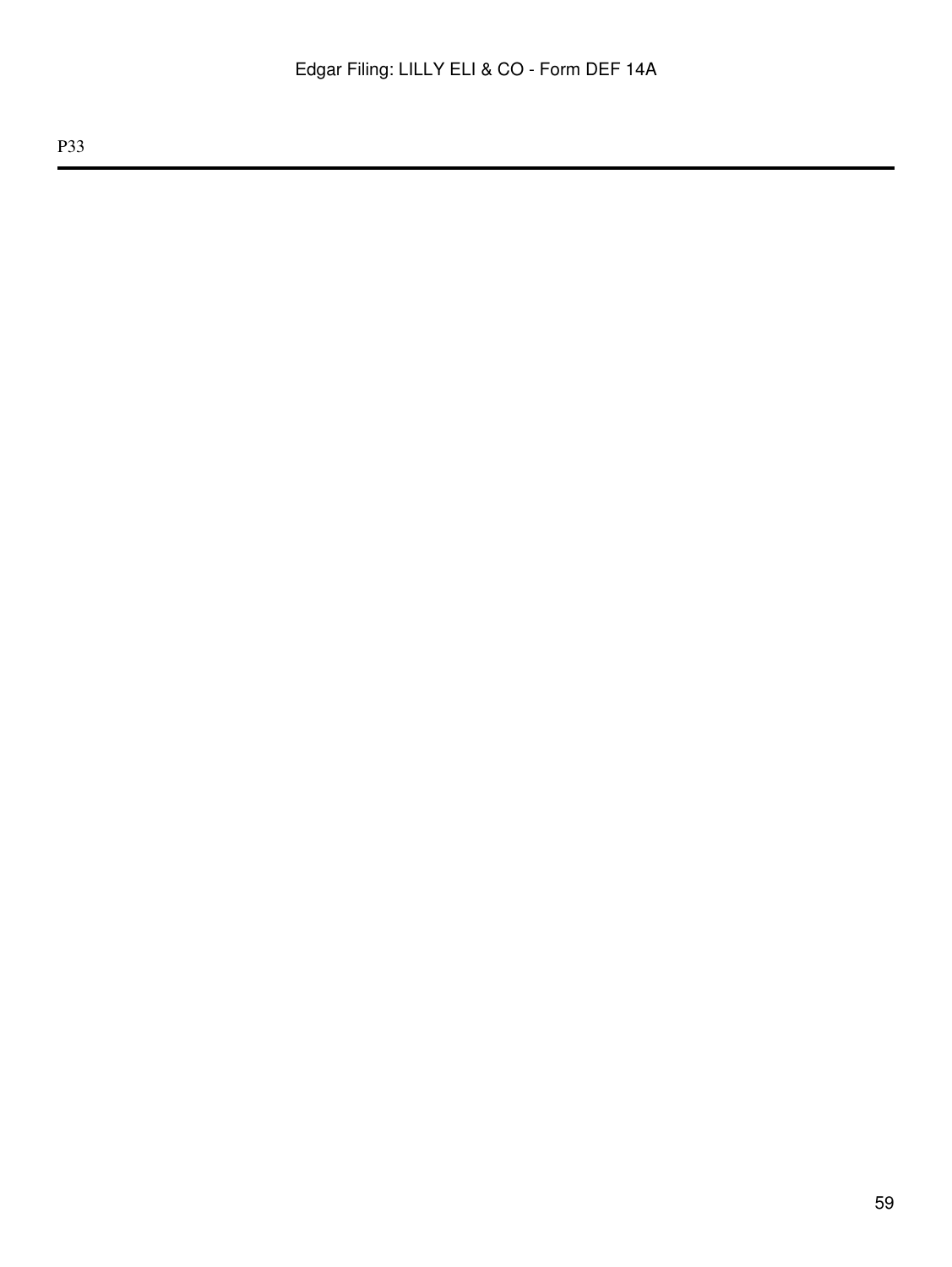| Name           | 2014 Annual Base Salary | 2015 Annual Base Salary | Increase (effective March 1, 2015) |
|----------------|-------------------------|-------------------------|------------------------------------|
| Dr. Lechleiter | \$1,500,000             | \$1,500,000             |                                    |
| Mr. Rice       | \$1,019,700             | \$1,050,300             | 3%                                 |
| Dr. Lundberg   | \$1,007,855             | \$1,007,855             |                                    |
| Mr. Harrington | \$765,000               | \$788,000               | 3%                                 |
| Mr. Conterno   | \$682,890               | \$710,205               | $4\%$                              |

#### Annual Bonus Targets

Based on a review of internal relativity, peer data, and individual performance, the committee decided to maintain the same 2014 bonus targets for all NEOs in 2015, except Dr. Lechleiter. Based on the rationale described above, Dr. Lechleiter's target was increased. Bonus targets are shown in the table below as a percentage of base salary:

| Name           | 2014 Bonus Target | 2015 Bonus Target |
|----------------|-------------------|-------------------|
| Dr. Lechleiter | 140%              | 150%              |
| Mr. Rice       | 90%               | 90%               |
| Dr. Lundberg   | $90\%$            | 90%               |
| Mr. Harrington | 75%               | 75%               |
| Mr. Conterno   | 75%               | 75%               |

### Total Equity Program - Target Grant Values

For 2015 equity grants, the committee set the total target values for NEOs based on internal relativity, individual performance, and peer-group data. The committee determined that for all NEOs a 50/50 split between PAs and SVAs would continue to appropriately balance company financial performance with shareholder return. Total target values for the 2014 and 2015 equity grants to the NEOs were as follows:

| 2014 Total Equity | 2015 Total Equity |
|-------------------|-------------------|
| \$9,000,000       | \$10,000,000      |
| \$3,800,000       | \$3,800,000       |
| \$3,000,000       | \$3,400,000       |
| \$1,900,000       | \$2,300,000       |
| \$2,000,000       | \$2,000,000       |
|                   |                   |

Performance Goals for 2015 Incentive Programs

### 2015 Annual Bonus Goals

The Compensation Committee established the company performance targets for 2015 at the targets specified in the company's 2015 corporate operating plan approved by the Board of Directors in 2014.

### Performance Awards – 2015-2016 PA

In January 2015, the committee established an EPS growth target based on investment analysts' peer group estimates at that time. However, the first two months of 2015 saw an extraordinarily rapid and steep decline in the value of several currencies against the U.S. dollar, significantly driving down the median of analysts' growth expectations for our peer group. As a result, in March 2015, less than 90 days into the two-year performance period, the committee reset the target at one percent compounded annually to reflect revised investment analysts' estimates for the peer group.

Possible payouts for the 2015-2016 PA range from 0 to 150 percent of the target, as illustrated in the chart below: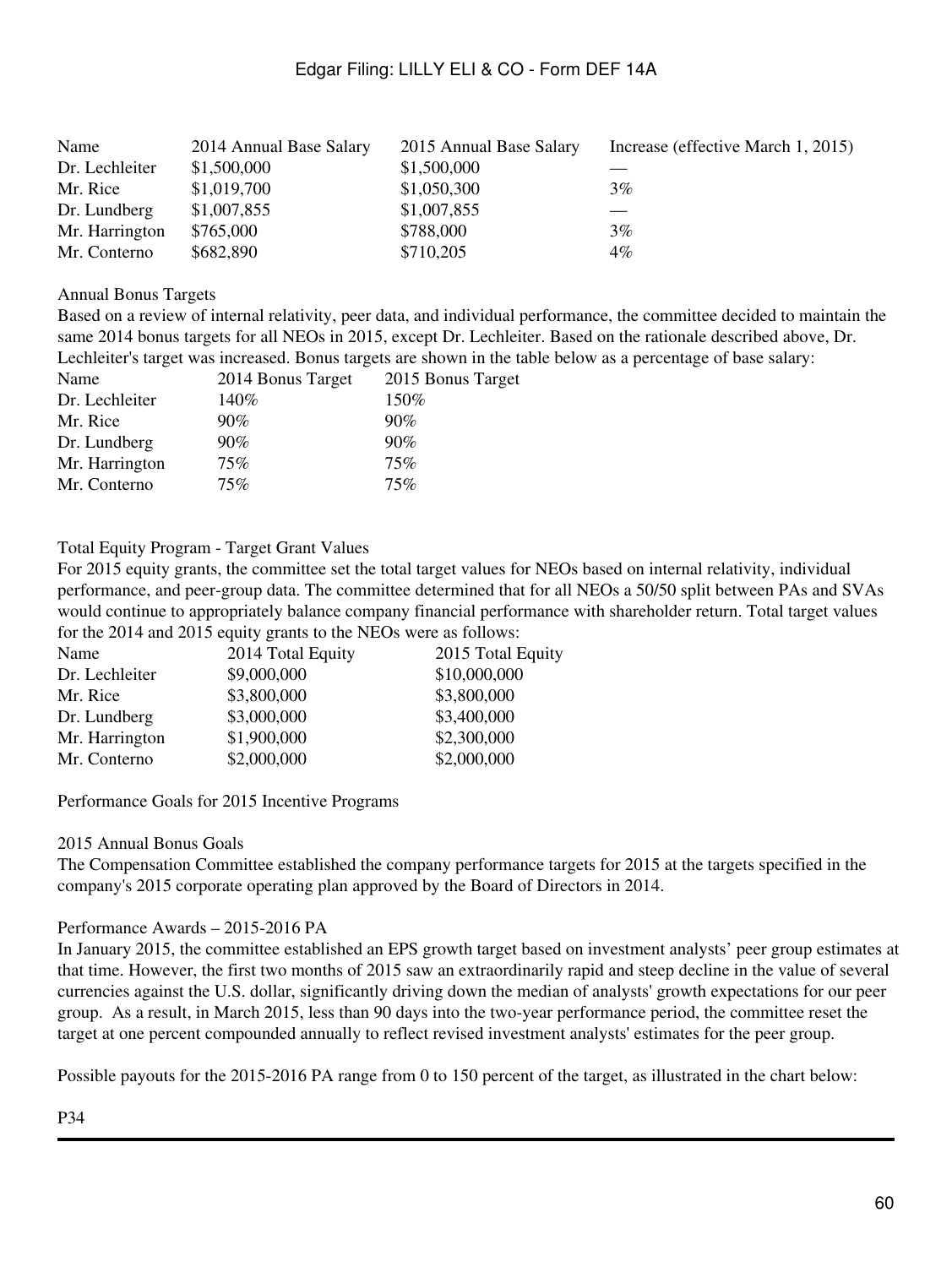## 50% payout

|                                  |               |            | Target     |        |          |   |          |  |
|----------------------------------|---------------|------------|------------|--------|----------|---|----------|--|
| Payout Multiple                  | 0.00          | 0.50       | 0.75       | 1.00   | 1.25     |   | 1.50     |  |
| Cumulative 2-Year<br><b>EPS</b>  | $\leq$ \$3.03 | \$5.61     | \$5.88     | \$6.15 | \$6.43   | ➢ | $$6.71+$ |  |
| <b>EPS Annual Growth</b><br>Rate |               | $(5.00)\%$ | $(2.00)\%$ | 1.00%  | $4.00\%$ |   | $7.00\%$ |  |

Shareholder Value Awards – 2015-2017 SVA

For purposes of establishing the stock price target for the SVAs, the starting price was \$69.13 per share, representing the average of the closing prices of company stock for all trading days in November and December 2014. The target ending share price range was established based on the expected annual rate of return for large-cap companies (8 percent), less an assumed dividend yield of 2.89 percent, rounded up to the nearest \$0.05. The ending price to determine payouts will be the average of the closing prices of company stock for all trading days in November and December 2017. The award is designed to deliver no payout to EOs if the shareholder return (including projected dividends) is zero or negative. The target share price growth of 5.1 percent per year is comparable to a compounded annual total shareholder return of 7.9 percent. Possible payouts based on share price ranges are illustrated in the grid below.

| <b>Ending Stock</b><br>Price                                         | Less<br>than\$63.02 | $$63.02$-$68.72$$ \$68.73-\$74.41 \$74.72-\$80.29\$80.30-\$86.17\$86.18-\$92.04 |                                                                     |     |         |                  | Greater than             |
|----------------------------------------------------------------------|---------------------|---------------------------------------------------------------------------------|---------------------------------------------------------------------|-----|---------|------------------|--------------------------|
| Compounded<br><b>Annual Share</b><br>Price Growth<br>Rate (excluding | Less<br>than(3.0%)  |                                                                                 | $(3.0\%)$ - $(0.2\%)$ - $(0.2\%)$ - $2.5\%$ 2.5%- $5.1\%$ 5.1%-7.6% |     |         | $7.6\% - 10.0\%$ | Greater than<br>$10.0\%$ |
| dividends)<br>Percent of<br>Target                                   | $0\%$               | 40%                                                                             | 60%                                                                 | 80% | $100\%$ | 120%             | 140%                     |
| 2015 Compensation Payouts                                            |                     |                                                                                 |                                                                     |     |         |                  |                          |

The information in this section reflects the amounts paid to NEOs for the 2015 annual bonus and payouts from equity awards for which the relevant performance period ended in 2015.

### 2015 Company Performance

For 2015, the company slightly exceeded its revenue target with annual revenues of \$20.6 billion after adjustments as described in Appendix A. The company substantially exceeded its EPS target, with EPS of \$3.49 after adjustments as described in Appendix A. The company also made significant progress on its pipeline, meeting or exceeding most targets for pipeline progress, highlighted by regulatory approval for necitumumab, along with 10 other new approvals, indications, or line extensions during 2015.

# Bonus Award for 2015

The company's 2015 performance compared to targets for revenue, EPS, and pipeline progress, as well as the resulting bonus multiple, are illustrated below.

| 2015 Corporate Target | <b>Adjusted Results</b> | Multiple <sup>1</sup> |
|-----------------------|-------------------------|-----------------------|
|-----------------------|-------------------------|-----------------------|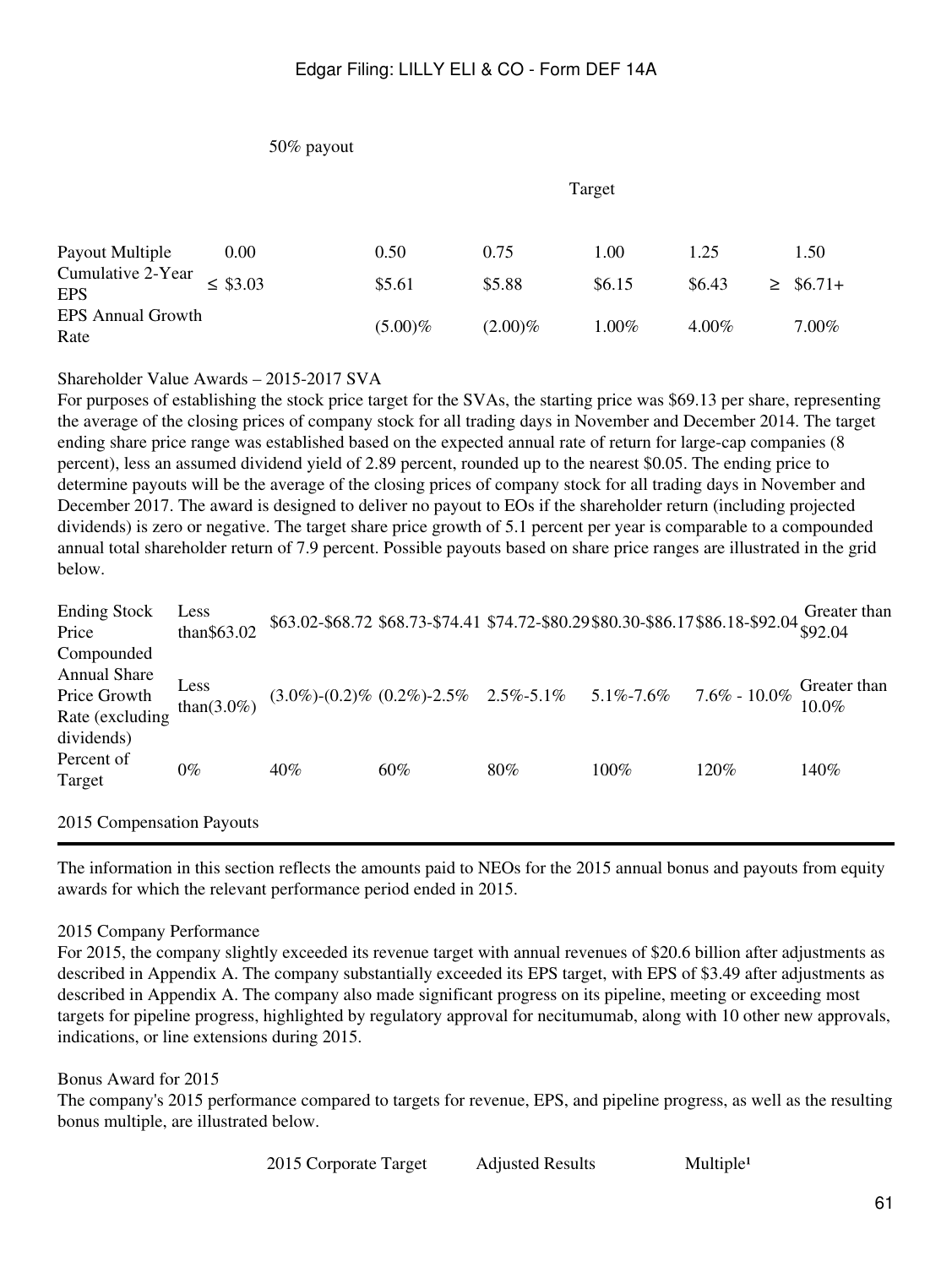| Revenue                         | \$20.4 billion | \$20.6 billion | 1.06 |
|---------------------------------|----------------|----------------|------|
| <b>EPS</b>                      | \$3.19         | \$3.49         | 2.00 |
| Pipeline score                  |                | 3.7            | 1.37 |
| <b>Resulting Bonus Multiple</b> |                |                | 1.61 |
| P35                             |                |                |      |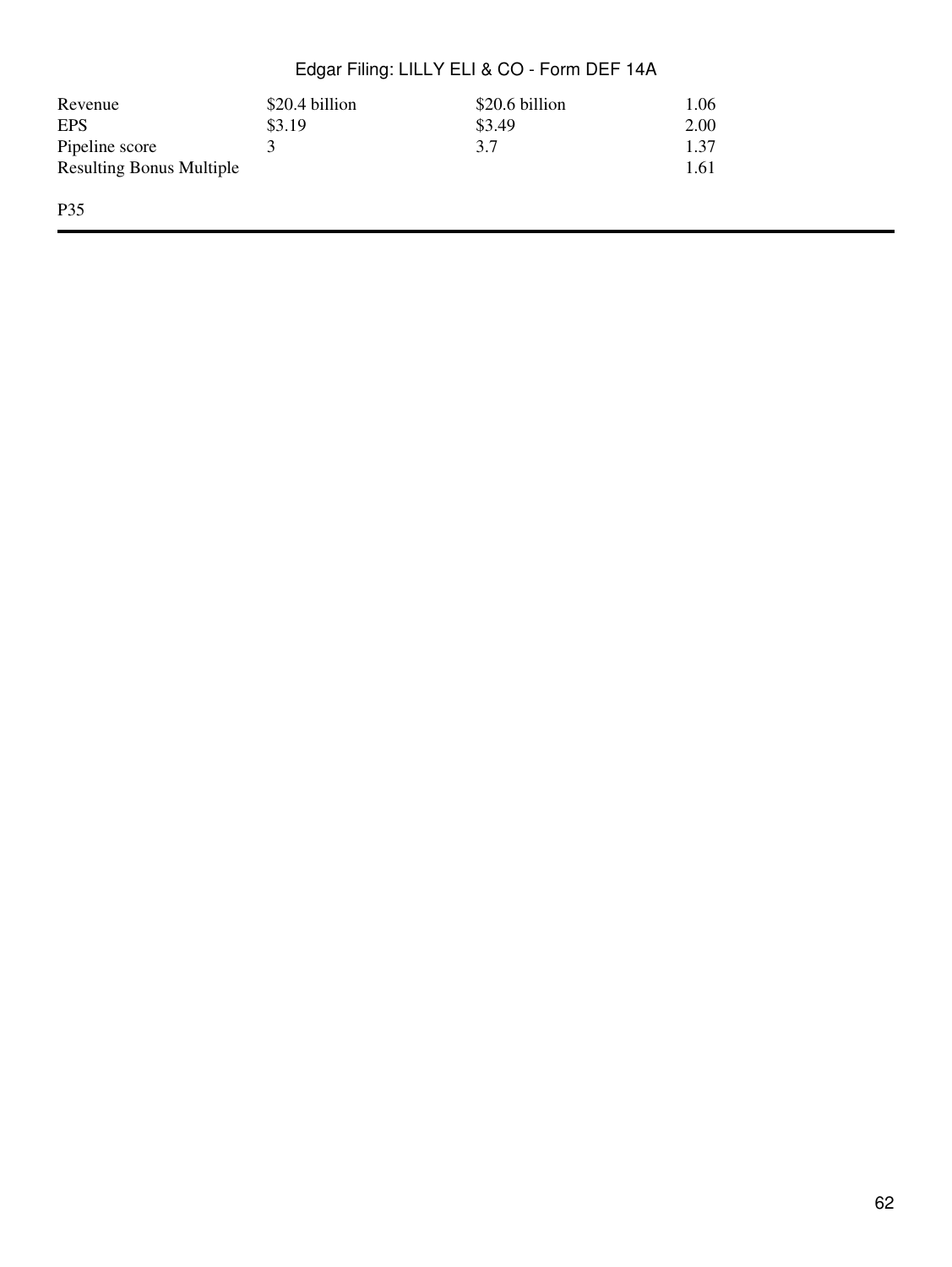Performance goal multiples are capped at 2.0.

The Science and Technology Committee assessed the company's progress toward achieving product pipeline goals at 3.7 (on a scale of 1 to 5) including:

 $\int_{0}^{1}$  inch. 1 new molecular entity (NME) product approval consistent with goal, and 10 other significant approvals versus a goal

•5 NMEs entering into Phase III versus a goal of 2 entrants.

• compared with targets of 60 and 75 percent, respectively. 60 percent of preclinical pipeline projects and 66 percent of clinical projects met their delivery reliability goals,

• another record-setting year for innovation. Subjective assessment of the quality of the pipeline, considering many factors -- awarded a score of 5, recognizing

Based on the recommendation of the Science and Technology Committee, the Compensation Committee certified a pipeline score of 3.7, resulting in a pipeline multiple of 1.37.

Combined, the revenue, EPS, and pipeline progress multiples yielded a bonus multiple of 1.61.  $(0.25 \times 1.06) + (0.50 \times 2.00) + (0.25 \times 1.37) = 1.61$  bonus multiple

The bonus amounts paid to NEOs for 2015 are reflected in the "Summary Compensation Table" below.

Equity Award Payouts in 2015

### 2014-2015 Performance Award

The target cumulative EPS for the 2014-2015 PA was set in January 2014 reflecting expected industry growth of 7.6 percent each year. The company's two-year EPS growth decreased by 19.3%, reflecting the negative impact of multiple patent expirations.

The company's performance compared to targets (and the resulting multiple) for the 2014-2015 PA is reflected in the charts below.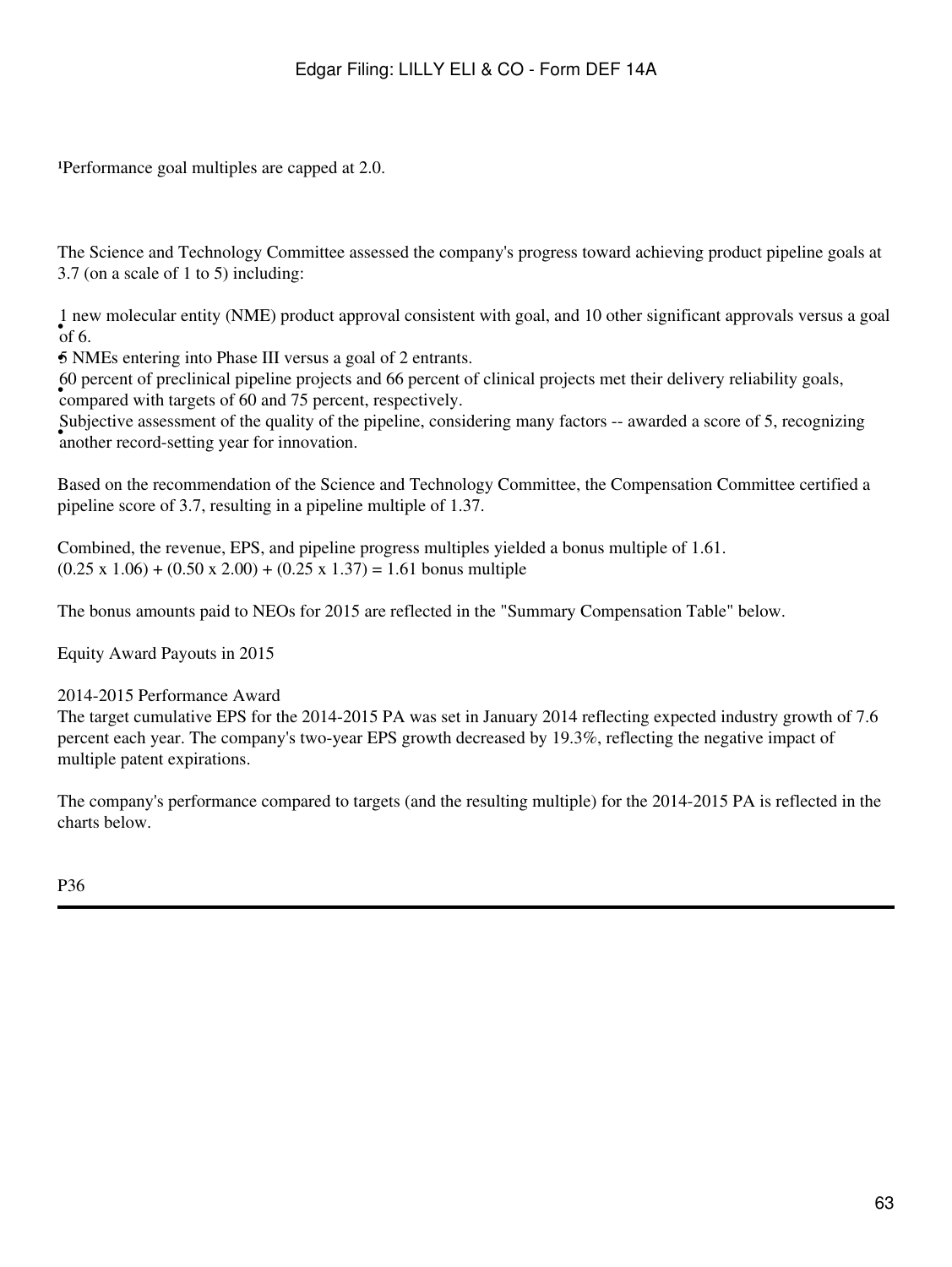For the NEOs, the number of shares subject to an additional 13-month service-vesting period under the 2014-2015 PA is reflected in the table below (this information is also included in footnote 5 to the "Outstanding Equity Awards" table in the "Executive Compensation" section below):

| Name           | <b>Target Shares</b> | <b>RSUs Earned</b> |
|----------------|----------------------|--------------------|
| Dr. Lechleiter | 92,194               | 46,097             |
| Mr. Rice       | 38,926               | 19,463             |
| Dr. Lundberg   | 30,731               | 15,366             |
| Mr. Harrington | 19,463               | 9,732              |
| Mr. Conterno   | 20,488               | 10,244             |

2013-2015 Shareholder Value Award

The target stock price of \$57.65 for the 2013-2015 SVA was set in January 2013 based on a beginning stock price of \$48.43, which was the average closing price for Lilly stock for all trading days in November and December 2012. The ending stock price of \$83.74 represents stock price growth of approximately 73 percent over the relevant three-year period. The company's performance compared to target (and the resulting payout multiple) for the 2013-2015 SVA is shown below.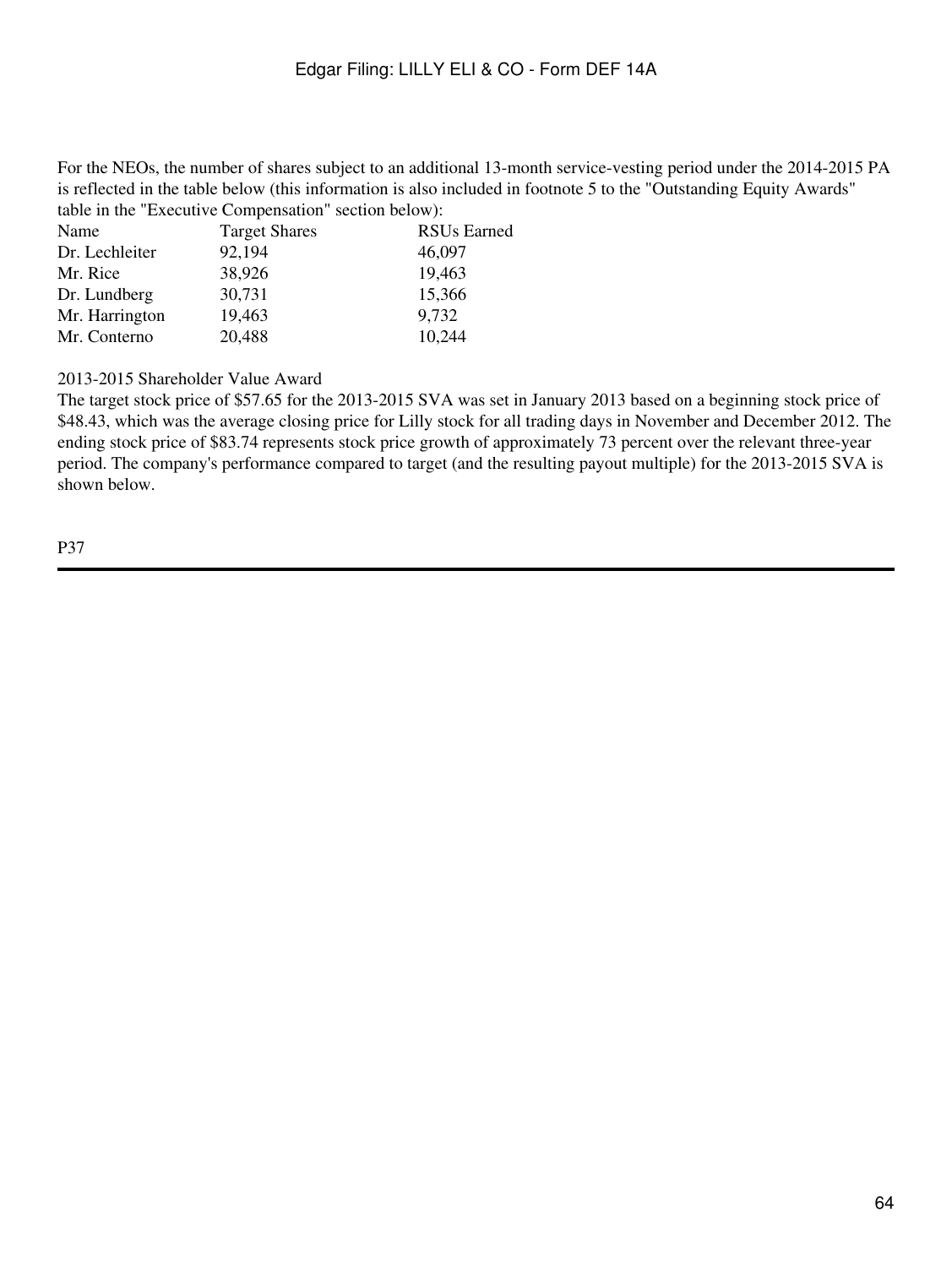|                |                      | The shares paid to NEOs during 2015 for the 2013-2015 SVA were as follows: |
|----------------|----------------------|----------------------------------------------------------------------------|
| Name           | <b>Target Shares</b> | <b>Shares Paid Out</b>                                                     |
| Dr. Lechleiter | 110,756              | 155,058                                                                    |
| Mr. Rice       | 46,763               | 65,468                                                                     |
| Dr. Lundberg   | 36,919               | 51,687                                                                     |
| Mr. Harrington | 21,536               | 30,150                                                                     |
| Mr. Conterno   | 24,612               | 34,457                                                                     |
|                |                      |                                                                            |

Other Compensation Practices and Information

### Employee Benefits

The company offers core employee benefits coverage to:

•provide our workforce with a reasonable level of financial support in the event of illness or injury, •provide post-retirement income; and

•enhance productivity and job satisfaction through benefit programs that focus on overall well-being.

The benefits available are the same for all U.S. employees and include medical and dental coverage, disability insurance, and life insurance. In addition, The Lilly Employee 401(k) plan (the "401(k) Plan") and The Lilly Retirement Plan (the "Retirement Plan") provide U.S. employees a reasonable level of retirement income reflecting employees' careers with the company. To the extent that any employee's retirement benefit exceeds IRS limits for amounts that can be paid through a qualified plan, the company also offers a nonqualified pension plan and a nonqualified savings plan. These plans provide only the difference between the calculated benefits and the IRS limits, and the formula is the same for all U.S. employees. The cost of employee benefits is partially borne by the employee, including each executive officer.

### **Perquisites**

The company provides very limited perquisites to executive officers. The company does not allow personal use of the corporate aircraft except the aircraft is made available for the personal use of Dr. Lechleiter in very rare cases when the security and efficiency benefits to the company outweigh the expense. The company did not incur any expenses for personal use by Dr. Lechleiter of its aircraft in 2015, nor did he receive any other perquisites. Depending on seat availability, family members and personal guests of executive officers may travel on the company aircraft to accompany executives who are traveling on business. There is no incremental cost to the company for these trips.

# The Lilly Deferred Compensation Plan

Members of senior management may defer receipt of part or all of their cash compensation under The Lilly Deferred Compensation Plan (the "Deferred Compensation Plan"), which allows executives to save for retirement in a tax-effective way at minimal cost to the company. Under this unfunded plan, amounts deferred by the executive are credited at an interest rate of 120 percent of the applicable federal long-term rate, as described in more detail following the "Nonqualified Deferred Compensation in 2015" table.

### Severance Benefits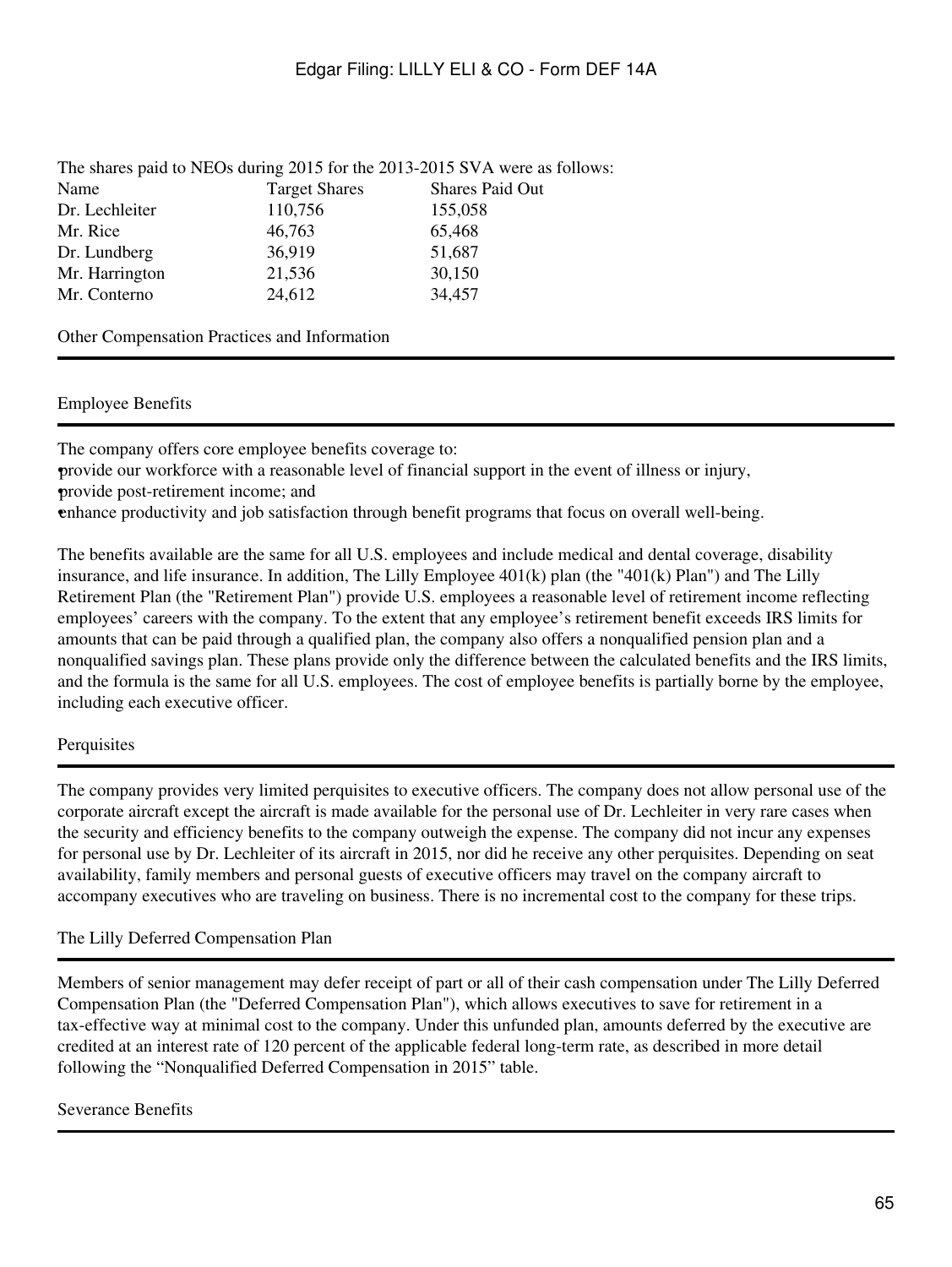Except in the case of a change in control of the company, the company is not obligated to pay severance to executive officers upon termination of their employment; any such payments are at the discretion of the Compensation Committee.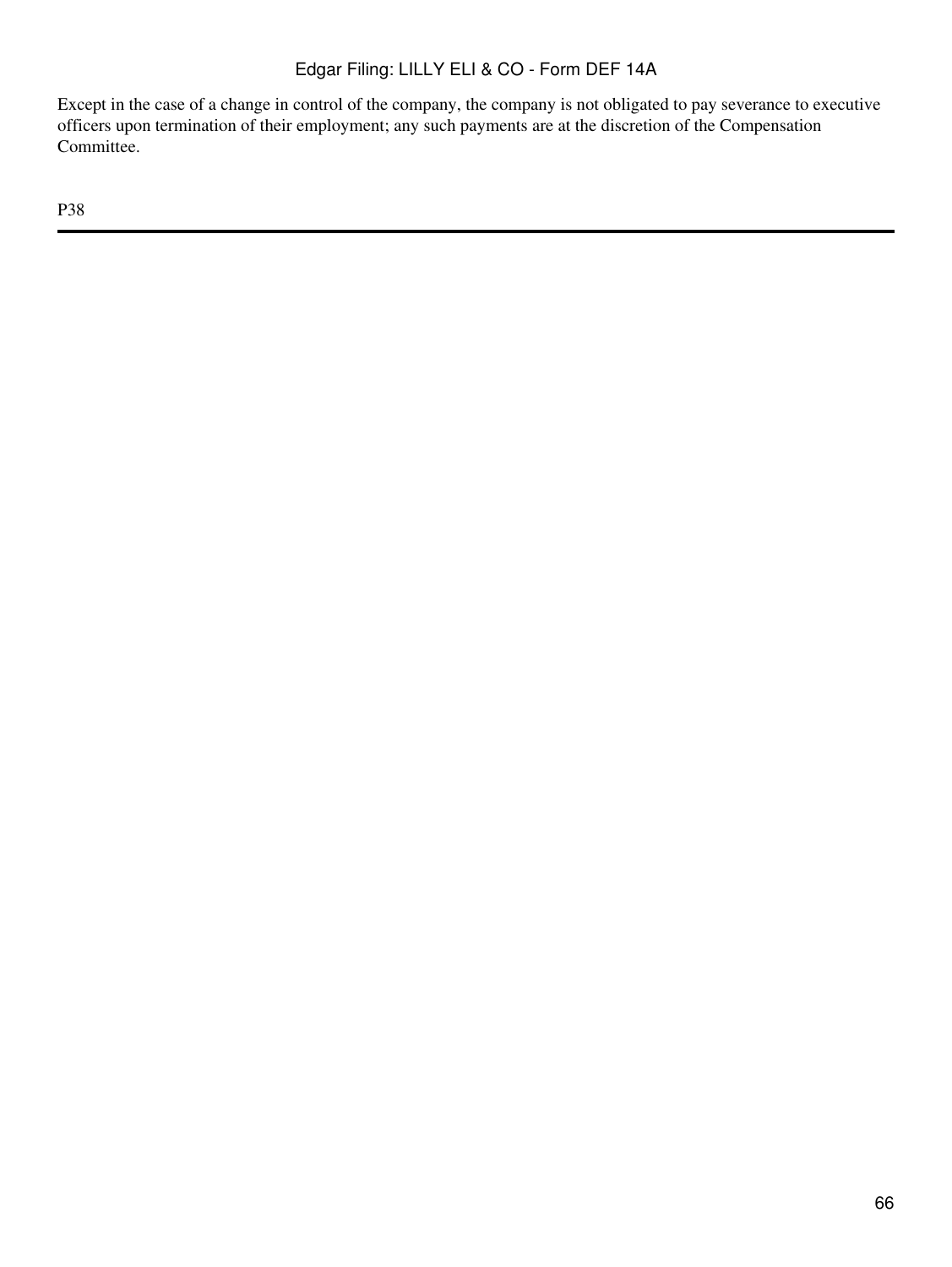The company has adopted change-in-control severance pay plans for nearly all employees, including the executive officers. The plans are intended to preserve employee morale and productivity and encourage retention in the face of the disruptive impact of an actual or rumored change in control. In addition, the plans are intended to align executive and shareholder interests by enabling executives to evaluate corporate transactions that may be in the best interests of the shareholders and other constituents of the company without undue concern over whether the transactions may jeopardize the executives' own employment.

Highlights of our change-in-control severance plans

- All regular employees are covered Up to two-year pay protection
- 
- Double trigger generally required 18-month benefit continuation
- 

• No tax gross-ups

Although benefit levels may differ depending on the employee's job level and seniority, the basic elements of the plans are comparable for all eligible employees:

• control on a pro-rated basis for time worked based on the forecasted payout level at the time of the change in control. Double trigger. Unlike "single trigger" plans that pay out immediately upon a change in control, our plans generally require a "double trigger"—a change in control followed by an involuntary loss of employment within two years thereafter. This is consistent with the plan's intent to provide employees with financial protection upon loss of employment. A partial exception is made for outstanding PAs, a portion of which would be paid out upon a change in This partial payment is appropriate because of the difficulties in converting the company EPS targets into an award based on the surviving company's EPS. Likewise, if Lilly is not the surviving entity, a portion of outstanding SVAs would be paid out on a pro-rated basis for time worked up to the change in control based on the merger price for company stock.

defined in the plan. See "Executive Compensation - Payments Upon Termination or Change in Control" for a more Covered terminations. Employees are eligible for payments if, within two years of the change in control, their employment is terminated (i) without cause by the company or (ii) for good reason by the employee, each as is detailed discussion, including a discussion of what constitutes a change in control.

These provisions assure employees a reasonable period of protection of their income and core employee benefits. Employees who suffer a covered termination receive up to two years of pay and 18 months of benefits protection. • two years' base salary. Executives are all eligible for two years' base salary plus two times the then-current year's target Severance payment. Eligible terminated employees would receive a severance payment ranging from six months' to bonus.

Fortext and the employees would receive an additional two years of both age and years-of-service credit for purposes of determining Benefit continuation. Basic employee benefits such as health and life insurance would be continued for 18 months following termination of employment, unless the individual becomes eligible for coverage with a new employer. All eligibility for retiree medical and dental benefits.

• employment. Accelerated vesting of equity awards. Any unvested equity awards would vest at the time of termination of

would then be stolect to an exerse tax on top of hormal redetar meone tax. The company does not remionse<br>employees for these taxes. However, the amount of change in control-related benefits will be reduced to the 280G Excise tax. In some circumstances, the payments or other benefits received by the employee in connection with a change in control could exceed limits established under Section 280G of the Internal Revenue Code. The employee would then be subject to an excise tax on top of normal federal income tax. The company does not reimburse limit if the effect would be to deliver a greater after-tax benefit than the employee would receive with an unreduced benefit.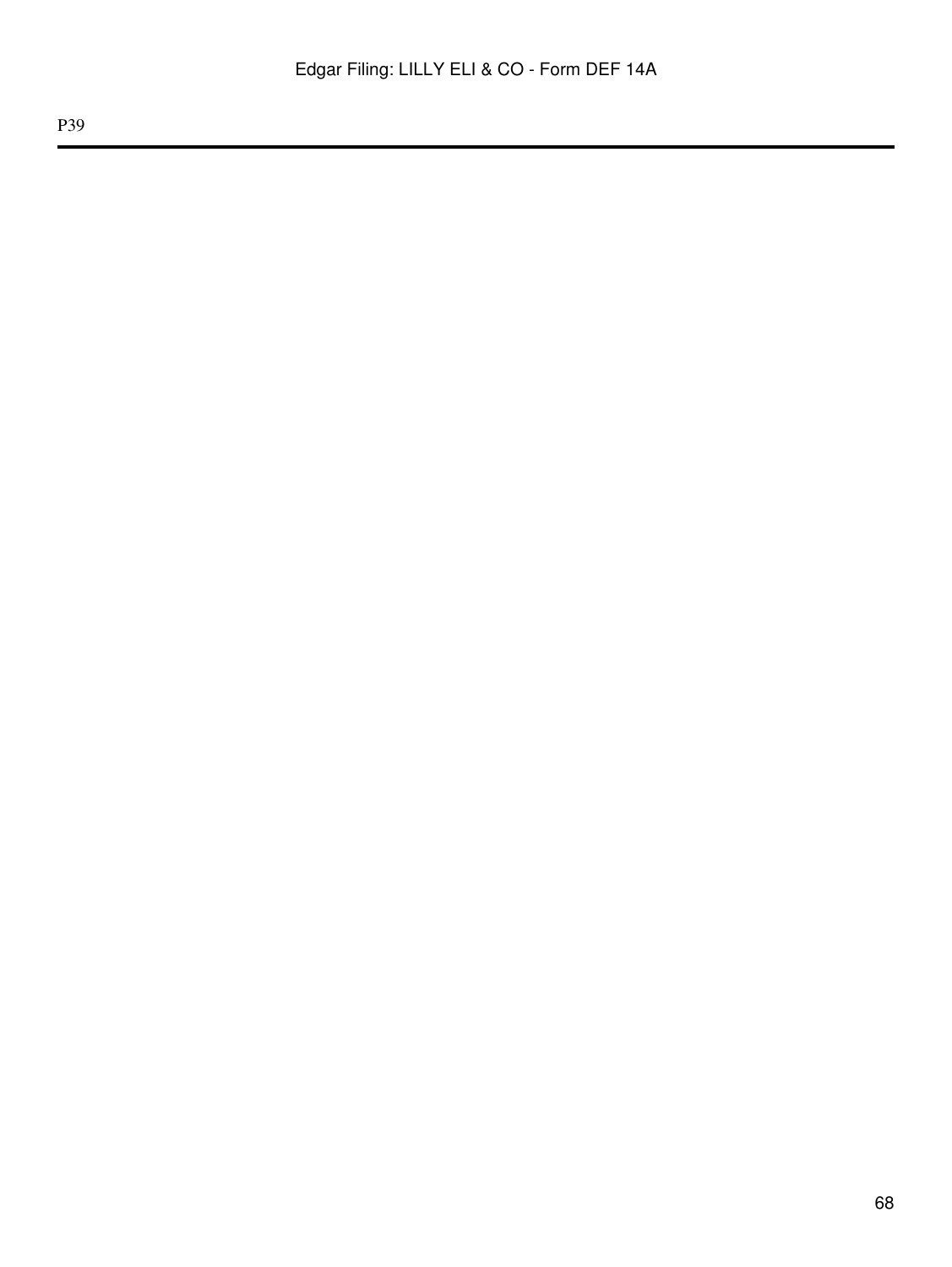Share Ownership and Retention Guidelines; Prohibition on Hedging and Pledging Shares

Share ownership and retention guidelines help to foster a focus on long-term growth. The CEO is required to own company stock valued at least six times annual base salary. During 2015, the requirement for other executive officers changed from a fixed number of shares to a multiple of annual base salary (2 or 3 times annual base salary depending on the position). Until the required number of shares is reached, the executive officer must retain 50 percent of net shares received from new equity payouts. Our executives have a long history of maintaining significant levels of company stock. As of February 19, 2016, Dr. Lechleiter held shares valued at approximately 49 times his annual salary. The following table shows the share requirements for each NEO:

| Name           | <b>Share Requirement</b>    | <b>Owns Required Shares</b> |
|----------------|-----------------------------|-----------------------------|
| Dr. Lechleiter | six times base salary       | Yes                         |
| Mr. Rice       | three times base salary Yes |                             |
| Dr. Lundberg   | three times base salary Yes |                             |
| Mr. Harrington | three times base salary Yes |                             |
| Mr. Conterno   | three times base salary Yes |                             |

Executive officers are also required to hold all shares received from equity program payouts, net of acquisition costs and taxes, for at least one year, even once share ownership requirements have been met. For PAs, this holding requirement is met by the one-year service-vesting period that applies after the end of the performance period.

Employees are not permitted to hedge their economic exposures to company stock through short sales or derivative transactions. Non-employee directors and all members of senior management are prohibited from pledging any company stock (i.e., using company stock as collateral for a loan or trading shares on margin).

Executive Compensation Recovery Policy

All incentive awards are subject to forfeiture upon termination of employment prior to the end of the performance period or for disciplinary reasons. In addition, the Compensation Committee has adopted an executive compensation recovery policy, which gives the committee broad discretion to claw back incentive payouts from any member of senior management (approximately 160 employees) whose misconduct results in a material violation of law or company policy that causes significant harm to the company, or who fails in his or her supervisory responsibility to prevent such misconduct by others.

Additionally, the company can recover all or a portion of any incentive compensation in the case of materially inaccurate financial statements or material errors in the performance calculation, whether or not they result in a restatement and whether or not the executive officer has engaged in wrongful conduct.

The recovery policy covers any incentive compensation awarded or paid to an employee at a time when he or she is a member of senior management. Subsequent changes in status, including retirement or termination of employment, do not affect the company's rights to recover compensation under the policy. Recoveries under the plan can extend back as far as three years.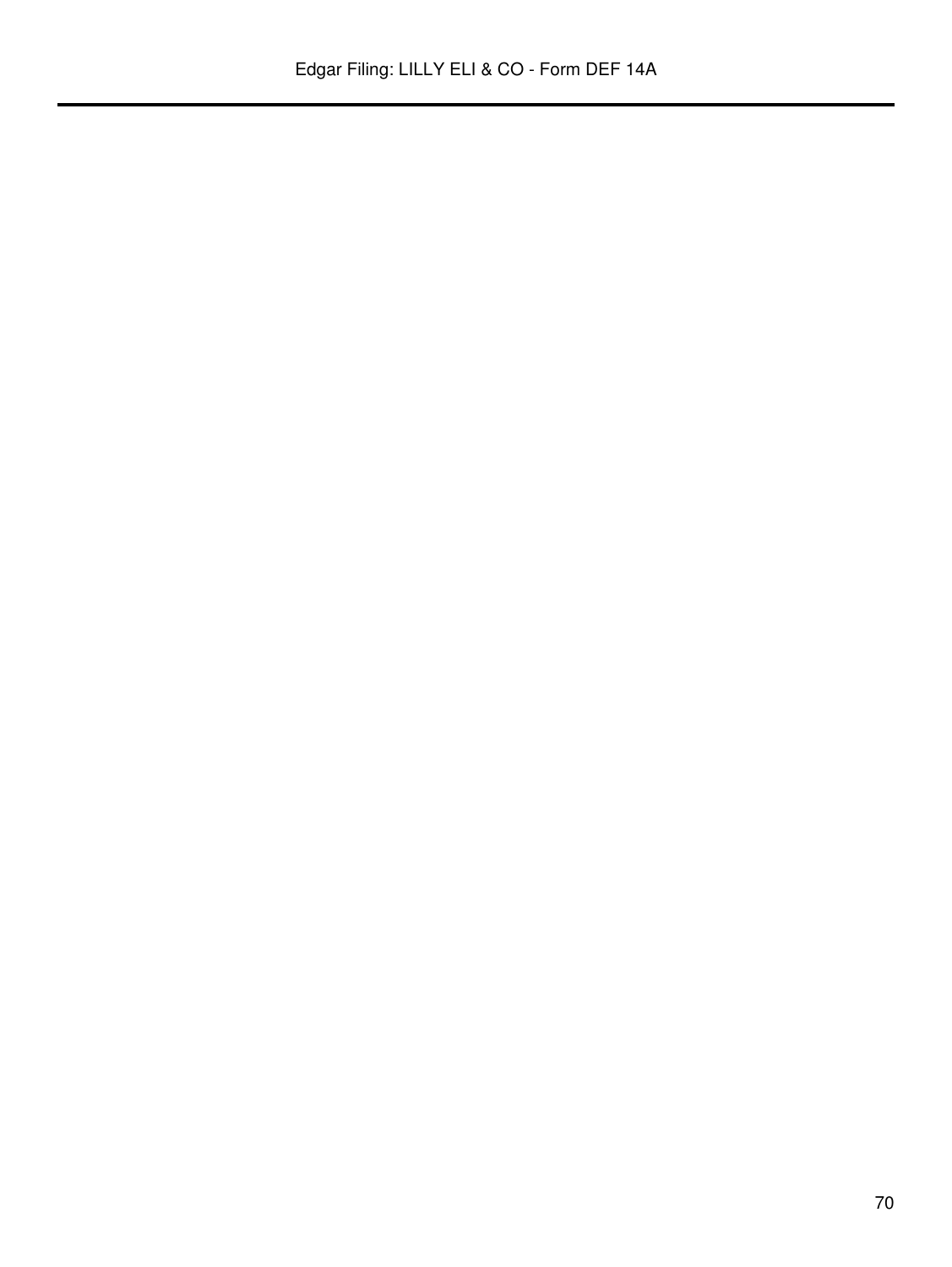### Looking Ahead to 2016 Compensation

We periodically review our incentive programs to ensure alignment with our business strategy and the views of our stakeholders. As a result of a review conducted in 2015, it was concluded that the current programs have worked well, i.e., paid for performance, provided appropriate incentives for our executives, and met the interests of our external stakeholders as evidenced by strong say-on-pay vote outcomes and the positive feedback received during shareholder outreach calls. However, this review identified some enhancements to the Shareholder Value Award (SVA) for executive officers to be implemented in 2016, as follows:

• Hanged the payout thresholder Changed the payout threshold and maximum to 50% and 150% (from 40% and 140%) to align with the PA's threshold

shareholder return. The number of shares to be paid will increase or decrease by 1% for every percentage point Lilly's Added a "relative TSR modifier" to reflect our performance compared with the median performance of our peer group. This will incent our executives to deliver top performance within the industry in addition to driving absolute three-year TSR deviates from our peer group's median three-year TSR (capped at +/-20%).

• growth. Increased the portion of equity being awarded as SVAs (from 50% to 60%) to incent behaviors aligned with long-term

We also approved minor changes to our peer group, adding Shire Plc and removing Abbott and also Allergan, which was acquired by Actavis in 2015.

# Executive Compensation

Name and Name and<br>Principal Position Year  $(\$\)$ (\$) Bonus (\$) **Stock** Awards  $($ \$)  $<sup>1</sup>$ </sup> Option Incentive Awards Plan (\$) Non-Equity Compensation  $($  $\circ$  $)$  $^2$ Change in Pension Value  $\binom{1}{3}$  3, 5 All Other Compensation Compensation  $($ \$)  $<sup>4</sup>$ </sup> Total (\$) John C. Lechleiter, Ph.D.  $2015$  \$1,500,000 \$0 \$11,350,000 \$0 \$3,622,500 \$0 \$90,000 \$16,562,500 Chairman, President, and Chief Executive **Officer** 2014 \$1,500,000 \$0 \$6,750,000 \$0 \$1,785,000 \$4,356,142 \$90,000 \$14,481,142 2013 \$1,500,000 \$0 \$6,750,000 \$0 \$2,877,000 \$0 \$90,000 \$11,217,000 Derica W. Rice 2015 \$1,045,200 \$0 \$4,313,000 \$0 \$1,514,495 \$0 \$62,712 \$6,935,407 Executive Vice President, Global Services and Chief Financial **Officer** 2014 \$1,019,700 \$0 \$2,850,000 \$0 \$780,071 \$2,023,458 \$61,182 \$6,734,411 2013 \$1,014,750 \$0 \$2,850,000 \$0 \$1,251,187 \$0 \$60,885 \$5,176,822 Jan M. Lundberg, Ph.D.<br>Ph.D. 2015 \$1,007,855 \$0 \$3,859,000 \$0 \$1,460,382 \$390,645 \$60,471 \$6,778,353 Executive Vice President, Science and 2014 \$1,007,855 \$0 \$2,250,000 \$0 \$771,009 \$517,761 \$60,471 \$4,607,096 2013 \$1,002,963 \$0 \$2,250,000 \$0 \$1,236,653 \$224,741 \$60,178 \$4,774,535

Summary Compensation Table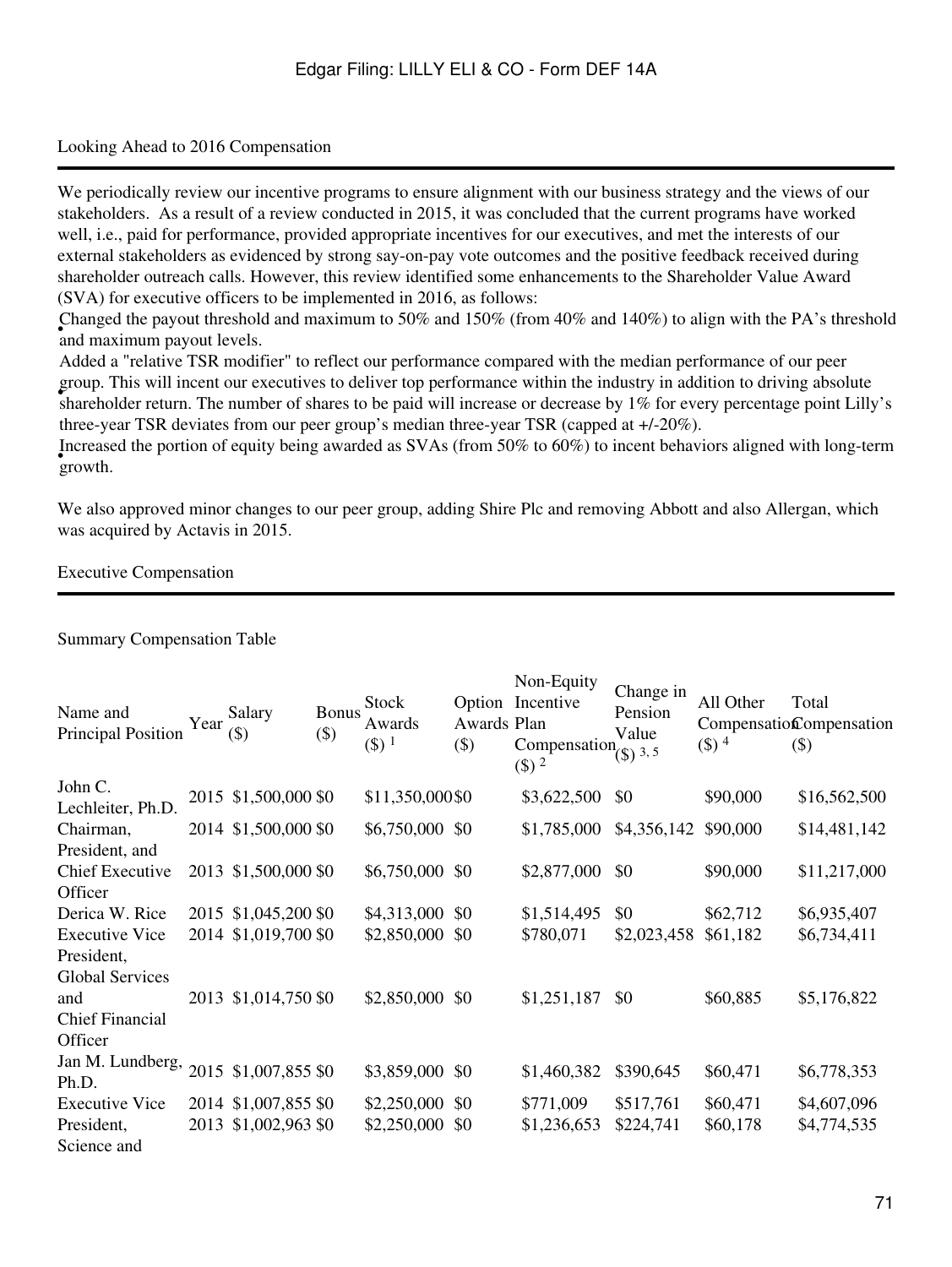| Technology and                          |                |     |                  |           |             |          |             |
|-----------------------------------------|----------------|-----|------------------|-----------|-------------|----------|-------------|
| President, Lilly                        |                |     |                  |           |             |          |             |
| Research                                |                |     |                  |           |             |          |             |
| Laboratories                            |                |     |                  |           |             |          |             |
| Michael J.<br>Harrington                | 2015 \$784,167 | \$0 | \$2,610,500 \$0  | \$946,881 | \$391,899   | \$47,050 | \$4,780,497 |
| <b>Senior Vice</b>                      | 2014 \$765,000 | \$0 | $$1,425,000$ \$0 | \$487,688 | \$1,330,586 | \$45,900 | \$4,054,174 |
| President and<br><b>General Counsel</b> | 2013 \$765,000 | \$0 | \$1,312,500 \$0  | \$786,038 | \$264,784   | \$45,900 | \$3,174,222 |
| Enrique A.<br>Conterno                  | 2015 \$705,653 | \$0 | \$2,270,000 \$0  | \$852,075 | \$0         | \$42,339 | \$3,870,067 |
| Senior Vice                             | 2014 \$682,890 | \$0 | \$1,500,000 \$0  | \$435,342 | \$1,235,839 | \$40,973 | \$3,895,044 |
| President and                           |                |     |                  |           |             |          |             |
| President<br><b>Diabetes Business</b>   | 2013 \$680,658 | \$0 | \$1,500,000 \$0  | \$699,376 | \$88,167    | \$40,840 | \$3,009,041 |
| Unit                                    |                |     |                  |           |             |          |             |

<sup>1</sup> This column shows the grant date fair value of PAs and SVAs computed in accordance with FASB ASC Topic 718. Values for awards subject to performance conditions (PAs) are computed based upon the probable outcome of the performance condition as of the grant date. The PA grant values includes in the "Stock Awards" column are based on the probable payout outcome anticipated at the time of grant, which was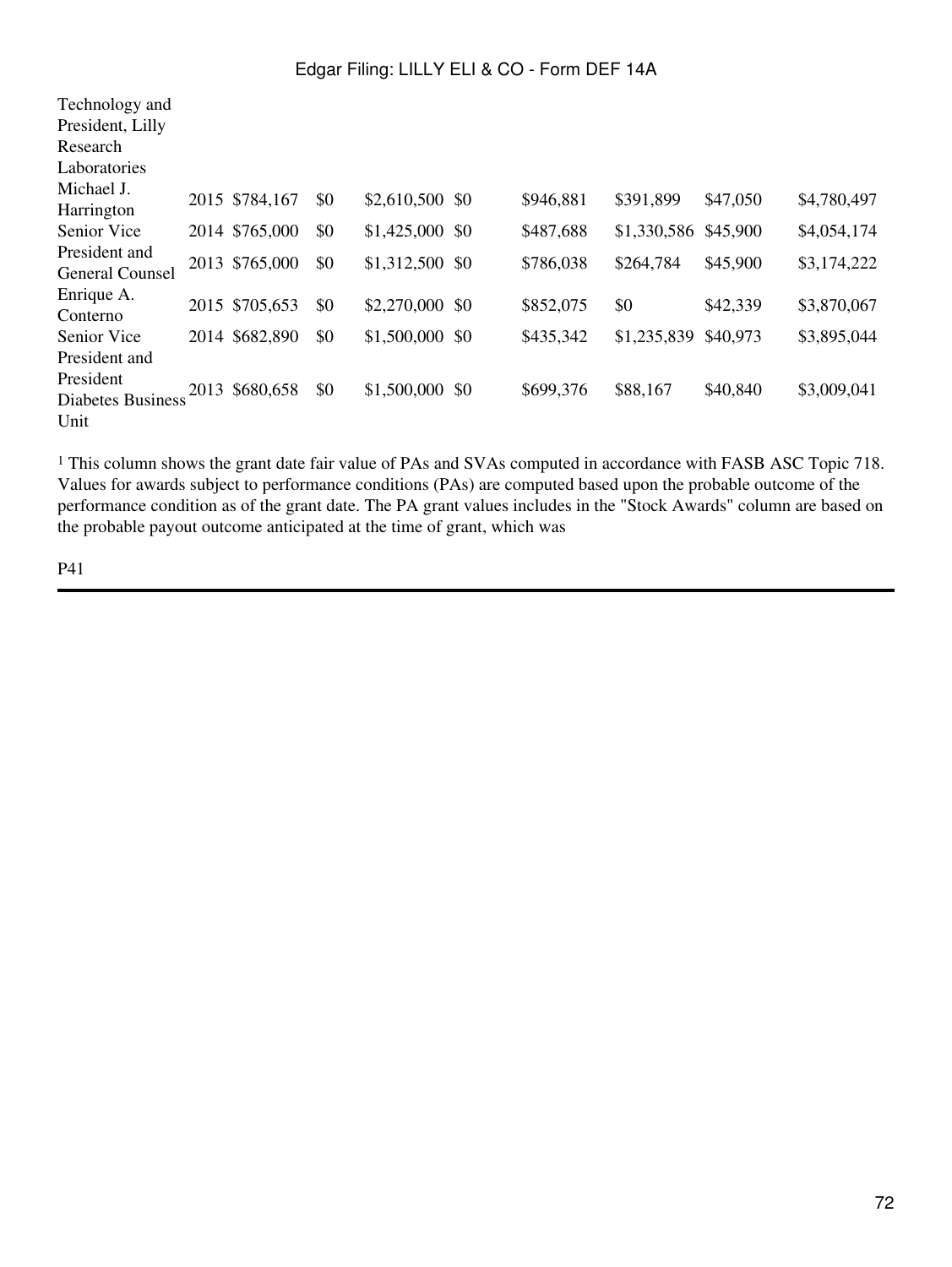different from the target value in each year. For purposes of comparison, the supplemental table below shows the total target grant values:

|                            | 2013 Total  | 2014 Total  | 2015 Total   |
|----------------------------|-------------|-------------|--------------|
| Name                       | Equity      | Equity      | Equity       |
| Dr. Lechleiter             | \$9,000,000 | \$9,000,000 | \$10,000,000 |
| Mr. Rice                   | \$3,800,000 | \$3,800,000 | \$3,800,000  |
| Dr. Lundberg               | \$3,000,000 | \$3,000,000 | \$3,400,000  |
| Mr. Harrington \$1,750,000 |             | \$1,900,000 | \$2,300,000  |
| Mr. Conterno               | \$2,000,000 | \$2,000,000 | \$2,000,000  |

The table below shows the minimum, target, and maximum payouts (using the grant date fair value) for the 2015-2016 PA grant included in this column of the Summary Compensation Table.

|              | Minimum     | Target      | Maximum     |
|--------------|-------------|-------------|-------------|
|              | Payout      | Payout      | Payout      |
| January 2017 | \$0         | \$5,000,000 | \$7,500,000 |
| January 2017 | \$0         | \$1,900,000 | \$2,850,000 |
| January 2017 | \$0         |             | \$2,550,000 |
| January 2017 | \$0         | \$1,150,000 | \$1,725,000 |
| January 2017 | \$0         | \$1,000,000 | \$1,500,000 |
|              | Payout Date |             | \$1,700,000 |

<sup>2</sup> Payments for 2015 performance under the bonus plan. All bonuses paid to NEOs were part of a non-equity incentive plan.

<sup>3</sup> The amounts in this column reflect the change in pension value for each individual, calculated by our actuary, and are affected by additional service accruals and pay earned, as well as actuarial assumption changes. The changes in pension values in 2015 were driven to a large extent by a higher discount rate which lowered the net present value of pensions. The design of the pension benefit did not change. See the Pension Benefits in 2015 table on page 46 for information about the standard actuarial assumptions used. No named executive officer received preferential or above-market earnings on deferred compensation.

<sup>4</sup> The amounts in this column are solely company matching contributions for each individual's  $401(k)$  plan contributions. The company does not reimburse executives for taxes outside of the limited circumstance of taxes related to employee relocation or a prior international assignment. There were no reportable perquisites or personal benefits.

<sup>5</sup> In some years, the net present value of the pension benefits for Dr. Lechleiter, Mr. Rice, and Mr. Conterno reflect no change from the previous year due to an increase in the discount rate over the prior year. For the other named executive officers, increases in pensionable earnings offset the impact of the increased discount rate.

Grants of Plan-Based Awards During 2015

The compensation plans under which the grants in the following table were made are described in the CD&A and consist of the bonus plan (a non-equity incentive plan) and the 2002 Lilly Stock Plan (which provides for PAs, SVAs, stock options, restricted stock grants, and RSUs).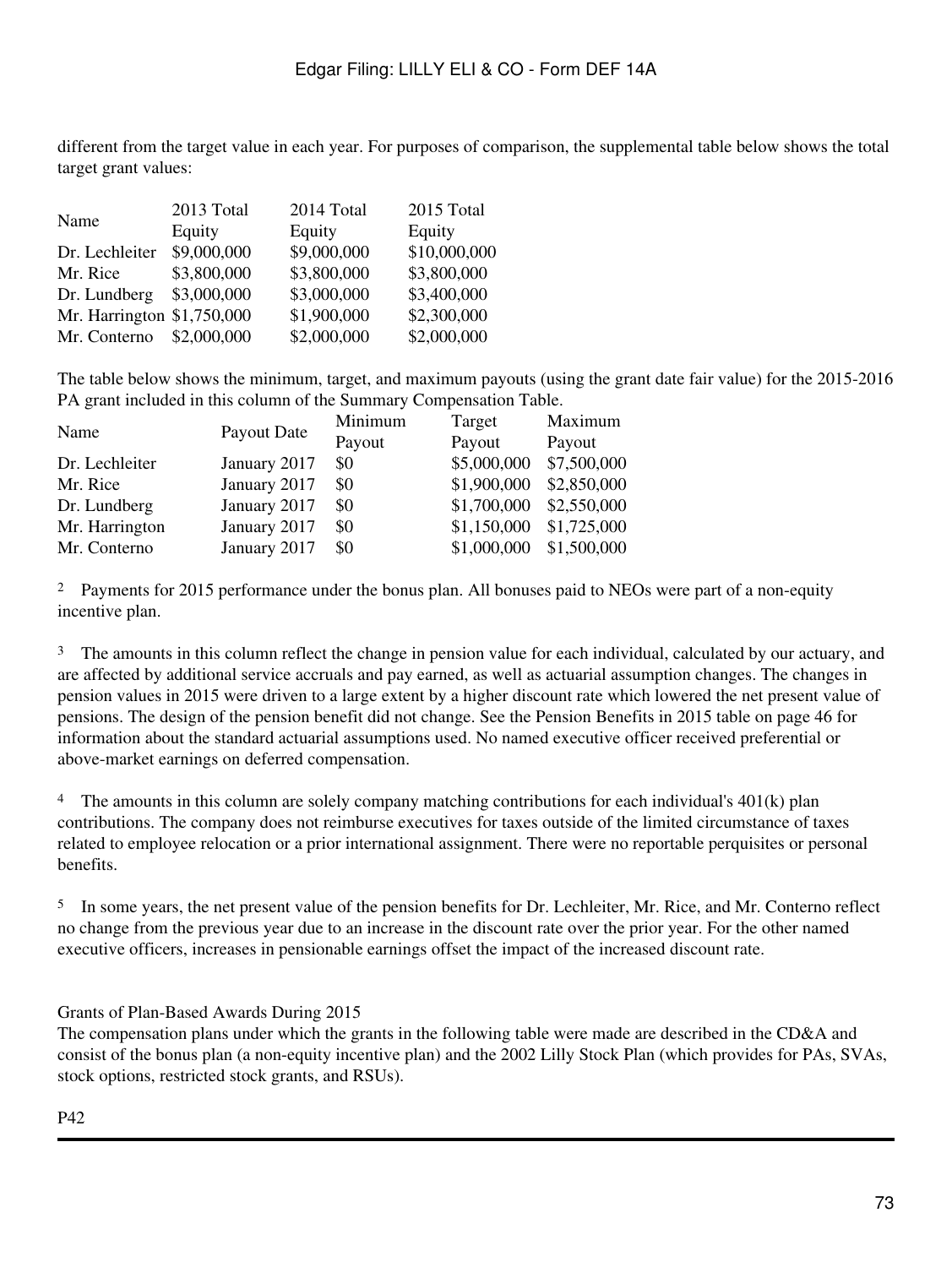|                   |            |                                                            | Compensation       | <b>Under Non-Equity</b>          | <b>Estimated Future Payouts</b><br>Incentive Plan Awards <sup>1</sup> |                                                   | <b>Estimated Future</b><br><b>Payouts Under Equity</b><br><b>Incentive Plan Awards</b> |               |                                 | All<br>Other<br>Stock or<br>Option<br>Awards: | Grant<br>Fair V |
|-------------------|------------|------------------------------------------------------------|--------------------|----------------------------------|-----------------------------------------------------------------------|---------------------------------------------------|----------------------------------------------------------------------------------------|---------------|---------------------------------|-----------------------------------------------|-----------------|
| Name              | Award      | Grant Date <sup>2</sup> Committee                          | <b>Action Date</b> | <b>ThresholdTarget</b><br>$(\$)$ | $(\$)$                                                                | Maximum Threshold $\int_{\mu}^{Target}$<br>$(\$)$ | (# shares)                                                                             | shares)       | Maximum of<br>(# shares) Shares | Number<br>of Stock,<br>Options,<br>or Units   | of Eq<br>Awar   |
| Dr.<br>Lechleiter |            |                                                            |                    | \$56,250                         |                                                                       | \$2,250,000\$4,500,000                            |                                                                                        |               |                                 |                                               |                 |
|                   | PA         | $2015 - 2016$ $3/30/2015^3$ $3/28/2015$                    |                    |                                  |                                                                       |                                                   | 35,542                                                                                 |               | 71,083 106,625                  |                                               | \$6,35          |
|                   | <b>SVA</b> | $2015 - 2017$ <sub>2/2/2015</sub> 4 1/26/2015              |                    |                                  |                                                                       |                                                   | 45,015                                                                                 |               | 112,537157,552                  |                                               | \$5,00          |
| Mr. Rice          |            |                                                            |                    | \$23,517                         | \$940,680                                                             | \$1,881,360                                       |                                                                                        |               |                                 | $\boldsymbol{0}$                              |                 |
|                   | PA         | $2015 - 2016$ $3/30/2015^3$ $3/28/2015$                    |                    |                                  |                                                                       |                                                   | 13,506                                                                                 | 27,012 40,518 |                                 |                                               | \$2,41          |
|                   | <b>SVA</b> | $2015 - 2017$ <sub>2/2/2015</sub> 4 1/26/2015              |                    |                                  |                                                                       |                                                   | 17,106                                                                                 | 42,764 59,870 |                                 |                                               | \$1,90          |
| Dr.<br>Lundberg   |            |                                                            |                    | \$22,677                         | \$907,070                                                             | \$1,814,139                                       |                                                                                        |               |                                 | $\boldsymbol{0}$                              |                 |
|                   | PA         | $2015 - 2016$ <sub>3/30/2015</sub> <sup>3</sup> 3/28/2015  |                    |                                  |                                                                       |                                                   | 12,084                                                                                 | 24,168 36,252 |                                 |                                               | \$2,15          |
|                   | <b>SVA</b> | $2015 - 2017$ <sub>2/2/2015</sub> 4 1/26/2015              |                    |                                  |                                                                       |                                                   | 15,305                                                                                 | 38,262 53,567 |                                 |                                               | \$1,70          |
| Mr.               |            |                                                            |                    | \$14,703                         | \$588,125                                                             | \$1,176,250                                       |                                                                                        |               |                                 | $\boldsymbol{0}$                              |                 |
| Harrington        |            |                                                            |                    |                                  |                                                                       |                                                   |                                                                                        |               |                                 |                                               |                 |
|                   | PA         | $2015 - 2016$ <sub>3</sub> /30/2015 <sup>3</sup> 3/28/2015 |                    |                                  |                                                                       |                                                   | 8,175                                                                                  | 16,349 24,524 |                                 |                                               | \$1,46          |
|                   | <b>SVA</b> | $2015 - 2017$ <sub>2/2/2015</sub> 4 1/26/2015              |                    |                                  |                                                                       |                                                   | 10,353                                                                                 | 25,883 36,236 |                                 | $\boldsymbol{0}$                              | \$1,15          |
| Mr.<br>Conterno   |            |                                                            |                    |                                  |                                                                       | \$13,231 \$529,239 \$1,058,479                    |                                                                                        |               |                                 |                                               |                 |
|                   | PA         | $2015\text{-}2016_{3/30/2015^3}$ 3/28/2015                 |                    |                                  |                                                                       |                                                   | 7,109                                                                                  | 14,217 21,326 |                                 |                                               | \$1,27          |
|                   | <b>SVA</b> | $2015 - 2017$ <sub>2/2/2015</sub> 4 1/26/2015              |                    |                                  |                                                                       |                                                   | 9,003                                                                                  | 22,507 31,510 |                                 |                                               | \$1,00          |
|                   |            |                                                            |                    |                                  |                                                                       |                                                   |                                                                                        |               |                                 | $\boldsymbol{0}$                              |                 |

<sup>1</sup> These columns show the threshold, target, and maximum payouts for performance under the bonus plan. Bonus payouts range from 0 to 200 percent of target. The bonus payment for 2015 performance was 161 percent of target, and is included in the "Summary Compensation Table" in the column titled "Non-Equity Incentive Plan Compensation."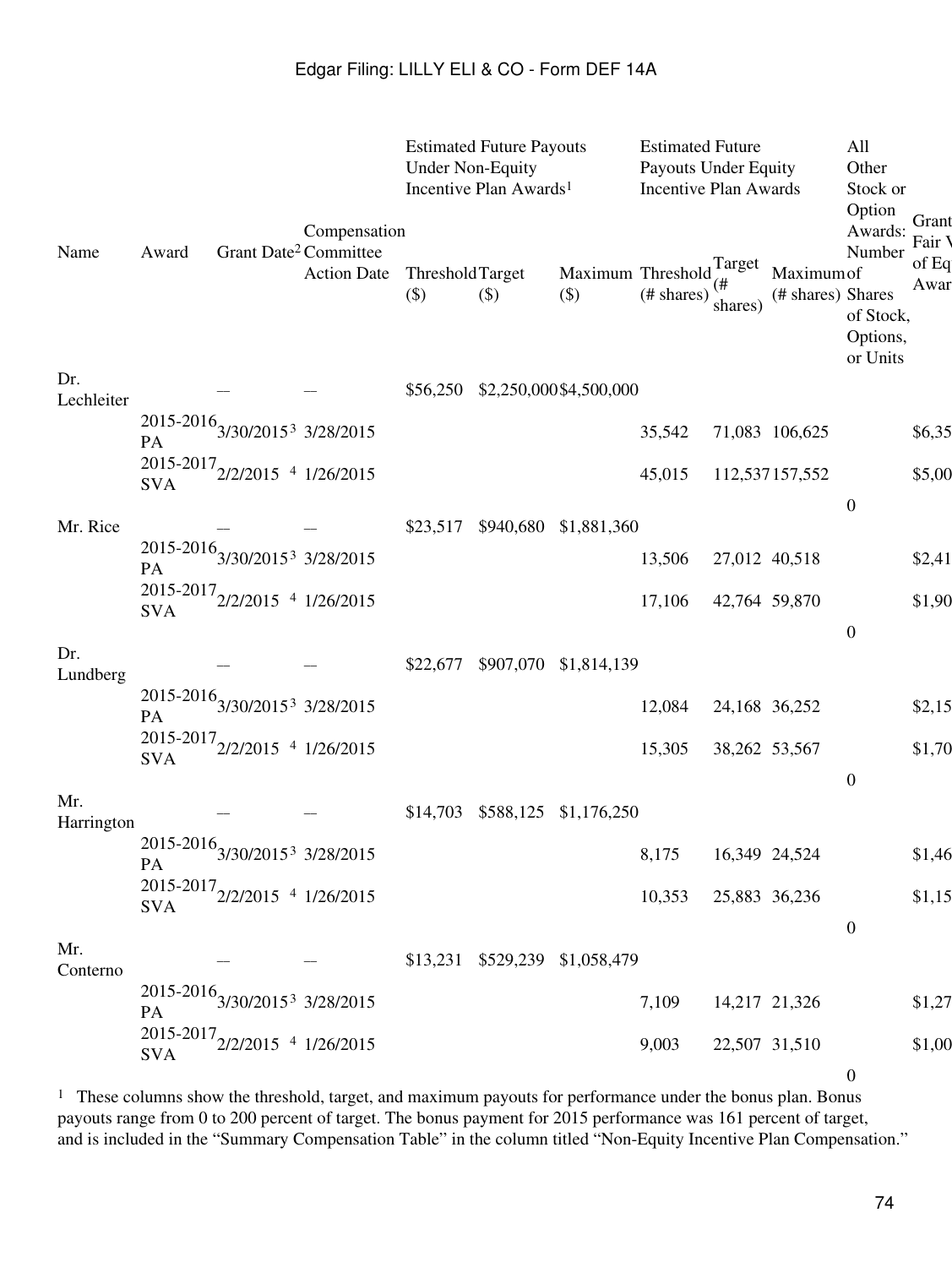<sup>2</sup> To assure grant timing is not manipulated for employee gain, the annual grant date is established in advance by the Compensation Committee. Equity awards to new hires and other off-cycle grants are effective on the first trading day of the following month.

<sup>3</sup> This row shows the range of payouts for 2015-2016 PA grants. This PA will pay out in January 2017, with payouts ranging from 0 to 150 percent of target. The grant-date fair value of the PA reflects the probable payout outcome anticipated at the time of grant, which was greater than the target value.

<sup>4</sup> This row shows the range of payouts for 2015-2017 SVA grants. This SVA will pay out in January 2018, with payouts ranging from 0 to 140 percent of target. We measure the fair value of the SVA on the grant date using a Monte Carlo simulation model.

To receive a payout under the PA or the SVA, a participant must remain employed with the company through the end of the relevant performance period (except in the case of death, disability, retirement, or reallocation). No dividends accrue on either PAs or SVAs during the performance period. Non-preferential dividends accrue during the earned PA's one-year restriction period (following the two-year performance period) and are paid upon vesting.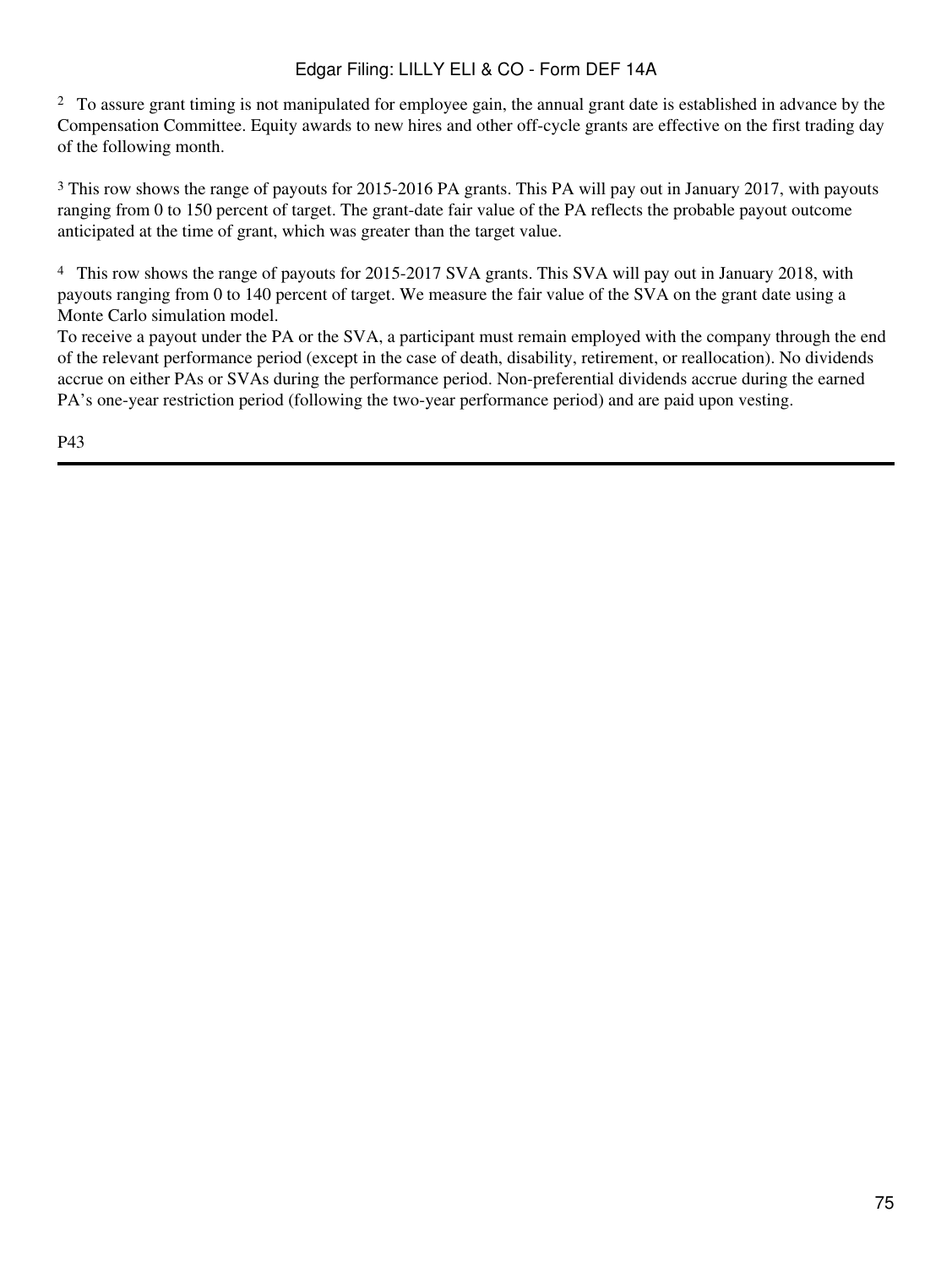### Outstanding Equity Awards at December 31, 2015 The 2015 closing stock price applied to the values in the table below was \$84.26. Stock Awards 1

| Name              | Award                                                                       | Number of<br>Shares or<br>Units of Stock Units of<br>That Have Not Stock That<br>Vested $(\#)$ |             | Market<br>Value of<br>Shares or<br>Have Not<br>Vested $(\$)$ | Equity<br>Incentive<br>Plan<br>Awards:<br>Number of<br>Unearned<br>Shares,<br>Units, or<br>Other Rights<br>That Have<br>Not Vested<br>$(\#)$ |              | Equity<br>Incentive<br>Plan<br>Awards:<br>Market or<br>Payout<br>Value of<br>Unearned<br>Shares,<br>Units,<br>or Other<br>Rights<br>That Have<br><b>Not</b><br>Vested $(\$)$ |
|-------------------|-----------------------------------------------------------------------------|------------------------------------------------------------------------------------------------|-------------|--------------------------------------------------------------|----------------------------------------------------------------------------------------------------------------------------------------------|--------------|------------------------------------------------------------------------------------------------------------------------------------------------------------------------------|
| Dr.<br>Lechleiter | 2015-2017 SVA                                                               |                                                                                                |             |                                                              | 157,552                                                                                                                                      |              | $2$ \$13,275,332                                                                                                                                                             |
|                   | 2014-2016 SVA<br>2015-2016 PA<br>2014-2015 PA<br>2013-2014 PA               | 46,097<br>46,623                                                                               | 5<br>6      | \$3,884,133<br>\$3,928,454                                   | 172,178<br>35,542                                                                                                                            |              | $3$ \$14,507,718<br>4 \$2,994,769                                                                                                                                            |
| Mr. Rice          | 2015-2017 SVA<br>2014-2016 SVA<br>2015-2016 PA<br>2014-2015 PA              | 19,463                                                                                         | 5           | \$1,639,952                                                  | 59,870<br>72,698<br>13,506                                                                                                                   | 4            | $2$ \$5,044,646<br>$3\quad$ \$6,125,533<br>\$1,138,016                                                                                                                       |
| Dr.               | 2013-2014 PA<br>2015-2017 SVA                                               | 19,685                                                                                         | 6           | \$1,658,658                                                  | 53,567                                                                                                                                       |              | $2$ \$4,513,555                                                                                                                                                              |
| Lundberg          | 2014-2016 SVA<br>2015-2016 PA<br>2014-2015 PA<br>2013-2014 PA               | 15,366<br>15,541                                                                               | 5<br>6      | \$1,294,739<br>\$1,309,485                                   | 57,393<br>12,084                                                                                                                             |              | 3 \$4,835,934<br>$4$ \$1,018,198                                                                                                                                             |
| Mr.<br>Harrington | 2015-2017 SVA<br>2014-2016 SVA                                              |                                                                                                |             |                                                              | 36,236<br>36,348                                                                                                                             | 3            | $2$ \$3,053,245<br>\$3,062,682                                                                                                                                               |
|                   | 2015-2016 PA<br>2014-2015 PA<br>2013-2014 PA                                | 9,732<br>9,066                                                                                 | 5<br>6      | \$820,018<br>\$763,901                                       | 8,175                                                                                                                                        | 4            | \$688,826                                                                                                                                                                    |
| Mr.<br>Conterno   | 2015-2017 SVA                                                               |                                                                                                |             |                                                              | 31,510                                                                                                                                       | $\mathbf{Z}$ | \$2,655,033                                                                                                                                                                  |
|                   | 2014-2016 SVA<br>2015-2016 PA<br>2014-2015 PA<br>2013-2014 PA<br><b>RSU</b> | 10,244<br>10,360<br>20,000                                                                     | 5<br>6<br>7 | \$863,159<br>\$872,934<br>\$1,685,200                        | 38,262<br>7,109                                                                                                                              | 3<br>4       | \$3,223,956<br>\$599,004                                                                                                                                                     |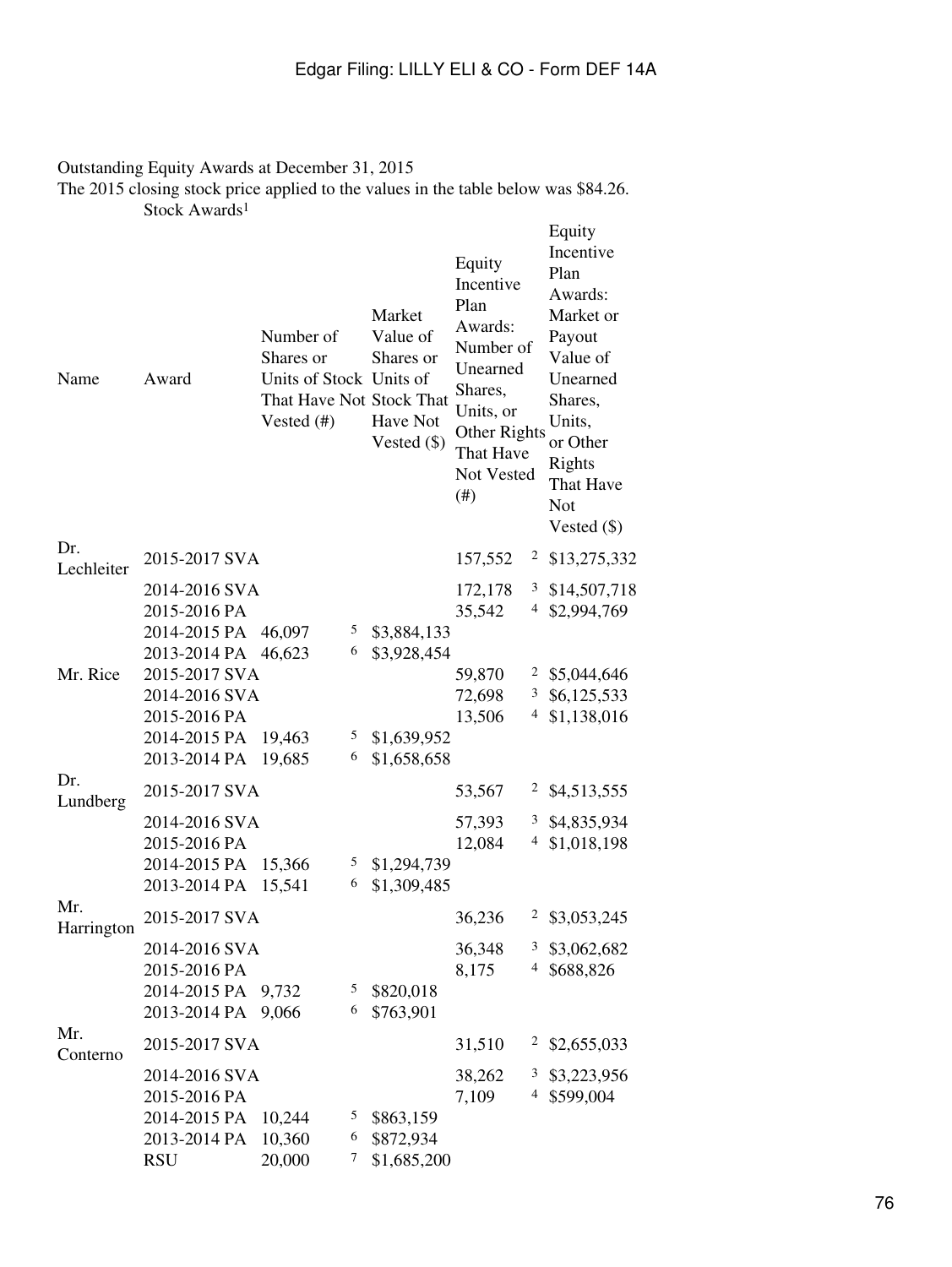<sup>1</sup> The chart no longer includes stock option awards as the company has not awarded stock options to employees since 2006 and there are no outstanding stock option awards.

<sup>2</sup> SVAs granted for the 2015-2017 performance period. The number of shares reported reflects the maximum payout, which will be made if the average closing stock price in November and December 2017 is over \$92.04. Actual payouts may vary from 0 to 140 percent of target. Net shares from any payout must be held by executive officers for a minimum of one year. Had the performance period ended December 31, 2015, the payout would have been 100 percent of target.

<sup>3</sup> SVAs granted for the 2014-2016 performance period. The number of shares reported reflects the maximum payout, which will be made if the average closing stock price in November and December 2016 is over \$65.44. Actual payouts may vary from 0 to 140 percent of target. Net shares from any payout must be held by executive officers for a minimum of one year. Had the performance period ended December 31, 2015, the payout would have been 140 percent of target.

<sup>4</sup> This number represents the threshold value of PA shares that could pay out for 2015-2016 performance, provided performance goals are met. Once the combined cumulative EPS result and associated payout level is determined, RSUs vesting in February 2018 will be issued. Actual payouts may vary from 0 to 150 percent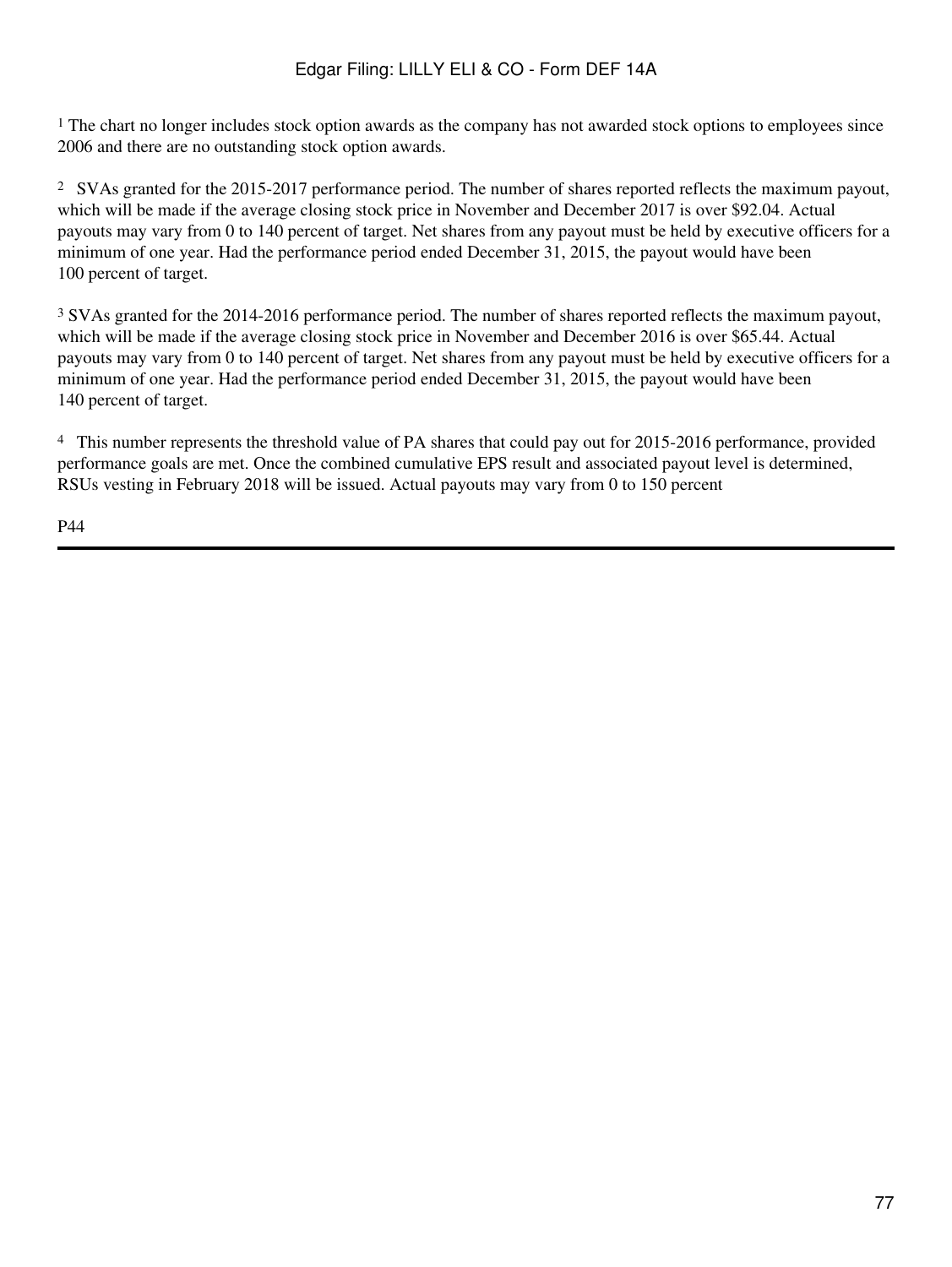of target. The number of shares recorded in the table reflects the payout if the combined cumulative EPS for 2015 and 2016 is \$6.15.

<sup>5</sup> The 2014-2015 PA was determined to be 50 percent of target in January 2016 and the resulting RSUs will vest February 2017.

<sup>6</sup>RSUs vested February 2016 from the 2013-2014 PA.

<sup>7</sup> This grant was made in 2008 outside of the normal annual cycle and will vest on May 1, 2018.

|                | Options Exercised and Stock Vested in 2015       |                                    |                                                |                         |                                     |
|----------------|--------------------------------------------------|------------------------------------|------------------------------------------------|-------------------------|-------------------------------------|
|                | <b>Option Awards</b>                             |                                    | <b>Stock Awards</b>                            |                         |                                     |
| Name           | Number of Shares<br>Acquired on Exercise<br>(# ) | Value Realized<br>on Exercise (\$) | Number of Shares<br>Acquired on Vesting $(\#)$ |                         | Value Realized<br>on Vesting $(\$)$ |
|                |                                                  |                                    | 52,462                                         | $\overline{\mathbf{c}}$ | \$3,777,264                         |
| Dr. Lechleiter | 140,964                                          | \$2,864,829                        | 155,058                                        | 3                       | \$12,708,586                        |
| Mr. Rice       | 57,108                                           | \$1,024,145                        | 26,581                                         | 2                       | \$1,913,832                         |
|                |                                                  |                                    | 65,468                                         | 3                       | \$5,365,774                         |
|                |                                                  |                                    | 20,985                                         | 2                       | \$1,510,920                         |
| Dr. Lundberg   | 0                                                | \$0                                | 51,687                                         | 3                       | \$4,236,234                         |
|                |                                                  |                                    | $\Omega$                                       |                         | \$0                                 |
| Mr. Harrington | 6,024                                            | \$88,613                           | 30,150                                         | 3                       | \$2,471,127                         |
|                |                                                  |                                    | 13,990                                         | 2                       | \$1,007,280                         |
| Mr. Conterno   | 6,928                                            | \$169,875                          | 34,457                                         | 3                       | \$2,824,079                         |

<sup>1</sup> Amounts reflect the market value of the stock on the day the stock vested.

<sup>2</sup>RSUs resulting from the 2012-2013 PA vested in February 2015.

<sup>3</sup> Payout of the 2013-2015 SVA at 140 percent of target.

#### Retirement Benefits

We provide retirement income to eligible U.S. employees, including executive officers, through the following plans: **Frace the contributions** on employees contributions up to 0 percent of base salary up to fixed finites. The employee contributions, company contributions, and earnings thereon are paid out in accordance with elections mad The 401(k) Plan, a defined contribution plan qualified under Sections 401(a) and 401(k) of the Internal Revenue Code. Participants may elect to contribute a portion of their base salary to the plan, and the company provides matching contributions on employees' contributions up to 6 percent of base salary up to IRS limits. The employee participant. See the "All Other Compensation" column in the "Summary Compensation Table" for information about company contributions under the  $401(k)$  Plan for the named executive officers.

• The Retirement Plan, a tax-qualified defined benefit plan that provides monthly benefits to retirees. See the "Pension Benefits in 2015" table below for additional information about the value of these pension benefits.

Sections 401 and 415 of the Internal Revenue Code generally limit the amount of annual pension that can be paid from a tax-qualified plan (\$265,000 in 2015 and 2016) as well as the amount of annual earnings that can be used to calculate a pension benefit. However, since 1975 the company has maintained a nonqualified pension plan that pays retirees the difference between the amount payable under the Retirement Plan and the amount they would have received without the Internal Revenue Code limits. The nonqualified pension plan is unfunded and subject to forfeiture in the event of bankruptcy.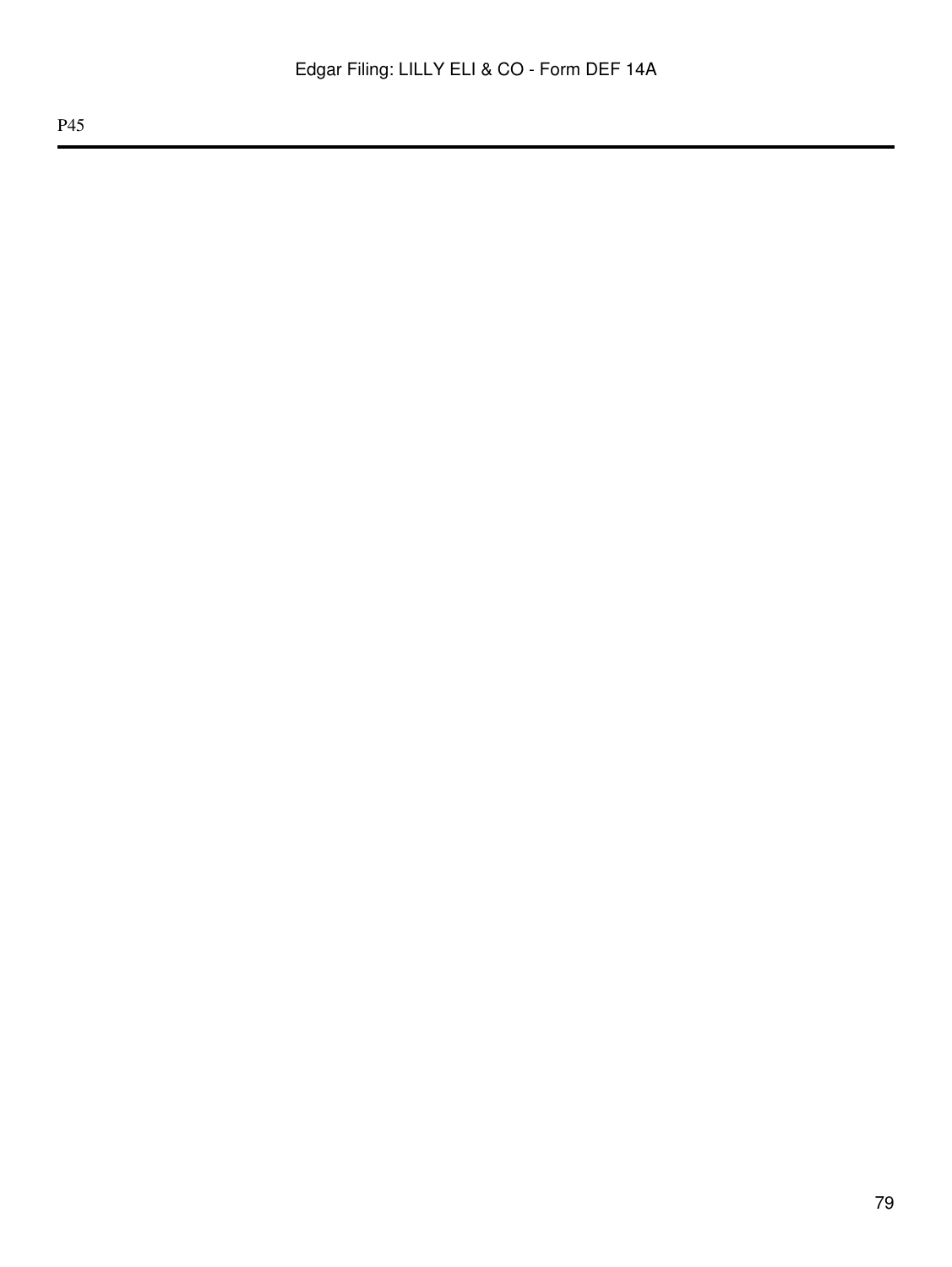The following table shows benefits that the named executive officers have accrued under the Retirement Plan and the nonqualified pension plan.

Pension Benefits in 2015

| Name                   | Plan                                     | Number of Years<br>of<br><b>Credited Service</b> | Present Value of<br>Accumulated Benefit (\$) | <b>Payments During</b><br>Last Fiscal Year<br>$(\$)$ |
|------------------------|------------------------------------------|--------------------------------------------------|----------------------------------------------|------------------------------------------------------|
| Dr.<br>2<br>Lechleiter | retirement plan (pre-2010) 30            |                                                  | \$1,496,356                                  |                                                      |
|                        | retirement plan (post-2009)6             |                                                  | \$203,236                                    |                                                      |
|                        | nonqualified plan<br>$(\text{pre-}2010)$ | 30                                               | \$27,379,687                                 |                                                      |
|                        | nonqualified plan<br>$-post-2009)$       | 6                                                | \$3,396,749                                  |                                                      |
|                        | total                                    |                                                  | \$32,476,028                                 | \$0                                                  |
| Mr. Rice               | retirement plan (pre-2010) 20            |                                                  | \$762,942                                    |                                                      |
|                        | retirement plan (post-2009)6             |                                                  | \$121,986                                    |                                                      |
|                        | nonqualified plan<br>$(\text{pre-}2010)$ | 20                                               | \$6,246,898                                  |                                                      |
|                        | nonqualified plan<br>$-post-2009)$       | 6                                                | \$933,180                                    |                                                      |
|                        | total                                    |                                                  | \$8,065,006                                  | \$0                                                  |
| Dr. Lundberg           | retirement plan (post-2009)6             |                                                  | \$212,890                                    |                                                      |
|                        | nonqualified plan                        |                                                  |                                              |                                                      |
|                        | $-post-2009)$                            | 6                                                | \$1,546,009                                  |                                                      |
|                        | total                                    |                                                  | \$1,758,899                                  | \$0                                                  |
| Mr.<br>Harrington      | retirement plan (pre-2010) 18            |                                                  | \$727,073                                    |                                                      |
|                        | retirement plan (post-2009)6             |                                                  | \$133,848                                    |                                                      |
|                        | nonqualified plan<br>$(pre-2010)$        | 18                                               | \$2,419,836                                  |                                                      |
|                        | nonqualified plan<br>$-post-2009)$       | 6                                                | \$426,410                                    |                                                      |
|                        | total                                    |                                                  | \$3,707,167                                  | \$0                                                  |
| Mr. Conterno           | retirement plan (pre-2010) 17            |                                                  | \$648,486                                    |                                                      |
|                        | retirement plan (post-2009)6             |                                                  | \$116,454                                    |                                                      |
|                        | nonqualified plan<br>$(\text{pre-}2010)$ | 17                                               | \$2,906,865                                  |                                                      |
|                        | nonqualified plan<br>$-post-2009)$       | 6                                                | \$494,664                                    |                                                      |
|                        | total                                    |                                                  | \$4,166,469                                  | \$0                                                  |

<sup>1</sup> The following standard actuarial assumptions were used to calculate the present value of each individual's accumulated pension benefit:

| Discount rate:                                                                      | 4.75 percent                                              |
|-------------------------------------------------------------------------------------|-----------------------------------------------------------|
| Mortality (post-retirement decrement only):                                         | RP2006 with generational projection using Scale<br>MP2015 |
| Pre-2010 joint and survivor benefit (% of pension):50% until age 62; 25% thereafter |                                                           |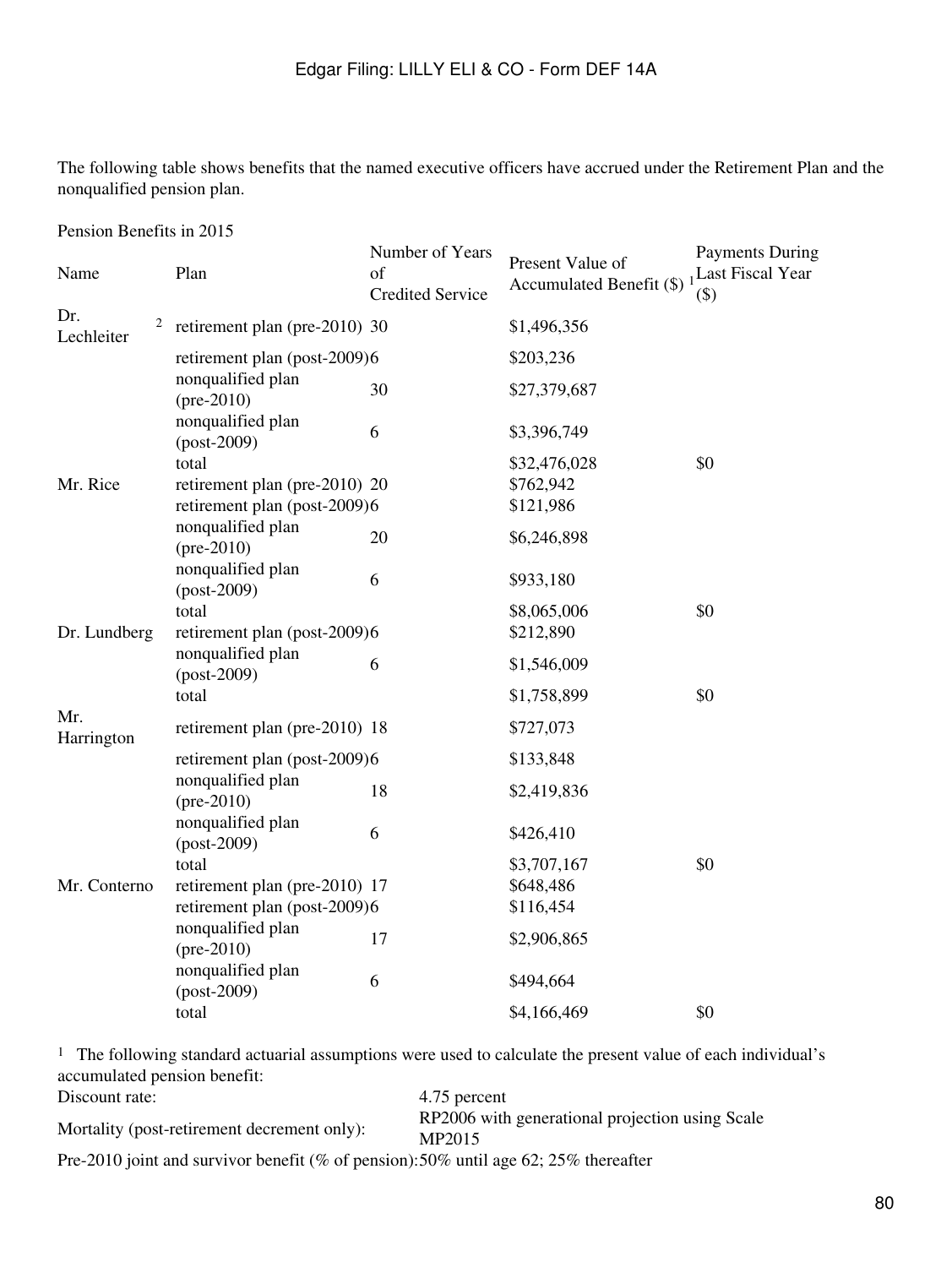Post-2009 benefit payment form: life annuity

<sup>2</sup> Dr. Lechleiter is currently eligible for full retirement benefits under the old plan formula (pre-2010 benefits) and qualifies for early retirement under the new plan formula (post-2009 benefits) as described below. The Retirement Plan benefits shown in the table are net present values. The benefits are not payable as a lump sum; they are generally paid as a monthly annuity for the life of the retiree and, if elected, any qualifying survivor. The annual benefit under the retirement plan is calculated using years of service and the average of the annual earnings (salary plus bonus) for the highest five out of the last 10 calendar years of service (final average earnings).

Post-2009 Plan Information: Following amendment of our Retirement Plan formulae, employees hired on or after February 1, 2008 have accrued retirement benefits only under the new plan formula. Employees hired before that date have accrued benefits under both the old and new plan formulae. All eligible employees, including those hired on or after February 1, 2008, can retire at age 65 with at least five years of service and receive an unreduced benefit. The annual benefit under the new plan formula is equal to 1.2 percent of final average earnings multiplied by years of service. Early retirement benefits under this plan formula are reduced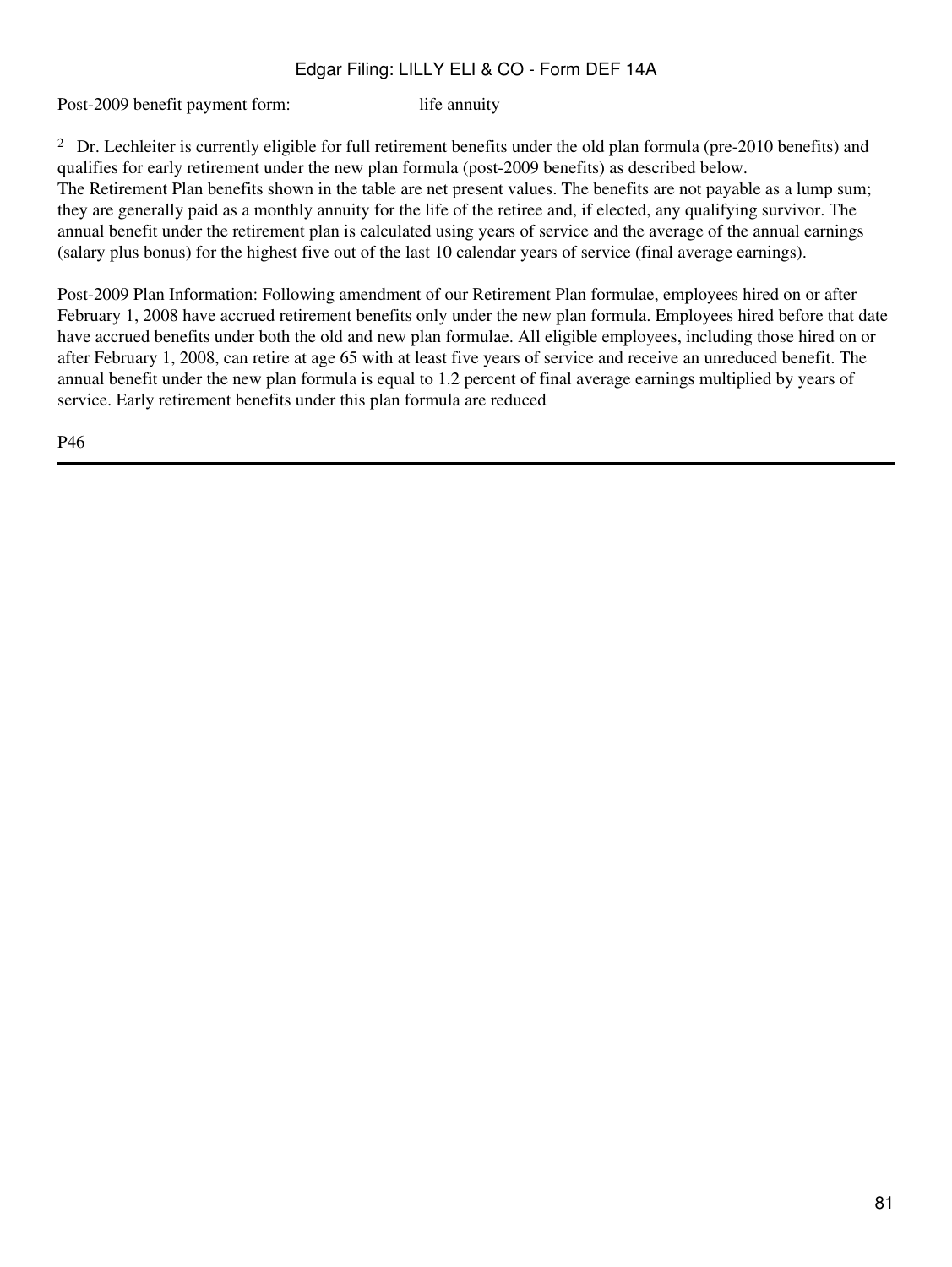6 percent for each year under age 65. Transition benefits were afforded to employees with 50 points (age plus service) or more as of December 31, 2009. These benefits were intended to ease the transition to the new retirement formula for those employees who were closer to retirement or had been with the company longer at the time the plan was changed. For the transition group, early retirement benefits are reduced 3 percent for each year from age 65 to age 60 and 6 percent for each year under age 60. All named executive officers except Dr. Lundberg are in this transition group.

Pre-2010 Plan Information: Employees hired prior to February 1, 2008 accrued benefits under both plan formulae. For these employees, benefits that accrued before January 1, 2010 were calculated under the old plan formula. The amount of the benefit is calculated using actual years of service through December 31, 2009, while total years of service is used to determine eligibility and early retirement reductions. The benefit amount is increased (but not decreased) proportionately, based on final average earnings at termination compared to final average earnings at December 31, 2009. Full retirement benefits are earned by employees with 90 or more points (the sum of his or her age plus years of service). Employees electing early retirement receive reduced benefits as described below:

 $\frac{1}{62}$ . The benefit for employees with between 80 and 90 points is reduced by 3 percent for each year under 90 points or age

included as described above and is further reduced by 6 percent for each year under 80 points or age 65. The benefit for employees who have less than 80 points, but who reached age 55 and have at least 10 years of service,

 $\Delta$ ggregate

| Name              | Plan                                                                                                 | Executive<br>$($ \$) $1$                   | Registrant<br>Contributions in Contributions in Earnings in<br>Last Fiscal Year Last Fiscal Year Last Fiscal Year Last Fiscal<br>$($ \$) $2$ | Aggregate<br>(3)                                        | $1.551$ $\epsilon$ <sup>1</sup><br>Withdrawals/<br>Year<br>$(\$)$ | Aggregate<br>Distributions in Balance at Last<br>Fiscal Year End<br>$($ \$) $3$ |
|-------------------|------------------------------------------------------------------------------------------------------|--------------------------------------------|----------------------------------------------------------------------------------------------------------------------------------------------|---------------------------------------------------------|-------------------------------------------------------------------|---------------------------------------------------------------------------------|
| Dr.<br>Lechleiter | nonqualified savings                                                                                 | \$74,100                                   | \$74,100                                                                                                                                     | \$300,087                                               | \$0                                                               | \$3,466,951                                                                     |
| Mr. Rice          | deferred compensation \$1,249,500<br>total<br>nonqualified savings<br>deferred compensation<br>total | \$1,323,600<br>\$46,812<br>\$0<br>\$46,812 | \$74,100<br>\$46,812<br>\$46,812                                                                                                             | \$424,443<br>\$724,530<br>\$102,420<br>\$0<br>\$102,420 | \$0<br>\$0<br>\$0                                                 | \$12,069,225<br>\$15,536,176<br>\$1,437,499<br>\$0<br>\$1,437,499               |
| Dr.<br>Lundberg   | nonqualified savings                                                                                 | \$44,571                                   | \$44,571                                                                                                                                     | \$53,817                                                | \$0                                                               | \$698,107                                                                       |
| Mr.               | deferred compensation<br>total                                                                       | \$0<br>\$44,571                            | \$44,571                                                                                                                                     | \$0<br>\$53,817                                         | \$0                                                               | \$0<br>\$698,107                                                                |
| Harrington        | nonqualified savings                                                                                 | \$31,150                                   | \$31,150                                                                                                                                     | \$2,740                                                 |                                                                   | \$296,231                                                                       |
|                   | deferred compensation \$0<br>total                                                                   | \$31,150                                   | \$31,150                                                                                                                                     | \$4,544<br>\$7,284                                      | \$0                                                               | \$140,233<br>\$436,464                                                          |
| Mr.<br>Conterno   | nonqualified savings                                                                                 | \$26,439                                   | \$26,439                                                                                                                                     | \$53,868                                                | \$0                                                               | \$648,314                                                                       |
|                   | deferred compensation \$100,000<br>total                                                             | \$126,439                                  | \$26,439                                                                                                                                     | \$31,344<br>\$85,212                                    | \$0                                                               | \$884,918<br>\$1,533,232                                                        |
|                   |                                                                                                      |                                            |                                                                                                                                              |                                                         |                                                                   |                                                                                 |

Nonqualified Deferred Compensation in 2015

<sup>1</sup> The amounts in this column are also included in the "Summary Compensation Table," in the "Salary" column (nonqualified savings) or the "Non-Equity Incentive Plan Compensation" column (deferred compensation).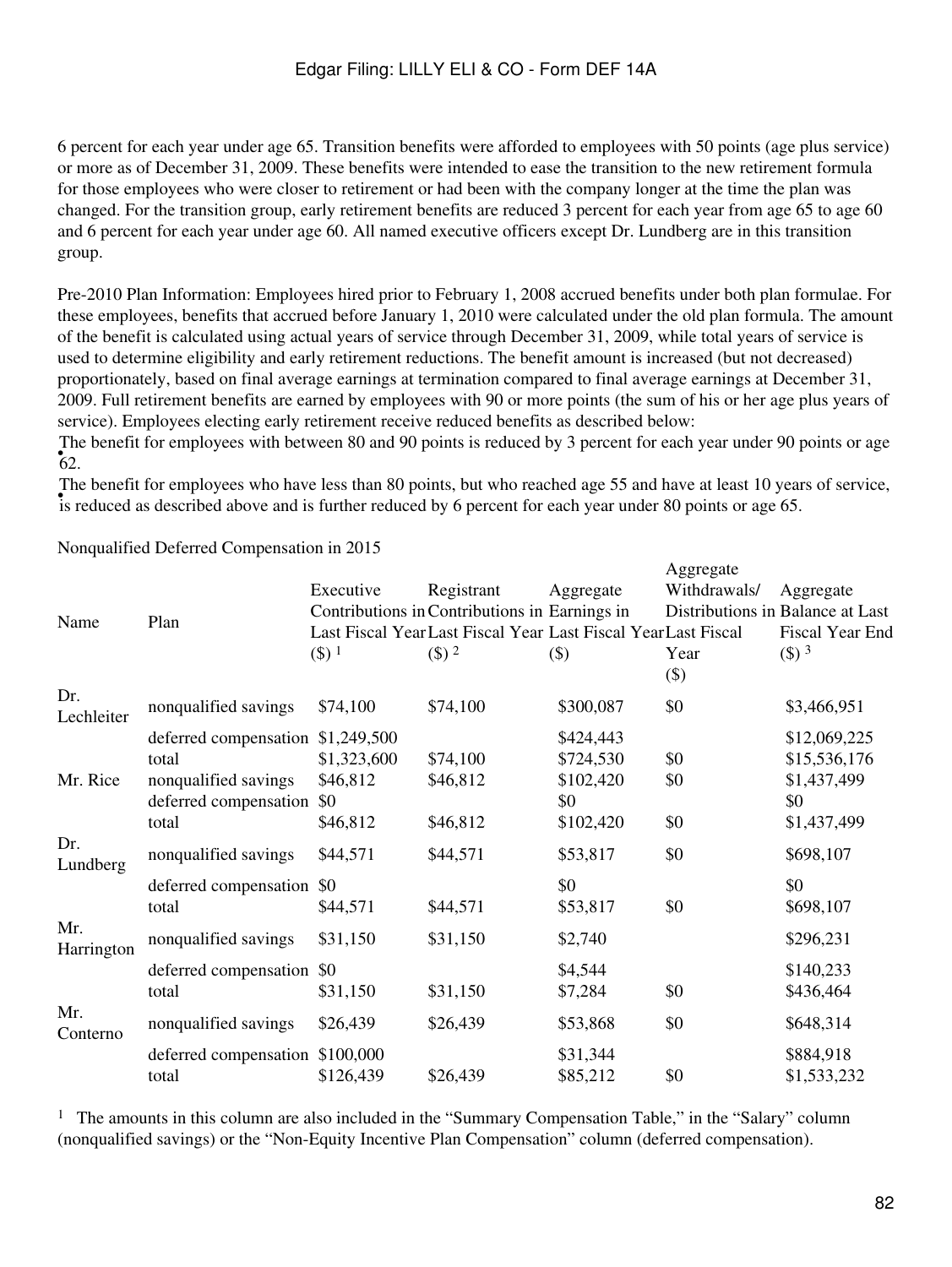<sup>2</sup> The amounts in this column are also included in the "Summary Compensation Table," in the "All Other Compensation" column as a portion of the savings plan match.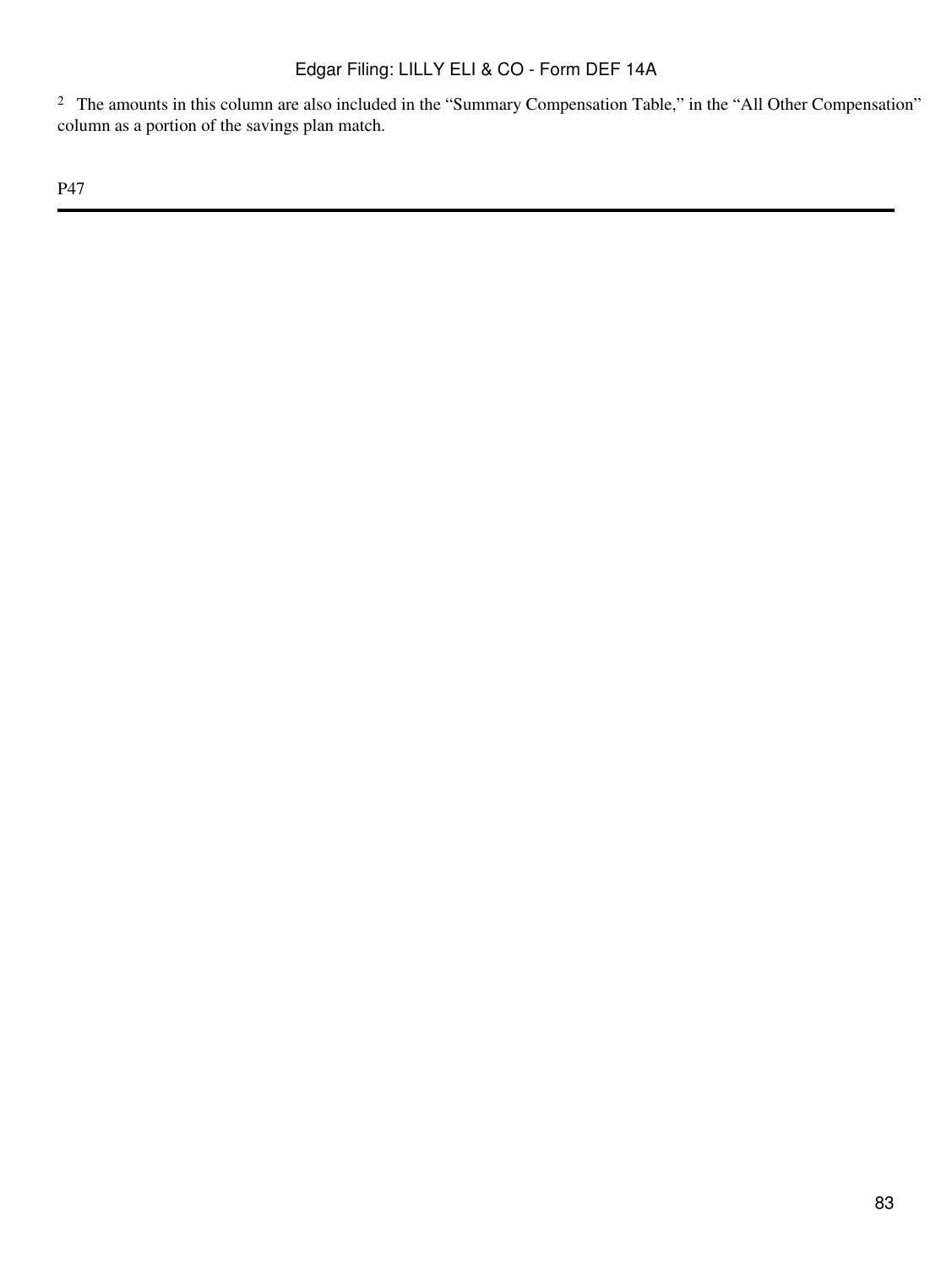| Name           | $2015($ \$) | Previous Years (\$) Total (\$) |              |
|----------------|-------------|--------------------------------|--------------|
| Dr. Lechleiter | \$1,397,700 | \$10,631,831                   | \$12,029,531 |
| Mr. Rice       | \$93,624    | \$705,338                      | \$798,962    |
| Dr. Lundberg   | \$89,142    | \$438,535                      | \$527,677    |
| Mr. Harrington | \$62,300    | \$121,800                      | \$184,100    |
| Mr. Conterno   | \$152,878   | \$452,166                      | \$605,044    |
|                |             |                                |              |

<sup>3</sup> Of the totals in this column, the following amounts have previously been reported in the "Summary Compensation" Table" for this year and for previous years:

The "Nonqualified Deferred Compensation in 2015" table above shows information about two company programs: the nonqualified savings plan and the Deferred Compensation Plan. The nonqualified savings plan is designed to allow each employee to contribute up to 6 percent of his or her base salary, and receive a company match, beyond the contribution limits prescribed by the IRS with regard to 401(k) plans. This plan is administered in the same manner as the 401(k) Plan, with the same participation and investment elections. Executive officers and other U.S. executives may also defer receipt of all or part of their cash compensation under the Deferred Compensation Plan. Amounts deferred by executives under this plan are credited with interest at 120 percent of the applicable federal long-term rate as established the preceding December by the U.S. Treasury Department under Section 1274(d) of the Internal Revenue Code with monthly compounding, which was 3.2 percent for 2015 and is 3.1 percent for 2016. Participants may elect to receive the funds in a lump sum or in up to 10 annual installments following retirement, but may not make withdrawals during their employment, except in the event of hardship as approved by the Compensation Committee. All deferral elections and associated distribution schedules are irrevocable. Both plans are unfunded and subject to forfeiture in the event of bankruptcy.

Payments Upon Termination or Change in Control (as of December 31, 2015)

The following table describes the potential payments and benefits under the company's compensation and benefit plans and arrangements to which the named executive officers would be entitled upon termination of employment. Except for certain terminations following a change in control of the company, as described below, there are no agreements, arrangements, or plans that entitle named executive officers to severance, perquisites, or other enhanced benefits upon termination of their employment. Any agreement to provide such payments or benefits to a terminating executive officer (other than following a change in control) would be at the discretion of the Compensation Committee.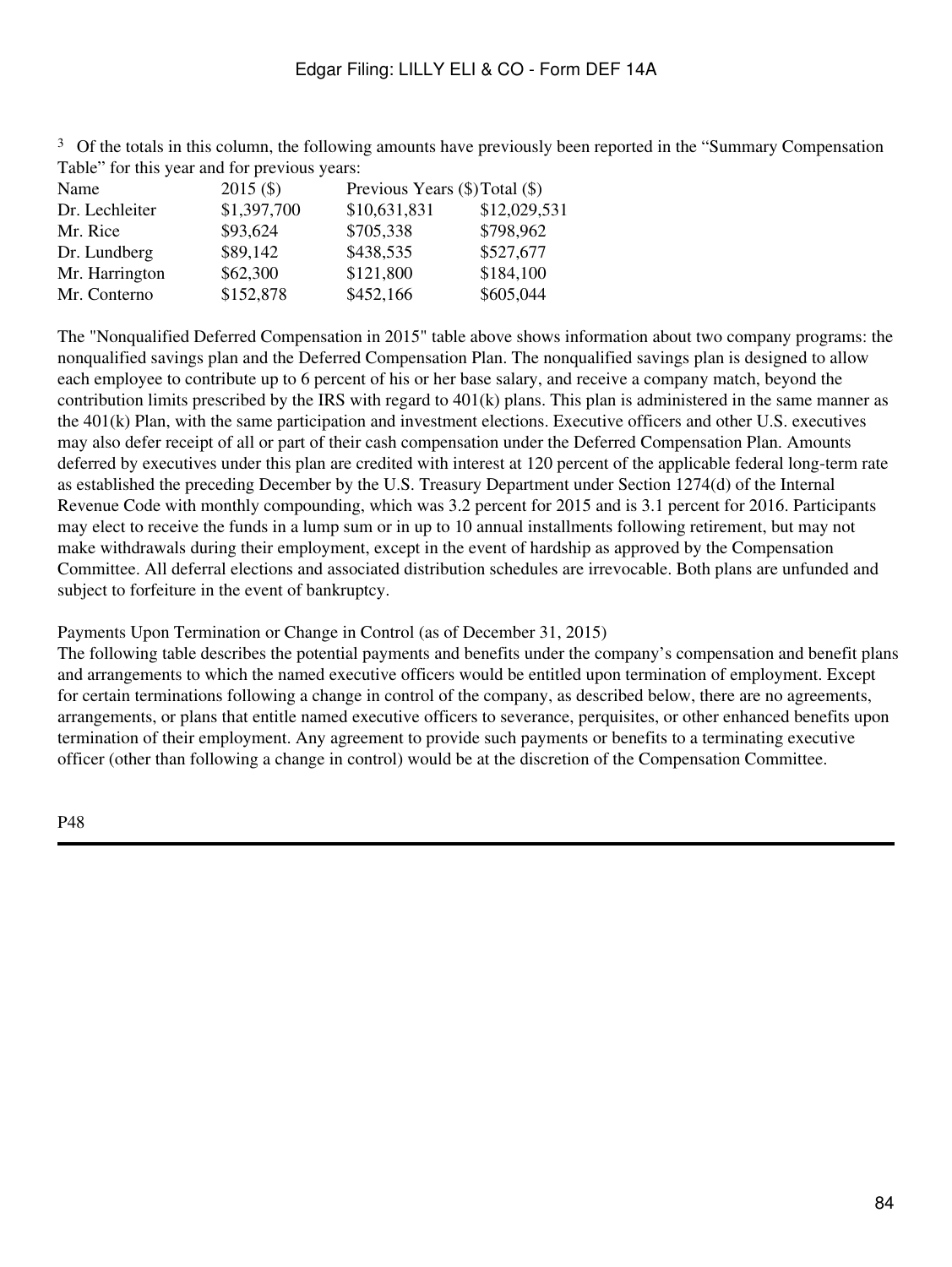|           | Dr. Lechleiter                                                    | Cash<br>Severance<br>Payment <sup>1</sup> | Continuation<br>of Medical / Value of<br>Welfare<br><b>Benefits</b><br>(present<br>value) $2$ | of Equity<br>Awards | Total<br>Acceleration Termination<br><b>Benefits</b> |
|-----------|-------------------------------------------------------------------|-------------------------------------------|-----------------------------------------------------------------------------------------------|---------------------|------------------------------------------------------|
|           | Voluntary retirement                                              | \$0                                       | \$0                                                                                           | \$0                 | \$0                                                  |
| $\bullet$ | Involuntary retirement or<br>termination                          | \$0                                       | \$0                                                                                           | \$0                 | \$0                                                  |
| $\bullet$ | Involuntary or good reason<br>termination after change in control | \$7,500,000\$16,334                       |                                                                                               |                     | \$14,738,376 \$22,254,710                            |
|           | Mr. Rice                                                          |                                           |                                                                                               |                     |                                                      |
| $\bullet$ | Voluntary termination                                             | \$0                                       | \$0                                                                                           | \$0                 | \$0                                                  |
| $\bullet$ | Involuntary retirement or<br>termination                          | \$0                                       | \$0                                                                                           | \$0                 | \$0                                                  |
|           | Involuntary or good reason<br>termination after change in control | \$3,991,140 \$287,391                     |                                                                                               | \$7,234,362         | \$11,512,893                                         |
|           | Dr. Lundberg                                                      |                                           |                                                                                               |                     |                                                      |
| $\bullet$ | Voluntary retirement                                              | \$0                                       | \$0                                                                                           | \$0                 | \$0                                                  |
| $\bullet$ | Involuntary retirement or<br>termination                          | \$0                                       | \$0                                                                                           | \$0                 | \$0                                                  |
| $\bullet$ | Involuntary or good reason<br>termination after change in control | \$3,829,849 \$18,872                      |                                                                                               | \$6,017,402         | \$9,866,123                                          |
|           | Mr. Harrington                                                    |                                           |                                                                                               |                     |                                                      |
| $\bullet$ | Voluntary retirement                                              | \$0                                       | \$0                                                                                           | \$0                 | \$0                                                  |
| $\bullet$ | Involuntary retirement or<br>termination                          | \$0                                       | \$0                                                                                           | \$0                 | \$0                                                  |
| $\bullet$ | Involuntary or good reason<br>termination after change in control | \$2,758,000 \$265,548                     |                                                                                               | \$3,922,532         | \$6,946,080                                          |
|           | Mr. Conterno                                                      |                                           |                                                                                               |                     |                                                      |
| $\bullet$ | Voluntary termination                                             | \$0                                       | \$0                                                                                           | \$0                 | \$0                                                  |
| $\bullet$ | Involuntary retirement or<br>termination                          | \$0                                       | \$0                                                                                           | \$0                 | \$0                                                  |
|           | Involuntary or good reason<br>termination after change in control | \$2,485,718 \$31,739                      |                                                                                               | \$4,305,551         | \$6,823,008                                          |

<sup>1</sup> See "Change-in-Control Severance Pay Plan—Cash Severance Payment" below.

<sup>2</sup> See "Accrued Pay and Regular Retirement Benefits" and "Change-in-Control Severance Pay Plan—Continuation of medical and welfare benefits" below.

Accrued Pay and Regular Retirement Benefits. The amounts shown in the table above do not include certain payments and benefits to the extent they are provided on a non-discriminatory basis to salaried employees generally upon termination of employment. These include:

•accrued salary and vacation pay.

•regular pension benefits under the Retirement Plan and the nonqualified pension plan. See "Retirement Benefits" above. where benefits provided to an O.S. reflects, including reflect medical and definit mist<br>the table above as "Continuation of Medical / Welfare Benefits" are explained below. welfare benefits provided to all U.S. retirees, including retiree medical and dental insurance. The amounts shown in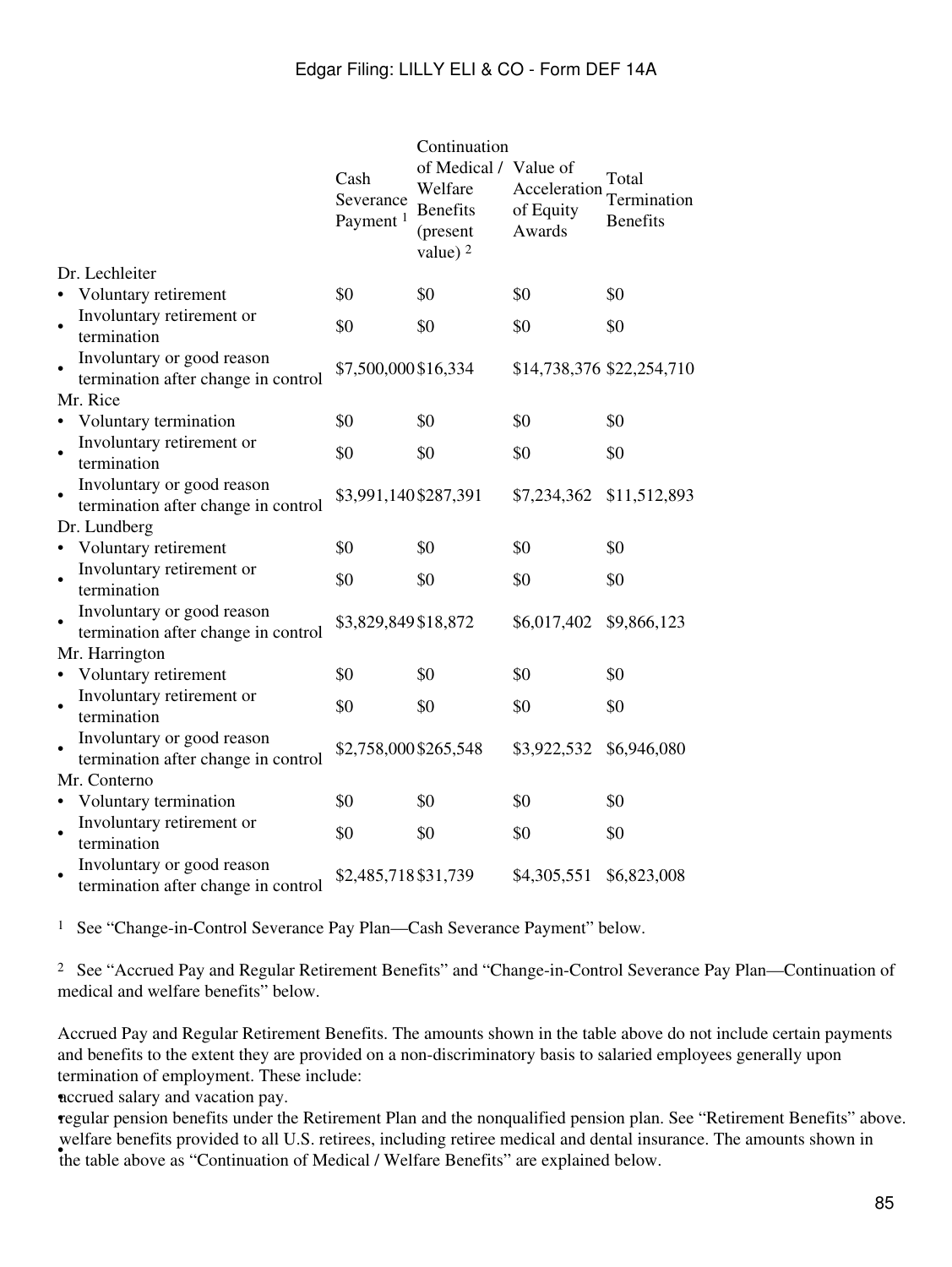Plan. See the narrative following the "Nonqualified Deferred Compensation in 2015" table for information about these distributions of plan balances under the 401(k) Plan, the nonqualified savings plan, and the Deferred Compensation plans.

Deferred Compensation. The amounts shown in the table do not include distributions of plan balances under the deferred compensation plan. Those balances are shown in the "Nonqualified Deferred Compensation in 2015" table.

Death and Disability. A termination of employment due to death or disability does not entitle named executive officers to any payments or benefits that are not available to U.S. salaried employees generally.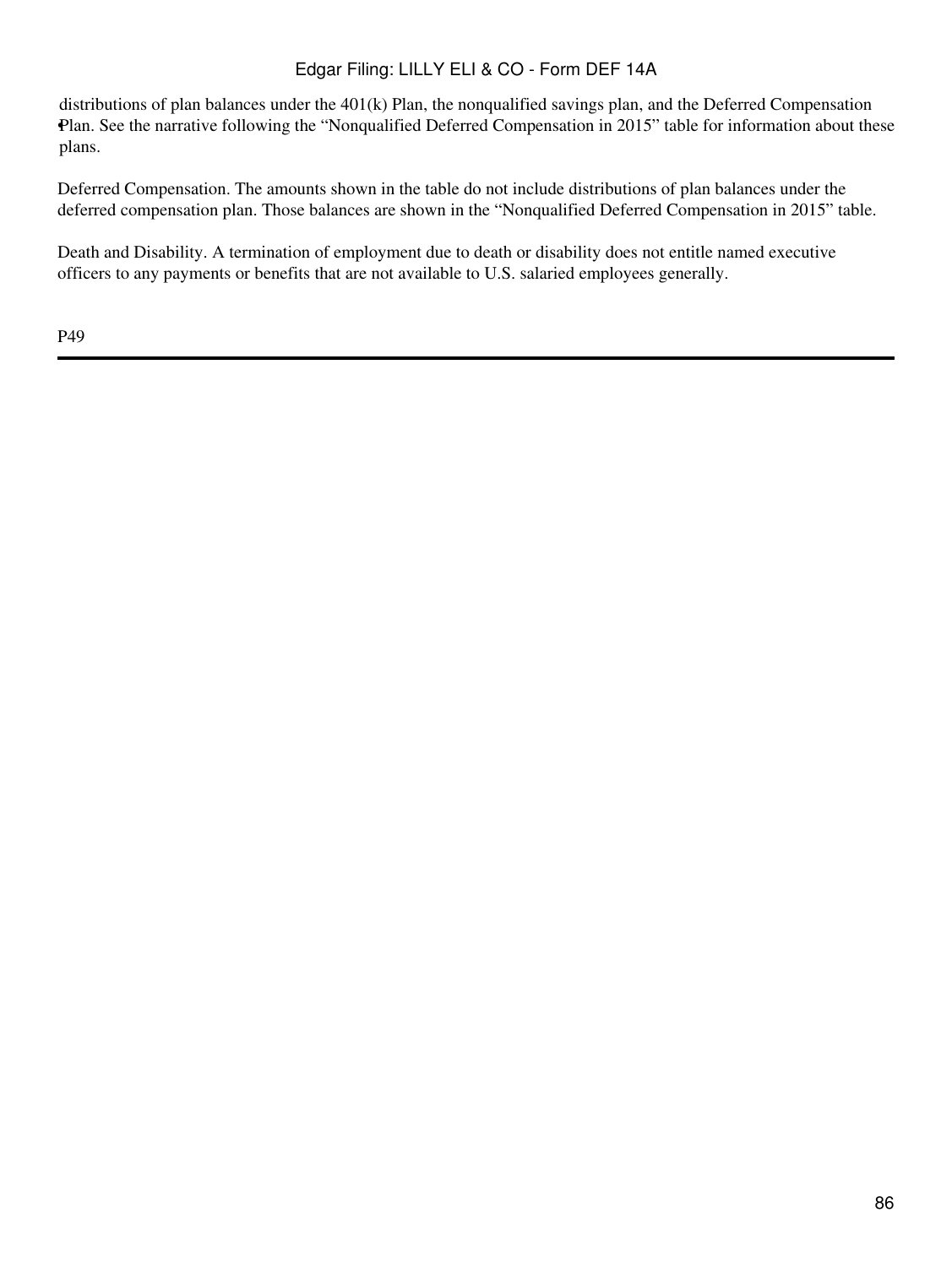Termination for Cause. Executives terminated for cause receive no severance or enhanced benefits and forfeit any unvested equity grants.

Change-in-Control Severance Pay Plan. As described in the CD&A under "Severance Benefits," the company maintains a change-in-control severance pay plan for nearly all employees, including the named executive officers. The change-in-control plan defines a change in control very specifically, but generally the terms include the occurrence of one of the following: (i) acquisition of 20 percent or more of the company's stock; (ii) replacement by the shareholders of one half or more of the Board of Directors; (iii) consummation of a merger, share exchange, or consolidation of the company (other than a transaction that results in the Lilly shareholders prior to the transaction continuing to hold more than 60% of the voting stock of the combined entity); or (iv) liquidation of the company or sale or disposition of all or substantially all of its assets. The amounts shown in the table for "involuntary or good-reason termination after change in control" are based on the following assumptions and plan provisions:

Figuite terminations include an involuntary termination for reasons other than for cause or a voluntary termination by Eligible terminations include an involuntary termination for reasons other than for cause or a voluntar Covered terminations. The table assumes a termination of employment that is eligible for severance under the terms of the plan, based on the named executive officer's compensation, benefits, age, and service credit at December 31, 2015. the executive for good reason, within two years following the change in control.

• demonstrable economic harm to the company; (ii) any act of fraud, dishonesty, or gross misconduct resulting in A termination of an executive officer by the company is for cause if it is for any of the following reasons: (i) the employee's willful and continued refusal to perform, without legal cause, his or her material duties, resulting in significant economic harm or other significant harm to the business reputation of the company; or (iii) conviction of or the entering of a plea of guilty or nolo contendere to a felony.

benefits from the benefit levels in effect immediately prior to the change in control; (v) the failure to grant to the benefit levels in effect immediately prior to the change in control; (v) the failure to grant to the A termination by the executive officer is for good reason if it results from: (i) a material diminution in the nature or status of the executive's position, title, reporting relationship, duties, responsibilities, or authority, or the assignment to him or her of additional responsibilities that materially increase his or her workload; (ii) any reduction in the executive's then-current base salary; (iii) a material reduction in the executive's opportunities to earn incentive bonuses below those in effect for the year prior to the change in control; (iv) a material reduction in the executive's employee executive stock options, stock units, performance shares, or similar incentive rights during each 12-month period following the change in control on the basis of a number of shares or units and all other material terms at least as favorable to the executive as those rights granted to him or her on an annualized average basis for the three-year period immediately prior to the change in control; or (vi) relocation of the executive by more than 50 miles.

Figure two times the executive officer's bonus target for that year under the bonus plan. Cash severance payment. The cash severance payment amounts to two times the executive officer's annual base salary

• active employee medical, dental, life, and long-term disability insurance. Similar actuarial assumptions to those used Continuation of medical and welfare benefits. This amount represents the present value of the change-in-control plan's provision, following a covered termination, of 18 months of continued coverage equivalent to the company's current to calculate incremental pension benefits apply to the calculation for continuation of medical and welfare benefits, with the addition of actual COBRA rates based on current benefit elections.

would pay out based on the change-in-control stock price and be prorated for the portion of the three-year would Acceleration of equity awards. Upon a covered termination, any unvested equity awards would vest and a partial payment of outstanding PAs would be made, reduced to reflect the portion of the performance period worked prior to the change in control. Likewise, in the case of a change in control in which Lilly is not the surviving entity, SVAs performance period elapsed. The amount in this column represents the value of the acceleration of unvested equity grants, prorated for PAs and SVAs that would have been applicable at December 31, 2015.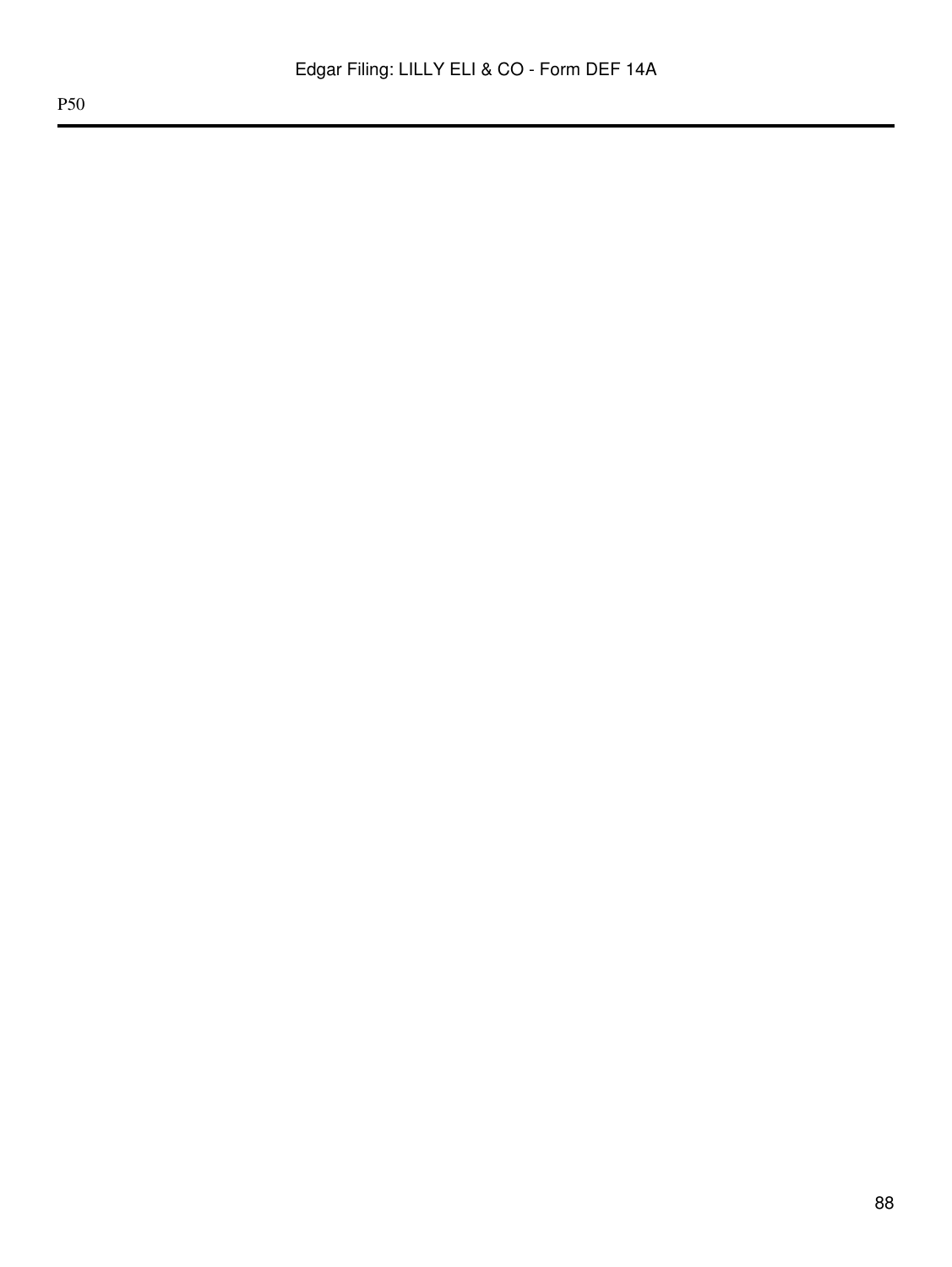• taxes payable by the employee. To reduce the employee's exposure to excise taxes, the employee's change-in-control Excise taxes. Upon a change in control, employees may be subject to certain excise taxes under Section 280G of the Internal Revenue Code. The company does not reimburse the affected employees for those excise taxes or any income benefit may be decreased to maximize the after-tax benefit to the individual.

Payments Upon Change in Control Alone. In general, the change-in-control plan is a "double trigger" plan, meaning payments are made only if the employee suffers a covered termination of employment within two years following the change in control. There are limited exceptions for pro-rata portions of PAs and SVAs, based on performance to the date of the change in control, as noted above under "Acceleration of equity awards."

Compensation Committee Matters

#### Background

Role of the Independent Consultant In Assessing Executive Compensation

The committee has retained Cimi B. Silverberg of Frederic W. Cook & Co., Inc., as its independent compensation consultant. Ms. Silverberg reports directly to the committee. Neither she nor her firm is permitted to have any business or personal relationship with management or the members of the Compensation Committee. The consultant's responsibilities are to:

• reasonableness and appropriateness Review the company's total compensation philosophy, peer group, and target competitive positioning for

•Review the company's executive compensation program and advise the committee of evolving best practices •Provide independent analyses and recommendations to the committee on the CEO's pay •Review draft CD&A and related tables for the proxy statement •Proactively advise the committee on best practices for board governance of executive compensation •Undertake special projects at the request of the committee chair

Ms. Silverberg interacts directly with members of company management only on matters under the committee's oversight and with the knowledge and permission of the committee chair.

#### Role of Executive Officers and Management In Assessing Executive Compensation

With the oversight of the CEO and the senior vice president of human resources and diversity, the company's global compensation group formulates recommendations on compensation philosophy, plan design, and compensation for executive officers (other than the CEO, as noted below). The CEO provides the committee with a performance assessment and compensation recommendation for each of the other executive officers. The committee considers those recommendations with the assistance of its consultant. The CEO and the senior vice president of human resources and diversity attend committee meetings but are not present for executive sessions or for any discussion of their own compensation. Only nonemployee directors and the committee's consultant attend executive sessions.

The CEO does not participate in the formulation or discussion of his pay recommendations and has no prior knowledge of the recommendations that the consultant makes to the committee.

#### Risk Assessment Process

As a part of the company's overall enterprise risk management program, in 2015 the committee reviewed the company's compensation policies and practices and concluded that the programs and practices are not reasonably likely to have a material adverse effect on the company. The committee noted numerous design features of the company's cash and equity incentive programs that reduce the likelihood of inappropriate risk-taking, including, but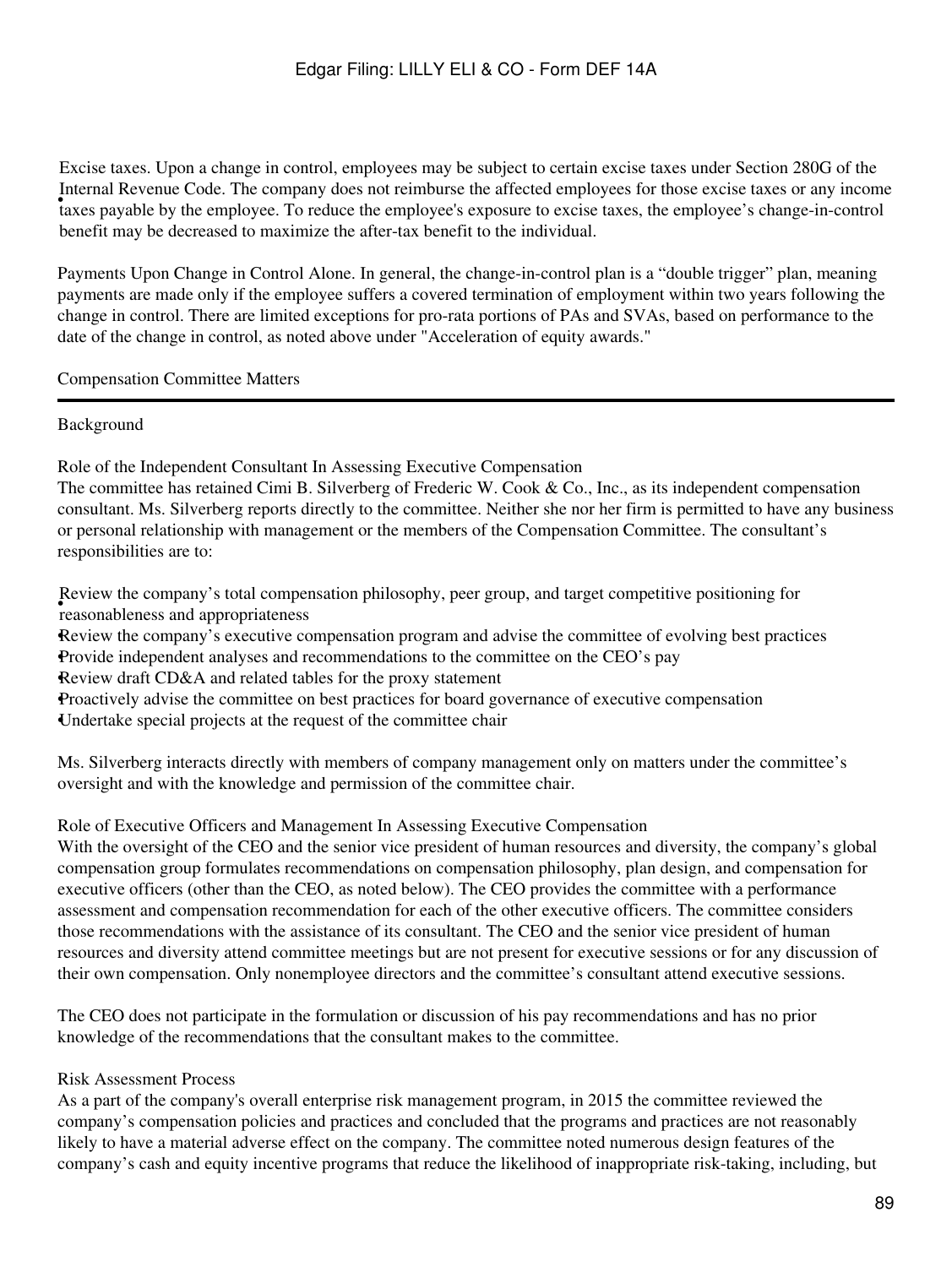not limited to: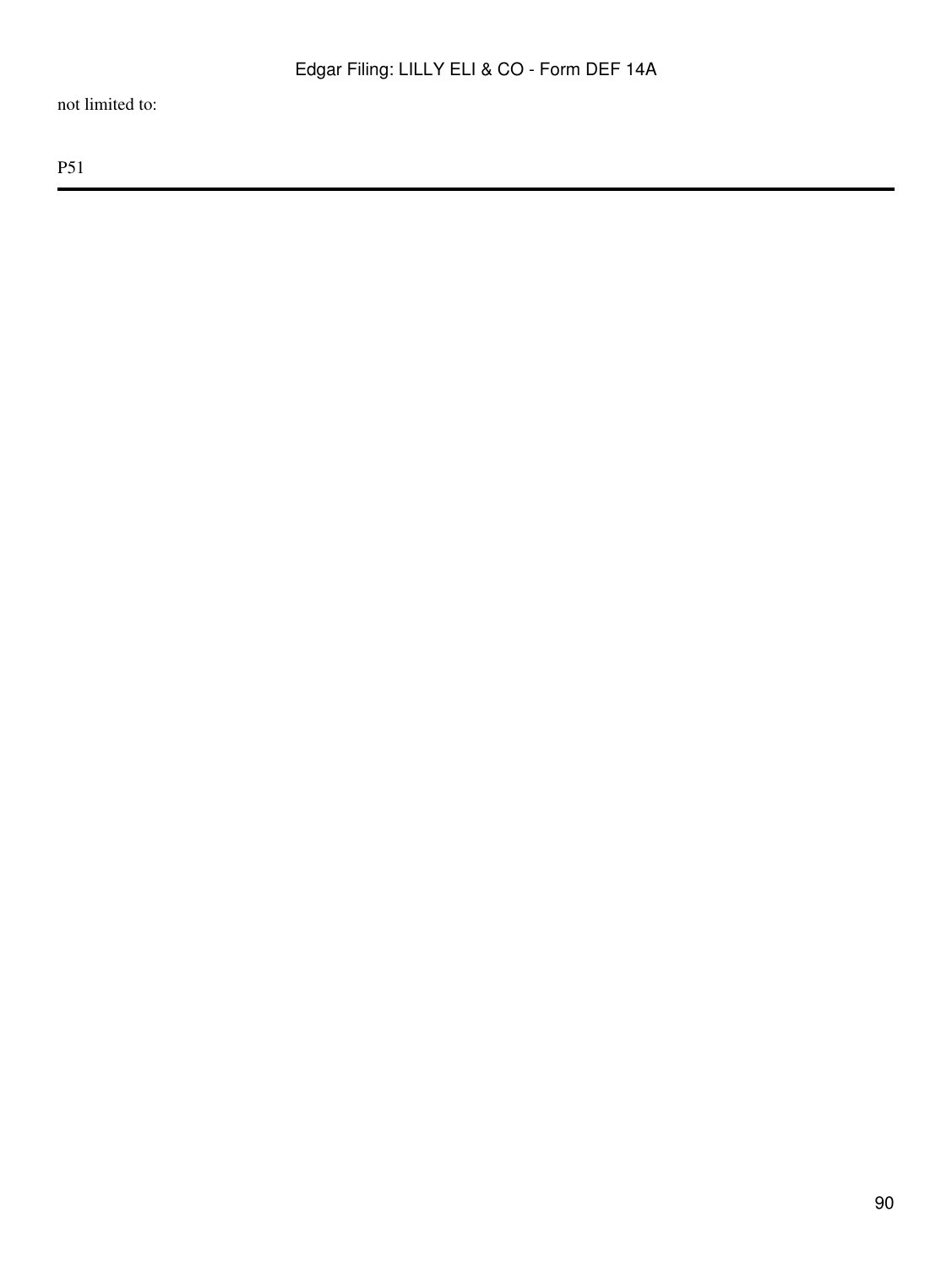•The committee is comprised of independent directors only.

•The committee engages its own independent compensation consultant.

•The committee has downward discretion to lower compensation plan payouts.

•The committee approves all adjustments to financial results that affect compensation calculations.

Different measures and metrics are used across multiple incentive plans which appropriately balance cash/stock,

• fixed/variable pay and short-term/long-term incentives.

Incentive plans have predetermined maximum payouts.

•Performance objectives are challenging but achievable.

• milestones, rather than "cliffs" that might encourage sub-optimal or improper behavior. Programs with operational metrics have a continuum of payout multiples based upon achievement of performance

• consequences can be applied in cases of serious compliance violations. A compensation recovery policy is in place for all members of senior management; negative compensation

•Meaningful share ownership requirements are in place for all members of senior management and the Board.

#### Compensation Committee Report

The Compensation Committee evaluates and establishes compensation for executive officers and oversees the deferred compensation plan, the company's management stock plans, and other management incentive and benefit programs. Management has the primary responsibility for the company's financial statements and reporting process, including the disclosure of executive compensation. With this in mind, the Compensation Committee has reviewed and discussed with management the CD&A above. The committee recommended to the Board of Directors that the CD&A be included in this proxy statement for filing with the SEC.

Compensation Committee Karen N. Horn, Ph.D., Chair Ralph Alvarez Ellen R. Marram Kathi P. Seifert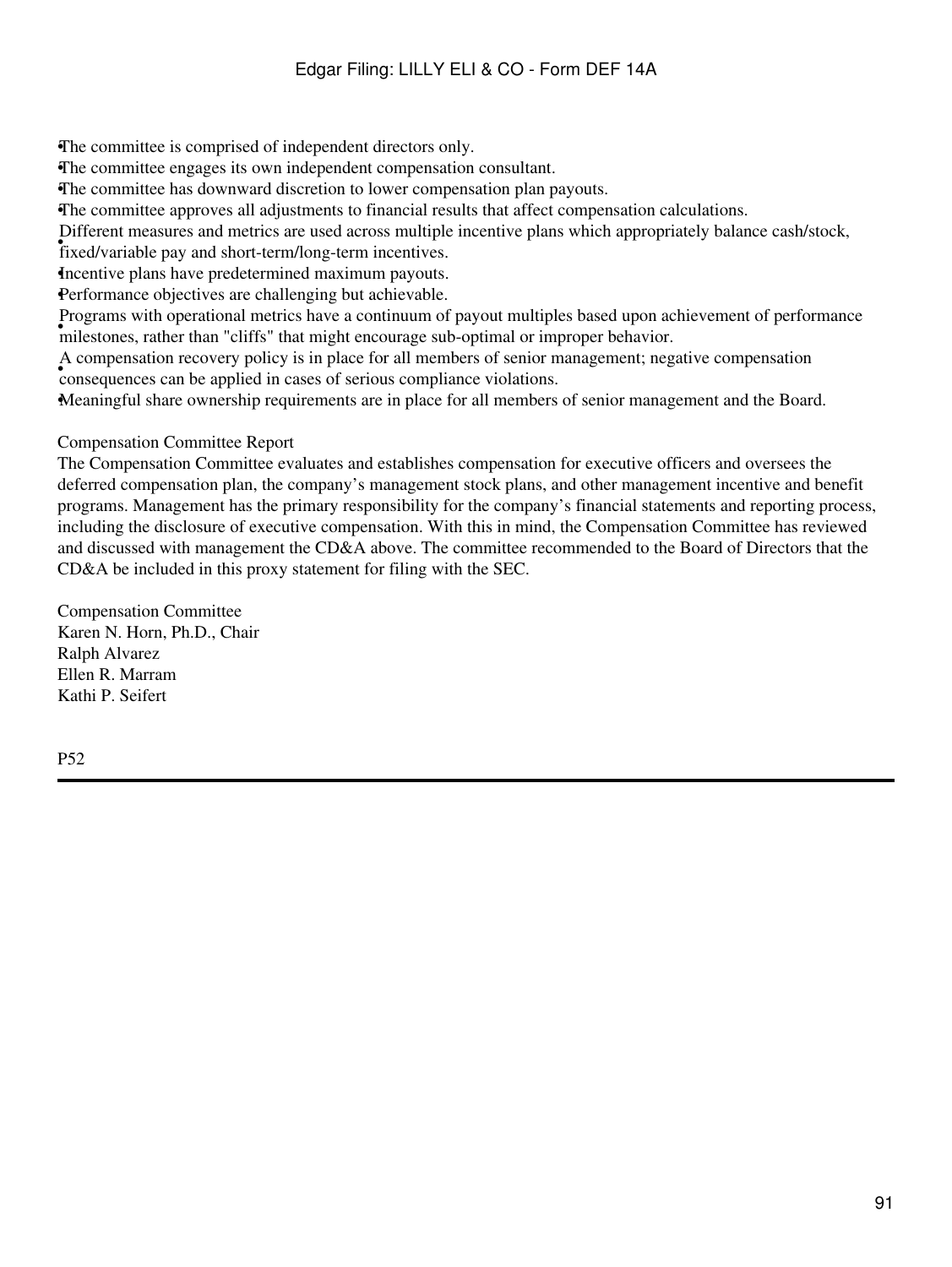#### Audit Matters

#### Item 3. Proposal to Ratify the Appointment of Principal Independent Auditor

#### Audit Committee Oversight of Independent Auditor

The Audit Committee is responsible for the appointment, compensation, retention, and oversight of the independent external auditor, and oversees the process for selecting, reviewing, and evaluating the lead audit partner. Further information regarding the committee's oversight of the independent auditor can be found in the Audit Committee charter, available online at http://investor.lilly.com/governance.cfm, or upon request to the company's corporate secretary.

In connection with the decision regarding whether to re-appoint the independent auditor each year (subject to shareholder ratification), the committee assesses the independent auditor's performance. This assessment examines three primary criteria: (1) the independent auditor's qualifications and experience; (2) the communication and interactions with the auditor over the course of the year; and (3) the auditor's independence, objectivity, and professional skepticism. These criteria are assessed against an internal and an external scorecard, and are discussed with management during a private session, as well as in executive session. The committee also periodically considers whether a rotation of the company's independent auditor is advisable.

Ernst & Young LLP (EY) served as the principal independent auditor for the company in 2015. Based on this year's assessment of EY's performance, the Audit Committee believes that the continued retention of EY to serve as the company's principal independent auditor is in the best interests of the company and its shareholders, and has therefore reappointed the firm of EY as principal independent auditor for the company for 2016. In accordance with the bylaws, this appointment is being submitted to the shareholders for ratification.

Representatives of EY are expected to be present at the annual meeting and will be available to respond to questions. Those representatives will have the opportunity to make a statement if they wish to do so.

Board Recommendation on Item 3

The Board recommends that you vote FOR ratifying the appointment of Ernst & Young LLP as principal independent auditor for 2016.

#### Audit Committee Report

The Audit Committee reviews the company's financial reporting process on behalf of the Board. Management has the primary responsibility for the financial statements and the reporting process, including the systems of internal controls and disclosure controls. In this context, the committee has met and held discussions with management and the independent auditor. Management represented to the committee that the company's consolidated financial statements were prepared in accordance with generally accepted accounting principles (GAAP), and the committee has reviewed and discussed the audited financial statements and related disclosures with management and the independent auditor, including a review of the significant management judgments underlying the financial statements and disclosures.

The independent auditor reports to the Audit Committee, which has sole authority to appoint and to replace the independent auditor.

The committee has discussed with the independent auditor matters required to be discussed with the Audit Committee by the standards of the Public Accounting Oversight Board (PCAOB) and the NYSE, including the quality, not just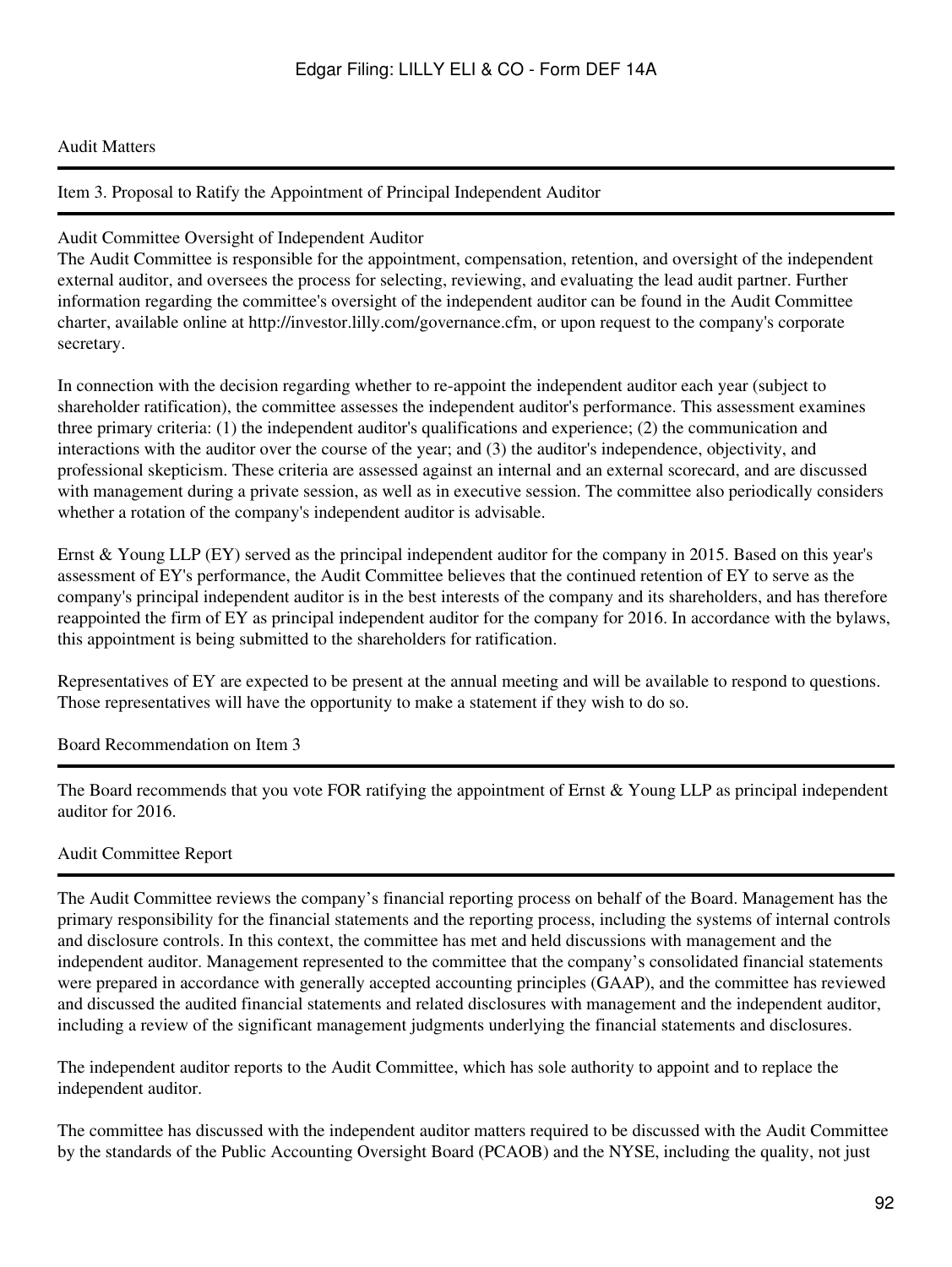the acceptability, of the accounting principles, the reasonableness of significant judgments,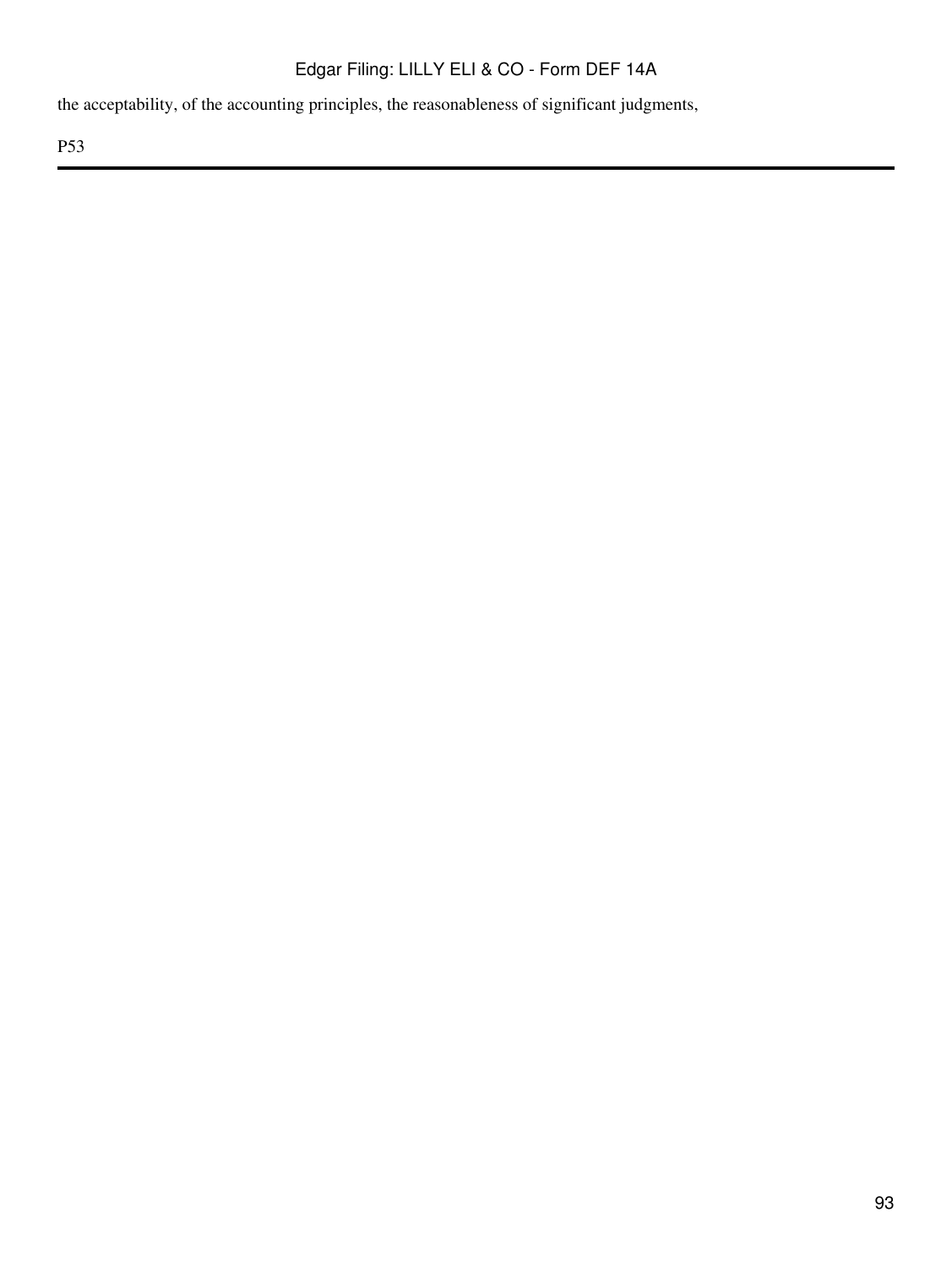and the clarity of the disclosures in the financial statements. In addition, the committee has received the written disclosures and the letter from the independent auditor required by applicable requirements of the PCAOB regarding communications with the Audit Committee concerning independence, and has discussed with the independent auditor the auditor's independence from the company and its management. In concluding that the auditor is independent, the committee determined, among other things, that the nonaudit services provided by EY (as described below) were compatible with its independence. Consistent with the requirements of the Sarbanes-Oxley Act of 2002 (the Sarbanes-Oxley Act), the committee has adopted policies to ensure the independence of the independent auditor, such as prior committee approval of nonaudit services and required audit partner rotation.

The committee discussed with the company's internal and independent auditors the overall scope and plans for their respective audits, including internal control testing under Section 404 of the Sarbanes-Oxley Act. The committee periodically meets with the internal and independent auditors, with and without management present, and in private sessions with members of senior management (such as the chief financial officer and the chief accounting officer) to discuss the results of their examinations, their evaluations of the company's internal controls, and the overall quality of the company's financial reporting. The committee also periodically meets in executive session.

In reliance on the reviews and discussions referred to above, the committee recommended to the Board (and the Board subsequently approved the recommendation) that the audited financial statements be included in the company's annual report on Form 10-K for the year ended December 31, 2015, for filing with the SEC. The committee has also appointed the company's independent auditor, subject to shareholder ratification, for 2016.

Audit Committee Michael L. Eskew, Chair Katherine Baicker, Ph.D. Kathi P. Seifert Jackson P. Tai

•

Services Performed by the Independent Auditor

The Audit Committee preapproves all services performed by the independent auditor, in part to assess whether the provision of such services might impair the auditor's independence. The committee's policy and procedures are as follows:

include internal controls attestation work under Section 404 of the Sarbanes-Oxley Act. The committee may also Audit services: The committee approves the annual audit services engagement and, if necessary, any changes in terms, conditions, and fees resulting from changes in audit scope, company structure, or other matters. Audit services preapprove other audit services, which are those services that only the independent auditor reasonably can provide. performance of the audit of reviews of the financial statements, and that are traditionally performed by the independence of independence of Audit-related services: Audit-related services are assurance and related services that are reasonably related to the performance of the audit or reviews of the financial statements, and that are traditionally performed by the the auditor.

Figure services. The committee beneves that, in appropriate cases, the independent and services, tax planning, and tax advice without impairing the auditor's independence. Tax services: The committee believes that, in appropriate cases, the independent auditor can provide tax compliance

Other services: The committee may approve other services to be provided by the independent auditor if

(i) the services are permissible under SEC and PCAOB rules, (ii) the committee believes the provision of the services would not impair the independence of the auditor, and (iii) management believes that the auditor is the best choice to provide the services.

•Approval process: At the beginning of each audit year, management requests prior committee approval of the annual audit, statutory audits, and quarterly reviews for the upcoming audit year as well as any other services known at that time. Management will also present at that time an estimate of all fees for the upcoming audit year. As specific engagements are identified thereafter, they are brought forward to the committee for approval. To the extent approvals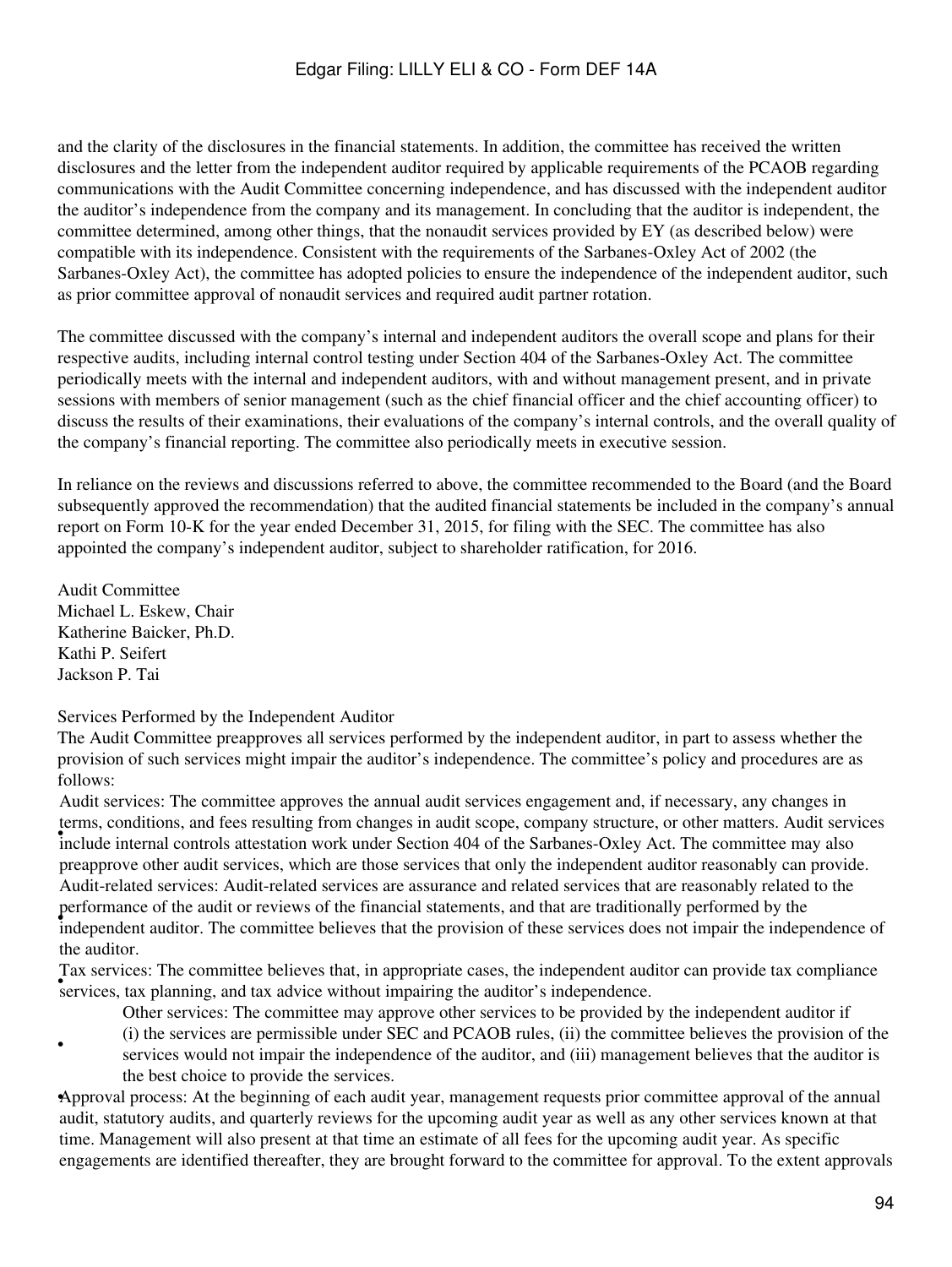are required between regularly scheduled committee meetings, preapproval authority is delegated to the committee chair.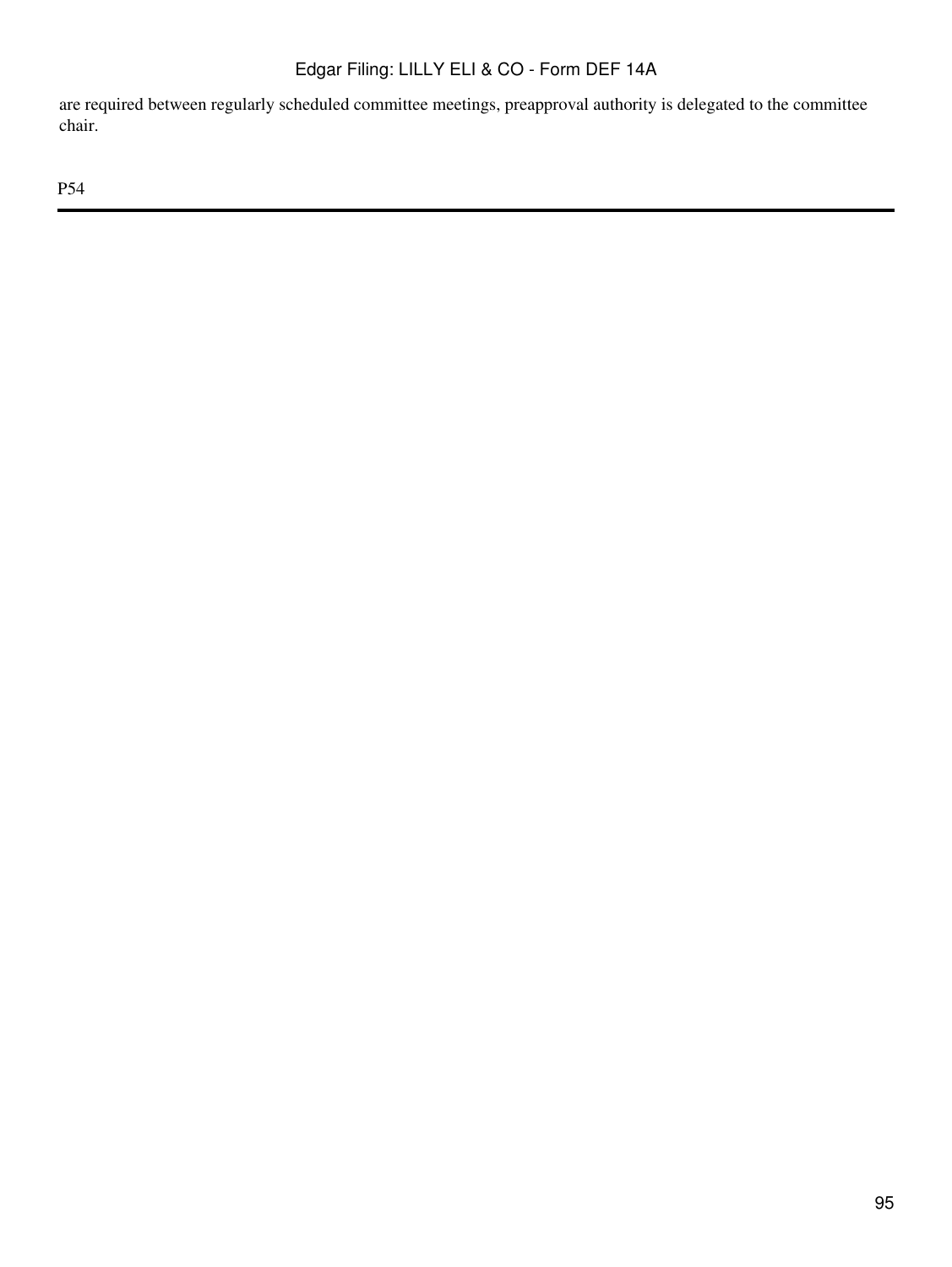For each engagement, management provides the committee with information about the services and fees, sufficiently detailed to allow the committee to make an informed judgment about the nature and scope of the services and the potential for the services to impair the independence of the auditor.

After the end of the audit year, management provides the committee with a summary of the actual fees incurred for the completed audit year.

#### Independent Auditor Fees

The following table shows the fees incurred for services rendered on a worldwide basis by EY in 2015 and 2014. All such services were pre-approved by the committee in accordance with the pre-approval policy.

|                           |                                                                                                                                                  | $2015($ \$<br>millions) millions) | $2014($ \$ |
|---------------------------|--------------------------------------------------------------------------------------------------------------------------------------------------|-----------------------------------|------------|
| <b>Audit Fees</b>         |                                                                                                                                                  |                                   |            |
|                           | Annual audit of consolidated and subsidiary financial statements, including<br>Sarbanes-Oxley 404 attestation                                    | \$13.1                            | \$10.3     |
|                           | Reviews of quarterly financial statements                                                                                                        |                                   |            |
| $\bullet$                 | Other services normally provided by the auditor in connection with statutory<br>and regulatory filings                                           |                                   |            |
| <b>Audit-Related Fees</b> |                                                                                                                                                  |                                   |            |
|                           | Assurance and related services reasonably related to the performance of the<br>audit or reviews of the financial statements                      | \$0.7                             | \$1.3      |
|                           | 2015 and 2014: primarily related to employee benefit plan and<br>other ancillary audits, and due diligence services on potential<br>acquisitions |                                   |            |
| Tax Fees                  |                                                                                                                                                  | \$5.6                             | \$2.3      |
|                           | 2015 and 2014: primarily related to consulting and compliance services                                                                           |                                   |            |
| All Other<br>Fees         |                                                                                                                                                  | \$0.1                             | \$0.1      |
| Total                     | 2015 and 2014: primarily related to consulting and compliance services                                                                           | \$19.5                            | \$14.0     |
|                           |                                                                                                                                                  |                                   |            |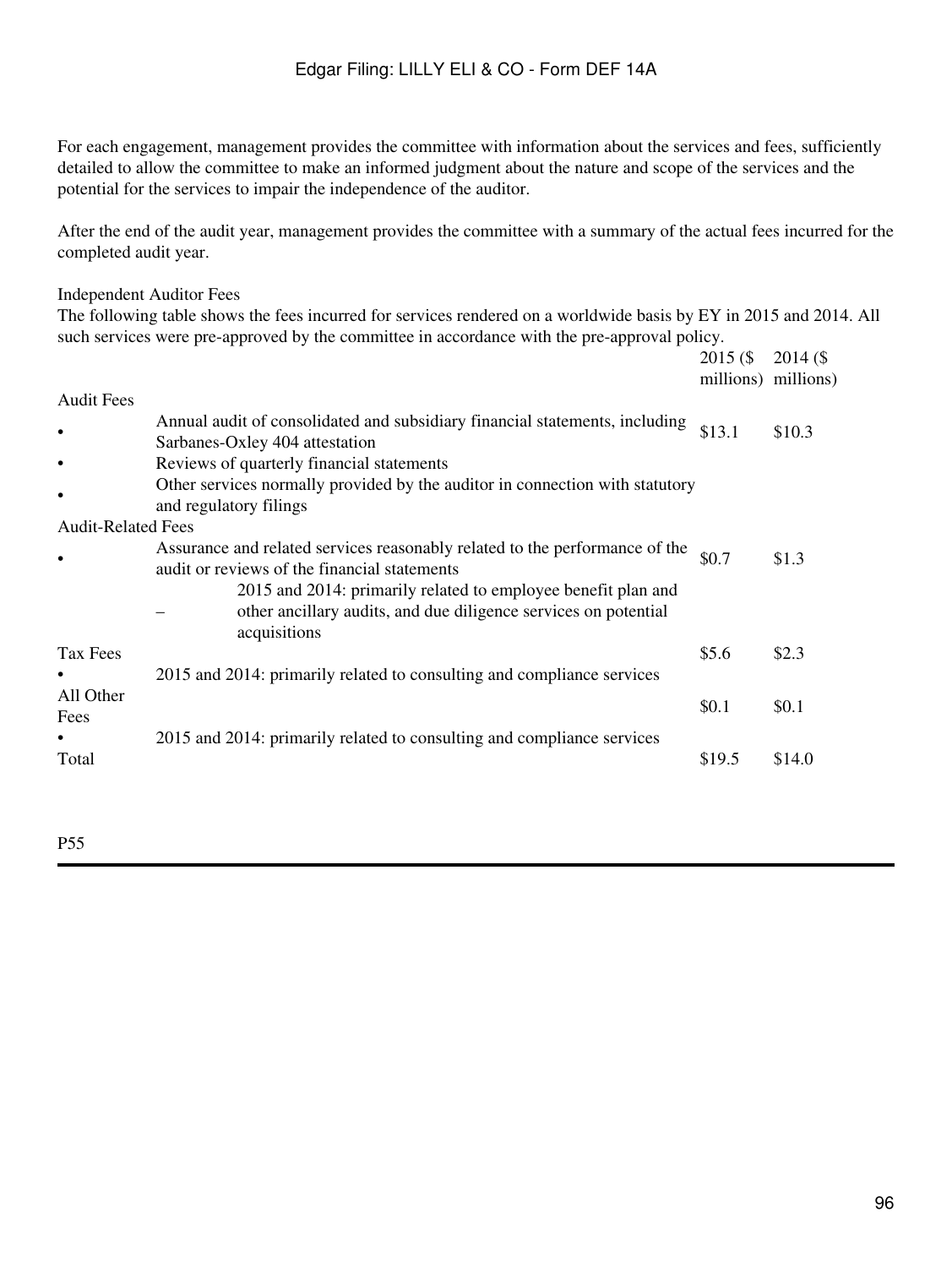#### Shareholder Proposal

Item 4. Proposal Seeking a Report Regarding How We Select the Countries In Which We Operate or Invest

National Center for Public Policy Research, 20 F Street NW, Suite 700, Washington, DC 20001, beneficial owner of approximately 100 shares, has submitted the following proposal:

RESOLVED: The proponent requests the Board review the Company's guidelines for selecting countries/regions for its operations and issue a report, at reasonable expense excluding any proprietary information, to shareholders by December 2016. The report should identify Lilly's criteria for investing in, operating in and withdrawing from high-risk regions.

#### Supporting Statement

If the Company chooses, the review may consider developing guidelines on investing or withdrawing from areas where the government has engaged in systematic human rights violations.

In its review and report, the Company might also consider a congruency analysis between its stated corporate values and Company operations in certain regions, which raises an issue of misalignment with those corporate values, and stating the justification for such exceptions.

For example, our Company bashed a state-level religious freedom law as "bad for Indiana and for business." In doing so, the Company aligned itself with an anti-religious movement that falsely claims religious freedom laws are masks for anti-homosexual bigotry. Yet, the Company has done business in regions where homosexual behavior is actually criminalized. These two positions are incongruous.

Additionally, on its website, the Company boasts about its commitment to women and diversity. However, the Company has done business in Iran where women are treated as second-class citizens. These two positions are incongruous.

The proponent believes that Lilly's record to date demonstrates a gap between its lofty rhetoric and its performance. The requested report would play a role in illuminating and addressing the factors accounting for this gap.

#### Statement in Opposition to Shareholder Proposal

Our vision is to make a significant contribution to humanity by improving global health in the 21st century and creating a sustainable global food supply. We are committed to the goal of making life better for people around the world. For that reason, our products are sold worldwide, in approximately 125 countries, and we have built a global infrastructure to support this business. We manufacture and distribute our products through facilities in the United States (U.S.), Puerto Rico and 14 other countries.

Consistent with our longstanding values of integrity, excellence, and respect for people, in all countries in which we operate, we treat our employees fairly and with respect and follow local labor laws. We believe embracing diversity means understanding, respecting, and valuing differences, and we have taken several steps to ensure that others understand our commitment to diversity and protecting human rights.

Globally, we set strict expectations for our suppliers and vendors relating to human rights. Lilly's Supplier Code of Business Conduct, a publicly available document, sets an expectation that: "We conduct our business activities with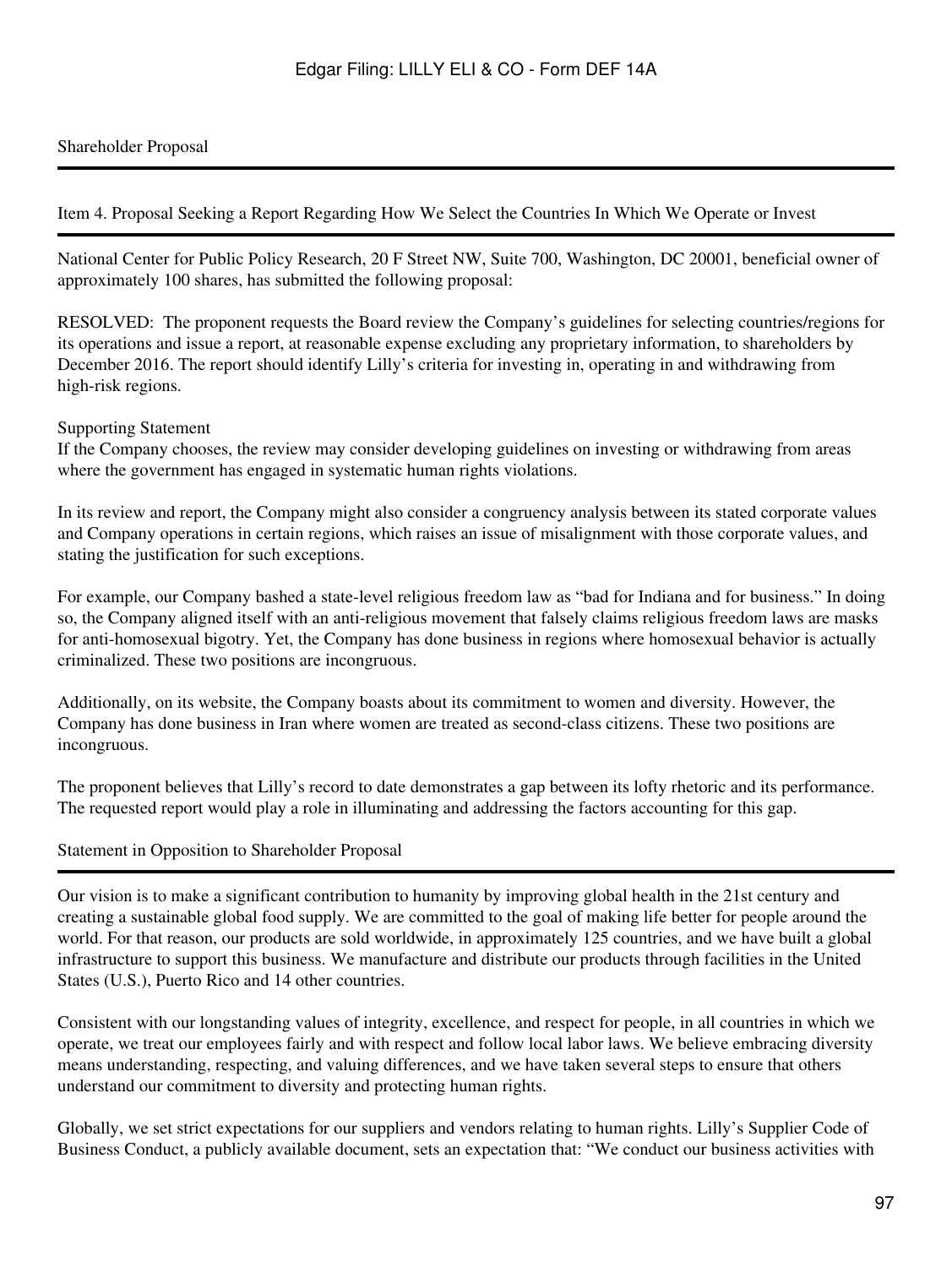respect for people and a commitment to diversity, equal opportunity, and freedom from exposure to improper conduct and discrimination."

Since 2010, Lilly has been a signatory to the United Nations Global Compact (UNGC), a commitment to 10 universally accepted principles in the areas of human rights, labor, the environment, and anti-corruption. Lilly publicly issues an annual Corporate Responsibility report as a Communication on Progress for the UNGC, which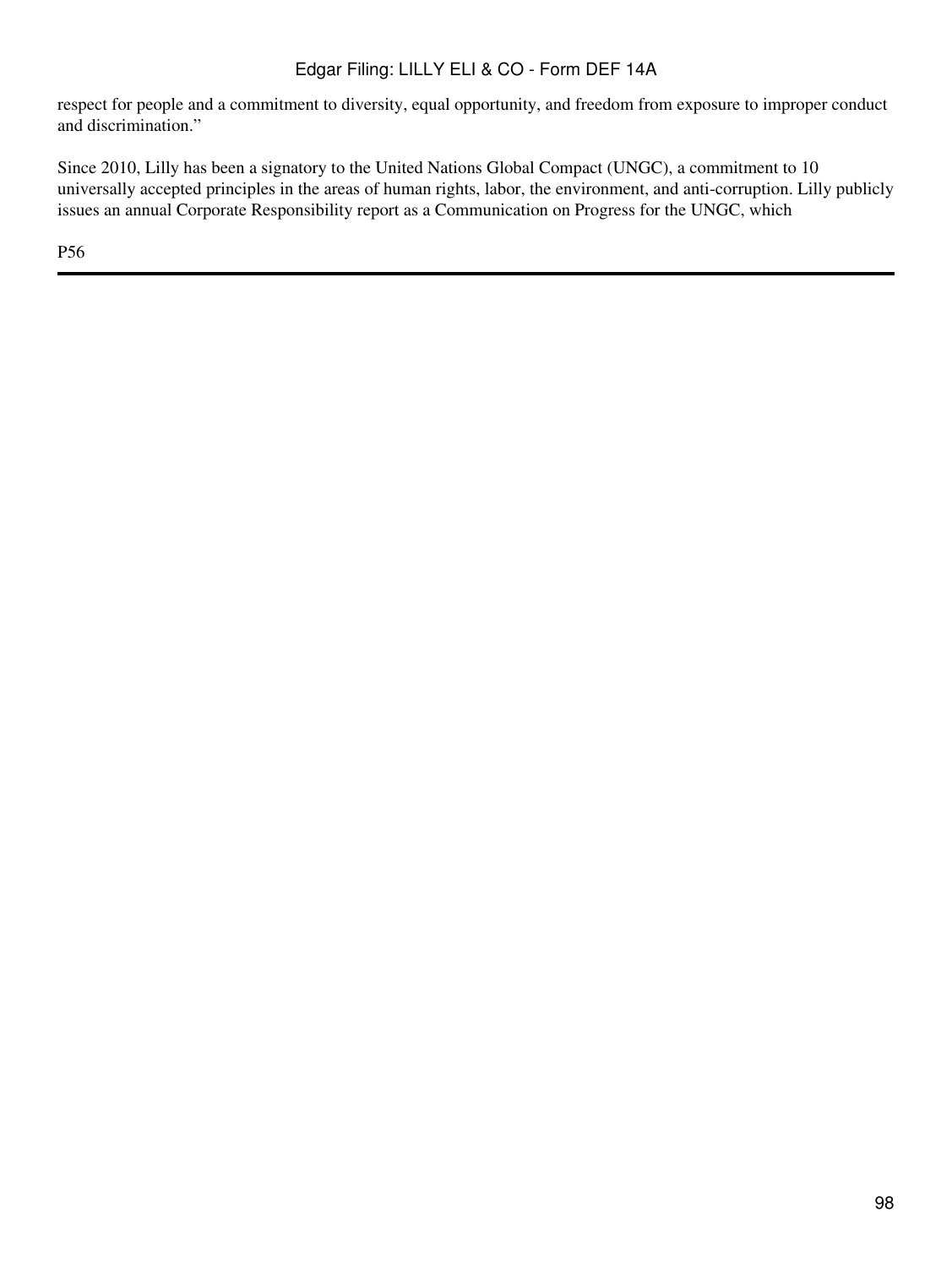includes a section on "Upholding Human Rights throughout the Supply Chain" and outlines our investments in our employees and their well-being. This report also includes information on our diversity initiatives.

As our 2012-2013 Corporate Responsibility report notes: "In mid-2012, Lilly, in conjunction with the other participating companies of PSCI [Pharmaceutical Supply Chain Initiative], began developing baseline supplier questionnaires that address not only compliance with HSE standards, but also human rights and ethics. We also began collaboration with PSCI to conduct joint industry audits of selected suppliers. These on-site audits are aimed at assessing and verifying the adherence of our suppliers to high standards in HSE performance, human rights, and ethics."

This proposal requests that the Board review our guidelines for selecting countries/regions for our operations and that we issue a report outlining criteria for operating in high-risk regions. Given our publicly stated commitments to global health, diversity and inclusion, and human rights, we do not believe this report would provide new meaningful information for the company or its shareholders.

Board Recommendation on Item 4

The Board recommends that you vote AGAINST this proposal.

Other Information

Meeting and Voting Logistics

Additional items of business

We do not expect any items of business other than those above because the deadline for shareholder proposals and nominations has passed. Nonetheless, if necessary, the accompanying proxy gives discretionary authority to the persons named on the proxy with respect to any other matters that might be brought before the meeting. Those persons intend to vote that proxy in accordance with their best judgment.

Voting

Shareholders as of the close of business on February 26, 2016 (the record date) may vote at the annual meeting. You have one vote for each share of common stock you held on the record date, including shares: held directly in your name as the shareholder of record held for you in an account with a broker, bank, or other nominee attributed to your account in the  $401(k)$  plan.

You may vote your shares in person at the meeting. However, we encourage you to vote by mail, by telephone, or on the Internet even if you plan to attend the meeting.

Required vote

Below are the vote requirements for the various proposals:

The rive nominees for director will be effected if the votes cast for the nominee of nominee. The five nominees for director will be elected if the votes cast for the nominee exceed the votes cast against the

• proposal: The following items of business will be approved if the votes cast for the proposal exceed those cast against the

•advisory approval of executive compensation;

ratification of the appointment of principal independent auditor; and

•shareholder proposal seeking a report regarding how we select the countries in which we operate.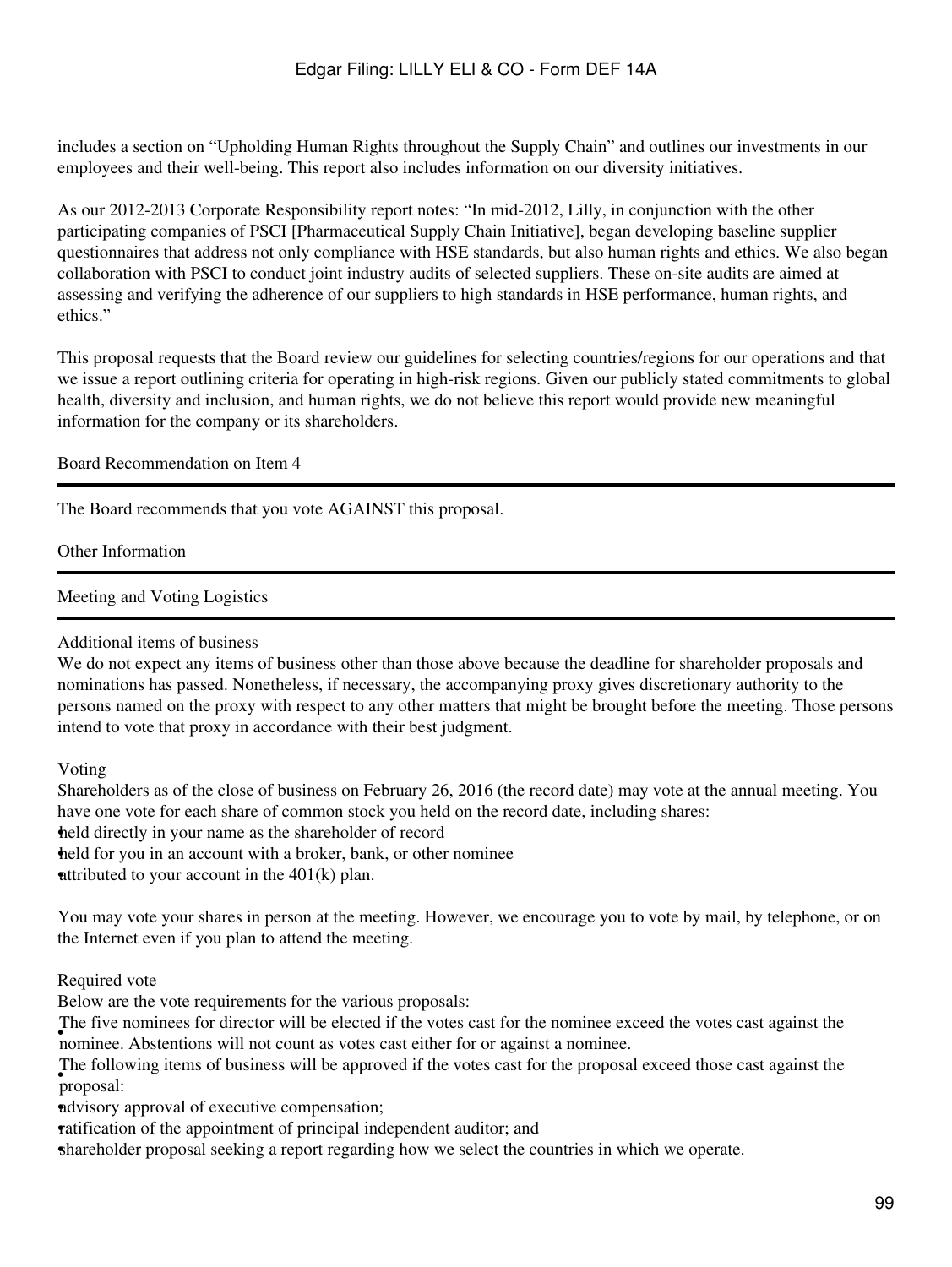Abstentions will not be counted either for or against these proposals.

Quorum

A majority of the outstanding shares, present or represented by proxy, constitutes a quorum for the annual meeting. As of the record date, 1,104,492,346 shares of company common stock were issued and outstanding.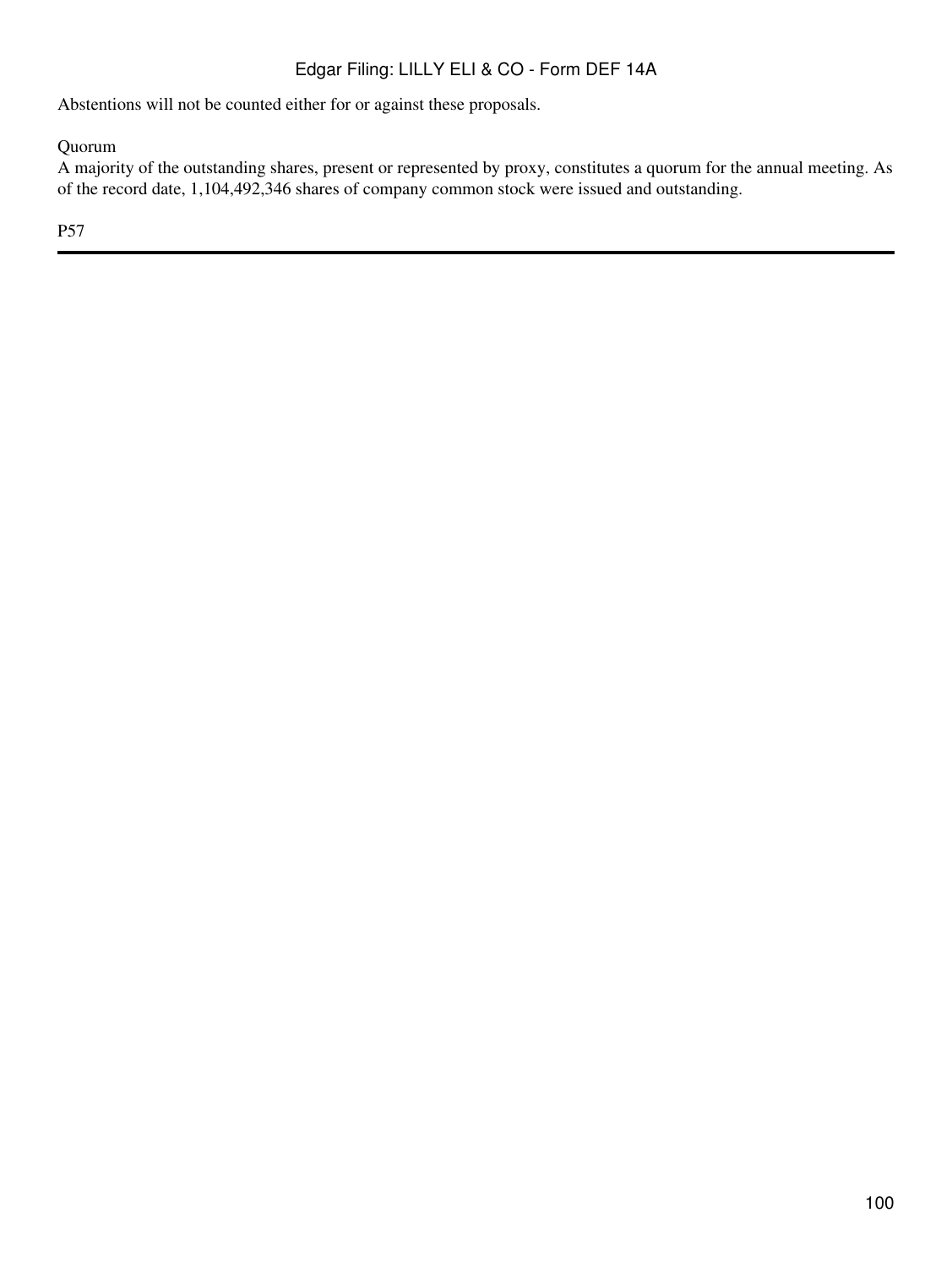### Voting by proxy

If you are a shareholder of record, you may vote your proxy by any one of the following methods:

On the Internet. You may vote online at www.proxyvote.com. Follow the instructions on your proxy card or notice.

 $8 \text{ m}$  if you received these materials electronically, follow the instructions in the e-mail message that notified you of their  $8 \text{ m}$  is the later of the later of the later of the later of the later of the later of t availability. Voting on the Internet has the same effect as voting by mail. If you vote on the Internet, do not return your proxy card.

) on your proxy card of honce. If you received these materials electromeany, rollow the instructions in the c manner of the same effect as voting by mail. If you vote By telephone. Shareholders in the U.S., Puerto Rico, and Canada may vote by telephone by following the instructions on your proxy card or notice. If you received these materials electronically, follow the instructions in the e-mail

by telephone, do not return your proxy card.

By mail. Sign and date each proxy card you receive and return it in the prepaid envelope. Sign your name exactly as it appears on the proxy. If you are signing in a representative capacity (for example, as an attorney-in-fact, executor, administrator, guardian, trustee, or the officer or agent of a corporation or partnership), please indicate your name

\* and your title or capacity. If the stock is held in custody for a minor (for example, under the Uniform Transfers to Minors Act), the custodian should sign, not the minor. If the stock is held in joint ownership, one owner may sign on behalf of all owners. If you return your signed proxy but do not indicate your voting preferences, we will vote on your behalf with the Board's recommendations.

If you did not receive a proxy card in the materials you received from the company and you wish to vote by mail rather than by telephone or on the Internet, you may request a paper copy of these materials and a proxy card by calling 855-731-6026 (toll free) or 317-433-5112. If you received a notice or an e-mail message notifying you of the electronic availability of these materials, please provide the control number, along with your name and mailing address.

You have the right to revoke your proxy at any time before the meeting by (i) notifying the company's secretary in writing, or (ii) delivering a later-dated proxy via the Internet, by mail, or by telephone. If you are a shareholder of record, you may also revoke your proxy by voting in person at the meeting.

# Voting shares held by a broker

If your shares are held by a broker, the broker will ask you how you want your shares to be voted. You may instruct your broker or other nominee to vote your shares by following instructions that the broker or nominee provides to you. Most brokers offer voting by mail, by telephone, and on the Internet.

If you give the broker instructions, your shares will be voted as you direct. If you do not give instructions, one of two things can happen, depending on the type of proposal. For the ratification of the auditor, the broker may vote your shares in its discretion. For all other proposals, the broker may not vote your shares at all.

# Voting shares held in the 401(k) plan

You may instruct the plan trustee on how to vote your shares in the 401(k) plan via the Internet, by mail, or by telephone as described above, except that, if you vote by mail, the card that you use will be a voting instruction form rather than a proxy card.

In addition, unless you decline, your vote will apply to a proportionate number of other shares held by participants in the 401(k) plan for which voting directions are not received (except for a small number of shares from a prior stock ownership plan, which can be voted only on the directions of the participants to whose accounts the shares are credited).

All participants are named fiduciaries under the terms of the 401(k) plan and under the Employee Retirement Income Security Act (ERISA) for the limited purpose of voting shares credited to their accounts and the portion of undirected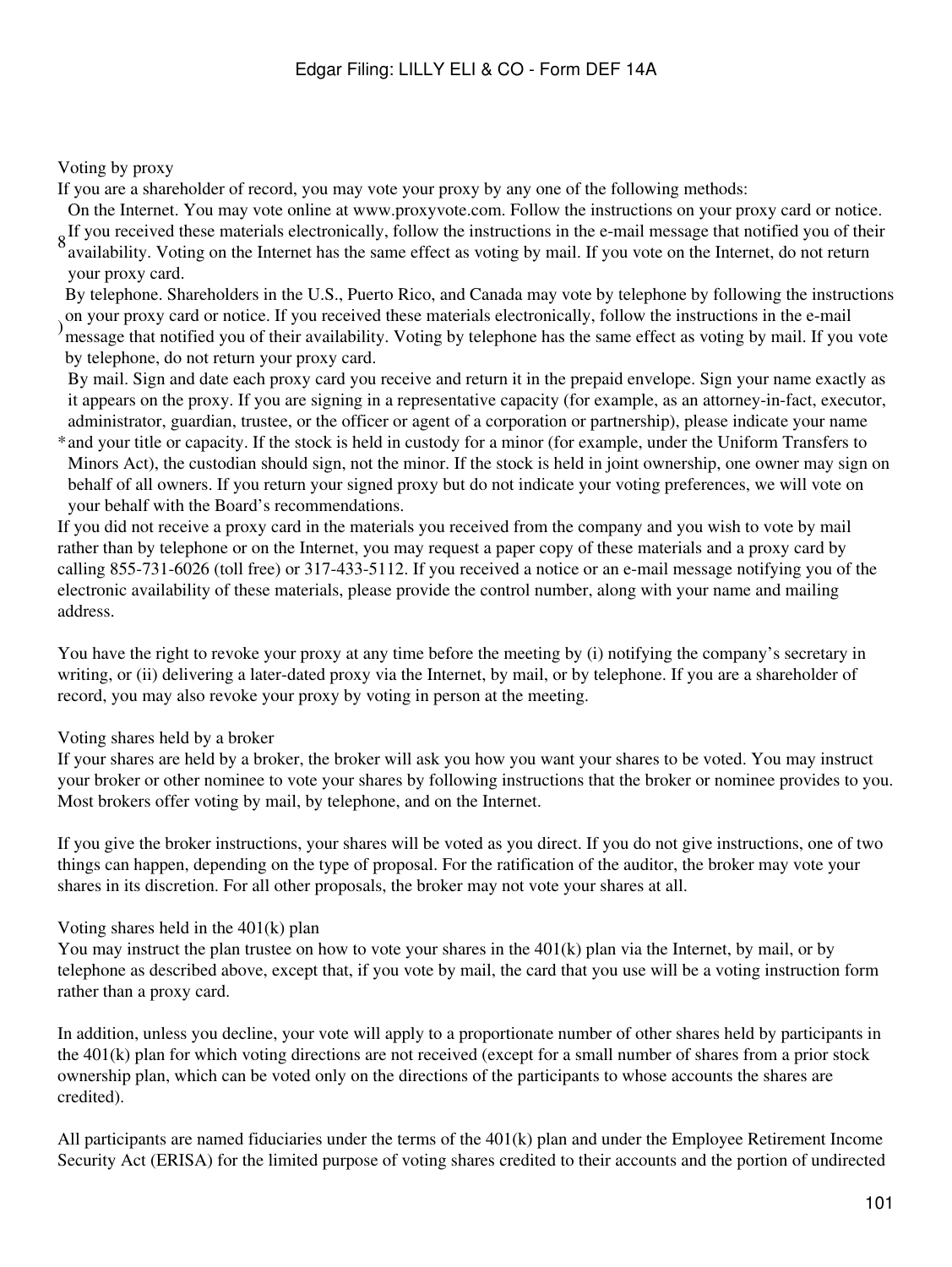shares to which their vote applies. Under ERISA, fiduciaries are required to act prudently in making voting decisions.

If you do not want to have your vote applied to the undirected shares, you must so indicate when you vote. Otherwise, the trustee will automatically apply your voting preferences to the undirected shares proportionally with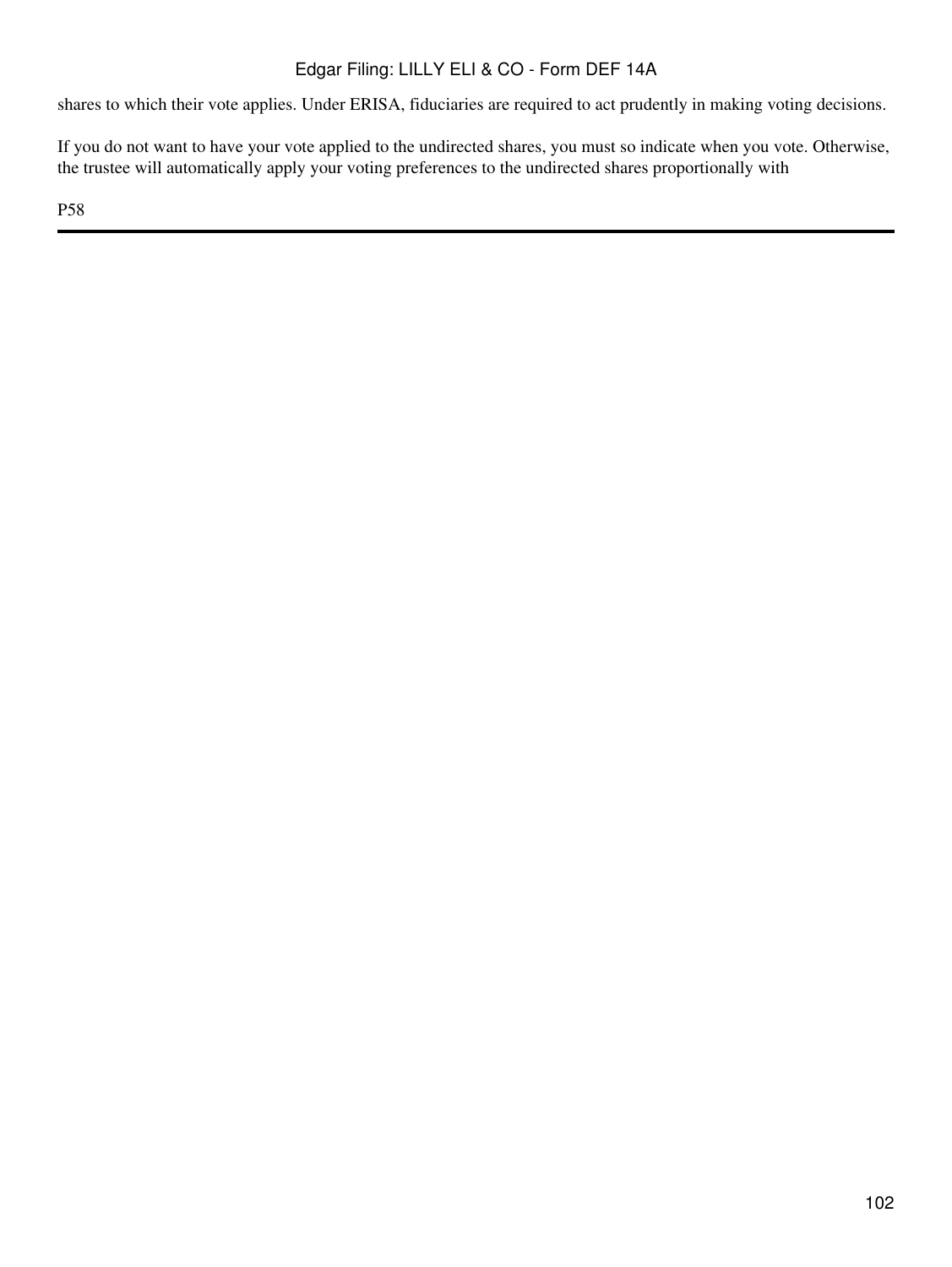all other participants who elected to have their votes applied in this manner.

If you do not vote, your shares will be voted by other plan participants who have elected to have their voting preferences applied proportionally to all shares for which voting instructions are not otherwise received.

#### Proxy cards and notices

If you received more than one proxy card, notice, or e-mail related to proxy materials, you hold shares in more than one account. To ensure that all your shares are voted, sign and return each card. Alternatively, if you vote by telephone or on the Internet, you will need to vote once for each proxy card, notice, or e-mail you receive. If you do not receive a proxy card, you may have elected to receive your proxy statement electronically, in which case you should have received an e-mail with directions on how to access the proxy statement and how to vote your shares. If you wish to request a paper copy of these materials and a proxy card, please call 855-731-6026 (toll free) or 317-433-5112.

#### Vote tabulation

Votes are tabulated by an independent inspector of election, IVS Associates, Inc.

#### Attending the annual meeting

Attendance at the meeting will be limited to shareholders of record, those holding proxies from shareholders of record, and invited guests from the media and financial community. All shareholders of record as of the record date may attend by presenting the admission ticket that appears at the end of this proxy statement. Please fill it out and bring it with you to the meeting. The meeting will be held at the Lilly Center Auditorium. Please use the Lilly Center entrance to the south of the fountain at the intersection of Delaware and McCarty streets. You will need to pass through security, including a metal detector. Present your ticket to an usher at the meeting.

Parking will be available on a first-come, first-served basis in the garage indicated on the map at the end of this report. If you have questions about admittance or parking, you may call 855-731-6026 (toll free) or 317-433-5112 (prior to the annual meeting).

The 2017 annual meeting The company's 2017 annual meeting is currently scheduled for May 1, 2017. Other Matters

#### Householding

We have adopted a procedure approved by the SEC called "householding." Under the householding procedure, certain shareholders, whether they own registered shares or shares in street name, who have the same address will receive only one set of proxy materials, unless one or more of the shareholders at that address has previously notified us that they want to receive separate copies. Each 401(k) Plan participant will continue to receive a copy of all of the proxy materials. Regardless of how you own your shares, if you received a single set of proxy materials as a result of householding, and one or more shareholders at your address would like to have separate copies of these materials with respect the meeting or in the future, please contact Broadridge Financial Solutions, Inc. at 1-866-540-7095.

#### Other information regarding the company's proxy solicitation

We will pay all expenses in connection with our solicitation of proxies. We will pay brokers, nominees, fiduciaries, or other custodians their reasonable expenses for sending proxy material to and obtaining instructions from persons for whom they hold stock of the company. We expect to solicit proxies primarily by mail, and email, but directors, officers, and other employees of the company may also solicit in person or by telephone, fax, or email. We have retained Georgeson LLC to assist in the distribution and solicitation of proxies. Georgeson may solicit proxies by personal interview, telephone, fax, mail, and email. We expect that the fee for those services will not exceed \$17,500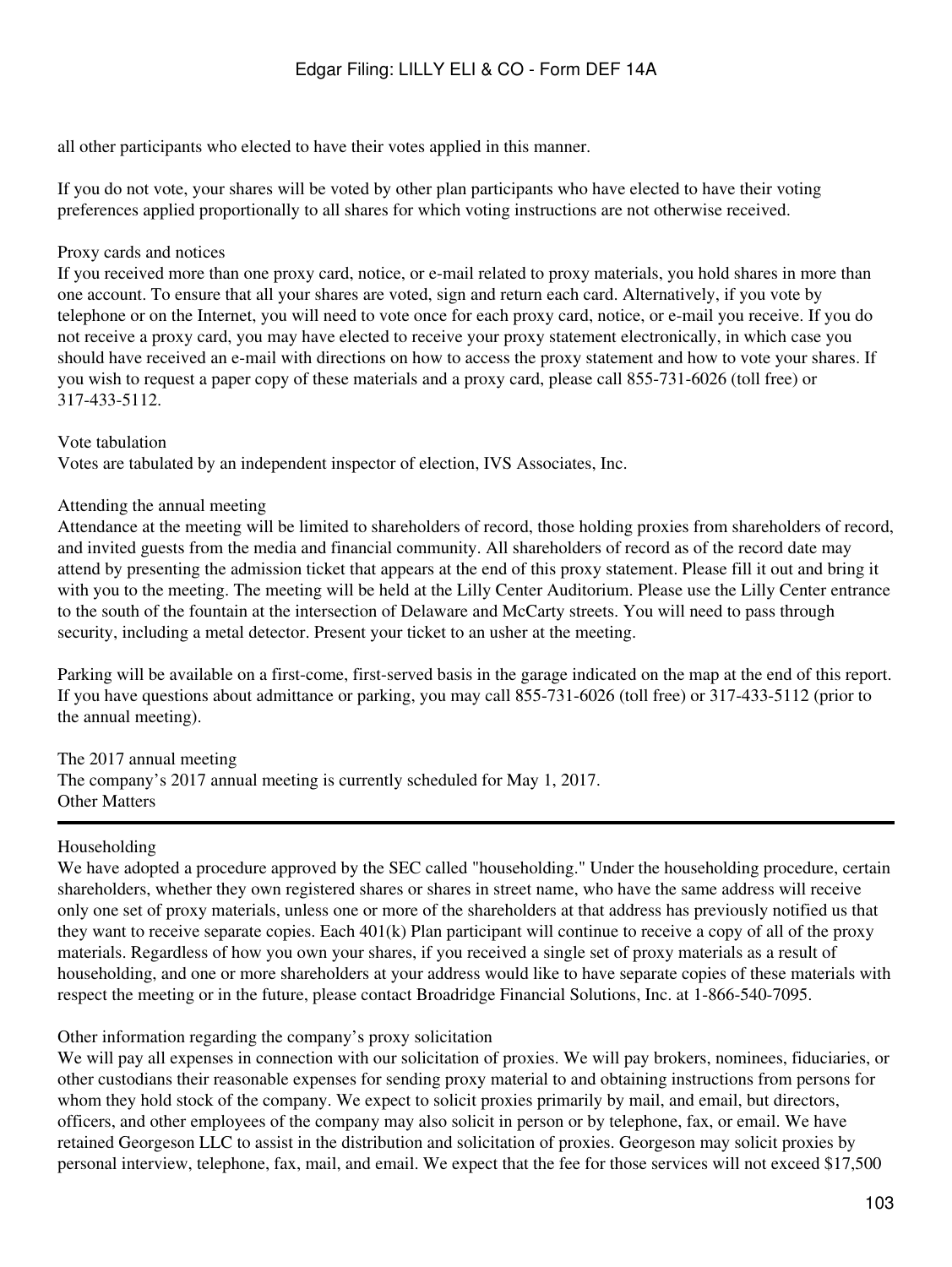plus reimbursement of customary out-of-pocket expenses.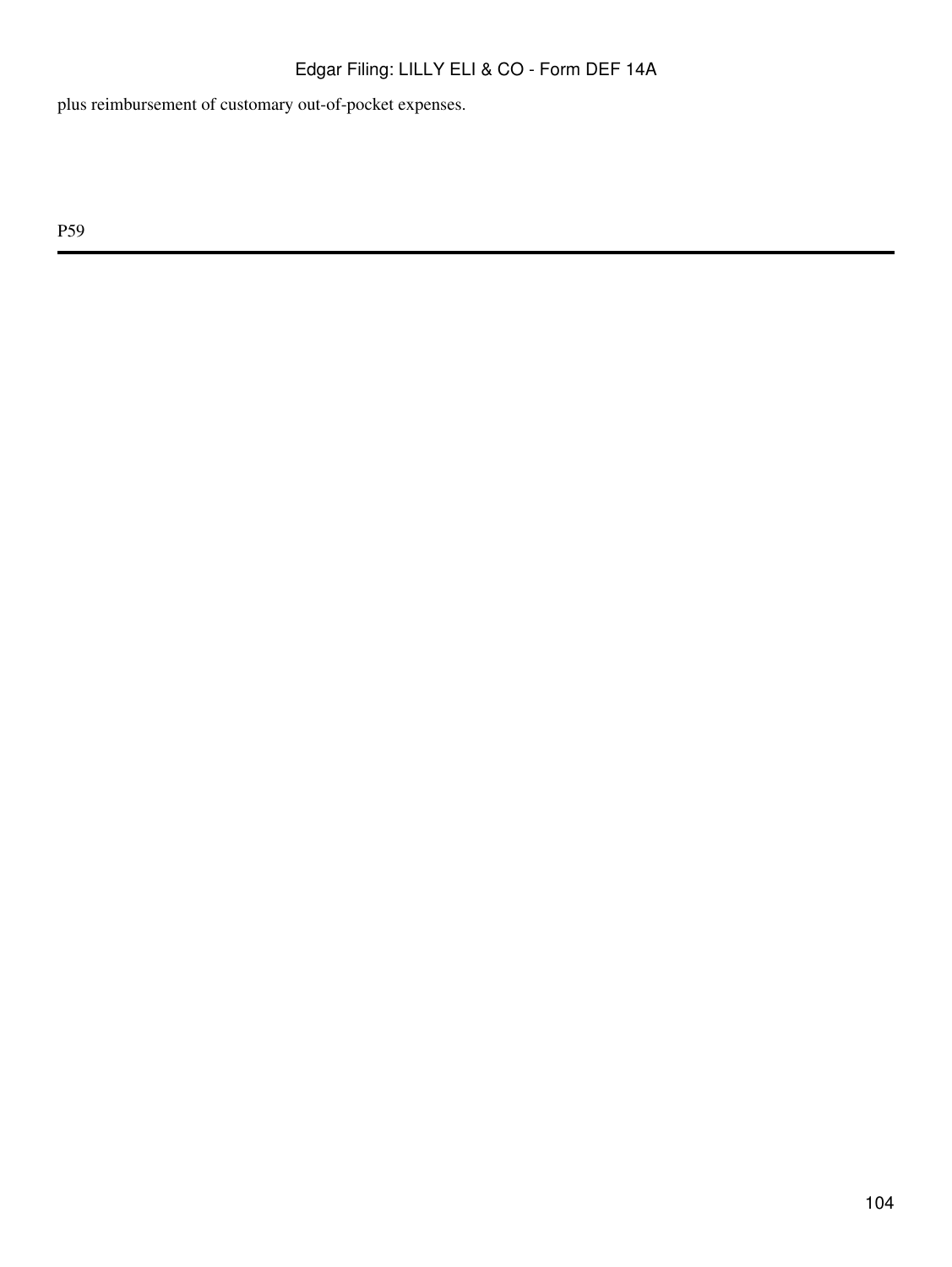#### Section 16(a) beneficial ownership reporting compliance

Under SEC rules, our directors and executive officers are required to file with the SEC reports of holdings and changes in beneficial ownership of company stock. We have reviewed copies of reports provided to the company, as well as other records and information. Based on that review, we concluded that all reports were timely filed.

By order of the Board of Directors,

James B. Lootens Secretary March 21, 2016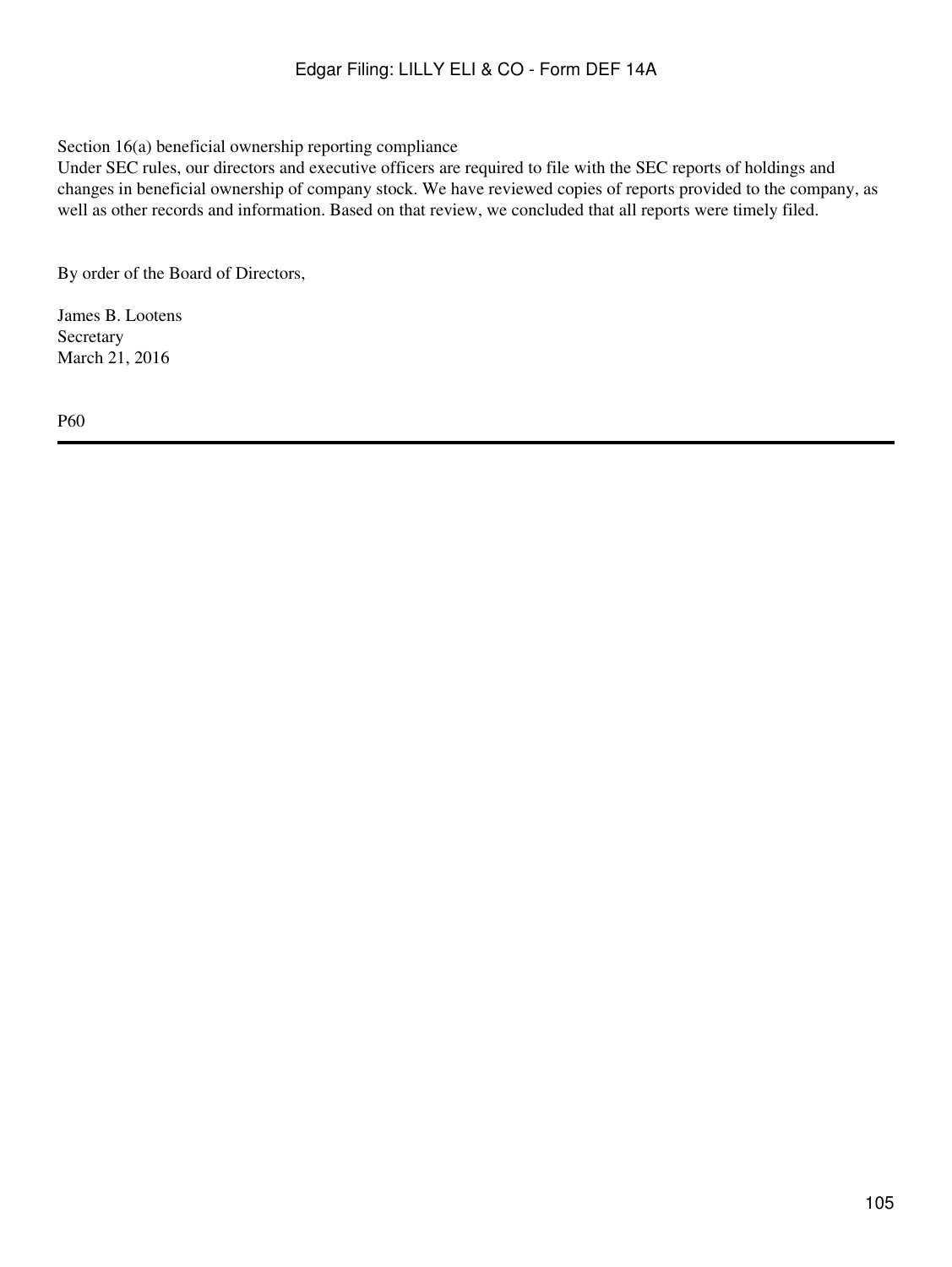Appendix A - Summary of Adjustments Related to the Annual Bonus and Performance Award

Consistent with past practice, the Compensation Committee adjusted the reported financial results on which the 2015 annual bonus and the 2014-2015 Performance Awards were determined to eliminate the distorting effect of certain unusual items on incentive compensation performance measures. The adjustments are intended to: •align award payments with the underlying performance of the core business

the previous (comparator) year avoid volatile, artificial inflation or deflation of awards due to unusual items in the award year, and, where relevant, or

• technologies, to defer disposing of underutilized assets, or to defer settling legacy legal proceedings to protect current eliminate certain counterproductive short-term incentives—for example, incentives to refrain from acquiring new bonus payments.

•facilitate comparisons with peer companies.

To assure the integrity of the adjustments, the Compensation Committee establishes adjustment guidelines in the first 90 days of the performance period. These guidelines are generally consistent with the company guidelines for reporting non-GAAP financial measure to the investment community, which are reviewed by the Audit Committee. The adjustments apply equally to income and expense items. The Compensation Committee reviews all adjustments and retains downward discretion, i.e., discretion to reduce compensation below the amounts that are yielded by the adjustment guidelines.

Adjustments for 2015 Bonus Plan

For the 2015 bonus calculations, the Compensation Committee made the following adjustments to reported EPS consistent with our external reporting of non-GAAP financial measures:

• collaborations and acquisitions. Eliminated the impact of the charges recognized for acquired in-process research and development related to

•Eliminated the impact of significant asset impairments, restructuring and other special charges •Eliminated the impact of certain amortization of intangible assets.

• Health Eliminated the impact of the inventory step-up related to inventories assumed with the acquisition of Novartis Animal

•Eliminated the impact of the debt extinguishment loss related to the repurchase of \$1.65 billion of debt.

The Compensation Committee made two additional adjustments to reported EPS when calculating adjusted non-GAAP EPS under the bonus plan. When the Compensation Committee set 2015 bonus targets, the unprecedented impact of the strengthening of the U.S. dollar on revenue and EPS was not contemplated. The committee holds management accountable for absorbing a reasonable level of foreign currency fluctuation as part of normal business operations for a global company. However, the committee's adjustment guidelines permit the committee to adjust revenue and EPS results in extreme conditions such as those experienced in 2015. The committee reviewed the impact of foreign currency exchange on revenues and EPS over several years to establish a reasonable amount that management should be expected to absorb as part of normal business operations. Foreign currency impact outside this range was viewed as extraordinary. Accordingly, the committee adjusted the 2015 results to neutralize the extraordinary portion of the foreign currency exchange impact on revenue and EPS. Additionally, when the Compensation Committee set 2015 bonus targets, the transfer of the commercialization rights for Erbitux in North America to Lilly (which occurred in October 2015) was not contemplated. Accordingly, the committee adjusted the 2015 results to neutralize the expected revenue and EPS impact of the transfer of commercialization rights.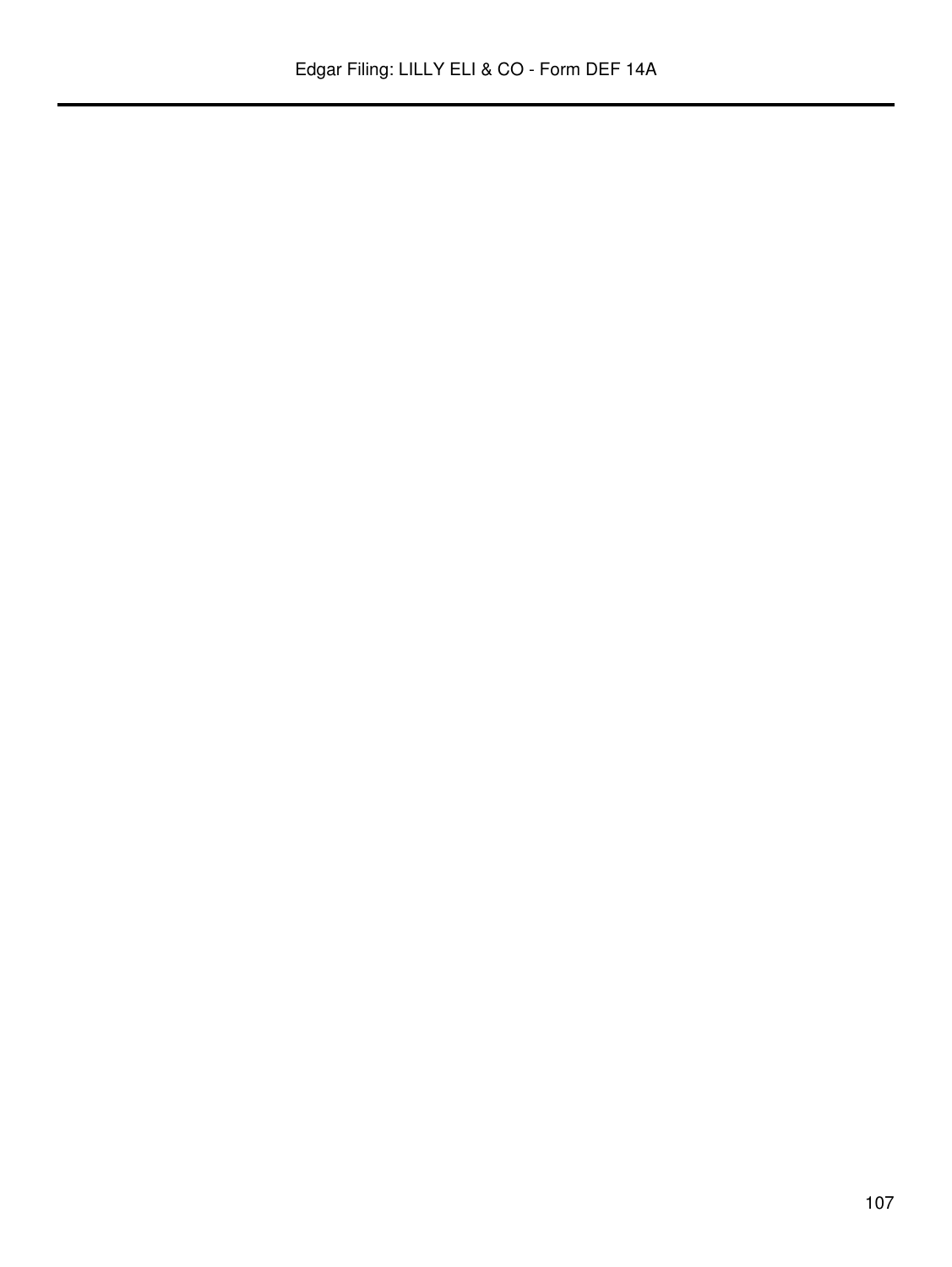| Reconciliations of these adjustments to our reported revenue are below. |          |
|-------------------------------------------------------------------------|----------|
| (Dollars in millions)                                                   | 2015     |
| Revenue as reported                                                     | \$19,959 |
| Transfer of Erbitux commercialization rights adjustment                 | \$(76)   |
| Foreign currency adjustment                                             | \$689    |
| <b>Adjusted Non-GAAP Revenue</b>                                        | \$20,572 |
| Reconciliations of these adjustments to our reported EPS are below.     |          |
|                                                                         | 2015     |
| EPS as reported                                                         | \$2.26   |
| Eliminate certain amortization of intangible assets                     | \$0.39   |
| Eliminate debt extinguishment loss                                      | \$0.09   |
| Eliminate inventory step-up for Novartis Animal Health                  | \$0.10   |
| Eliminate acquired in process research and development charges          | \$0.33   |
| Eliminate asset impairments, restructuring and other special charges    | \$0.25   |
| Non-GAAP EPS                                                            | \$3.43   |
| Transfer of Erbitux commercialization rights adjustment                 | \$(0.01) |
| Foreign currency adjustment                                             | \$0.07   |
| <b>Adjusted Non-GAAP EPS</b>                                            | \$3.49   |
| *Numbers may not add due to rounding                                    |          |

Adjustments for 2014-2015 PA

For the 2014-2015 PA payout calculations, the Compensation Committee made the following adjustments to reported EPS consistent with our reporting of non-GAAP financial measures:

•2015: Eliminated the impact of certain amortization of intangible assets.

•2015: Eliminated the impact of the debt extinguishment loss.

•2015: Eliminated the impact of inventory step-up for Novartis Animal Health.

• development. 2015, 2014 and 2013: Eliminated the impact of the charges recognized for acquired in-process research and

•2015, 2014 and 2013: Eliminated the impact of asset impairments, restructuring, and other special charges.

•2014: Eliminated the impact of the charge for an extra year of the U.S. Branded Prescription Drug Fee.

Form. Emminated the impact of gain relate 2014: Eliminated the impact of gain related to transfer of our linagliptin and empagliflozin commercial rights in

•2013: Eliminated the impact of income received related to the termination of the exenatide collaboration with Amylin.

When the Compensation Committee set 2014-2015 PA targets, the acquisitions of Novartis Animal Health (which occurred in January 2015) and Lohmann Animal Health (which occurred in April 2014) were not contemplated. Accordingly, the committee adjusted the 2015 and 2014 results to neutralize the expected EPS impact of the acquisitions.

When the Compensation Committee set 2014-2015 PA targets, the exclusion of certain amortization for intangible assets from non-GAAP financial measures (which began in January 2015) was not contemplated. Accordingly, the committee adjusted the 2015 non-GAAP results to neutralize the EPS impact of this change.

When the Compensation Committee set 2014-2015 Performance Award targets, the transfer of the commercialization rights for Erbitux in North America to Lilly (which occurred in October 2015) was not contemplated. Accordingly, the committee adjusted the 2015 results to neutralize the expected EPS impact of the transfer of commercialization rights.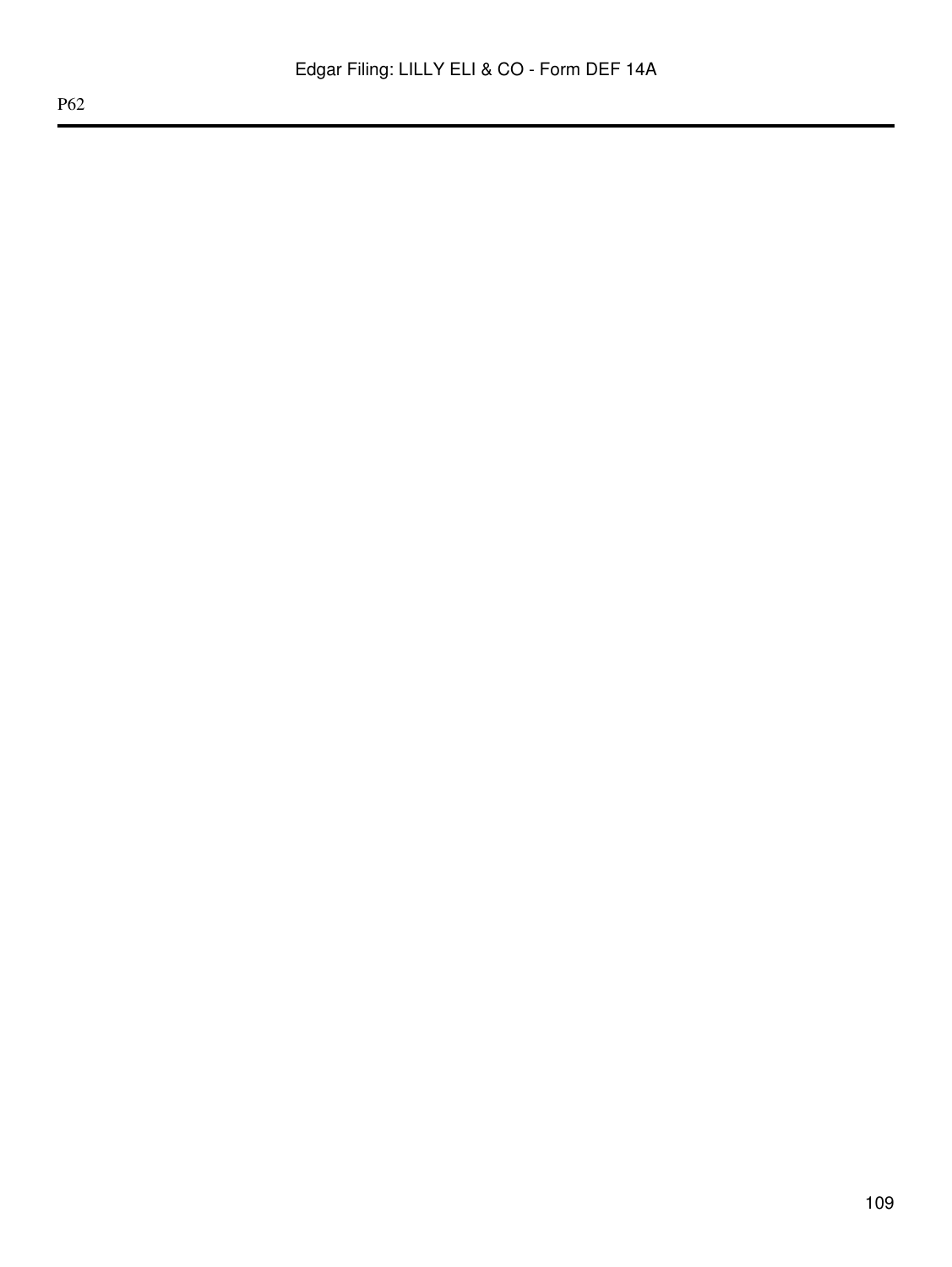Reconciliations of these adjustments to our reported EPS are below.

|                                                                                     | 2015     | 2014     | % Growth<br>2015 vs. 2014 | 2013     | % Growth<br>2014 vs. 2013 |
|-------------------------------------------------------------------------------------|----------|----------|---------------------------|----------|---------------------------|
| EPS as reported                                                                     | \$2.26   | \$2.23   | $(3.0)\%$                 | \$4.32   | $(46.1)\%$                |
| Eliminate certain amortization of intangible<br>assets                              | \$0.39   |          |                           |          |                           |
| Eliminate debt extinguishment loss                                                  | \$0.09   |          |                           |          |                           |
| Eliminate inventory step-up for Novartis<br>Animal Health                           | \$0.10   |          |                           |          |                           |
| Eliminate acquired in process research and<br>development charges                   | \$0.33   | \$0.12   |                           | \$0.03   |                           |
| Eliminate asset impairments, restructuring<br>and other special charges             | \$0.25   | \$0.38   |                           | \$0.08   |                           |
| Eliminate additional U.S. Drug Fee                                                  |          | \$0.11   |                           |          |                           |
| Eliminate gain related to transfer of<br>commercial rights to Boehringer Ingelheim  |          | \$(0.06) |                           |          |                           |
| Eliminate income from the termination of the<br>exenatide collaboration with Amylin |          |          |                           | \$(0.29) |                           |
| Non-GAAP EPS                                                                        | \$3.43   | \$2.78   | 23.4%                     | \$4.15   | $(33.0)\%$                |
| Novartis Animal Health acquisition<br>adjustment                                    | \$0.13   |          |                           |          |                           |
| Lohmann Animal Health acquisition<br>adjustment                                     | \$0.06   | \$0.05   |                           |          |                           |
| Certain amortization of intangible assets                                           | \$(0.39) |          |                           |          |                           |
| Transfer of Erbitux commercialization rights<br>adjustment                          | \$(0.01) |          |                           |          |                           |
| <b>Adjusted Non-GAAP EPS</b><br>*Numbers may not add due to rounding                | \$3.22   | \$2.83   | 13.8%                     | \$4.15   | $(31.8)\%$                |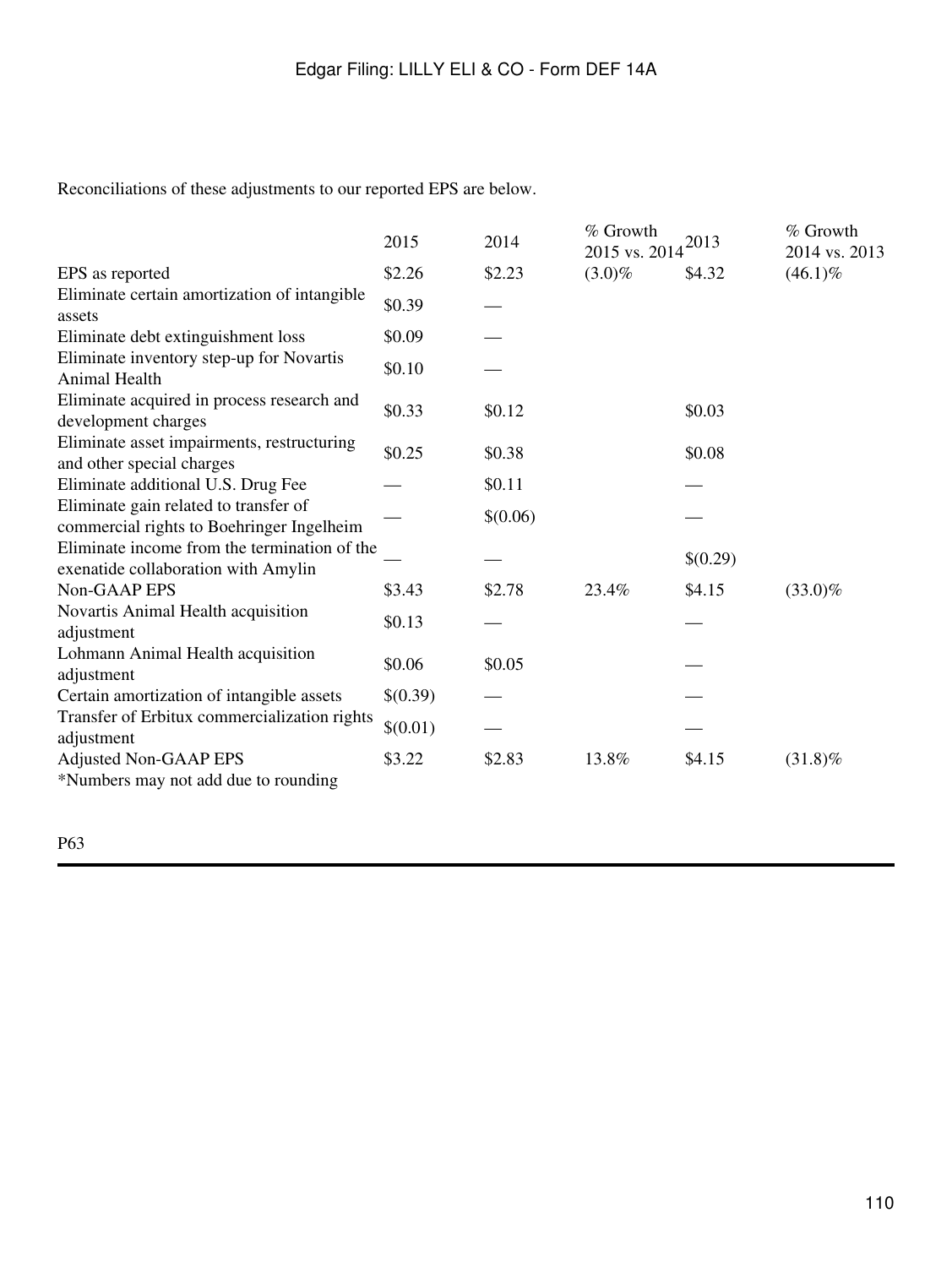P64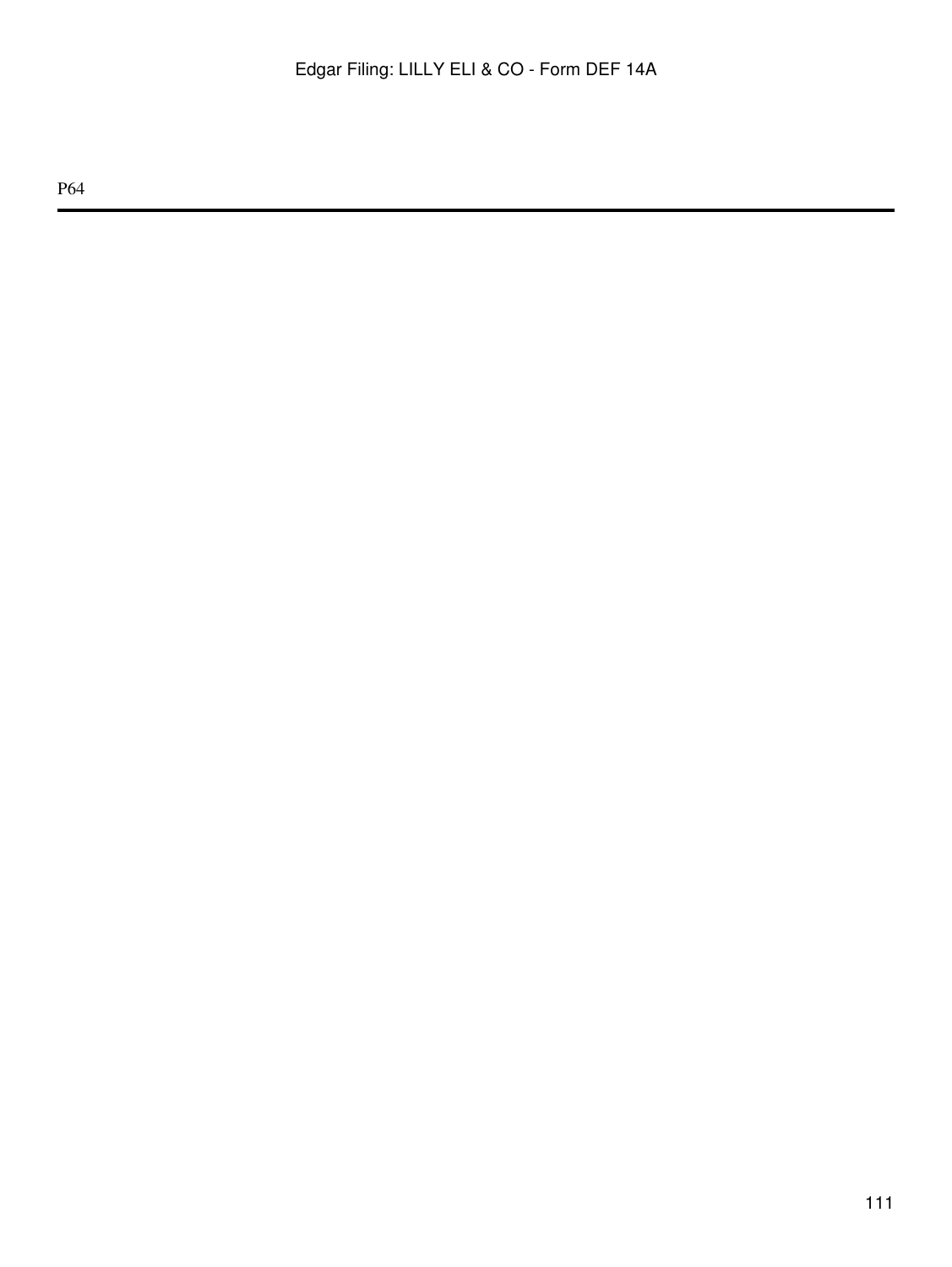Annual Meeting Admission Ticket

Eli Lilly and Company 2016 Annual Meeting of Shareholders Monday, May 2, 2016 11:00 a.m. EDT Lilly Center Auditorium Lilly Corporate Center Indianapolis, Indiana 46285 The top portion of this page will be required for admission to the meeting. Please write your name and address in the space provided below and present this ticket when you enter the Lilly Center. Doors open at 10:15 a.m. Name Address City, State, and Zip Code Parking Pass Directions and Parking From I-70 take Exit 79B; follow signs to McCarty Street. Turn right (east) on McCarty Street; go straight into Lilly

Corporate Center. You will be directed to parking. Be sure to take the admission ticket (the top portion of this page) with you to the meeting and leave this parking pass on your dashboard.

Take the top portion of this page with you to the meeting.

P65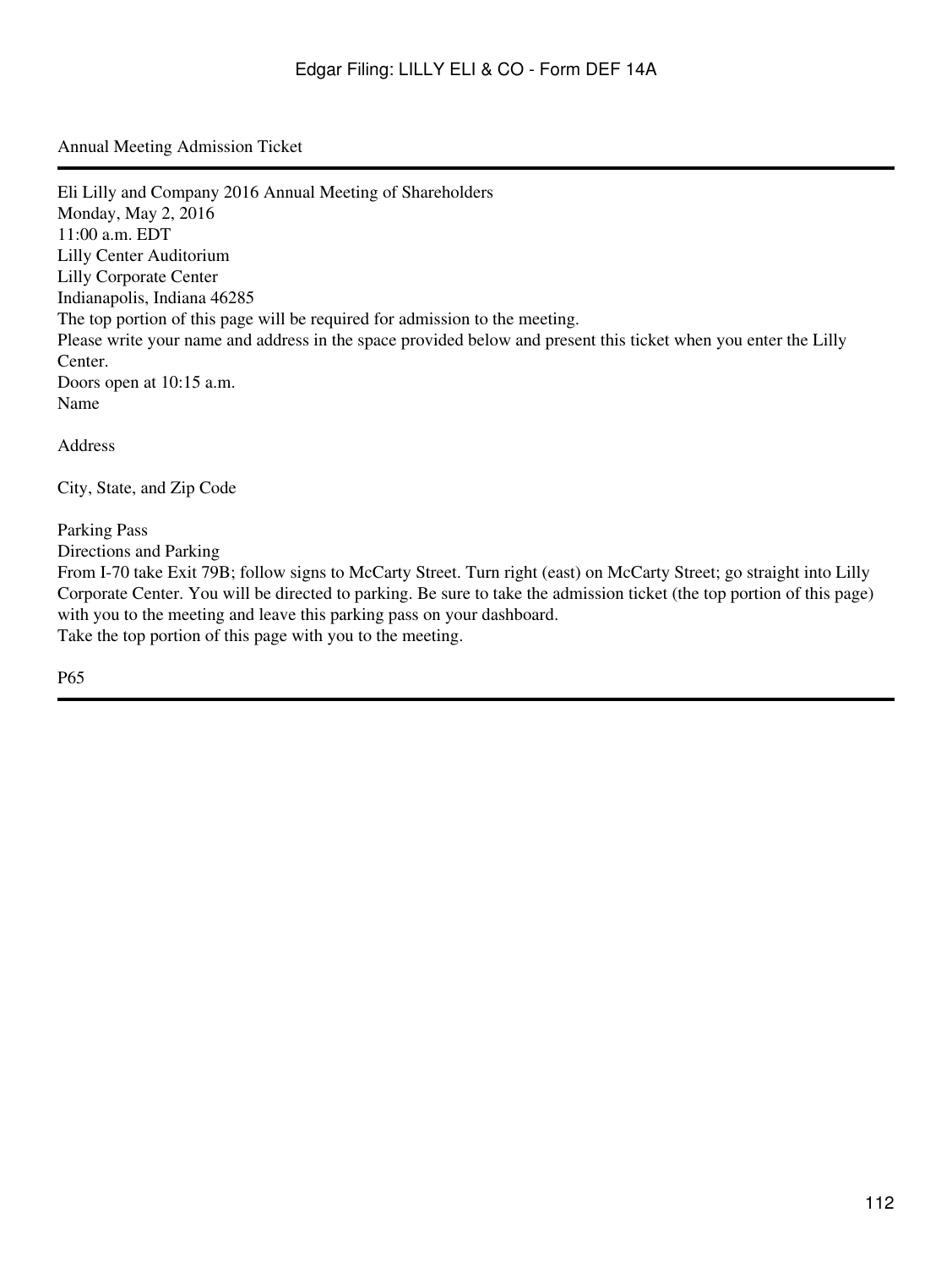Detach here Eli Lilly and Company Annual Meeting of Shareholders May 2, 2016

Please place this identifier on the dashboard of your car as you enter Lilly Corporate Center so it can be clearly seen by security and parking personnel.

P66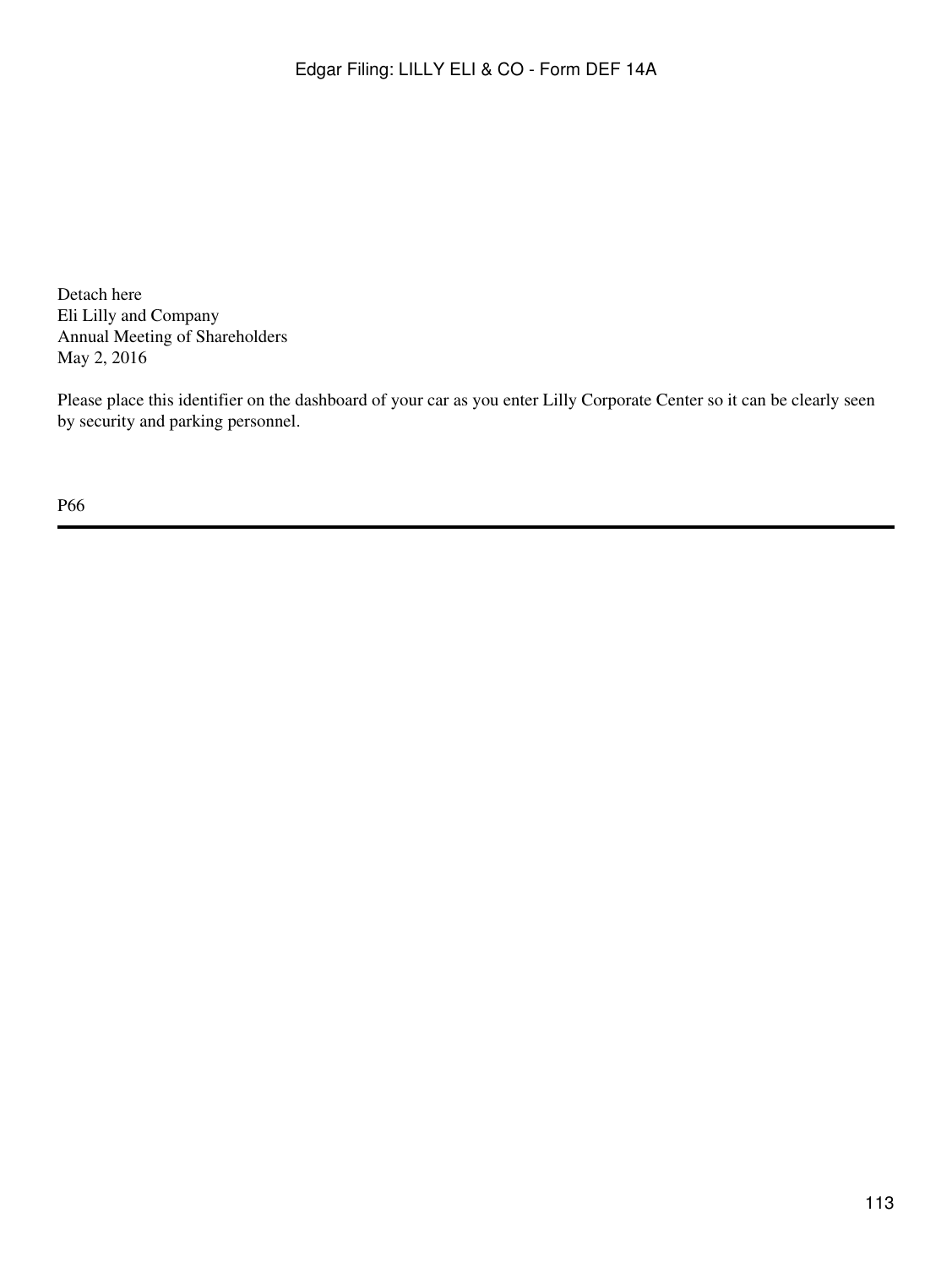Important notice regarding the availability of proxy material for the shareholder meeting to be held May 2, 2016: The Annual Report and Proxy Statement are available at https://www.lilly.com/\_Assets/PDF/lillyar2015.pdf.

- - - - - - - - - - - - - - - - - - - - - - - - - - - - - - - - - - - - - - - - - - - - - - - - - - - - - - - - - - - - - - - - - - - - - - - - - - - - - M99796-P71734

The undersigned hereby appoints Messrs. M. J. Harrington, J. C. Lechleiter, and D. W. Rice, and each of them, as proxies, each with full power to act without the others and with full power of substitution, to vote as indicated on the reverse side of this card all the shares of common stock of ELI LILLY AND COMPANY in this account held in the name of the undersigned at the close of business on February 26, 2016, at the annual meeting of shareholders to be held on May 2, 2016, at 11:00 a.m. EDT, and at any adjournment thereof, with all the powers the undersigned would have if personally present.

If this card is properly executed and returned, the shares represented thereby will be voted. If a choice is specified by the shareholder, the shares will be voted accordingly. If not otherwise specified, the shares represented by this card will be voted with the recommendations of the board of directors and in the discretion of the proxy holders upon such other matters as may properly come before the meeting.

This proxy is solicited on behalf of the board of directors.

PLEASE MARK YOUR VOTES AND SIGN ON THE REVERSE SIDE OF THIS CARD.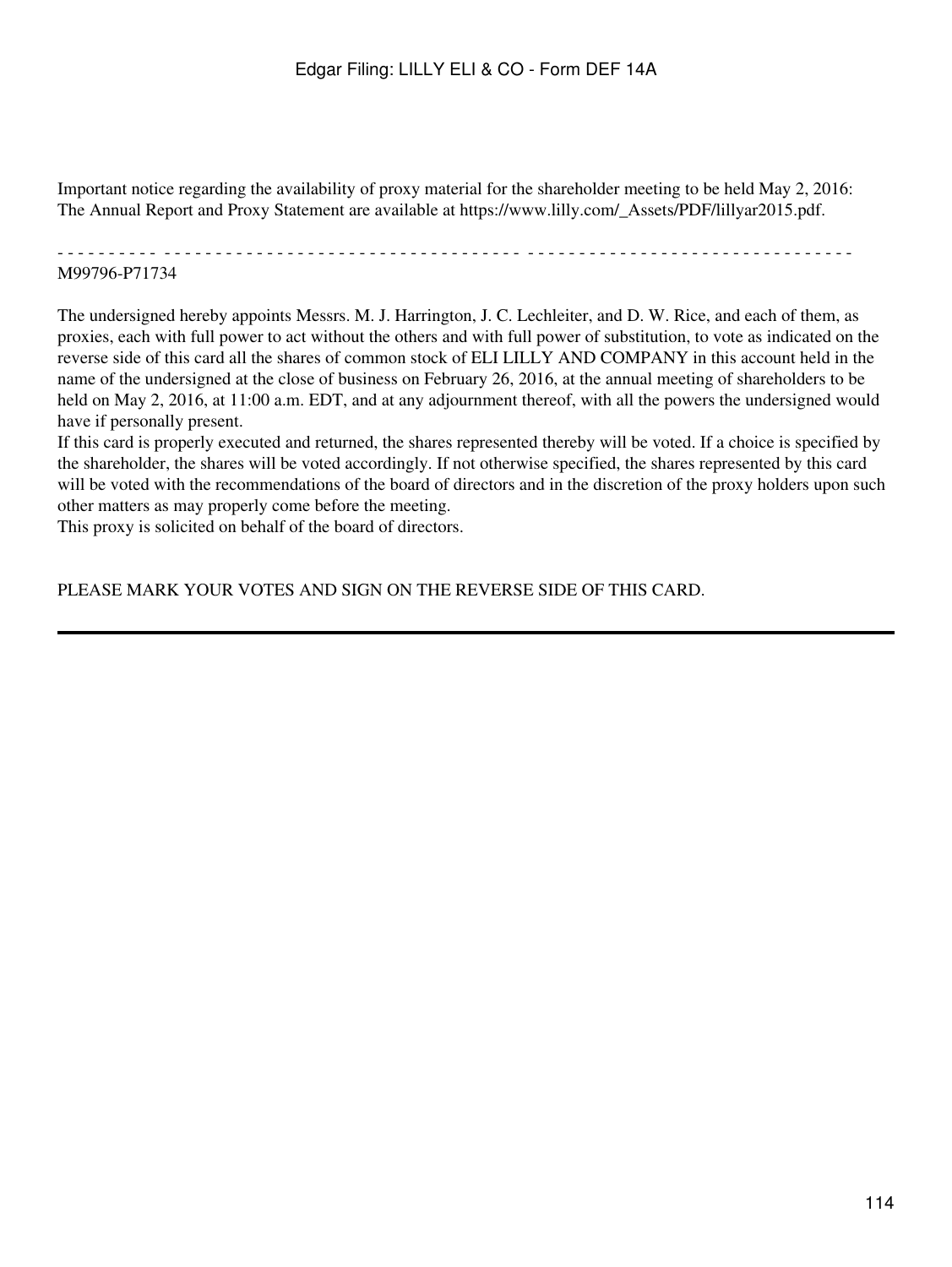VOTE BY INTERNET – www.proxyvote.com Use the Internet to transmit your voting instructions until 11:59 p.m. EDT on Sunday, May 1, 2016. Have your proxy card in hand when you access the website and follow the instructions.

VOTE BY PHONE – (1-800-690-6903)

Transmit your voting instructions by telephone until 11:59 p.m. EDT on Sunday, May 1, 2016. Have your proxy card in hand when you call and follow the instructions.

### VOTE BY MAIL

Mark, sign, and date your proxy card and return it in the postage-paid envelope we have provided or return to Eli Lilly and Company, c/o IVS Associates, Inc., P.O. Box 17149, Wilmington, DE 19885-9801.

Important notice regarding the availability of proxy material for the shareholder meeting to be held May 2, 2016: The annual report and proxy statement are available at https://www.lilly.com/\_Assets/PDF/lillyar2015.pdf.

### THANK YOU FOR VOTING

TO VOTE, MARK BLOCKS BELOW IN BLUE OR BLACK INK AS FOLLOWS: M99795-P71734 KEEP THIS PORTION FOR YOUR RECORDS THIS CARD IS VALID ONLY WHEN SIGNED AND DATED. DETACH AND RETURN THIS PORTION ONLY

# ELI LILLY AND COMPANY

The board of directors recommends you vote FOR items 1-3:  $1.$  Election of directors, each for a three-year For term. **Against Abstain** 1a. R. Alvarez q q q q 1b. R. D. Hoover q q q q 1c. J. R. Luciano q q q q 1d. F. G. Prendergast q q q q 1e. K. P. Seifert **the contract of the contract of the Contract of Contract Contract Abstrain** 2. Approve advisory vote on compensation paid to the company's named executive officers. q q q q

3. Ratification of the appointment by the audit committee of the board of directors of Ernst &  $q$  q q q q The board of directors recommends you vote AGAINST shareholder proposal 4: 4.  $q \t q \t q$ 

#### ELI LILLY AND COMPANY C/O IVS, P.O. BOX 17149 WILMINGTON, DE 19885-9801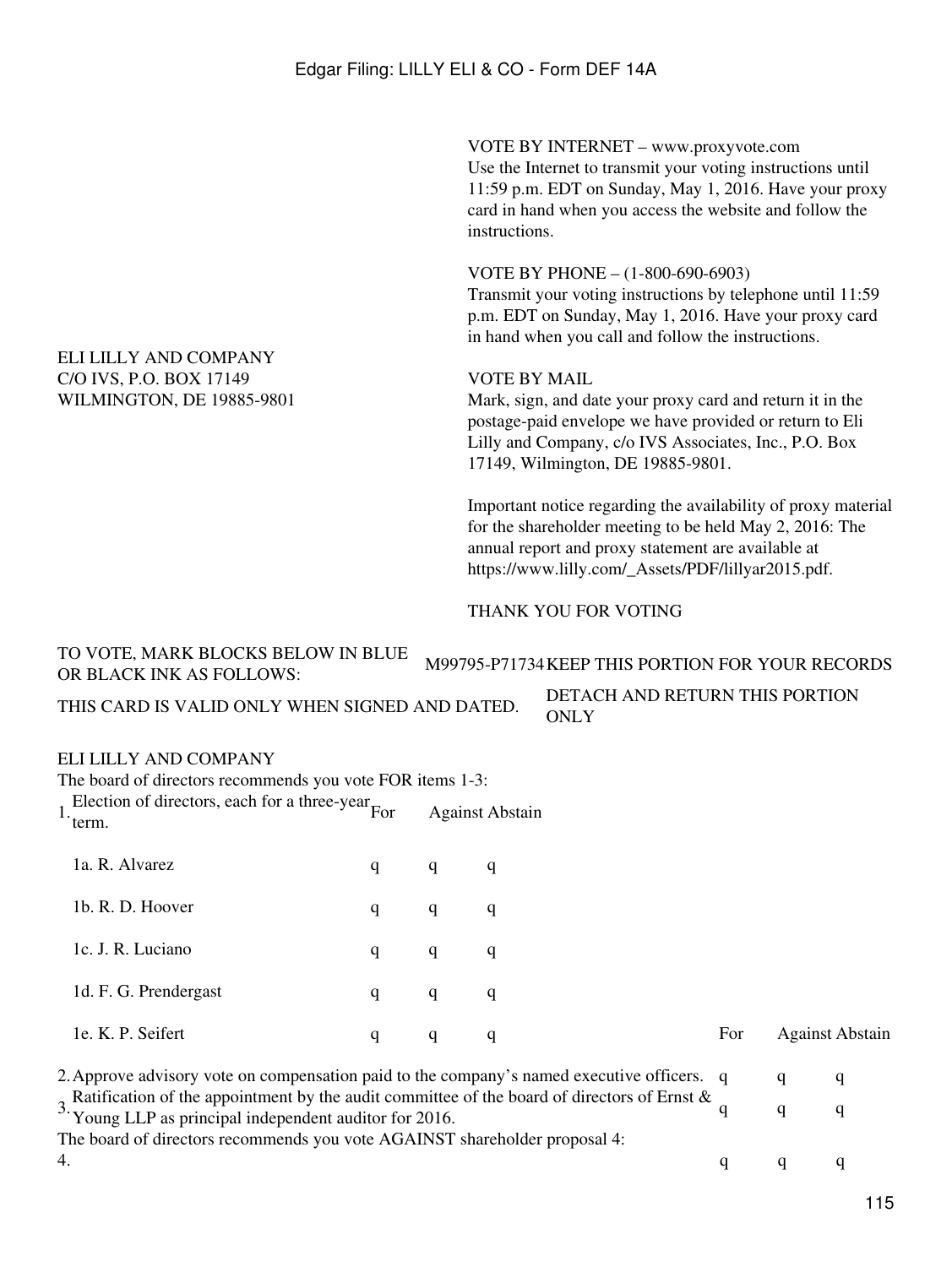# Edgar Filing: LILLY ELI & CO - Form DEF 14A

Consideration of a shareholder proposal seeking a report regarding how we select the countries in which we operate or invest.

Please sign exactly as name appears hereon. One joint owner may sign on behalf of the others. When signing in a representative capacity, please clearly state your capacity.

Signature (PLEASE SIGN WITHIN BOX) Date Signature (Joint Owners) Date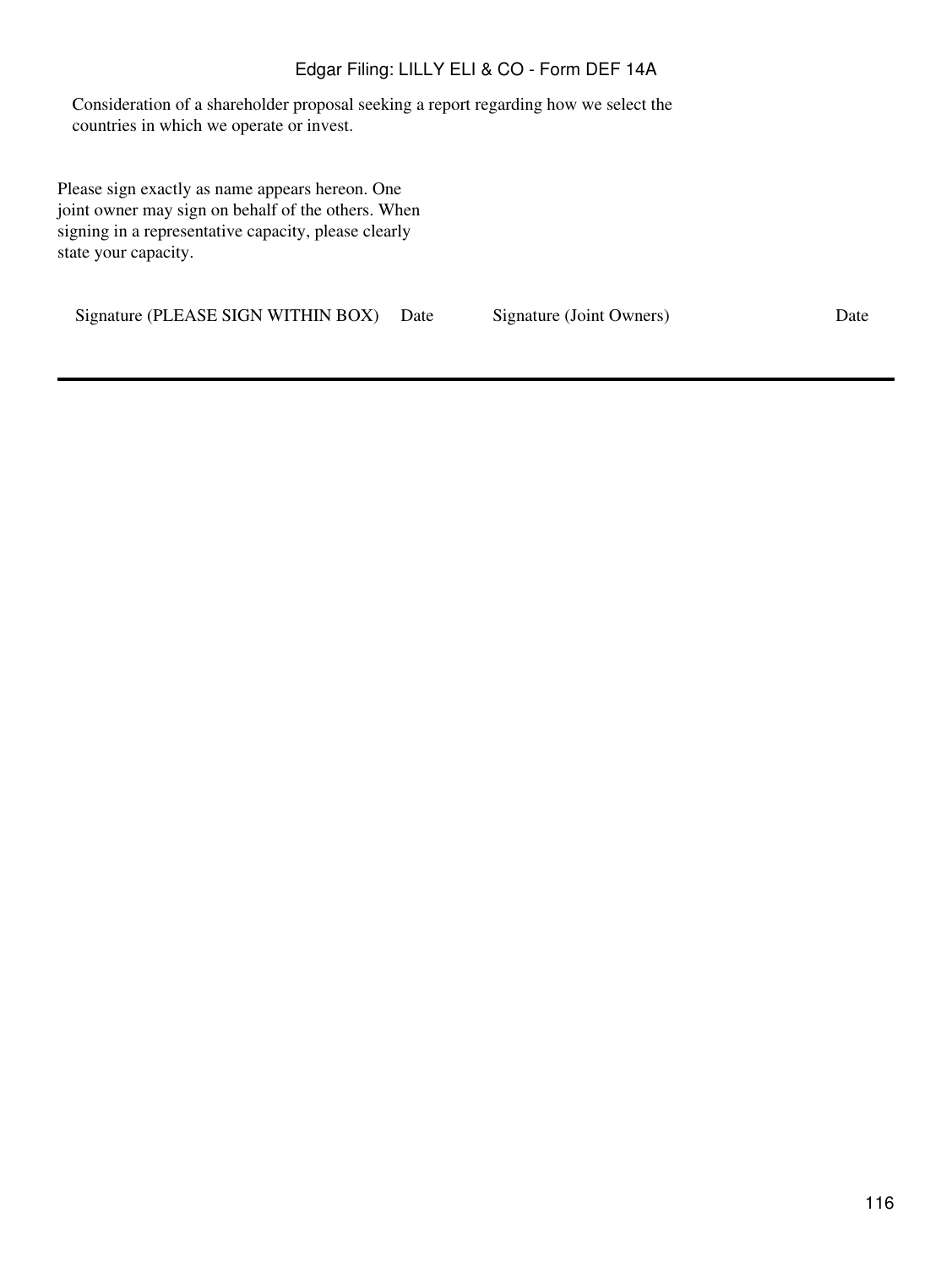Important notice regarding the availability of proxy material for the shareholder meeting to be held May 2, 2016: The Annual Report and Proxy Statement are available at https://www.lilly.com/\_Assets/PDF/lillyar2015.pdf.

- - - - - - - - - - - - - - - - - - - - - - - - - - - - - - - - - - - - - - - - - - - - - - - - - - - - - - - - - - - - - - - - - - - - - - - - - - - - - - - - - - - - - -

#### ESOP M99798-P71734

Lilly Employee 401(k) Plan Confidential Voting Instructions

To Northern Trust, Trustee

By signing on the reverse side or by voting by phone or Internet, you direct the Trustee to vote (in person or in proxy) as indicated on the reverse side of this card, the number of shares of Eli Lilly and Company Common Stock credited to this account under The Lilly Employee 401(k) Plan or an affiliated plan at the close of business on February 26, 2016, at the Annual Meeting of Shareholders to be held on May 2, 2016 at 11:00 a.m. EDT, and at any adjournment thereof.

If this card is properly executed and returned, the shares represented thereby will be voted. If a choice is specified by the shareholder, the shares will be voted accordingly. If not otherwise specified, the shares represented by this card will be voted with the recommendations of the board of directors and in the discretion of the proxy holders upon such other matters as may properly come before the meeting.

Also, unless you decline by checking the box below, you direct the Trustee to apply this voting instruction pro rata (along with all other participants who provide voting instructions and do not decline as provided below) to all shares of Common Stock held in the plans for which the Trustee receives no voting instructions (the "undirected shares"), except that shares formerly held in The Lilly Employee Stock Ownership Plan (PAYSOP) may only be voted upon the express instruction of the participants to whose accounts the shares are credited. For more information on the voting of the undirected shares, see the Proxy Statement.

|                                                                                                           | Yes No |  |
|-----------------------------------------------------------------------------------------------------------|--------|--|
| Question 1: Check "no" only if you decline to have your vote applied pro rata to the undirected shares. q |        |  |
| These confidential voting instructions will be seen only by authorized representatives of the Trustee.    |        |  |

PLEASE MARK YOUR VOTES AND SIGN ON THE REVERSE SIDE OF THIS CARD.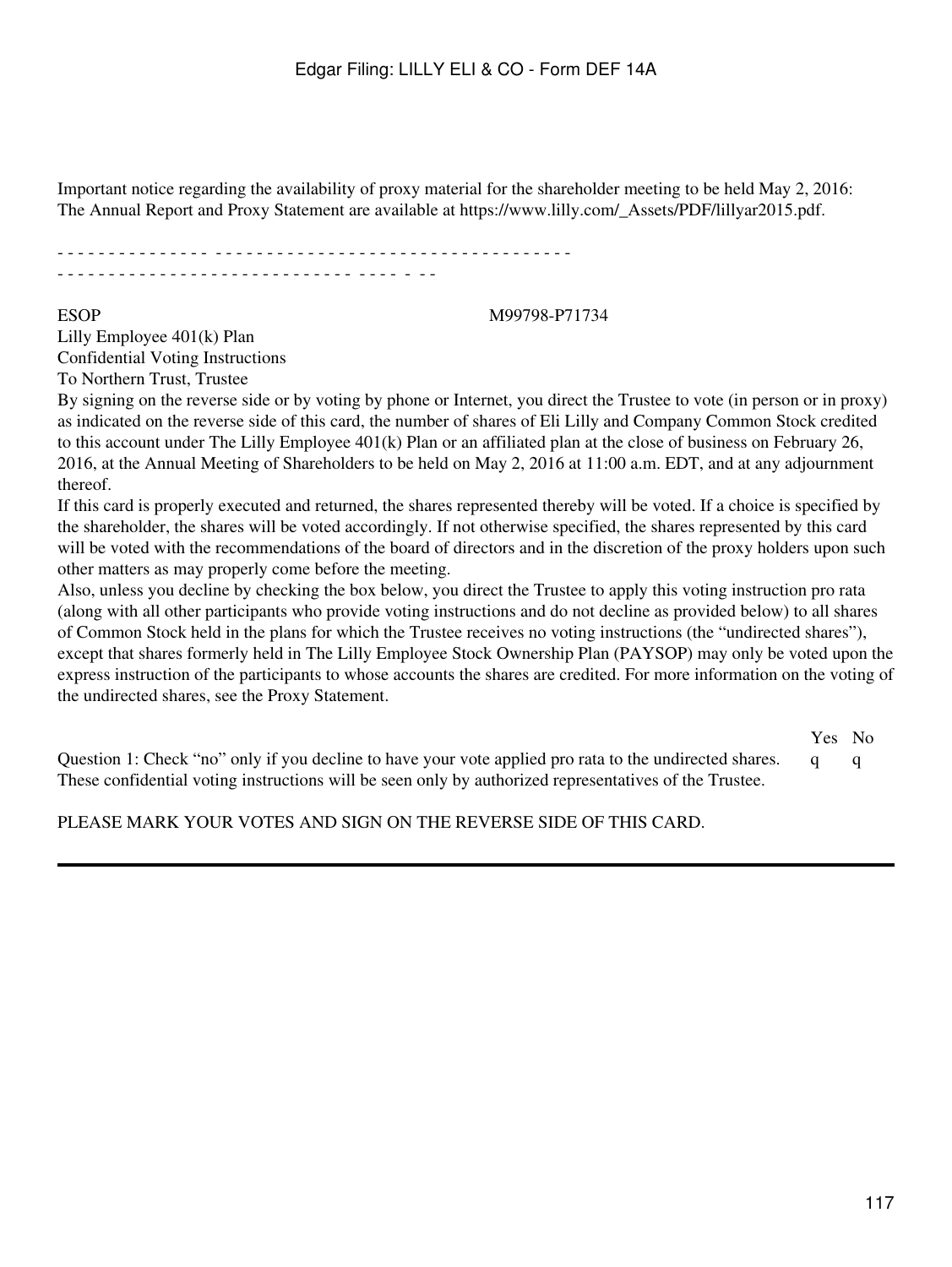VOTE BY INTERNET – www.proxyvote.com Use the Internet to transmit your voting instructions until 11:59 p.m. EDT on Tuesday, April 26, 2016. Have your proxy card in hand when you access the website and follow the instructions.

VOTE BY PHONE – (1-800-690-6903)

Transmit your voting instructions by telephone until 11:59 p.m. EDT on Tuesday, April 26, 2016. Have your proxy card in hand when you call and follow the instructions.

# NORTHERN TRUST, TRUSTEE C/O IVS, P.O. BOX 17149 WILMINGTON, DE 19885-9801

#### VOTE BY MAIL

Mark, sign, and date this card and return it in the postage-paid envelope we have provided or return to IVS Associates, Inc., P.O. Box 17149, Wilmington, DE 19885-9801. Card must be received by April 26, 2016.

Important notice regarding the availability of proxy material for the shareholder meeting to be held May 2, 2016: The annual report and proxy statement are available at https://www.lilly.com/\_Assets/PDF/lillyar2015.pdf.

### THANK YOU FOR VOTING

|                                                             | TO VOTE, MARK BLOCKS BELOW IN BLUE<br>OR BLACK INK AS FOLLOWS:                                                                                         |                                                                                             |     |                 |   | M99797-P71734 KEEP THIS PORTION FOR YOUR RECORDS |     |   |                 |
|-------------------------------------------------------------|--------------------------------------------------------------------------------------------------------------------------------------------------------|---------------------------------------------------------------------------------------------|-----|-----------------|---|--------------------------------------------------|-----|---|-----------------|
|                                                             |                                                                                                                                                        |                                                                                             |     |                 |   |                                                  |     |   |                 |
|                                                             | <b>ESOP</b>                                                                                                                                            | THIS CARD IS VALID ONLY WHEN SIGNED<br>DETACH AND RETURN THIS<br>PORTION ONLY<br>AND DATED. |     |                 |   |                                                  |     |   |                 |
|                                                             | ELI LILLY AND COMPANY                                                                                                                                  |                                                                                             |     |                 |   |                                                  |     |   |                 |
|                                                             | The board of directors recommends you vote FOR items 1-3:                                                                                              |                                                                                             |     |                 |   |                                                  |     |   |                 |
| Election of directors, each for a<br>1.<br>three-year term. |                                                                                                                                                        |                                                                                             | For | Against Abstain |   |                                                  |     |   |                 |
|                                                             | 1a. R. Alvarez                                                                                                                                         |                                                                                             | q   | q               | q |                                                  |     |   |                 |
|                                                             | 1b. R. D. Hoover                                                                                                                                       |                                                                                             | q   | q               | q |                                                  |     |   |                 |
|                                                             | 1c. J. R. Luciano                                                                                                                                      |                                                                                             | q   | q               | q |                                                  |     |   |                 |
|                                                             | 1d. F. G. Prendergast                                                                                                                                  |                                                                                             | q   | q               | q |                                                  |     |   |                 |
|                                                             | 1e. K. P. Seifert                                                                                                                                      |                                                                                             | q   | q               | q |                                                  | For |   | Against Abstain |
| 2.                                                          | Approve advisory vote on compensation paid to the company's named executive officers. q                                                                |                                                                                             |     |                 |   |                                                  |     | q | q               |
| 3.                                                          | Ratification of the appointment by the audit committee of the board of directors of Ernst $\&$<br>Young LLP as principal independent auditor for 2016. |                                                                                             |     |                 |   |                                                  |     | q | q               |

The board of directors recommends you vote AGAINST shareholder proposal 4: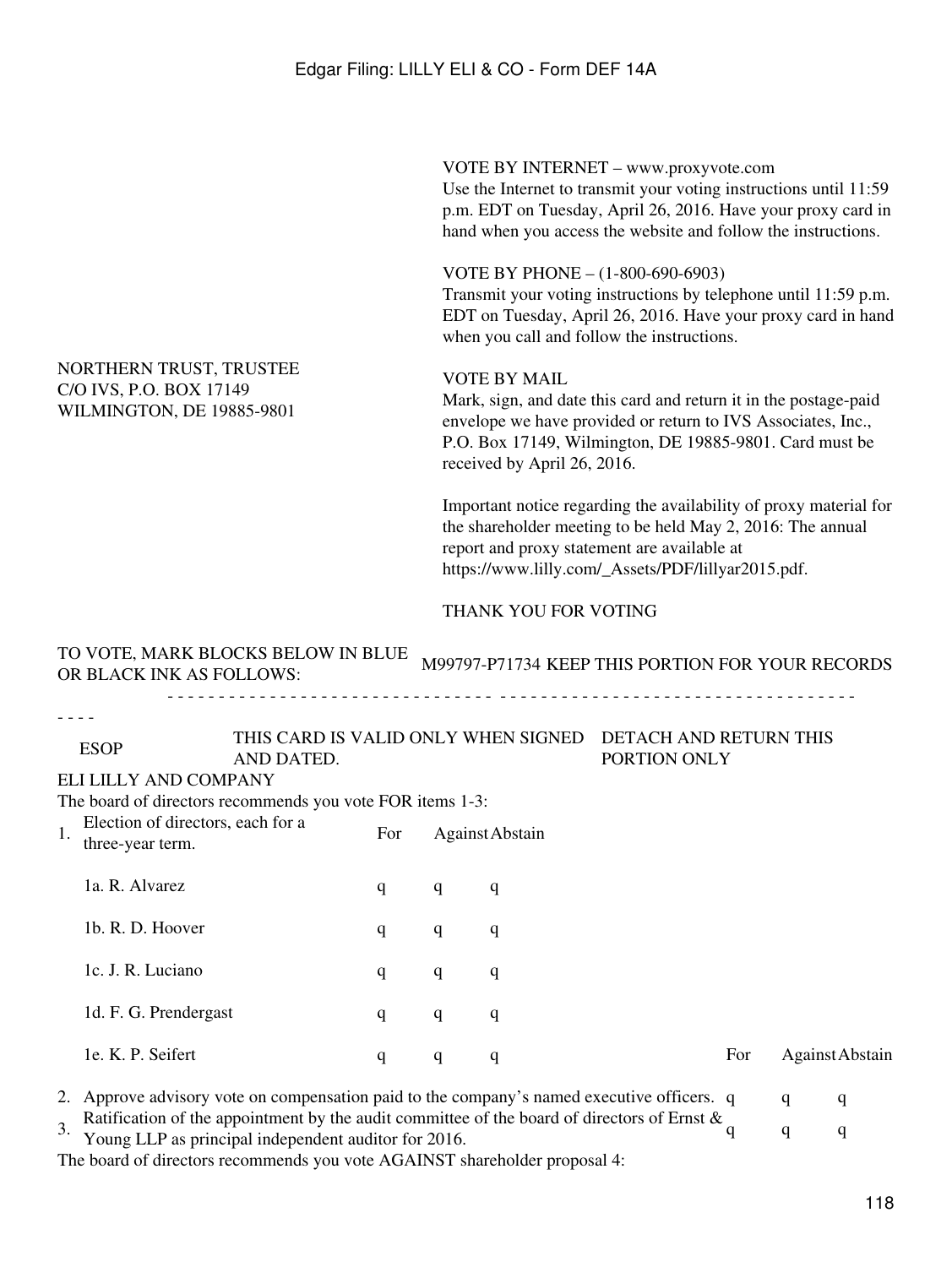# Edgar Filing: LILLY ELI & CO - Form DEF 14A

| Consideration of a shareholder proposal seeking a report regarding how we select the<br>4. countries in which we operate or invest.                                                   | q    | q                        | q |      |  |
|---------------------------------------------------------------------------------------------------------------------------------------------------------------------------------------|------|--------------------------|---|------|--|
| Please sign exactly as name appears hereon. One<br>joint owner may sign on behalf of the others.<br>When signing in a representative capacity, please<br>clearly state your capacity. |      |                          |   |      |  |
| Signature (PLEASE SIGN WITHIN<br>BOX)                                                                                                                                                 | Date | Signature (Joint Owners) |   | Date |  |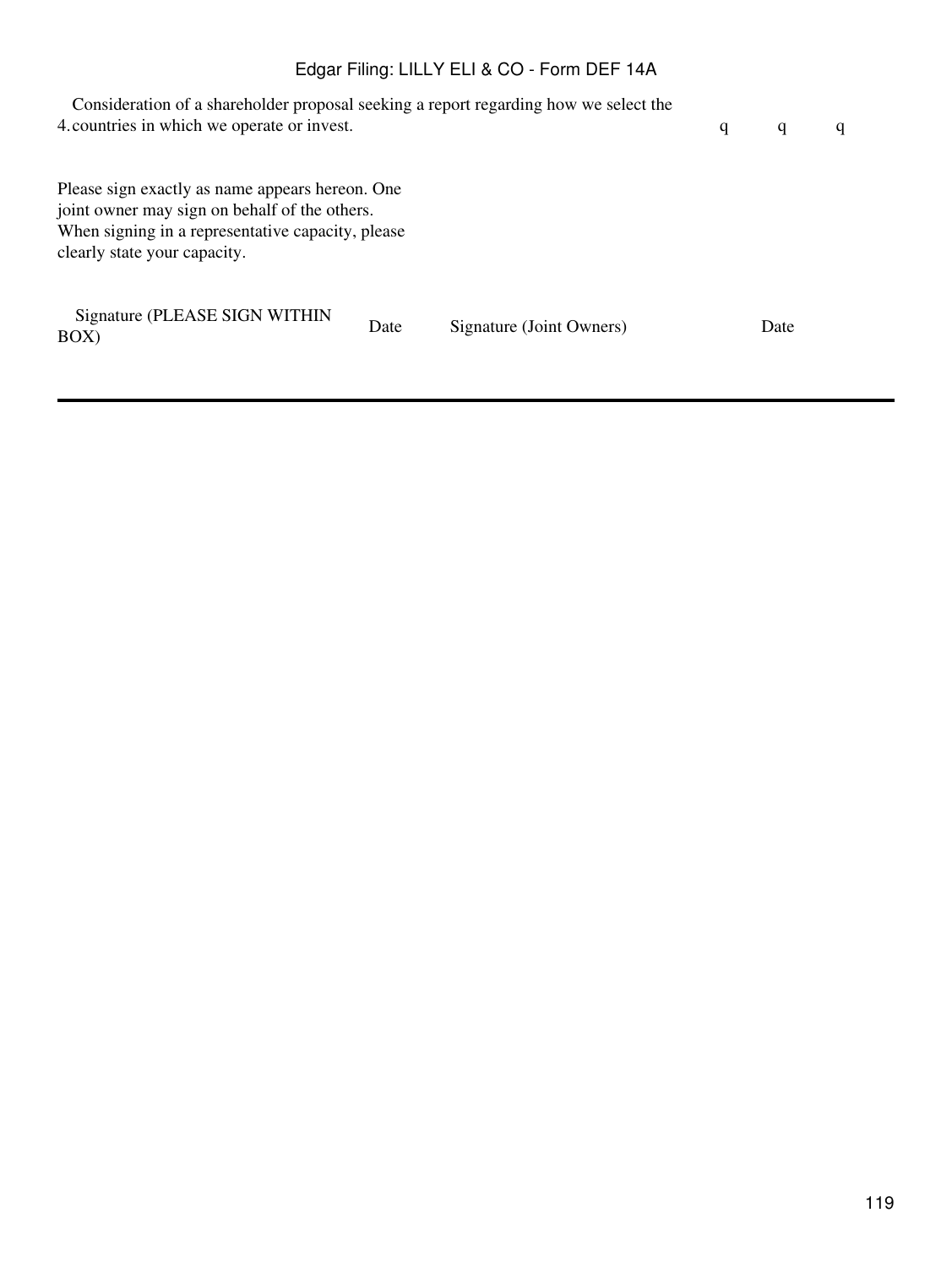Important notice regarding the availability of proxy material for the shareholder meeting to be held May 2, 2016: The Annual Report and Proxy Statement are available at https://www.lilly.com/\_Assets/PDF/lillyar2015.pdf.

- - - - - - - - - - - - - - - - - - - - - - - - - - - - - - - - - - - - - - - - - - - - - - - - - - - - - - - - - - - - - - - - - - - - - - - - - - - - - - - - - - - - - -

#### PAYSOP M99800-P71734

Lilly Employee 401(k) Plan Confidential Voting Instructions To Northern Trust, Trustee

By signing on the reverse side or by voting by phone or Internet, you direct the Trustee to vote (in person or in proxy) as indicated on the reverse side of this card, the number of shares of Eli Lilly and Company Common Stock credited to this account under The Lilly Employee 401(k) Plan or an affiliated plan at the close of business on February 26, 2016, at the Annual Meeting of Shareholders to be held on May 2, 2016 at 11:00 a.m. EDT, and at any adjournment thereof.

If this card is properly executed and returned, the shares represented thereby will be voted. If a choice is specified by the shareholder, the shares will be voted accordingly. If not otherwise specified, the shares represented by this card will be voted with the recommendations of the board of directors and in the discretion of the proxy holders upon such other matters as may properly come before the meeting.

Also, unless you decline by checking the box below, you direct the Trustee to apply this voting instruction pro rata (along with all other participants who provide voting instructions and do not decline as provided below) to all shares of Common Stock held in the plans for which the Trustee receives no voting instructions (the "undirected shares"), except that shares formerly held in The Lilly Employee Stock Ownership Plan (PAYSOP) may only be voted upon the express instruction of the participants to whose accounts the shares are credited. For more information on the voting of the undirected shares, see the Proxy Statement.

Yes No Question 1: Check "no" only if you decline to have your vote applied pro rata to the undirected shares. q q These confidential voting instructions will be seen only by authorized representatives of the Trustee.

PLEASE MARK YOUR VOTES AND SIGN ON THE REVERSE SIDE OF THIS CARD.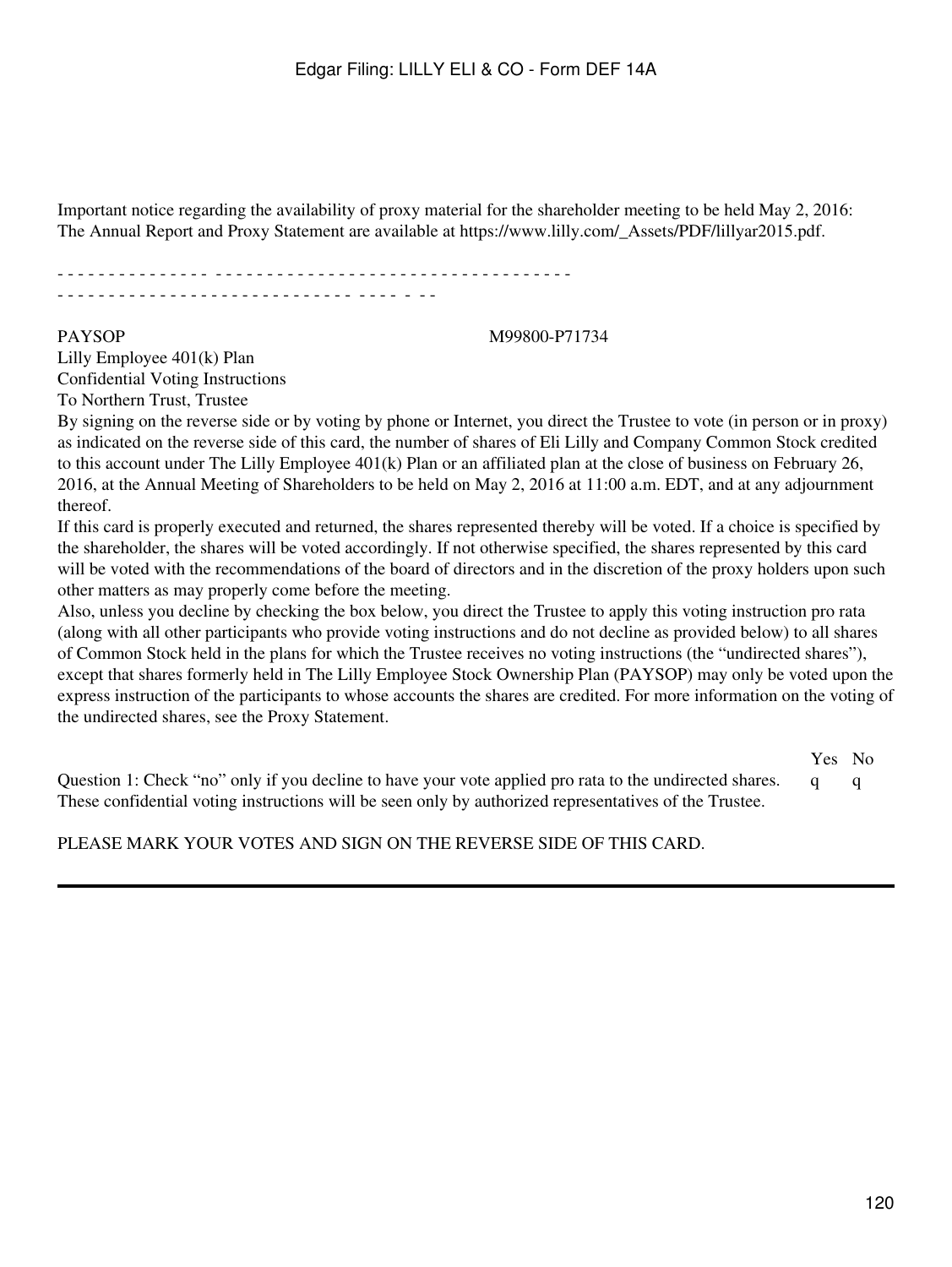VOTE BY INTERNET – www.proxyvote.com Use the Internet to transmit your voting instructions until 11:59 p.m. EDT on Tuesday, April 26, 2016. Have your proxy card in hand when you access the website and follow the instructions.

VOTE BY PHONE – (1-800-690-6903)

Transmit your voting instructions by telephone until 11:59 p.m. EDT on Tuesday, April 26, 2016. Have your proxy card in hand when you call and follow the instructions.

# NORTHERN TRUST, TRUSTEE C/O IVS, P.O. BOX 17149 WILMINGTON, DE 19885-9801

TO VOTE, MARK BLOCKS BELOW IN BLUE

#### VOTE BY MAIL

Mark, sign, and date this card and return it in the postage-paid envelope we have provided or return to IVS Associates, Inc., P.O. Box 17149, Wilmington, DE 19885-9801. Card must be received by April 26, 2016.

Important notice regarding the availability of proxy material for the shareholder meeting to be held May 2, 2016: The annual report and proxy statement are available at https://www.lilly.com/\_Assets/PDF/lillyar2015.pdf.

### THANK YOU FOR VOTING

|                                                                                                                                                          | TO VOTE, MARK BLOCKS BELOW IN BLUE<br>OR BLACK INK AS FOLLOWS:                             |                                                                                                                                                                                                                                                                                                                                                                                                                                                                                              |     |              |                 | M99799-P71734 KEEP THIS PORTION FOR YOUR RECORDS |     |   |                 |
|----------------------------------------------------------------------------------------------------------------------------------------------------------|--------------------------------------------------------------------------------------------|----------------------------------------------------------------------------------------------------------------------------------------------------------------------------------------------------------------------------------------------------------------------------------------------------------------------------------------------------------------------------------------------------------------------------------------------------------------------------------------------|-----|--------------|-----------------|--------------------------------------------------|-----|---|-----------------|
| THIS CARD IS VALID ONLY WHEN SIGNED<br><b>PAYSOP</b><br>AND DATED.<br>ELI LILLY AND COMPANY<br>The board of directors recommends you vote FOR items 1-3: |                                                                                            |                                                                                                                                                                                                                                                                                                                                                                                                                                                                                              |     |              |                 | DETACH AND RETURN THIS<br>PORTION ONLY           |     |   |                 |
| Election of directors, each for a<br>1.<br>three-year term.                                                                                              |                                                                                            |                                                                                                                                                                                                                                                                                                                                                                                                                                                                                              | For |              | Against Abstain |                                                  |     |   |                 |
|                                                                                                                                                          | 1a. R. Alvarez                                                                             |                                                                                                                                                                                                                                                                                                                                                                                                                                                                                              | q   | q            | q               |                                                  |     |   |                 |
|                                                                                                                                                          | 1b. R. D. Hoover                                                                           |                                                                                                                                                                                                                                                                                                                                                                                                                                                                                              | q   | q            | q               |                                                  |     |   |                 |
| 1c. J. R. Luciano<br>q                                                                                                                                   |                                                                                            |                                                                                                                                                                                                                                                                                                                                                                                                                                                                                              |     | $\mathbf{q}$ | q               |                                                  |     |   |                 |
|                                                                                                                                                          | 1d. F. G. Prendergast                                                                      |                                                                                                                                                                                                                                                                                                                                                                                                                                                                                              | q   | q            | q               |                                                  |     |   |                 |
|                                                                                                                                                          | 1e. K. P. Seifert                                                                          |                                                                                                                                                                                                                                                                                                                                                                                                                                                                                              | q   | q            | q               |                                                  | For |   | Against Abstain |
|                                                                                                                                                          | 2. Approve advisory vote on compensation paid to the company's named executive officers. q |                                                                                                                                                                                                                                                                                                                                                                                                                                                                                              |     |              |                 |                                                  |     | q | q               |
| $\overline{3}$ .                                                                                                                                         |                                                                                            | Ratification of the appointment by the audit committee of the board of directors of Ernst $\&$<br>Young LLP as principal independent auditor for 2016.<br>$\mathbf{1}$ $\mathbf{0}$ $\mathbf{1}$ $\mathbf{1}$ $\mathbf{1}$ $\mathbf{1}$ $\mathbf{1}$ $\mathbf{1}$ $\mathbf{1}$ $\mathbf{1}$ $\mathbf{1}$ $\mathbf{1}$ $\mathbf{1}$ $\mathbf{1}$ $\mathbf{1}$ $\mathbf{1}$ $\mathbf{1}$ $\mathbf{1}$ $\mathbf{1}$ $\mathbf{1}$ $\mathbf{1}$ $\mathbf{1}$ $\mathbf{1}$ $\mathbf{1}$ $\mathbf{$ |     |              |                 |                                                  |     | q | q               |

The board of directors recommends you vote AGAINST shareholder proposal 4: